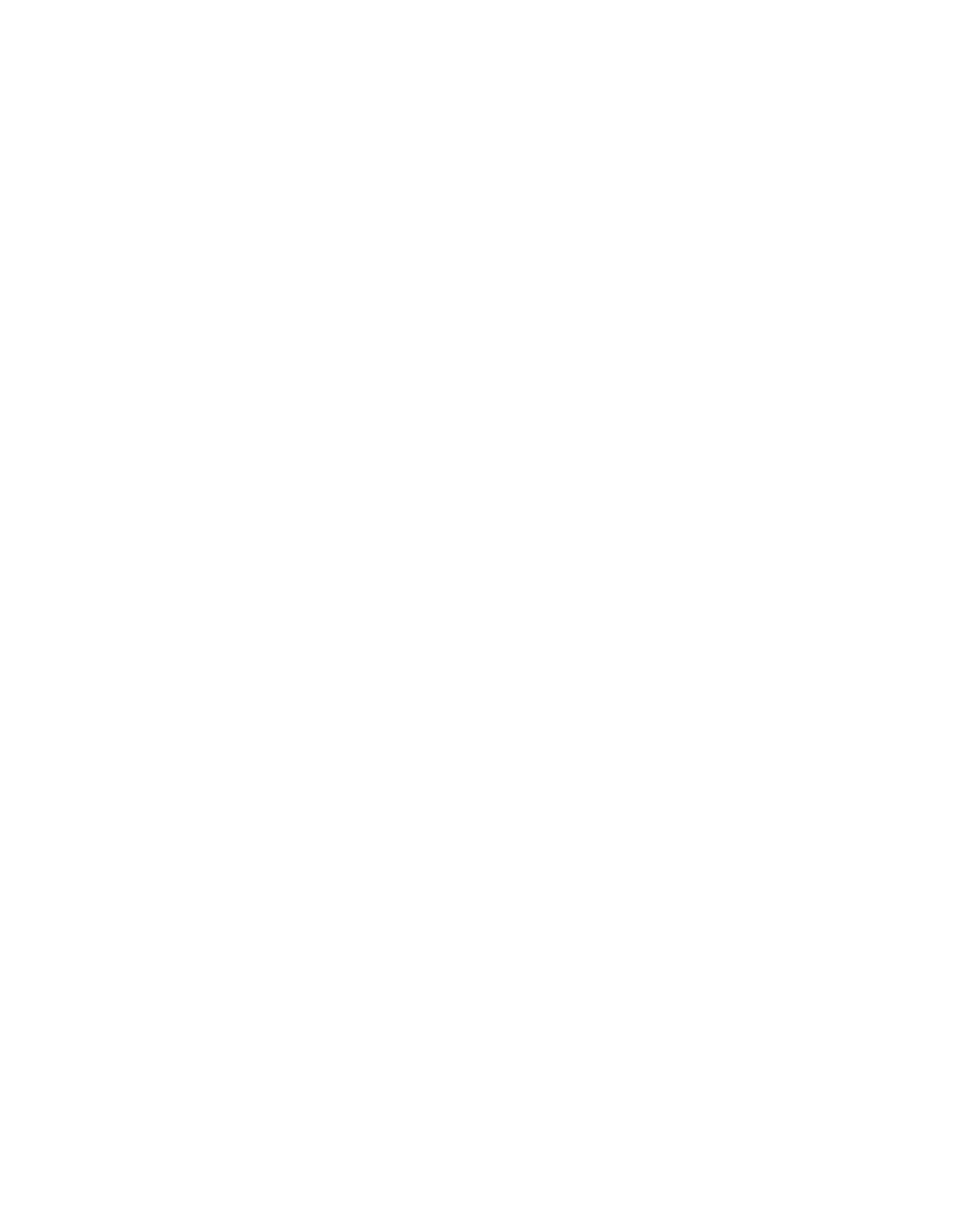### **Executive Summary**

The 2006 Washington State legislature directed the Interagency Committee for Outdoor Recreation (IAC) to develop recommendations intended to improve control of excessive ORV noise statewide. The purpose of this study is to evaluate available approaches and to make recommendations for improving the control of such noise.

Riding off-road vehicles (ORVs) is a popular and growing form of recreation in Washington State. However, for some neighbors and other recreationists, the sound from ORVs can be a disruptive intrusion. Often, issues arise when ORV use is in close proximity to residences, either because new residences are built near an area traditionally used by ORVs, or because ORV usage is expanding into new areas. Washington State has laws limiting noise from various sources, including ORVs, and many local jurisdictions statewide have similar or supplemental rules. While effective enforcement of these noise rules could eliminate most problems, enforcement has not always been effective, for a variety of reasons. The inability of impacted neighbors and others to obtain satisfactory enforcement of ORV noise standards has lead to litigation and has caused some citizens to turn to the legislature for solutions.

After reviewing existing regulations at both the state and national level, interviewing a variety of citizens and experts with an interest in the ORV noise issue, and conducting public outreach efforts, the authors of this report, ESA Adolfson and Geomatrix Consultants, present the following findings and recommendations.

### *The Adolfson-Geomatrix team finds:*

### A) **Current Sound limits**

- 1) Washington State currently limits ORV sound levels to 105 dBA at 20 inches from the tailpipe, the highest of the 13 states that have such limits. Manufacturers, some ORV clubs, and many ORV users agree that reducing this level to 96 dBA (equivalent to almost half of the current sound level) is achievable and desirable. (p. [7](#page-12-0))
- 2) One way Washington State sets sound limits is based on the concept of sound-generating and sound-receiving lands. While these laws could provide good protection from ORV noise, they are rarely enforced because the measurements are time consuming and require the presence of trained personnel during the infraction. These regulations can be modified in a way that simplifies noise measurement and makes enforcement more reliable. (p. [4,](#page-9-0) [8,](#page-13-0) [10\)](#page-15-0)
- 3) Washington State has three ORV sound control methods: (a) "pass-by", (b) "tailpipe", and (c) "receiving property boundary." Of these, the pass-by method requires highly controlled and difficult to obtain conditions for accurate results, which makes this method mostly ineffective as a tool for law enforcement beyond testing newly manufactured vehicles. (pgs. [4](#page-9-1), [5](#page-10-0), [9](#page-14-0), A-[18,](#page-23-0) A[-21](#page-26-0))

### B) **Education, equipment, and training**

4) There would be fewer loud ORVs if there was more education targeting issues related to these vehicles. To ensure the effectiveness of such a program, additional personnel, training, and equipment would be needed. (p. [12\)](#page-17-0)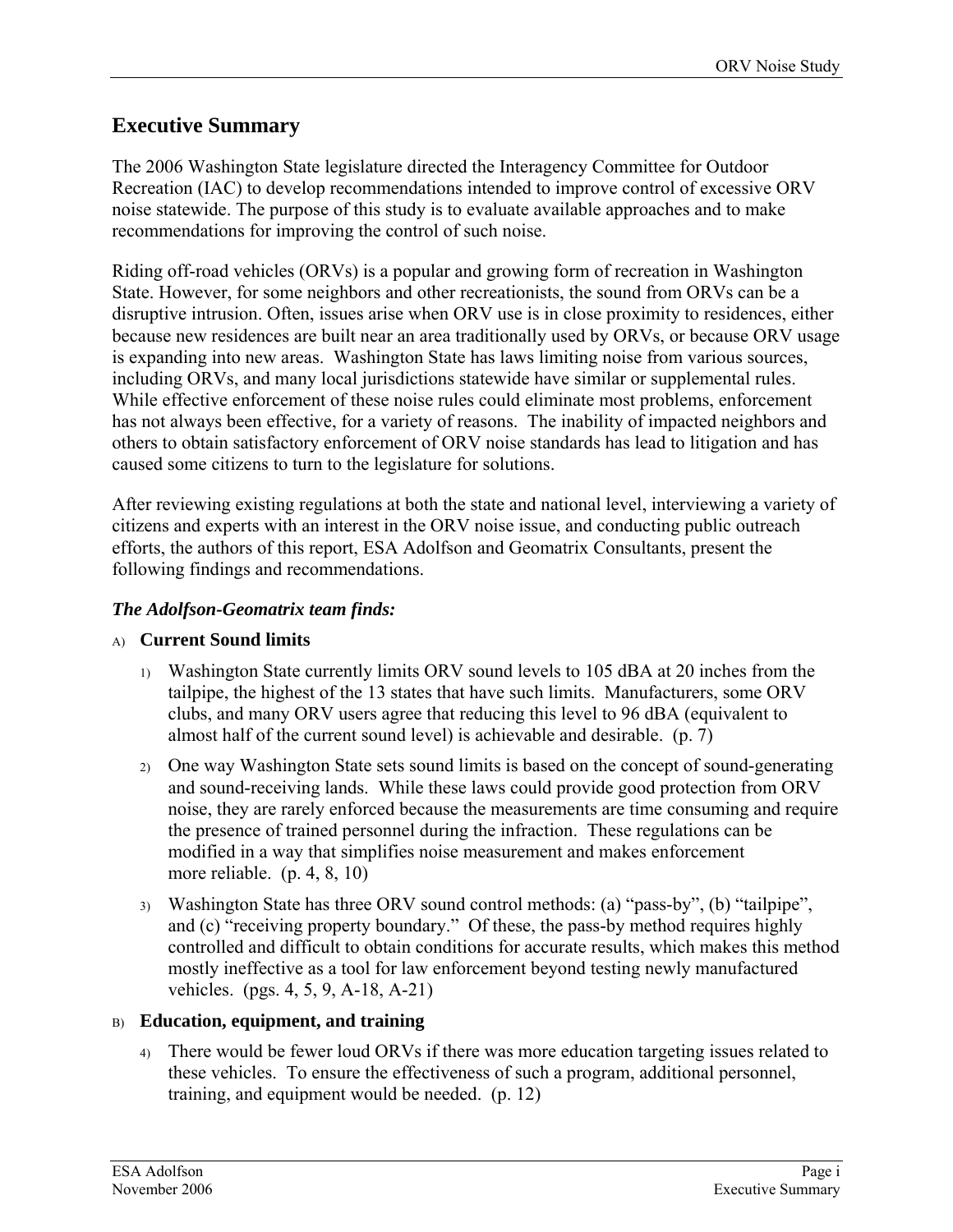#### C) **Monitoring program**

5) It is desirable to gather information on noise complaints and the response to these complaints to improve our understanding of the nature and extent of the issue and so that effective control options can be assessed. (p. [14\)](#page-19-0)

#### D) **Other findings**

- 6) Noise control based on a subjective determination ("public nuisance regulations") appears to be reasonable as it allows law enforcement without the need for special training and technical equipment. However, many jurisdictions have adopted such rules and found them difficult to enforce because they rely on the judgment of a complainant, a police officer, and judge or jury to have the same perception of what constitutes unreasonable noise. (pgs. [2](#page-7-0), [4](#page-9-2), [6](#page-11-0))
- 7) Some jurisdictions have found that in areas where ORV sounds are not tolerable, an outright ban is more effective than adoption of a "nuisance" regulation. This approach is used in some cities. (pgs. [2,](#page-7-1) [4,](#page-9-3) [7\)](#page-12-1)
- 8) Instituting buffers is usually ineffective because terrain, land cover, and certain characteristics of the sound can greatly affect the distance it may carry. A buffer sufficiently reliable for reducing sound to acceptable levels at property lines in all circumstances would require thousands of feet, which would amount to an ORV ban on many properties.  $(p, 2, 4, 6, 7)$  $(p, 2, 4, 6, 7)$  $(p, 2, 4, 6, 7)$  $(p, 2, 4, 6, 7)$  $(p, 2, 4, 6, 7)$  $(p, 2, 4, 6, 7)$  $(p, 2, 4, 6, 7)$  $(p, 2, 4, 6, 7)$

#### *The Adolfson-Geomatrix team recommends:*

#### A) **Sound limits**

- 1) Changing the existing tailpipe noise limit for Off-Road Vehicles (ORVs) from 105 dBA to 96 dBA. (p. 8)
- 2) Abandoning the "pass-by" technique as a means for testing ORV noise (SAE J331a). (p. 9)

### B) **Model ordinance for counties, cities, and towns**

- 3) Including two updated measuring techniques for assessing compliance with noise regulations: "equivalent sound level" and "maximum sound level." (p. 10)
- 4) Expanding and clarifying the definition of a Class A environmental designations for noise abatement (EDNA) to include a 100 foot radius around any residence. (p. 10)
- 5) Basing noise enforcement primarily on complaints from neighbors, which is the current basis, and also allowing compliance assessments at the discretion of a noise control officer. (p. 11)
- 6) Allowing members of the public to pay initial costs for a noise compliance assessment, the data from which can, if warranted, be used by a local jurisdiction in enforcement proceedings. If a violation is proven, the cost of the assessment would be reimbursable. (p. 11)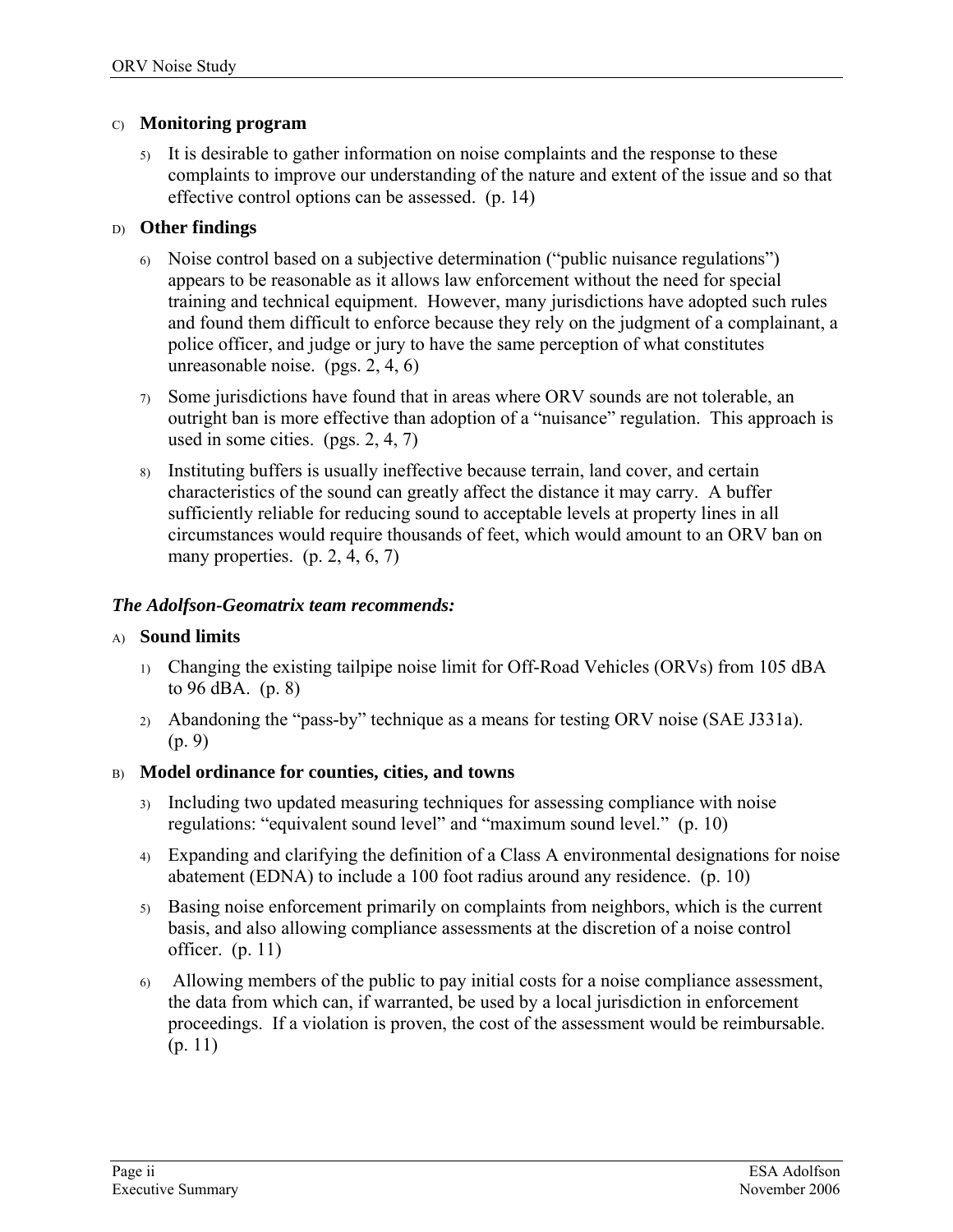### C) **IAC grant program**

- 7) Expanding eligible applicants in IAC's Nonhighway and Off-Road Vehicle Activities (NOVA) Program, Education-Enforcement (E&E) Category to include non-profit groups that will engage in education efforts (such as ORV noise awareness training and sound testing at events and workshops). (p. 13)
- 8) Giving preference to  $E\&E$  grant proposals submitted by local jurisdictions that have adopted an ORV noise ordinance. (p. 13)
- 9) Providing guidelines for purchasing sound measurement equipment for use with the model noise ordinance. (p. 13)
- 10) Giving preference to E&E grant proposals that facilitate neighborly resolution of ORV noise compatibility issues, including community forums, training classes, and on-loan sound measuring equipment. (p. 14)
- 11) Giving preference to E&E grant proposals requesting support for products that could have a broader application to other jurisdictions, including the production of publications that explain noise control regulations, development of citizen outreach programs to explain new noise ordinances, etc. (p. 14)
- 12) Setting aside a percentage of NOVA E&E grant funds specifically for noise related grants – on a trial basis and to help ensure funding availability. (p. 14)

### D) **Monitoring program**

13) Encouraging or requiring recipients of E&E grants to report on the results of enforcement of noise regulations and providing the data to an enforcement or planning entity for compilation, publication, and follow-up to measure progress and any needed programmatic improvements. (p. 14)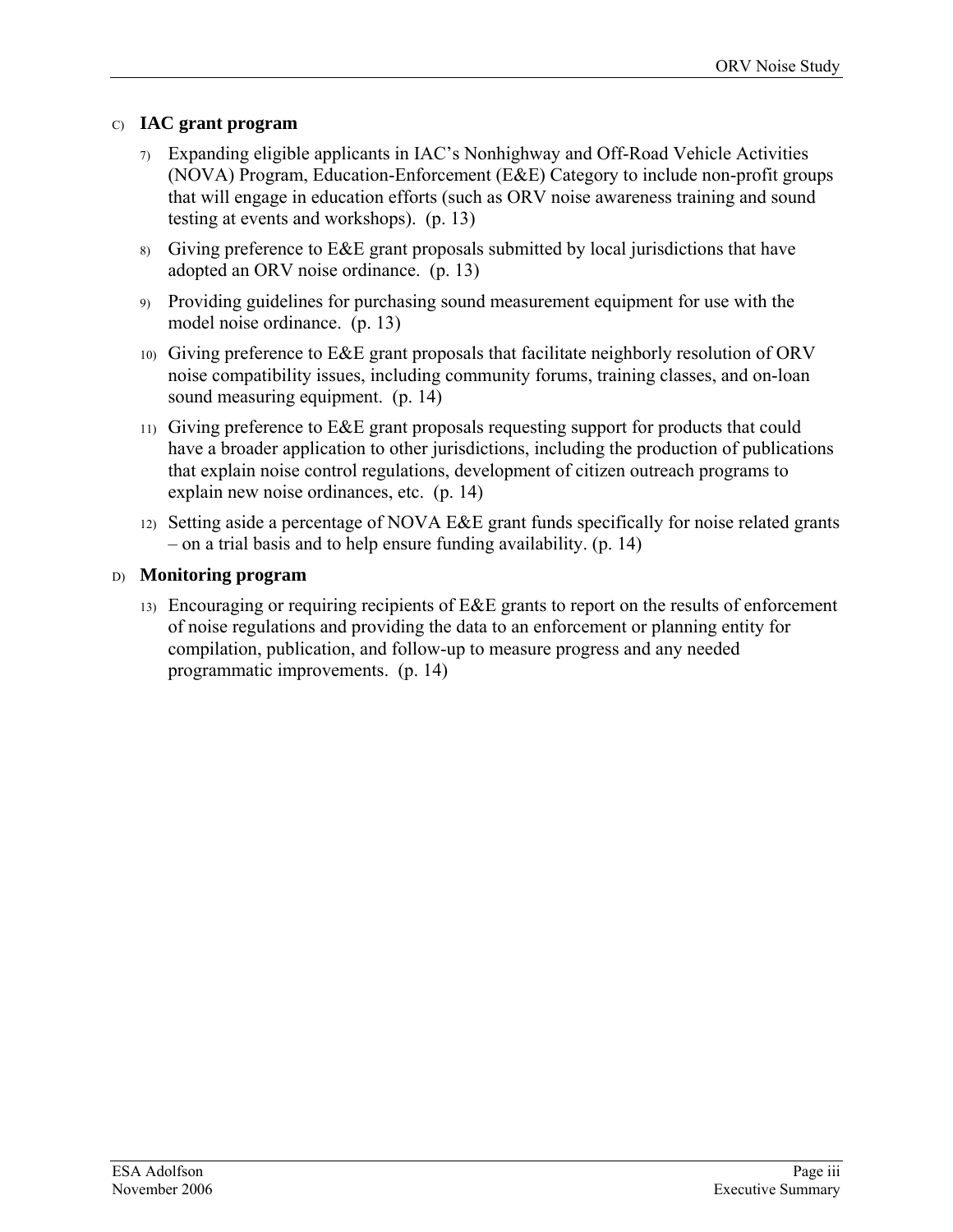# **TABLE OF CONTENTS**

## **List of Appendices**

| Appendix H – Legislative Directive For the ORV Noise Study - Recommendations 81 |  |
|---------------------------------------------------------------------------------|--|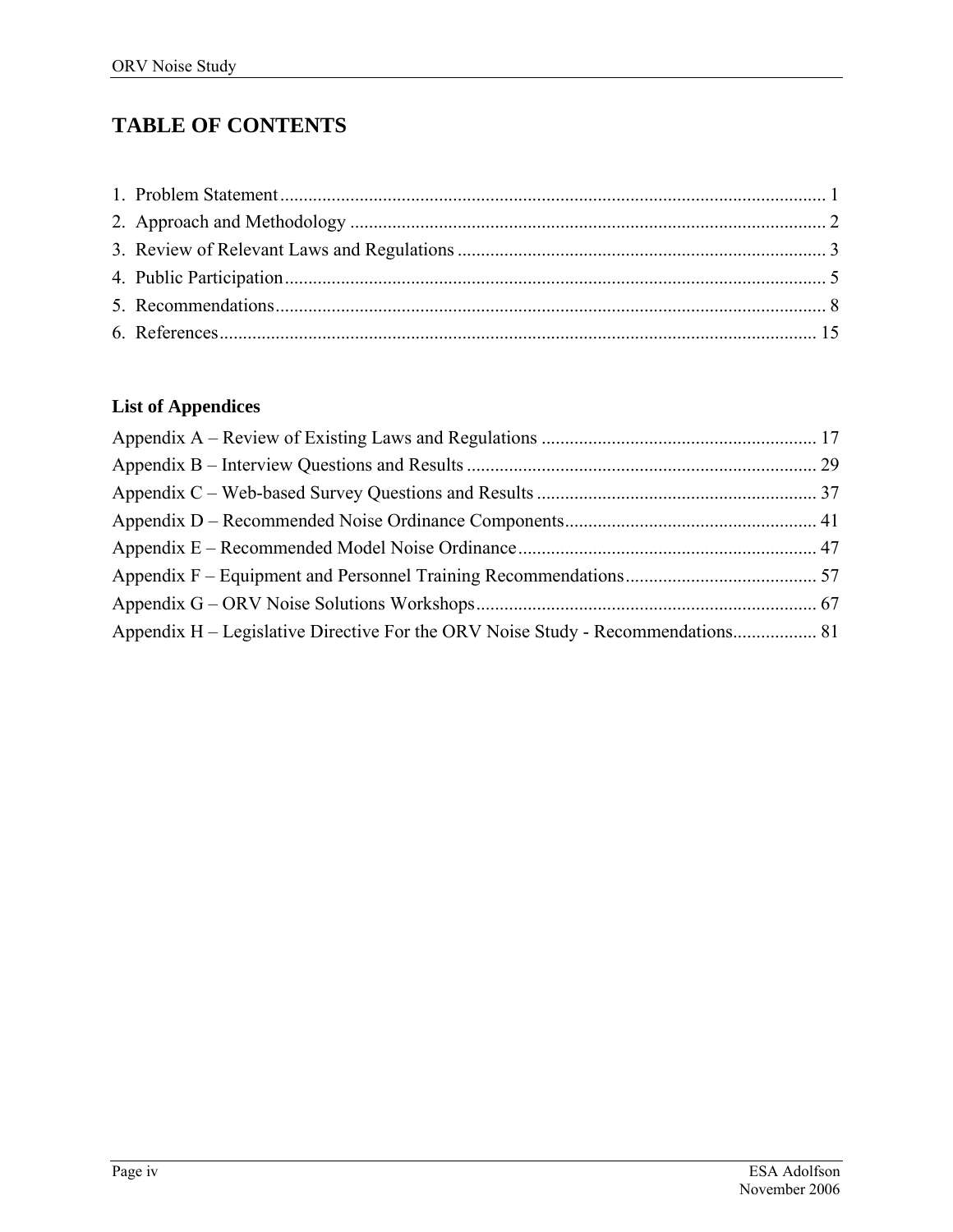### <span id="page-6-0"></span>**1. Problem Statement**

The 2006 Washington State legislature directed the Interagency Committee for Outdoor Recreation (IAC) to develop recommendations intended to improve control of excessive ORV noise statewide. The purpose of this study is to evaluate the approaches available for addressing such noise and to make recommendations to improve the control of the excessive ORV noise.

Riding off-road vehicles (ORVs) is a popular and growing form of recreation in Washington State. But for some neighboring land uses and habitats, and for some other types of recreation, ORV noise can be a disruptive intrusion. Washington State has laws limiting noise from various sources, including ORVs, and many local jurisdictions around the state have similar rules. While effective enforcement of these noise rules could eliminate most problems, enforcement has not always been effective, for a variety of reasons. The inability of impacted neighbors and others to obtain satisfactory enforcement of ORV noise standards can lead to litigation and has also caused citizens to turn to the legislature for solutions.

A number of factors contribute to the complexity of controlling ORV noise. The following is a partial list of some of the complicating factors:

- 1. Although ORVs are required to meet both U.S. Environmental Protection Agency (U.S.EPA) and state noise emission limits, beyond the point of the original sale there are no established means to verify continued compliance.
- 2. Although ORV manufacturers have made improvements to reduce engine noise, some users install "aftermarket" devices specifically designed to produce very loud, deep sounds that can result in complaints from neighbors.
- 3. ORVs are almost always moving and their sound can be intermittent, making it difficult and time consuming to measure sound levels to see if an infraction is occurring.
- 4. ORVs are often operated on public lands where rules may be different from local ordinances. ORVs generally are operated in rural areas on both public and private lands, and there are often few law enforcement officers available to address a wide variety of law enforcement issues, of which noise complaints may not be the highest priority.
- 5. ORV use may occur in areas that are remote enough that there is no one around to complain, or where those that are aware of it do not consider it excessively noisy.
- 6. ORVs may be operated on private lands immediately adjacent to sensitive land uses, including residential areas, public parks, places of worship, or other uses where peace and quiet are commonly expected rights.
- 7. At a time when ORV use is increasing, some public ORV riding areas have been closed, and others are being encroached upon by residential development, all of which leads to ORV users either crowding into existing areas or riding in new areas, which can lead to complaints due to change in noise levels in those areas.
- 8. The majority of ORV use does not seem produce complaints about noise; however, it is difficult to target the users that prefer loud machines, and may not know or care about the effect the noise they generate has on other people, without placing a burden on those that do not generate complaints.
- 9. While sound levels from ORVs can be similar to noise from other small, gasolinepowered equipment such as lawn mowers and chainsaws that are typically used by private property owners, and city, utility, and construction crews, these other sources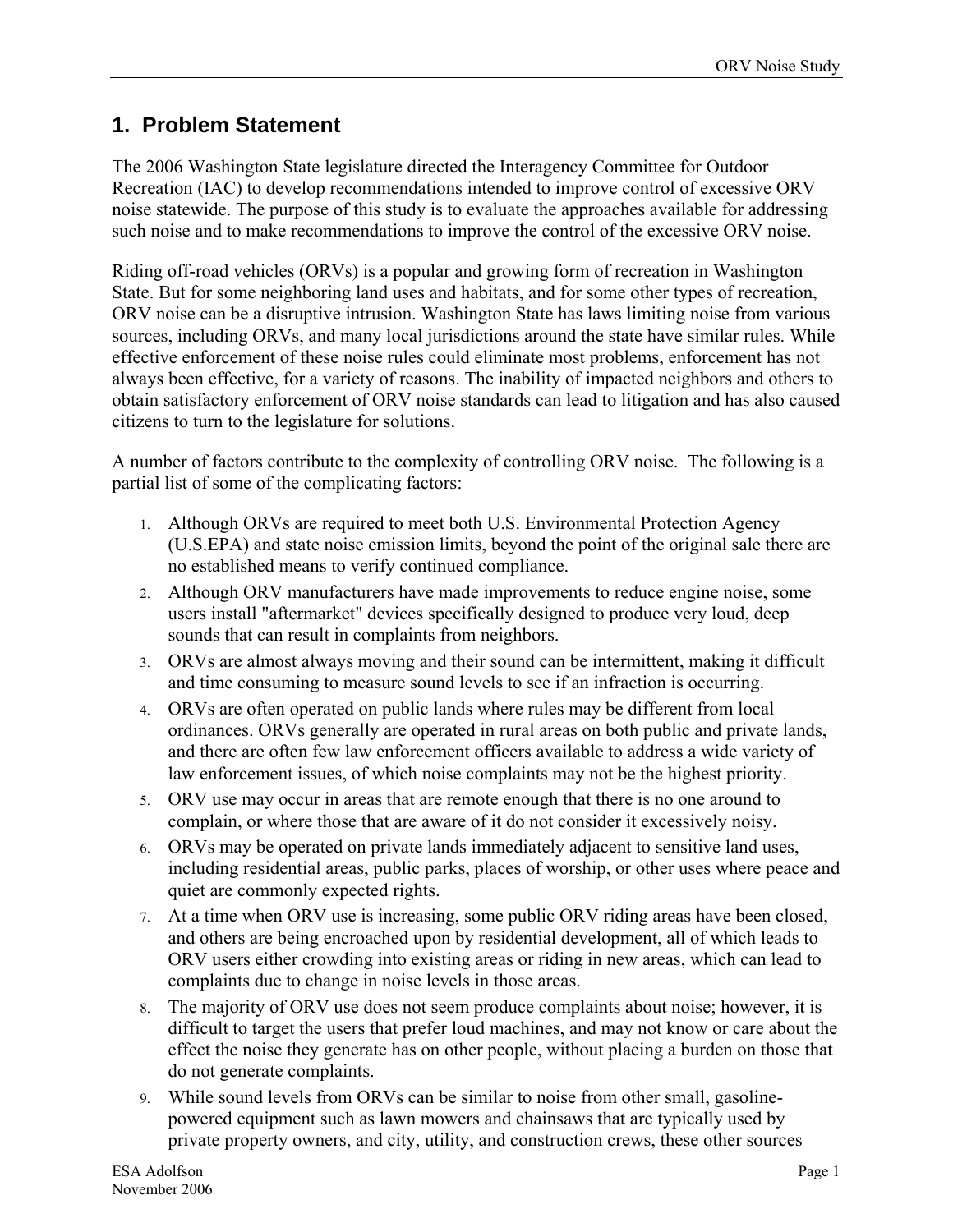<span id="page-7-2"></span>typically are less closely regulated due to the perceived necessity of the activities and the different characteristics of the noise, such as duration and pitch.

- 10. Enforcement of most current rules depends on having properly calibrated sound measuring equipment and an adequate number of personnel trained in its proper use; many jurisdictions have neither.
- <span id="page-7-0"></span>11. Some jurisdictions also use a "nuisance" noise standard to limit ORV and other noise, which relies on a personal assessment of "unreasonable noise" by citizens and law enforcement officials.
- 12. Some jurisdictions ban ORV use altogether or set distance buffers as a means to simplify enforcement of noise rules, both of which can address the noise issue but also results in reduced opportunities for ORV use.

<span id="page-7-1"></span>This study was developed on the premise that the recommendations requested by the legislature should address increased education and enforcement of reasonable ORV noise limits while supporting the continuation of the sport in Washington.

## **2. Approach and Methodology**

Sound is the sensation animals experience when vibrations caused by different pressures in the surrounding medium (usually air) affect the eardrum. Sounds occur when physical phenomena cause fluctuations in air pressure, as when vocal cords vibrate air to cause speech, stereo speakers vibrate air to emit music, or a tree falls in a forest. For a sound to be audible, the fluctuations in air pressure must occur within a range of frequencies the listener's ear can detect, and the amplitude of the changes in pressure must be large enough to exceed the listener's threshold of hearing. Noise can be defined as sound which, due to the source, the nature, loudness, timing, or some other characteristic of the sound is unwanted by, or in some way disturbing to the listener. Sound can be measured; whether a sound is noise is often a more subjective determination.

A key issue of this report is when sound from ORVs should be regulated as noise. As such, the remainder of this report uses the terms more or less interchangeably.

### **Reviewing Relevant Laws and Regulations**

A consultant team comprised of ESA Adolfson and Geomatrix Consultants, Inc. reviewed federal, state, and local laws and regulations pertaining to ORV noise, including U.S. Environmental Protection Agency, U.S. Department of Agriculture Forest Service (Forest Service), U.S. Department of Interior National Park Service, the U.S. Department of Interior Bureau of Land Management, 10 states (including Washington State), the Washington State Department of Natural Resources, and numerous counties and cities both inside and outside of Washington State. The consultant team also contacted agencies in some jurisdictions across the country to learn what the rationale has been for various approaches, and what works well or is not working. Section 3 of this report presents a summary of the results of our research, the details of which are included in Appendix A.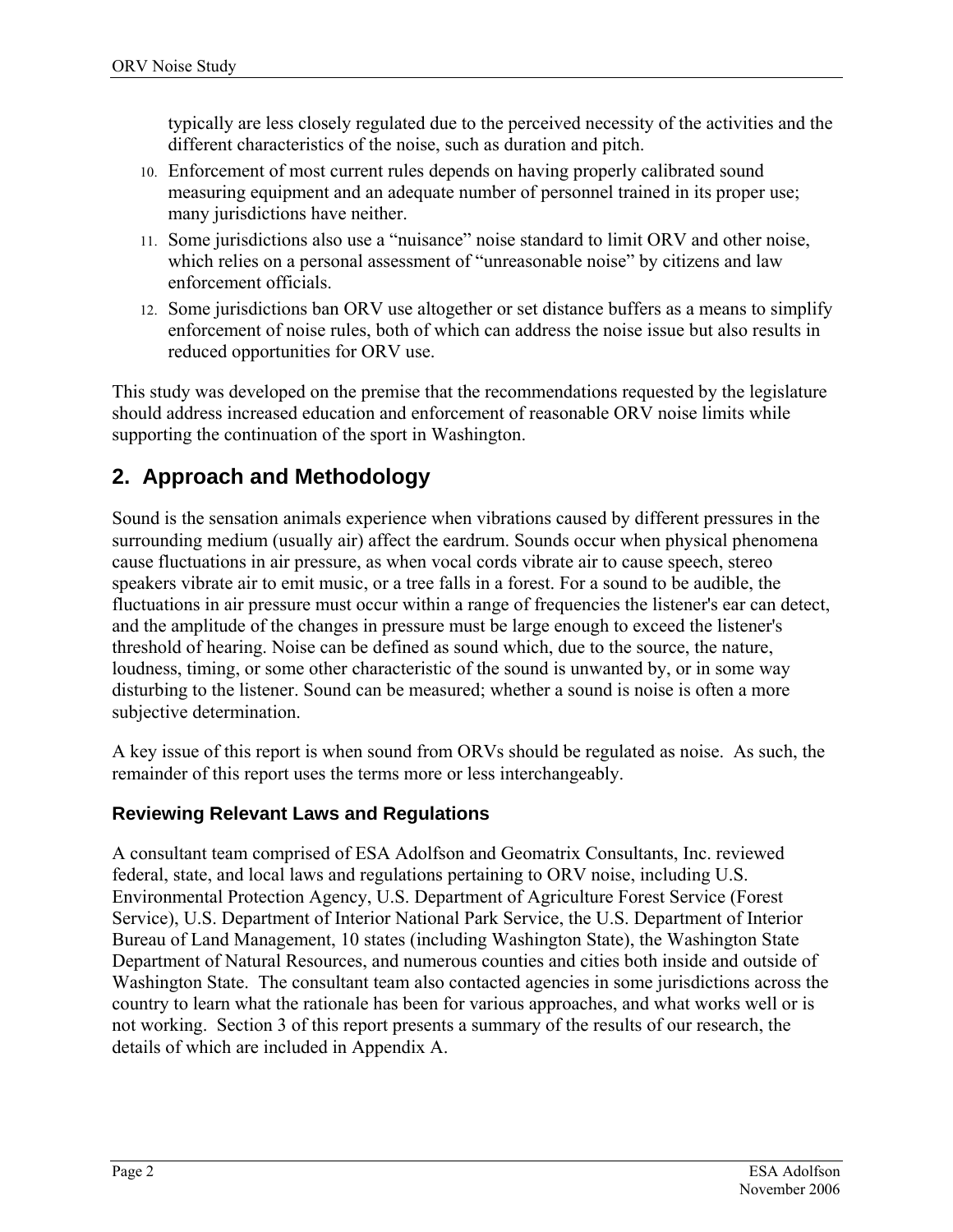### <span id="page-8-0"></span>**Collecting Public Input**

IAC staff and the consultant team solicited input from stakeholder groups, ORV users, local jurisdictions, and interested citizens during development of the proposed strategies for addressing excessive ORV noise. The following techniques were used to solicit public input for this study:

- Conducted stakeholder interviews with members of the ORV Noise Solutions Advisory Committee: $<sup>1</sup>$  $<sup>1</sup>$  $<sup>1</sup>$ </sup>
- Held two public interactive workshops in Lacey and Ellensburg, Washington; and
- Posted a web-based survey to solicit input on a range of noise control options.

Section 4 presents the results of the public participation efforts included in this study.

### **Developing Recommendations**

The consultant team and IAC staff examined many options for addressing ORV noise concerns revealed in both the research on other jurisdictions and through the public involvement process. The recommendations in Section 5 represent the options that would be the most effective ways to address the ORV noise issue considering many factors. Factors considered include understandability, enforceability, technical and technological constraints in both noise control equipment and noise measurement methods, regulatory effect on individuals and businesses, and the rights of residents to reasonable use of their property, and the reciprocal rights of neighbors to be free of noise intrusion. The recommendations include:

- Model ordinances for noise limits that would improve enforceability
- Equipment needs
- Personnel skill and training
- Estimated range of costs for implementation
- Grant program, including evaluation criteria
- Field noise testing techniques
- Monitoring program.

## **3. Review of Relevant Laws and Regulations**

The ESA Adolfson-Geomatrix Team conducted a review of existing laws and regulations pertaining to ORV noise. The results of this review are summarized below and described in further detail in Appendix A. Federal, Washington State, and local (counties, cities, and towns) regulations were reviewed.

There are several methods for measuring vehicular sound that have been employed in noise regulations, including:

 $\overline{a}$ 

<span id="page-8-1"></span><sup>&</sup>lt;sup>1</sup> The ad hoc Advisory Committee was established by an IAC staff committee in May 2006 to assist with this project, including consultant selection and review of the draft reports. See page 35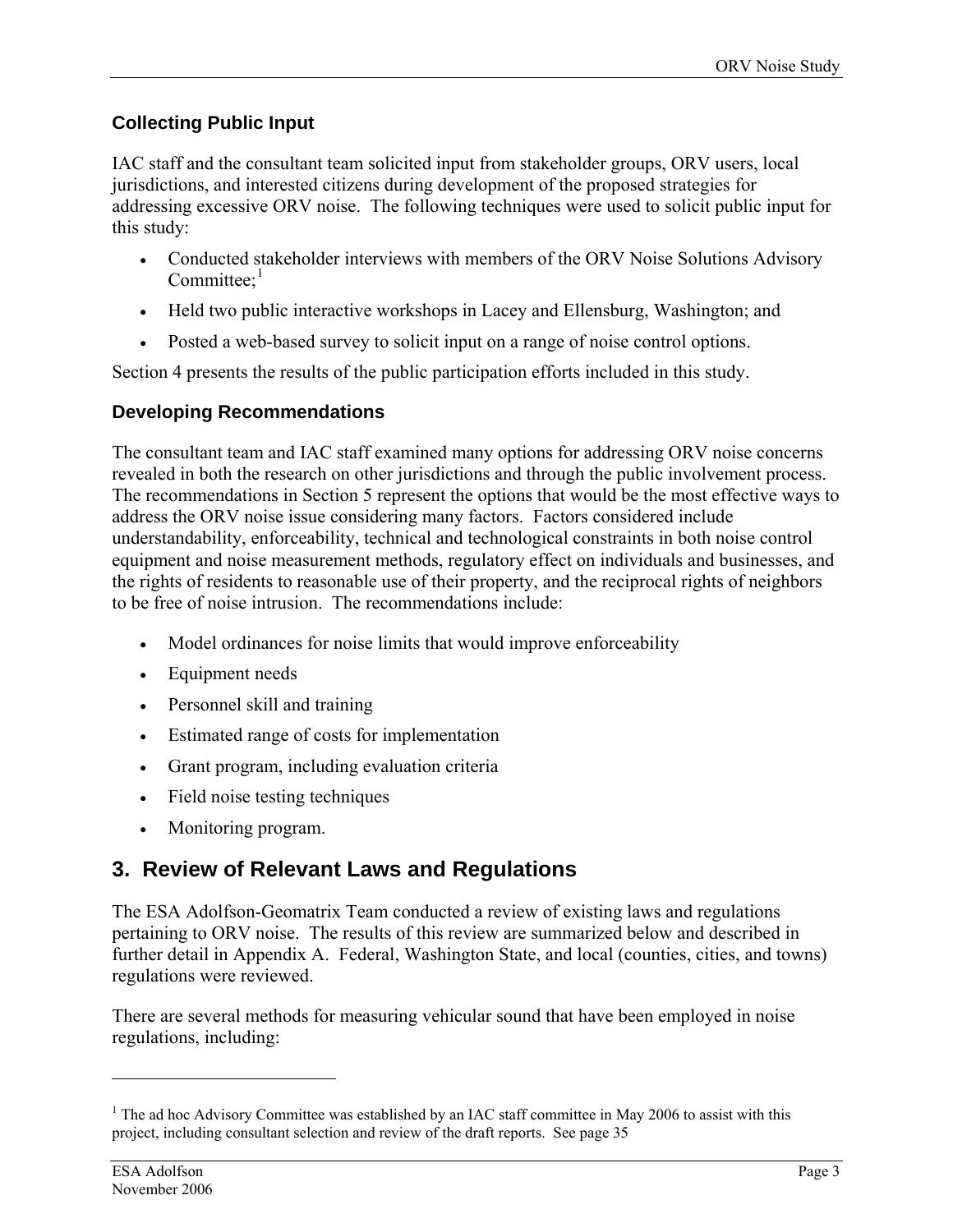- Measuring with a sound meter sound near the tailpipe of the vehicle (referred to as the tailpipe method)
- Measuring sound as a vehicle passes by 50 feet away (referred to as the pass-by method), and
- Measuring sound at a receiving property boundary line.

<span id="page-9-1"></span><span id="page-9-0"></span>Washington State has regulations that apply to ORVs and that use either the pass-by or the tailpipe method (Revised Code of Washington [RCW] 46.09), Washington Administrative Code [WAC] 17-058), and also has regulations for sound levels at the receiving property boundary line (RCW 70.107, WAC 173-60).

The pass-by method, which is specified in both federal and state regulations, requires highly controlled conditions to obtain accurate results. These conditions are difficult to obtain in many outdoor areas, which makes this method mostly ineffective as a tool for law enforcement beyond testing newly manufactured vehicles.

Several states including Washington State have also adopted the tailpipe method, but have set the allowable sound levels at a variety of levels. Washington State has the highest allowable sound level of any state employing the tailpipe method, at 105 dBA. Of the 12 states besides Washington State that were reviewed, the range was from 94 dBA to 103 dBA, with a majority using 96 dBA.

In Washington State, sound level limits at property lines have been established for over twenty years and are based upon the land use generating the sound and the land use of the receiving property. This study focuses on protecting the most sensitive receiving properties, which include residential areas, hospitals, and places of worship. The general sound levels allowed at property lines of these sensitive receivers are 55 dBA during daytime hours and 45 dBA at night. There are several exemptions and allowed exceedances of these levels, making the measurement and enforcement of a violation difficult, particularly for intermittent sound levels that are typical of ORVs. It is also important to understand that a vehicle that complies with the Washington State tailpipe limit of 105 dBA could easily exceed these property line limits simply by coming too close to a property line.

<span id="page-9-2"></span>In addition to being subject to the state noise limits, some jurisdictions employ their own environmental noise limits and may also apply "nuisance" or "public disturbance" rules as well, or exclusively. Noise rules based on whether a noise disturbs someone sufficiently to be considered a nuisance often require subjective judgments by enforcement personnel. Consequently, such rules can be difficult to enforce objectively and consistently because they depend on the perception (e.g., hearing ability) of the enforcement officer along with any predisposition or attitude the officer may have regarding the noise source. Despite this limitation, many local jurisdictions have nuisance noise laws, and some specifically mention recurrent ORV noise as potential nuisance that can be prosecuted under those laws.

<span id="page-9-4"></span><span id="page-9-3"></span>Some jurisdictions have found that ORV noise is simply not reasonable anytime and have banned ORV use either in residential areas or throughout the city. Some jurisdictions have tried buffers. We do not recommend instituting buffers because terrain, water bodies, land cover, and certain characteristics of the sound can greatly affect the distance it may carry. A buffer that would reduce sound to levels allowed at property lines under state law in every case might need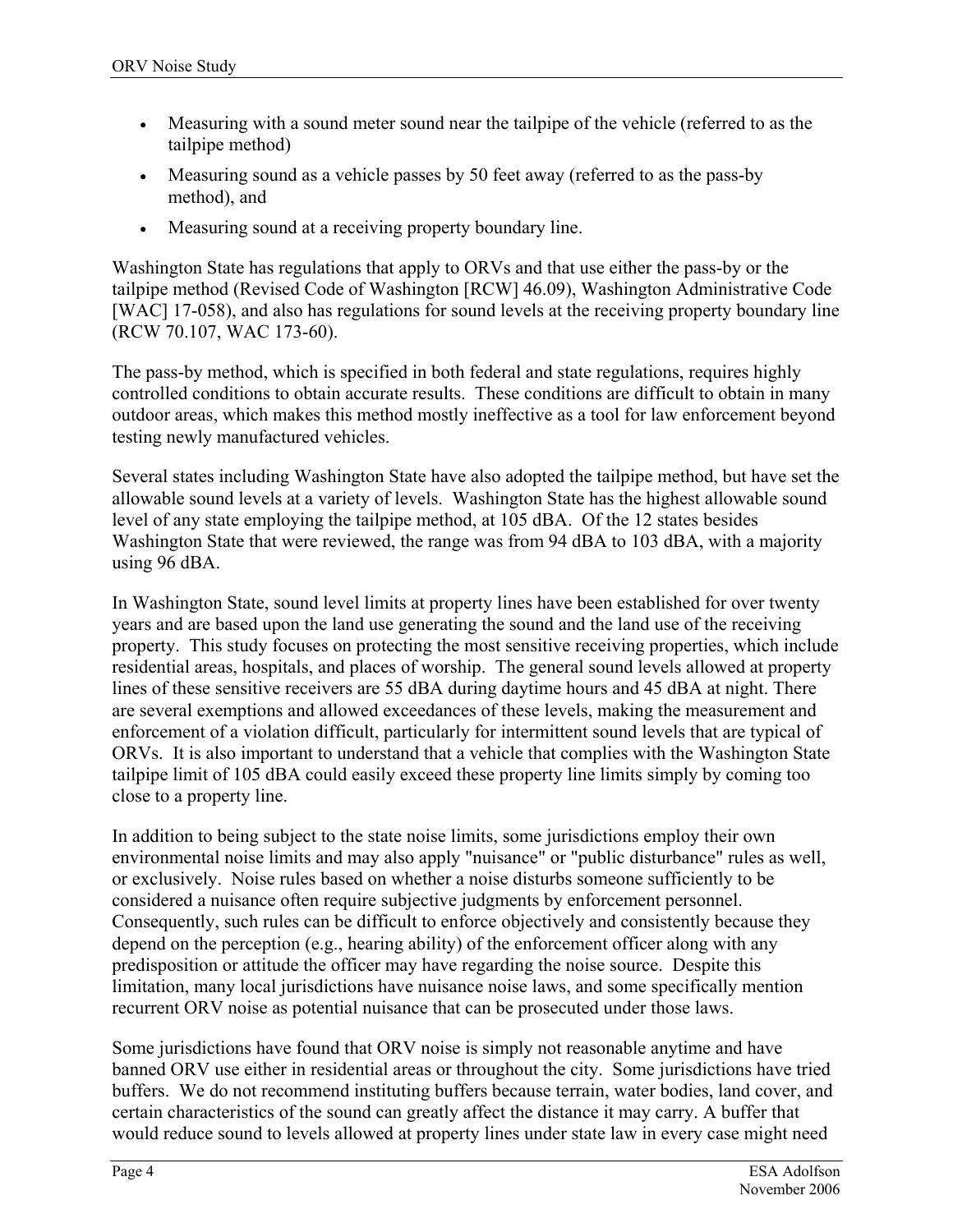<span id="page-10-1"></span>to be more than a thousand feet, which would amount to an outright ban on many properties, and could be difficult to measure for enforcement purposes.

<span id="page-10-0"></span>Enforcement officials in several jurisdictions indicated that ORV noise was often a lower priority than other law enforcement issues. Some also said that the difficulty of obtaining a conviction, which stems from the difficulty in obtaining accurate sound measurements, tended to discourage enforcement of either the pass-by or the property line sound level limits. Another difficulty of enforcing noise limits is having an enforcement officer arrive while the alleged violation is still going on, due the intermittent nature of ORV sound.

### **4. Public Participation**

As described in Section 2, the following techniques were used to solicit public input for this study:

- Conducting stakeholder interviews with members of the ORV Noise Solutions Advisory Committee;
- Holding two public interactive workshops in Lacey and Ellensburg, Washington; and
- Posting a web-based survey to solicit input on a range of noise control options.

Each of these techniques is described in more detail below, followed by a general set of results and conclusions from the public participation effort.

### **Stakeholder Interviews**

Members of the ORV Noise Solutions Advisory Committee and other individuals recommended by the committee were interviewed via telephone. The purpose of the interviews was to solicit input and recommendations for development of a statewide program to address ORV noise concerns. The consultant team and IAC staff developed interview questions to help uncover the nature of the problem and to identify possible solutions. The committee is made up of ORV recreationists, industry noise experts, law and code enforcement specialists, and individuals who have raised concerns about ORV noise as homeowners. Appendix B contains the interview questions and a list of committee members and others interviewed during September 2006 in preparation for this study.

### **Public Workshops**

IAC staff conducted two open public workshops to solicit input from key stakeholders, citizens, and local jurisdictions. The workshops were held in Lacey, Washington on October  $10<sup>th</sup>$  and Ellensburg, Washington on October 19th, with about 75 people attending both workshops in total. At each workshop, IAC staff and the consultant team provided an overview of the study purpose and timeline, background information on existing ORV noise regulations, and key issues regarding ORV noise reduction options. After the presentations, workshop participants were divided into small groups with an assigned facilitator. Each group was asked to answer a series of questions regarding options for addressing ORV noise. Following the small group breakout sessions, a representative from each group reported its findings to the entire audience. The two workshop summaries are available in Appendix G.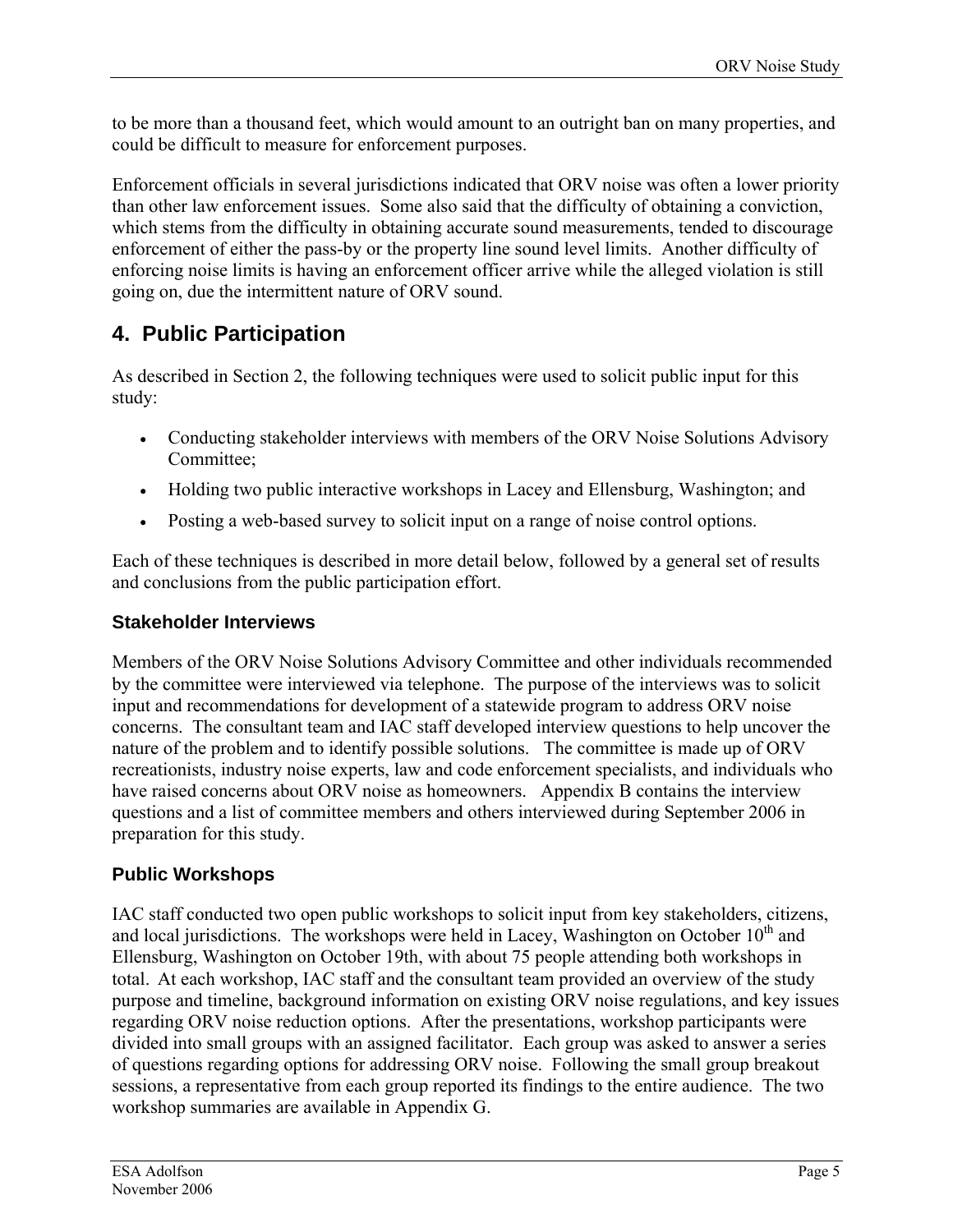### **Web-based Survey**

To solicit public input from interested parties not available to attend the workshops described above, a web-based survey was posted on the Internet from October 18th through November 6th, 2006. Survey participants were self selected and non-random, thus it was not a representative scientific poll in which the number of respondents in favor of a particular view was significant. Rather, it was a way of obtaining input from a wide variety of interests while exploring the range of attitudes. The information on how to access and complete the survey was posted on IAC's website and emailed to 79 people who expressed an interest in this study. Recipients were encouraged to distribute the information to other interested people. Over 2,100 responses were received within that time period. Some of these respondents were likely from outside Washington State, as there was no limit placed on where a respondent lives (we found Internet links to the questionnaire on national bulletin boards). Survey questions and results are included in Appendix C.

### **Results of the Public Involvement Process**

Participation in the public process (workshops and web survey) appears to have been predominantly by members of the ORV community, although non-ORV users, motorcycle industry representatives, and law enforcement officials also participated. Public input from the three techniques described above resulted in a diversity of views on ORV noise solutions. Although there was no consensus on any one approach for addressing ORV noise, we heard some consistent themes:

1. **Conflicting views on the scope of the noise problem.** Many ORV users don't perceive that vehicle noise is sufficiently serious to warrant fixing with scarce public dollars, that it is a few sensitive people making the issue seem larger than it really is. Others say that it is often a very few "bad apples" that are making the excessive ORV noise. However, some residents who live near either public or private ORV use areas do believe there is a problem that needs to be addressed by better enforcement and/or new regulations. Many ORV recreationists agree better regulation of excessive ORV noise is needed because closure of ORV areas due to noise complaints is the most serious threat faced by ORV recreation today.

Some ORV riders emphasized the need to self-regulate so that the problem riders are addressed by the ORV community. Other participants indicated that self-regulation, while helpful, does not reach or is ignored by the worst offenders. Some people, including many ORV users, want tickets issued to the "bad apples" to set an example for other riders.

Some participants believe that a "nuisance" standard for ORV noise or an effective buffer that keeps noise out of homes and the area surrounding homes would enhance the ability of law enforcement to enforce the noise standards.

<span id="page-11-0"></span>2. **Need for better enforcement of existing laws.** Some workshop and interview participants expressed the opinion that new laws weren't necessary, but rather the problem was inadequate enforcement of existing laws, particularly for the few "bad apples" who cause the most problems. Some felt that law enforcement officers, even those with training, often do not issue citations because violations are difficult to prove under the current law. Both ORV users and non-users acknowledged that compliance with the current laws requires technical equipment, training, and expenditure of time and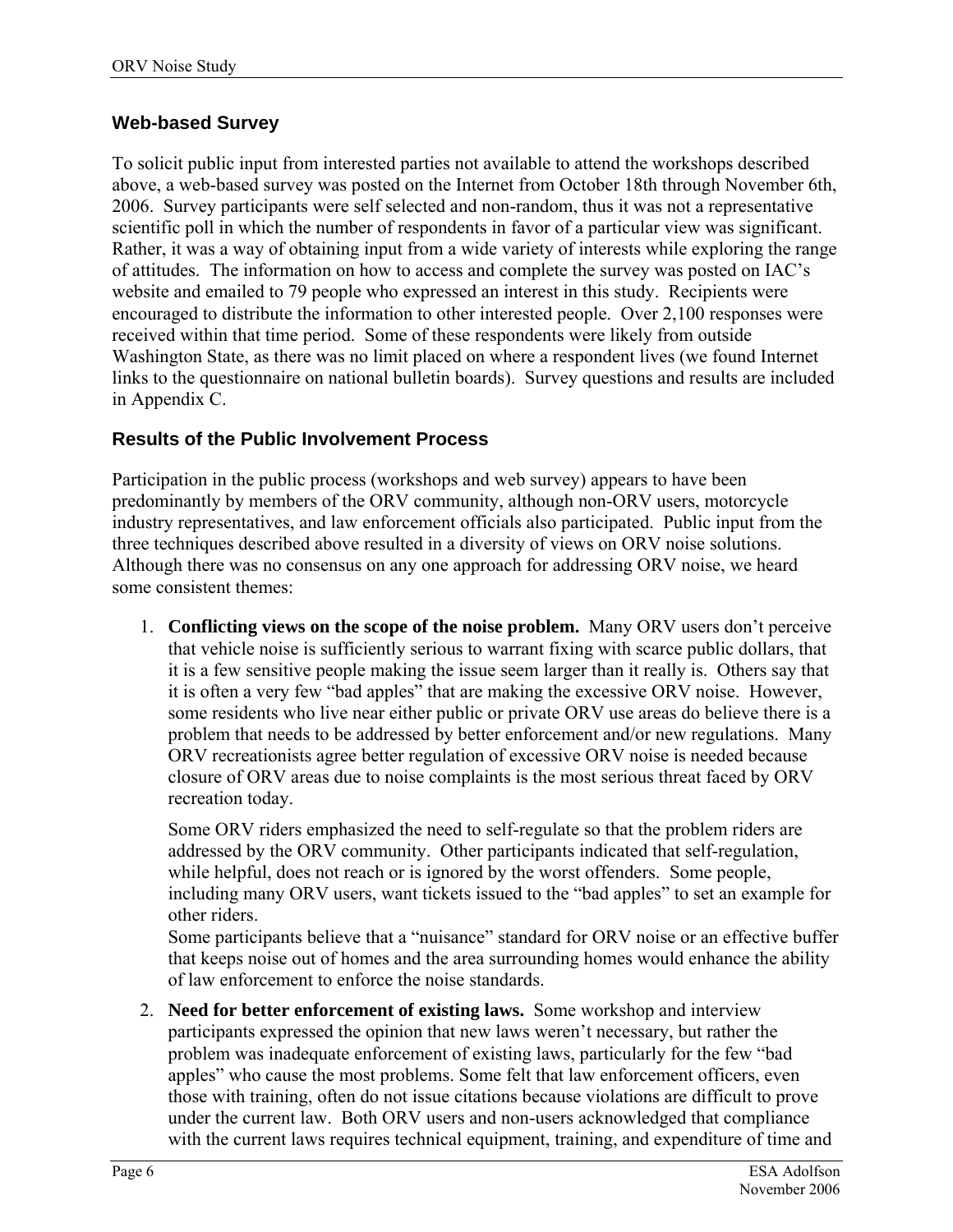other resources that are often not available. Generally, there was agreement on the need for better equipment and training for law enforcement personnel.

<span id="page-12-0"></span>3. **Adopting stricter tailpipe limits.** Conflicting views arose within the ORV community on this option. Some industry groups, motorcycle manufacturers, and ORV user groups support stricter tailpipe limits because this higher standard is already being applied in other states, is easily achievable, and because they feel this would eliminate the majority of the problem cases, **if enforced**. Some individual ORV users didn't support this change because they feel that ORVs, among all noise-makers, are being singled out unfairly and that noise impacts are not a problem in the areas that they ride. Overall, impacted residents and some ORV users others support this change and pointed to other states where stricter limits have already been adopted successfully. There were several suggestions for ways to implement new standards gradually to reduce the costs it could impose on operators of older vehicles. Examples of phased implementation in other states are discussed in Appendix A.

When the question of prohibiting the sale of aftermarket products that would cause or allow vehicles to exceed tailpipe limits was raised, many participants said that it was impractical to do so. They pointed out it is not always possible to identify which product will cause a particular vehicle to exceed a particular sound level, and that Internet sales of aftermarket products would replace local sales if Washington law was too restrictive.

- 4. **Need for increased education among ORV users**. There is general agreement from both ORV users and impacted residents that more education for ORV users would be helpful; however, there is no consensus about how the education programs should be implemented. Suggestions ranged from a state-sanctioned and supported education program delivered at the point of sale, to relying solely on local ORV groups to conduct peer education programs in the field, to requiring users to get this training when they get their ORV tags.
- 5. **Concerns about regulations that are overly restrictive.** Again, many ORV users do not believe that there is a serious problem with ORV noise and that it would be unfair to further restrict an entire group with all-encompassing anti-noise regulations because a few "bad apples" ignore current rules. Generally, ORV users also expressed concern about adding restrictions to the time of day or days of the week that ORVs could be operated. The concern is that this would have a major impact on their sport by limiting options for riding outside of the normal workday.

For some participants, the concerns about new regulations became concerns about property rights and the ability to do whatever they want on their own property. Others pointed to the effects that certain regulations might have on ORV businesses or ORV racing, suggesting exemptions might be warranted.

Others, including impacted residents prefer a range of options, including adopting new noise regulations at the state level, implementation of a "nuisance" standard for ORV noise at the state or local level, requiring buffers in residential areas where ORV uses are allowed, banning ORV uses entirely in some residential areas, and limiting hours of daytime use.

<span id="page-12-2"></span><span id="page-12-1"></span>6. **Local control over regulations.** A consistent theme from the Ellensburg workshop and in the web-survey is that local control is important. Some workshop participants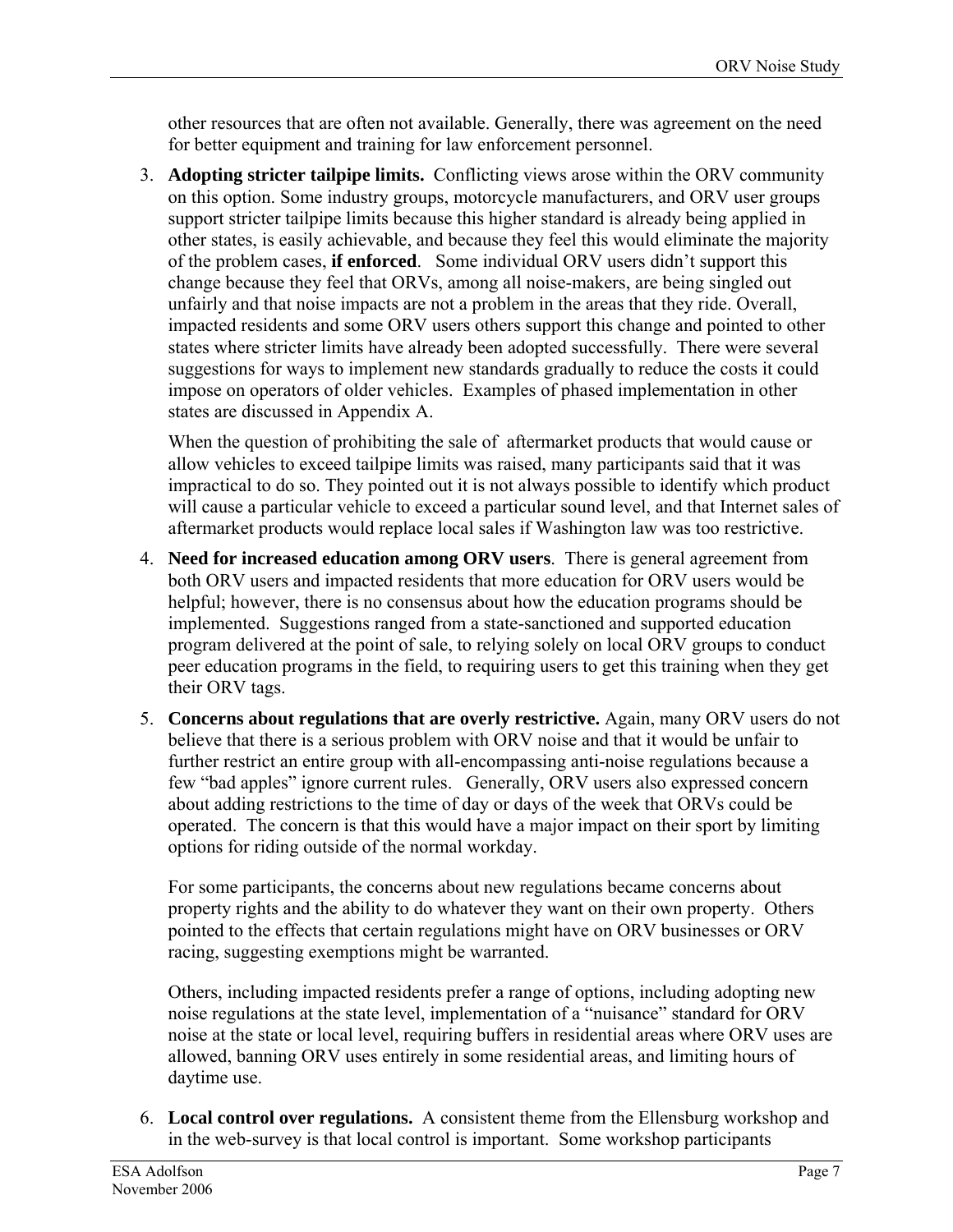<span id="page-13-1"></span>suggested that local jurisdictions should be allowed the flexibility to adopt regulations that meet local needs. In other words, if the state adopts stricter ORV standards, many participants believe that local governments should have the ability to adopt less or more strict standards to fit their unique situation.

Others believe that local control has not resulted in effective enforcement or efforts to resolve neighborhood conflicts. Concerns about local control focused more on suggestions about property line sound level limits, buffers, and use restrictions. Some ORV users also emphasized the need for uniform standards around the state so that one knows that wherever they take their ORV it will comply. This was specifically emphasized in relation to the tailpipe limit.

### **5. Recommendations**

This section includes an overview of our recommendations for improving control of excessive ORV noise. These include modifications to regulations and possible methods to distribute grant funding to assist in education and enforcement on this issue. Further details on these recommendations are included in three appendices:

- Appendix D Recommended Noise Ordinance Components
- Appendix E Recommended Model Noise Ordinance
- Appendix F Equipment and Personnel Training Recommendations

### **Revisions to State ORV Tailpipe Noise Limit**

### **Change Tailpipe Noise Limit for ORVs to 96 dBA**

<span id="page-13-0"></span>The Adolfson/Geomatrix team recommends changing the existing tailpipe noise limit for ORVs [RCW 46.09.1[2](#page-13-2)0(1)(e)] from 105 dBA to 96 dBA<sup>2</sup> to make it consistent with the lower limit used in most other states in the U.S. that regulate sound levels at the tailpipe. If enforced, this would reduce the potential for increasing noise conflicts from ORV use on public and private lands. However, tailpipe limits do not ensure that ORVs meet decibel standards at the receiving property (these standard are addressed in Section 5.2). We based our recommendations on the following information: The tailpipe limit used most often by other states that employ ORV tailpipe noise limits is 96 dBA (see Table A-4). In contrast, the current Washington state ORV tailpipe noise limit of 105 dBA is the highest (i.e., loudest) in the nation.

- 1. Reducing the limit from 105 dBA to 96 dBA would represent almost a halving of the level of noise allowed from ORVs.
- 2. Setting the tailpipe noise limit at 96 dBA would make Washington consistent with other states, help drive the market for ORV vehicles that comply with this limit, and reduce confusion and potential conflicts for ORV users who bring ORVs from other states.
- 3. Most new ORVs sold in Washington (and throughout the US) are designed to produce 94 dBA or less when new comply with a 96 dBA limit. Thus, most vehicles would continue

 $\overline{a}$ 

<span id="page-13-2"></span> $2$ <sup>2</sup> With the limit to be enforced by measurements consistent with SAE J1287.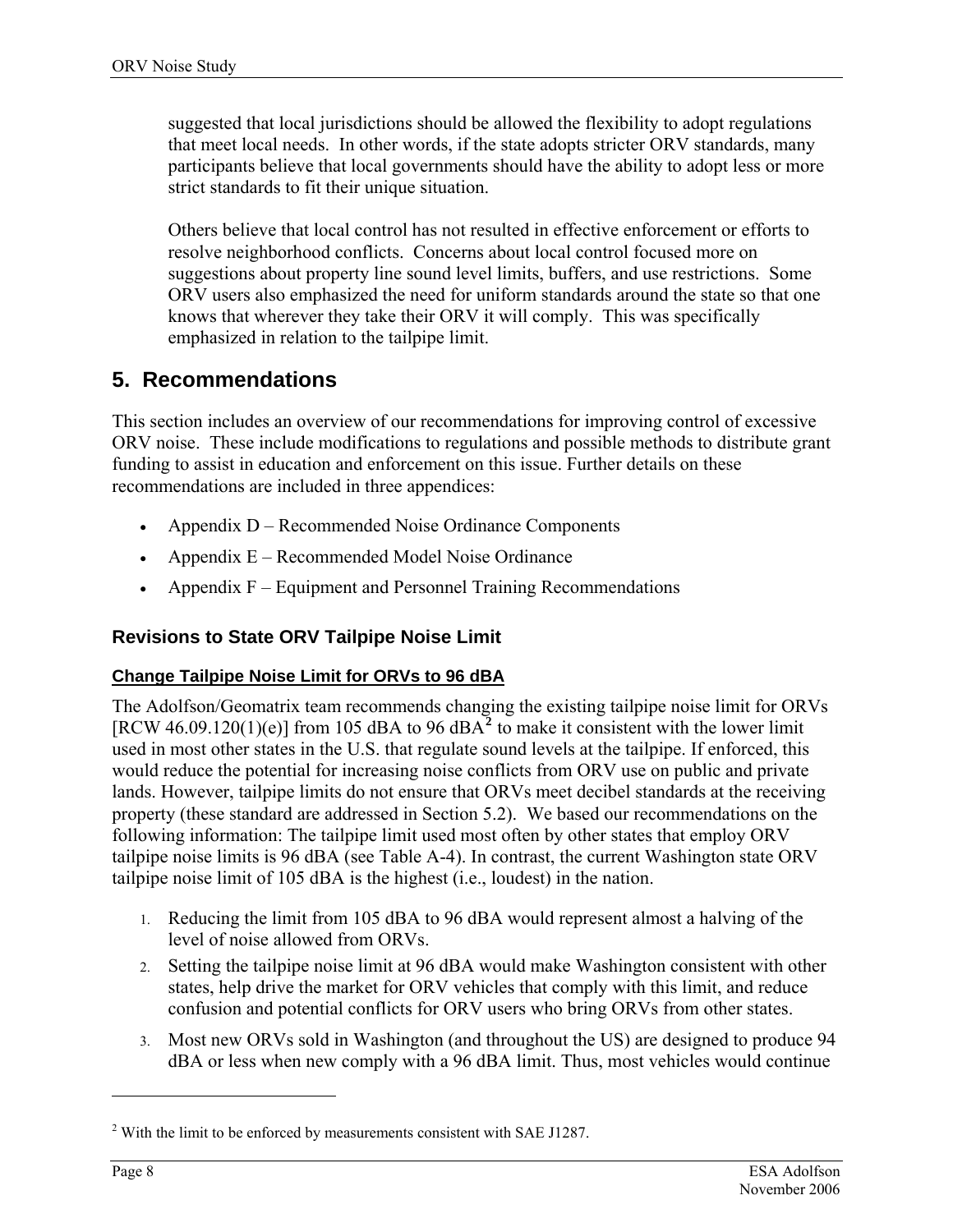to comply with a 96 dBA standard even with some degradation in the noise-muffling systems over time.

- 4. The change to a 96 dBA limit is supported by research conducted by both the Motorcycle Industry Council, Inc. (MIC) of California and the American Motorcyclist Association (AMA) who have extensively reviewed why a 96 dBA tailpipe noise limit is both practical and reasonable. Based on these reviews, both organizations have recommended that a 96 dBA limit be enforced in place of other less restrictive tailpipe limits.
- <span id="page-14-0"></span>5. MIC and AMA findings suggest a 96 dBA limit is the lowest noise limit that does not prohibit the use of ORVs that meet the EPA pass-by sound limits.
- 6. MIC and AMA recommend following the tailpipe test procedure outlined in SAE J1287. This test procedure, originally published in 1980, provides a quick, cheap, and easy means to measuring tailpipe noise. MIC has published thousands of manuals outlining this test procedure, in addition to providing useful background information on noise or ORV types.
- 7. RCW 46.09.120 outlines a tailpipe testing procedure, which is based on SAE J1287.

### **Abandon the Pass-By Test as a Means for Testing ORV Noise**

In addition to this change, we recommend that the noise level pass-by test procedure (SAE J331a) adopted by Washington State be abandoned as an alternative means for testing ORV noise levels. First, the SAE J331(a) is too difficult to accurately and defensively replicate due to potential variations in terrain, weather, and test conditions. Second, by lowering the tailpipe standard, the levels required in the current law for the pass-by test would be less restrictive than the tailpipe test for some and possibly most vehicles, setting up an ambiguity in the law. And third, the direct tailpipe test procedure is simple and easy to replicate and is sufficient for assessing tailpipe noise levels.

### **Model Ordinance for Environmental Noise Limits**

The consultant team was charged with developing two model ordinances, one of which would impose relatively stringent limits on ORV noise and increase enforceability, and one that would be somewhat less restrictive with regard to ORV noise. The model noise ordinance structure recommended in this section is based on existing WAC environmental noise rules included in WAC 173-60 *et seq.* The primary differences between the recommended model ordinance and WAC 173-60 are a change in the noise metrics used to determine compliance, modifications to the definition of residential uses, options for reducing allowable sound levels during the early morning and late evening hours, and a provision to allow citizens to sponsor data collection by qualified personnel to assess compliance and use in enforcement proceedings.

The following sections describe the components of an effective local noise control ordinance. See also Tables D-1 and D-2.

Appendix D presents new noise metrics and sound level limits, and a comparison table showing how these components would work together, Appendix E includes model ordinance language incorporating our recommendations for the stringent approach. Jurisdictions choosing a more permissive approach could select sections of the model ordinance that would help them to achieve their objectives, while leaving out some of the more stringent measures.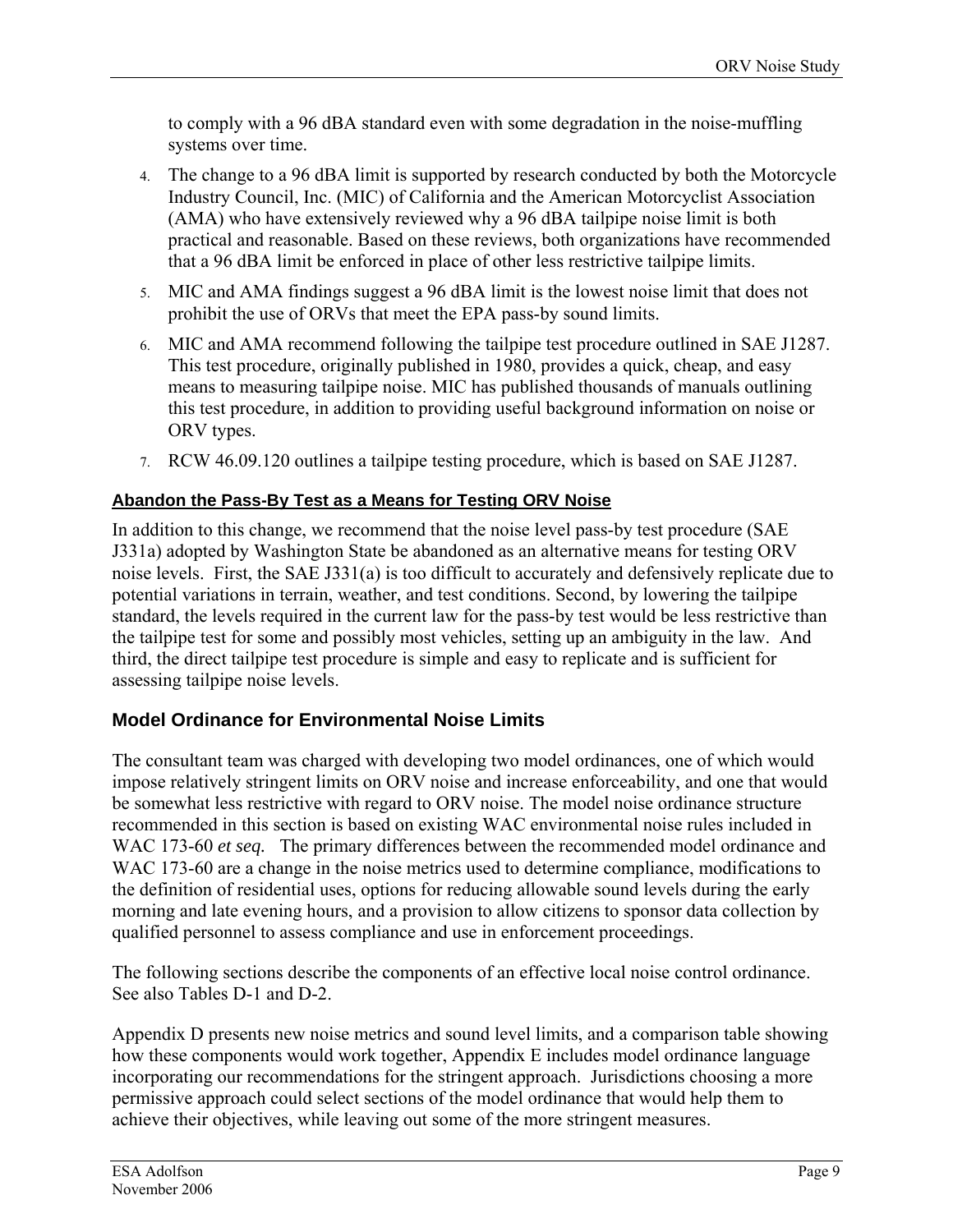### **New Noise Metric for Compliance Assessment**

We recommend including new definitions in the model noise ordinance to require two new noise measures for assessing compliance. Both metrics are typically used in assessing compliance with the noise limits applied by a variety of federal and international agencies. These metrics, called "equivalent sound level" (Leq) and "maximum sound level" (Lmax), can be measured directly using modern integrating sound level meters, and thus do not require subsequent data processing to determine compliance or violation of a noise limit. These are described in further detail in Appendix D.

### <span id="page-15-0"></span>**Modified Definition of Sensitive Receiving Locations**

We recommend expanding and clarifying several definitions for use in assessing compliance with the environmental noise limits.

### **Definition of Class A Environmental Designations for Noise Abatement (EDNAs)** –

Environmental Designations for Noise Abatement are defined under WAC 173-60 and are often incorporated into local noise regulations. Class A EDNAs include residential uses, but this has left open to interpretation whether a residence on a farm or forest parcel is a residential use or part of a commercial (Class B) or industrial use (Class C), which would be the typical classifications for agricultural and silvicultural lands. We recommend expanding the definition of Class A EDNAs to include a 100-foot radius around any residence, even if located on a larger parcel of land that would otherwise be considered agricultural or forest land otherwise designated Class B or C. This would protect all such sensitive receivers without causing an undue burden to protect non-sensitive lands such as land used for agricultural or silvicultural purposes.

### **Possible/Optional Time of Day Restrictions on ORV Use**

The current noise limits (WAC 173-60) are 10 dBA lower during nighttime hours (i.e., 10 p.m. to 7 a.m.). To provide additional protection for residential use areas from ORV noise, a jurisdiction can apply restrictions on ORV use based on the time of day. For example, some jurisdictions reduce the daytime noise limits by 5 dBA during evening hours (typically 7 p.m. to 10 p.m.). It is also possible to prohibit ORV use during evening hours and/or during nighttime hours. The recommended model ordinance for environmental noise (Appendices D and F) includes several options for such restrictions. These restrictions would not prohibit operating ORVs at these times but would require that they be operated at lower throttle levels, which should generally allow for a user returning to a trailhead at the end of the day without causing a violation. It is worth noting, however, that ORV users responding to surveys and questions during public meetings were almost universally opposed to any such time of day restrictions. In many cases, their reasoning is that very few people ride ORVs at these times and that even fewer ride during these times in areas where noise would be a problem.

### **Primary Enforcement Mechanism**

We recommend that the primary basis of noise enforcement actions remain as it is now, based on complaints from affected neighbors. In this way, no actions will be necessary in situations where ORV noise is not adversely affecting neighboring properties, but enforcement will be possible in circumstances where ORV noise is received on and adversely affecting residential uses. As an option for the more stringent version of the model ordinance, we recommend allowing local jurisdictions to also conduct compliance assessments at the discretion of the noise control officer.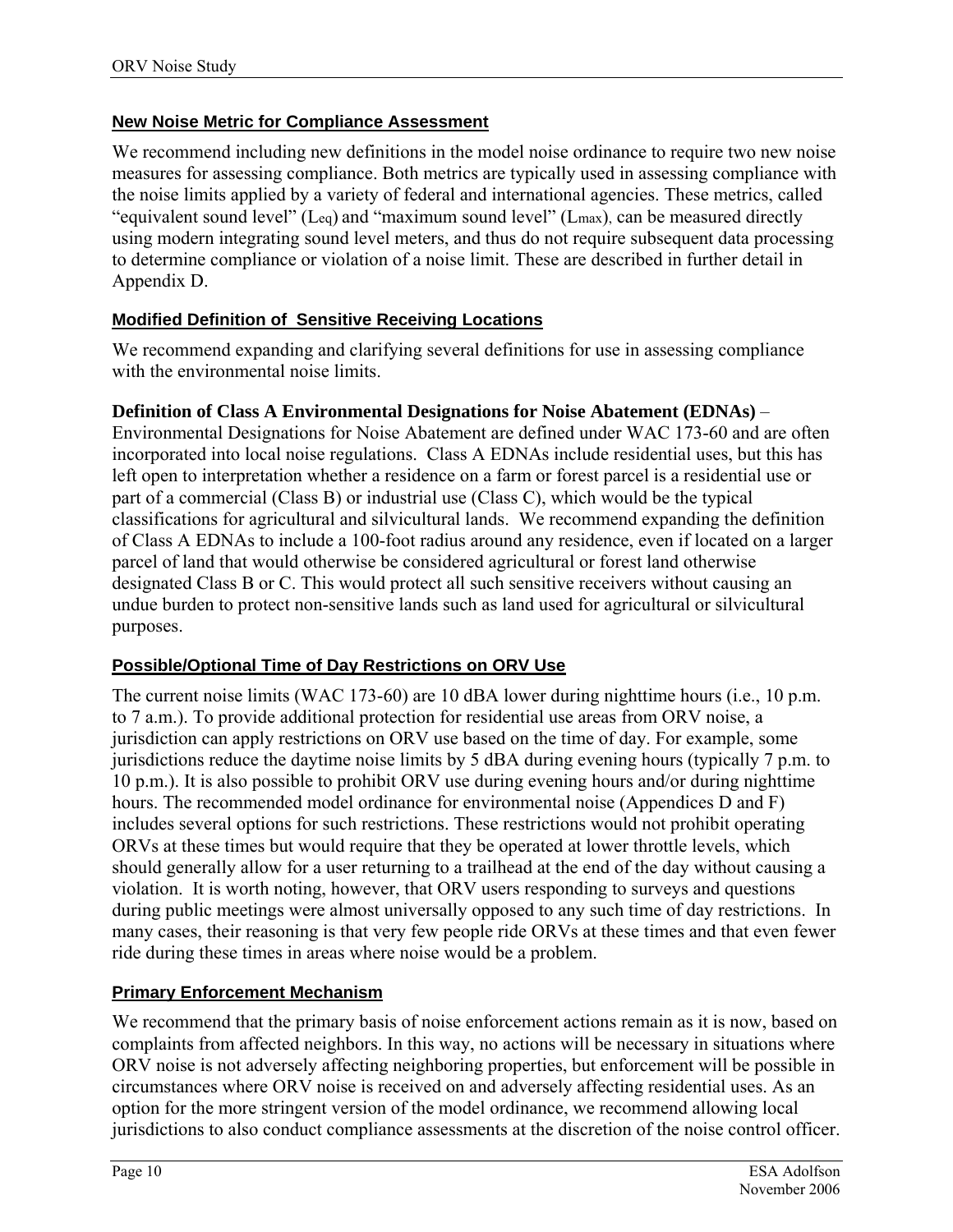Under this more stringent policy, random spot checks could be performed to ensure that users are in compliance.

### **Citizen-Sponsored Compliance Assessment Allowed**

One of the key issues that arose from citizens who have been adversely affected by ORV noise is that they made repeated complaints to local jurisdictions but received no satisfactory response. In addition, several people stated that they have had to pay most or all of the costs of enforcement actions to eventually curb noise from illegal ORV use on neighboring properties. To remove this burden on the potentially affected public, we recommend including a provision that specifically allows members of the public to sponsor (i.e., pay the initial costs for) a noise compliance assessment, the data from which can then, if warranted, be presented to and used by the local jurisdiction in enforcement proceedings. For example, a citizen or group that had filed two or more written noise complaints without any law enforcement action taken may hire a qualified expert to measure noise levels and submit an affidavit as evidence. In the event the violation is proven, the citizen or group would be compensated for the cost of hiring an expert and equipment and any other costs incurred in filing the complaint. Such a process would be subject to stringent guidelines to prevent frivolous proceedings. But if the compliance assessment documents noise limit violations, the citizen sponsor could then recover all costs from the offender and/or from the local jurisdiction.

### **Grant Program**

IAC administers several grant programs for recreation and habitat conservation purposes and has extensive experience in grant administration and management. Consequently, the recommendations in this report focus on expanding and refining grant program priorities and program criteria to help accomplish some of the other recommendations of this study.

### **Existing IAC Education-Enforcement Grant Program**

The Nonhighway and Off-road Vehicle Activities (NOVA) Program helps develop and manage recreation opportunities for many activities including riding all-terrain and four-wheel drive vehicles. The NOVA grants are intended to allow various user groups and agencies to provide quality opportunities for recreationists – opportunities that satisfy user needs, are environmentally responsible, and minimize conflict between user groups.

NOVA Program grant funds are available in four categories:

- Nonhighway Road
- Nonmotorized
- Off-Road Vehicle
- Education-Enforcement

The Education-Enforcement category of funds most closely fits the objectives of this study and would be the best for facilitating implementation of the recommendations in this report. Funding under the Education-Enforcement grant program is intended to encourage responsible recreational behaviors through positive management techniques.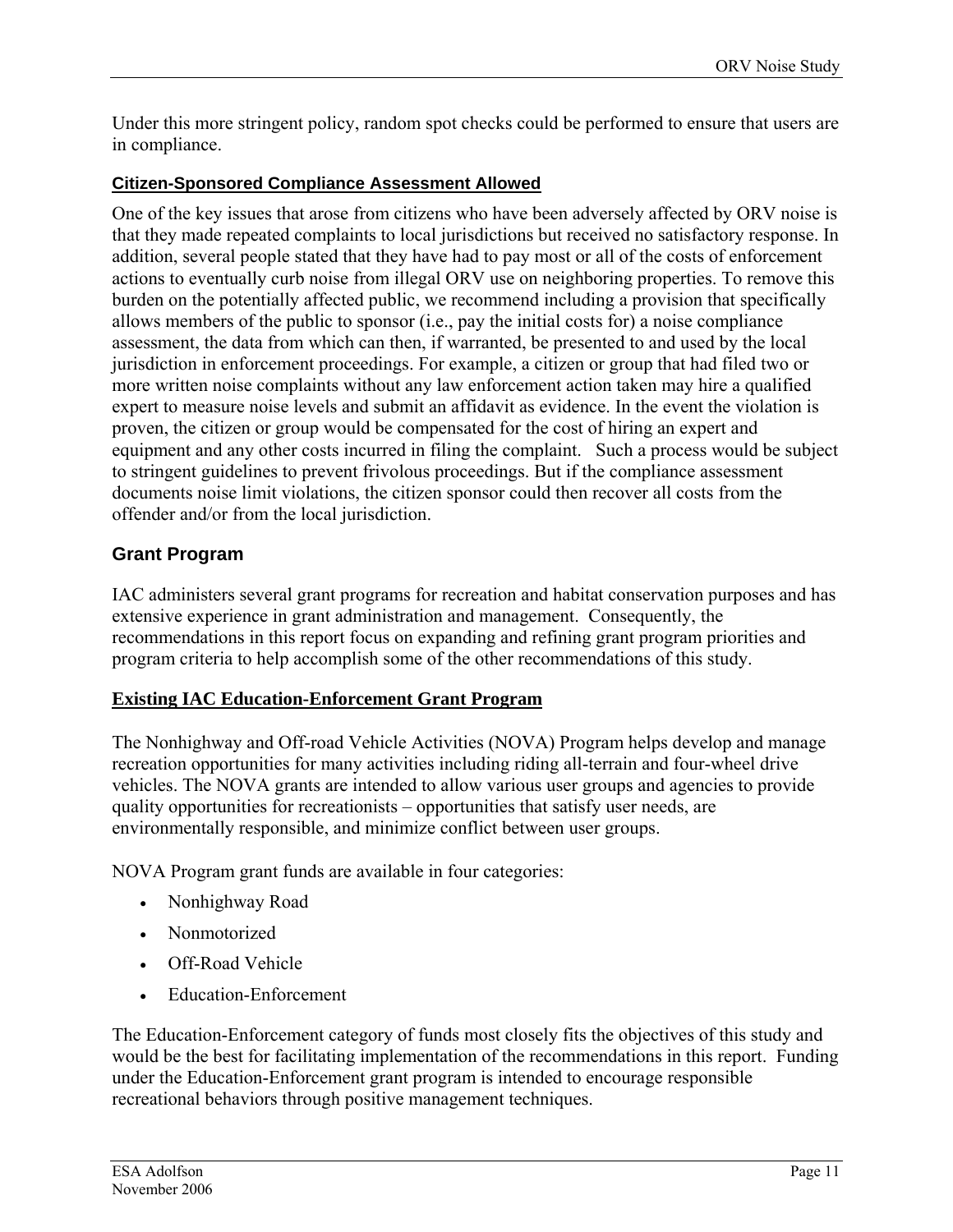Under RCW 46.09.240, the following entities are currently eligible to receive Education-Enforcement grants:

- **Counties**
- Cities and towns
- State Agencies
- Federal Agencies
- Native American Tribes

Two primary program activities are currently eligible for Education-Enforcement (E&E) funding:

**User Education.** This program may include information on safety, land use ethics, laws, opportunities and environmental issues. Activities covered under the existing program include:

- Engaging individual NOVA users (preferably by field contact)
- Engaging organized NOVA user groups (preferably by field contact)
- Providing recreation information and (E&E) materials for public distribution to equipment dealers and other public and commercial outlets
- Developing in-school programs geared toward current NOVA users
- Working with advisory committees
- Preparing information for maps, web pages, and other information sources.

**Law Enforcement.** Direct officer contact programs with NOVA recreations are eligible for funding, especial those that encourage responsible recreation behaviors through positive management techniques. Eligible activities include:

- Resolution of conflicts and complaints
- Issuing warnings and citations to violators
- Protection of resources and faculties
- Vandalism prevention.

### **Recommendations for Expanding Existing Grant Program**

Based on the public input received during the months of September through November 2006 via stakeholder interviews, public workshops and a web-based survey, a need for greater education and enforcement was a common theme. Provided below are several recommendations for expanding and strengthening the existing E&E program.

<span id="page-17-0"></span>**1. Expand the list of eligible applicants to include non-profit citizen and ORV groups.** As indicated above, five categories of applicants are currently eligible to receive E&E grants. Based on public input received during development of this study, a need for greater user education, especially peer-to-peer education, arose as a key recommendation. The state legislature should consider expanding the list of applicants eligible to apply for E&E grants to allow citizen and user groups to assist with locally based noise control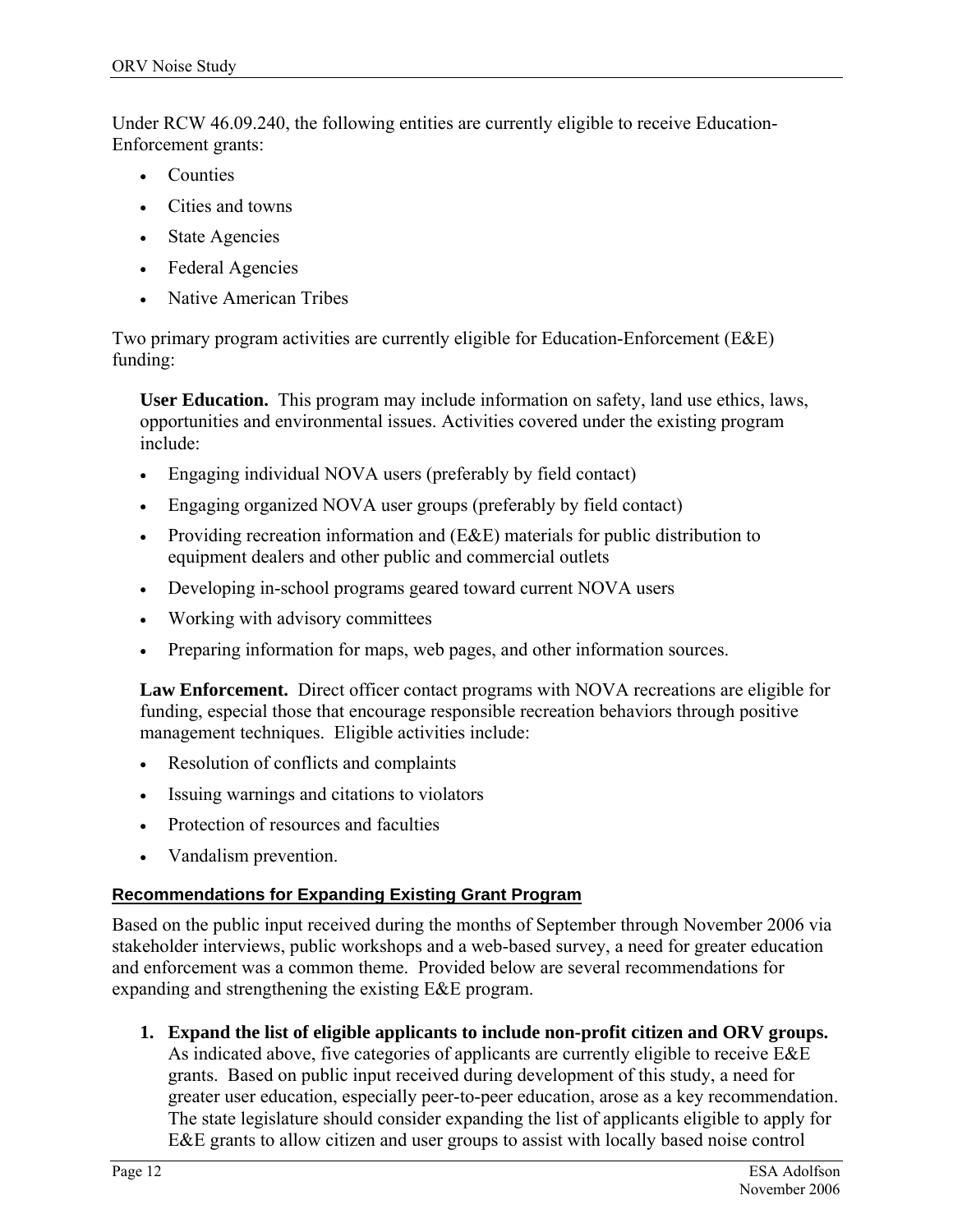education efforts with particular emphasis on peer education. It is recommend that such groups to be defined by IAC be added to the list of eligible grant applicants. Support grants could be provided to ORV rider groups to increase rider awareness of the negative effects of excessive ORV sound and the resulting impact on the surrounding community. In addition, these groups could utilize these grants to demonstrate sound testing procedures at ORV events and workshops.

- **2. Give preference to E&E grants submitted by local jurisdictions that have adopted an ORV noise model ordinance.** Currently, municipalities are eligible to receive E&E grants under RCW 46.09.240. In order assist local jurisdictions that adopt an ordinance addressing ORV noise, greater weight could be given to these jurisdictions when they apply for E&E grants for training or equipment. The intent of this preference is to encourage local jurisdictions to utilize the E&E funds to inform citizens and ORV users about the noise issues and effective procedures for initiating a complaint. Such funds could be used by traditional law enforcement, code enforcement, health, or planning departments, for example as part of an overall ORV education program. Trainings, publications and sound measurement equipment are already eligible for E&E funds under the existing criteria. Priority for noise control could be established in the criteria in IAC Manual 13, by adding a specific number of points that would be awarded for projects with a noise control component, or by amending IAC's NOVA plan to include a specific policy on noise that would then be referenced in scoring criteria #1, Need, or #2, Need Satisfaction, in IAC manual 13.
- **3. Provide guidelines for purchasing sound measurement equipment for use with the model ordinances**. As mentioned in #2 above, sound measurement equipment is currently eligible for funding under the existing E&E grant program policies. One of the comments heard repeatedly from interested citizens was the need for clarity when it comes to acceptable sound measurement equipment and usage. IAC may choose to provide guidance to local jurisdictions on the type of metering equipment to purchase to be consistent with the model ordinance. This could be accomplished by adding a brief section on appropriate noise equipment (see Appendix F for a description of appropriate equipment) in IAC Manual 13 under equipment policies, and limit eligibility of E&E funds to such equipment.
- **4. Encourage projects that facilitate neighborly resolution of ORV compatibility issues.** Compatibility is already discussed in the NOVA plan policies. IAC Manual 13 could expand on the possible range of projects that could facilitate compatibility by describing projects examples. Examples might include holding community forum to discuss local ORV issues and solutions, providing classes to educate the community on ORV noise and noise regulations, and funding for local jurisdictions to have meters that could be checked out for use in investigating ORV noise concerns.
- **5. Add new criteria to reward projects that could apply statewide or be replicated in other jurisdictions.** Under this recommendation, E&E programs that have a statewide benefit or that could be easily replicated in other jurisdictions would receive additional points in the E&E project scoring process. This could involve adding a new scoring criterion to reflect statewide benefit, or it could be accomplished through amending the NOVA plan and referencing the policy in the scoring criteria. Example projects include a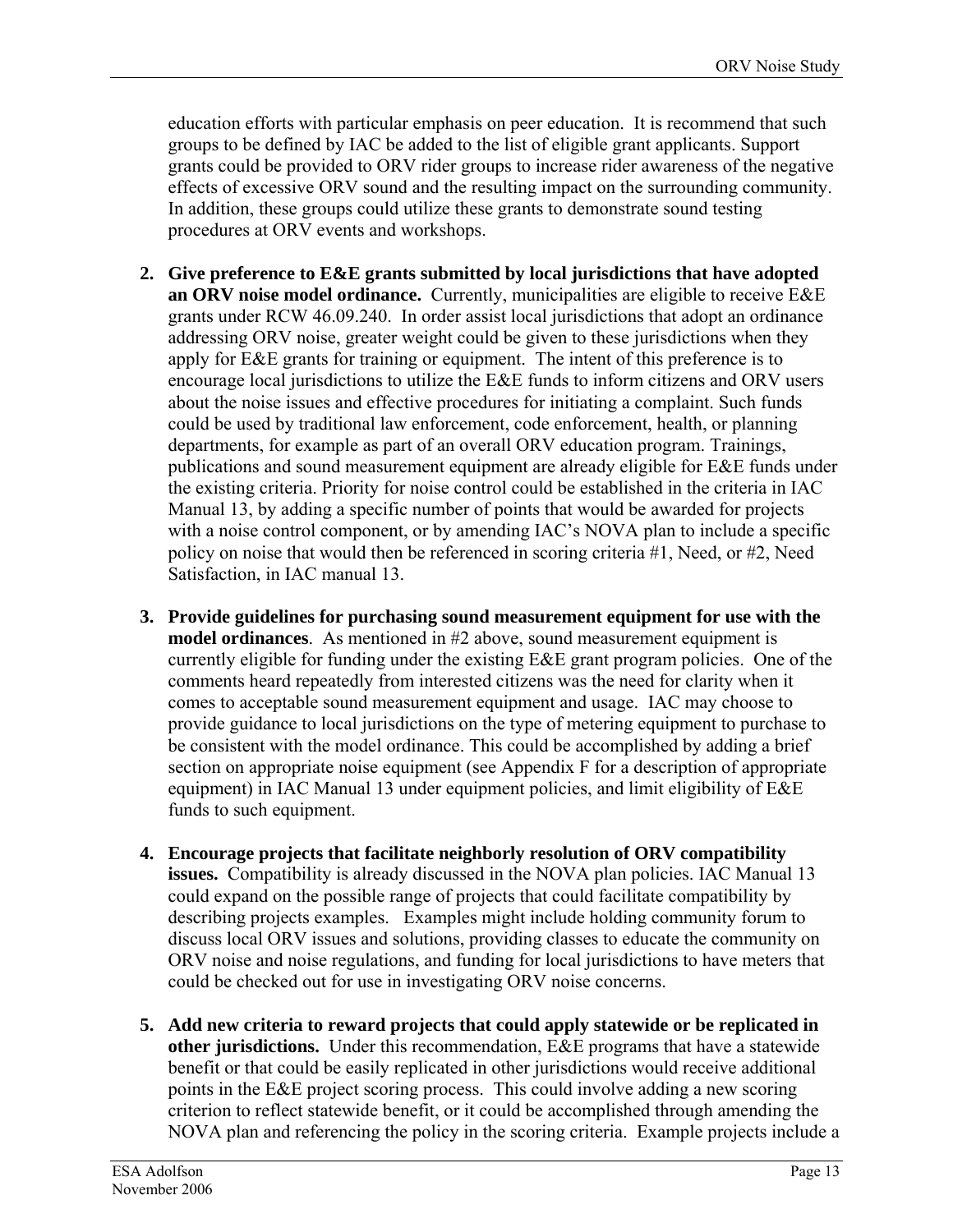pamphlet explaining noise control regulations or development of a citizen outreach program to explain a new noise ordinance.

**6. Set aside a percentage of NOVA E&E grants for addressing noise issues.** IAC may wish to consider setting aside a certain amount of existing NOVA E&E funds specifically for funding noise education, training and enforcement in jurisdictions where ORV noise issues are a priority. It is recommended that these E&E funds be set aside during a trial period for addressing noise issues. If there are not enough applicants requesting funds for noise control issues, any remaining funds could revert back to the full E&E program.

### **Monitoring Program**

<span id="page-19-0"></span>It would be valuable to encourage or require recipients of grants for ORV enforcement and education activities to report on results of enforcement of ORV noise regulation. The forms provided in attachments 1 and 2 (Appendix F) include most of the basic information that needs to be collected to begin a database that can help in understanding the nature of noise complaints and their geographic distribution, and thus help to improve how Washington State addresses this issue.

In the short term, hard copies of the data forms could be provided to an enforcement agency such as Department of Ecology or the Department of Health, or to a planning agency such as the Department of Community, Trade, and Economic Development, to be compiled and periodically reviewed. The forms could eventually be automated through a web application that would allow the agency to collect data at the same time it is entered for the local jurisdiction. The data would include addresses, which would allow mapping of the data through a GIS application. This information would be helpful for local jurisdictions that are considering changes in how they address ORV noise, as well as those that have made recent changes such as adoption of a local ordinance, training of law enforcement personnel, or distribution of educational materials. Eventually, the data collected could include a follow-up to find out if the complaint resulted in a warning, citation, or other enforcement action. To expand this idea further, the web application could become a statewide "hotline" that could be filled out initially by someone filing a complaint. The web site could be designed to forward the complaint to the local jurisdiction responsible for noise enforcement, which would then complete the form once an enforcement action had been taken. This might not substitute for a call for immediate enforcement action, but could work well for ongoing violations or perceived violations.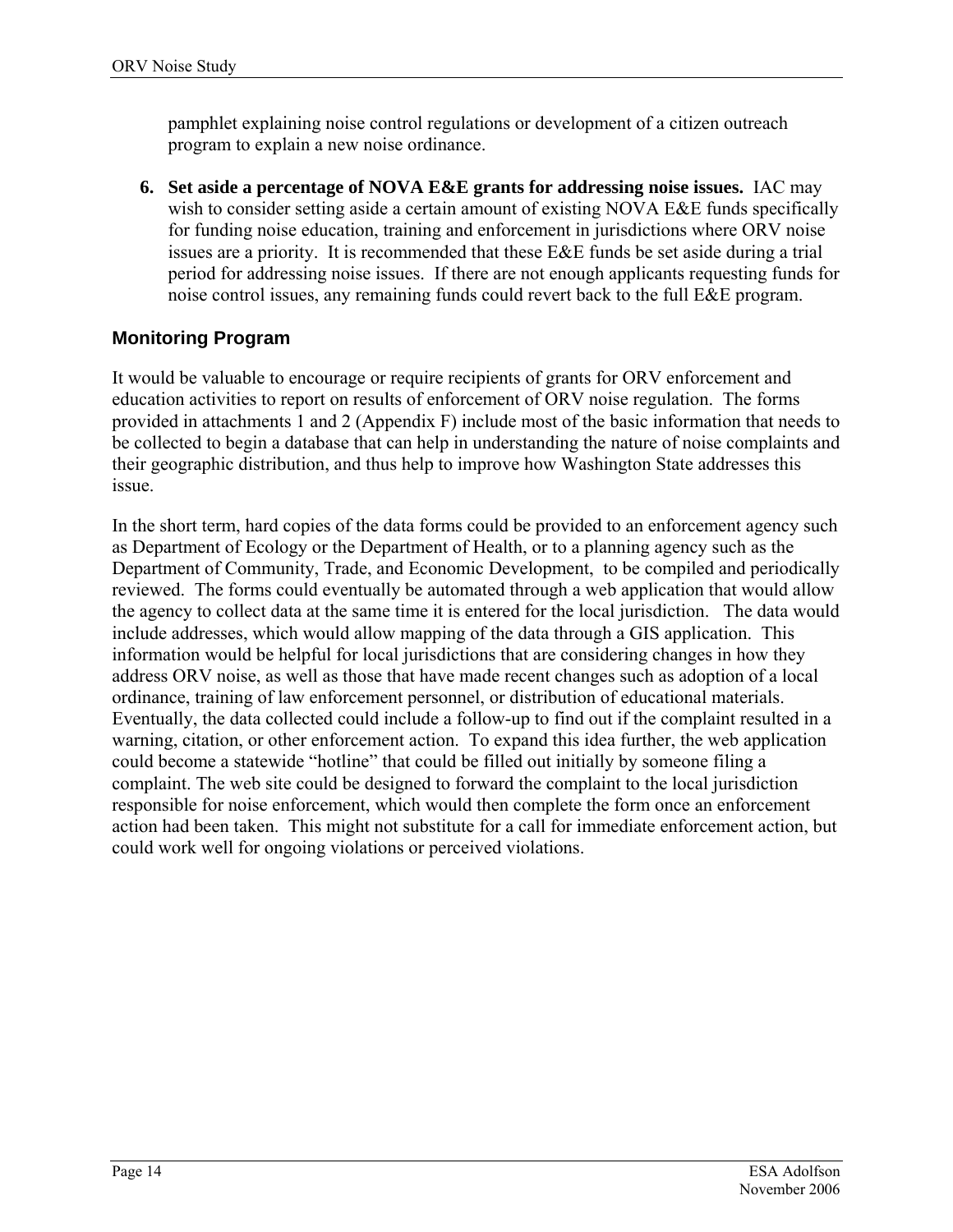### <span id="page-20-0"></span>**6. References**

- American Motorcycle Association. *Sound Advice* July 2005. Accessed September 2006 through website: http://www.ama-cycle.org/legisltn/soundbook.pdf.
- City of Spokane Valley. 2004. City of Spokane Valley Municipal Code Chapter 7.05 Nuisances.
- Maine Department of Inland Fisheries and Wildlife. 2006. *State of Maine All Terrain Vehicles 2006 Laws & Rules.*
- Maine Department of Inland Fisheries and Wildlife. October 2006. Phone interview with Maine Warden Service.
- Michigan Department of Natural Resources. 2006. *The Handbook of Michigan Off-Road Vehicle Laws.*
- Minnesota Department of Natural Resources. 2005. *Off-Highway Vehicles Regulations 2005-06.*
- National Archives and Records Administration. Code of Federal Regulations, Chapter 36 Parks, Forests, and Public Property Accessed September 2006, through website: http://www.washingtonwatchdog.org/documents/cfr/title36/part7.html
- National Archives and Records Administration. Code of Federal Regulations, Chapter 40, Part 205. *Transportation Equipment Noise Emissions Controls*
- National Archives and Records Administration. Code of Federal Regulations, Chapter 36, Part 261. *Travel Management; Designated Routes and Areas for Motor Vehicle Use, Prohibitions.*
- National Archives and Records Administration. Code of Federal Regulations, Chapter 36, Part 7. *Special Regulations, Areas of the National Park System..*
- New Hampshire Fish and Game Department. October 2006. Phone interview with Lt. Bruce Bonenfont. Law Enforcement Division.
- Noise Pollution Clearinghouse. Accessed October, 2006.<http://www.nonoise.org/>

Oregon State Parks. 2005. *The Official Handbook of OHV Oregon Laws and Rules.* 

State of Wyoming. 2003. BLM division, Wyoming. *2003 Off-Road Vehicle Program*.

Thurston County. 2005. Thurston County Code Chapter 10.36 *Public Disturbance Noise*.

US Forest Service. 2005. *Off-Highway Vehicle Recreation in the United States, Regions, and States: A National Report from the National Survey on Recreation and the Environment (NSRE).*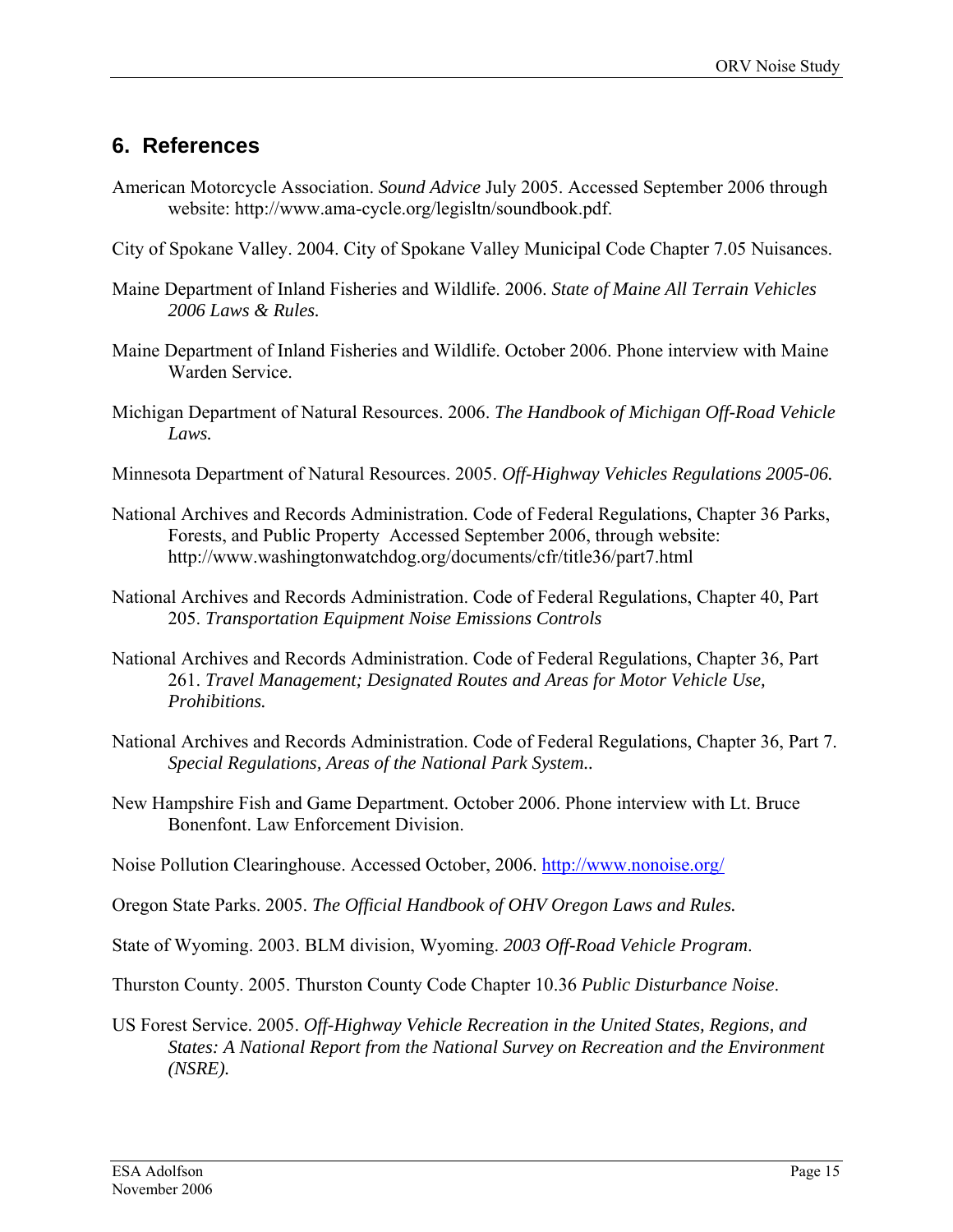- Washington State Department of Natural Resources. 2005. *Response to Scoping Comments, Proposed Revisions to Recreation WAC 332-52*, Doug Sutherland, Commissioner of Public Lands. http://www.dnr.wa.gov/htdocs/amp/sepa/recreation/recreationwac.htm
- Wyle Laboratories, Inc. September 2005. *California Off-Highway Vehicle Noise Study, A Report to the California Legislature As Required by Public Resource Code Section 5090.32(o)*. Prepared by Shephen A. Martin, Anthony Leung and Patrick Pallini.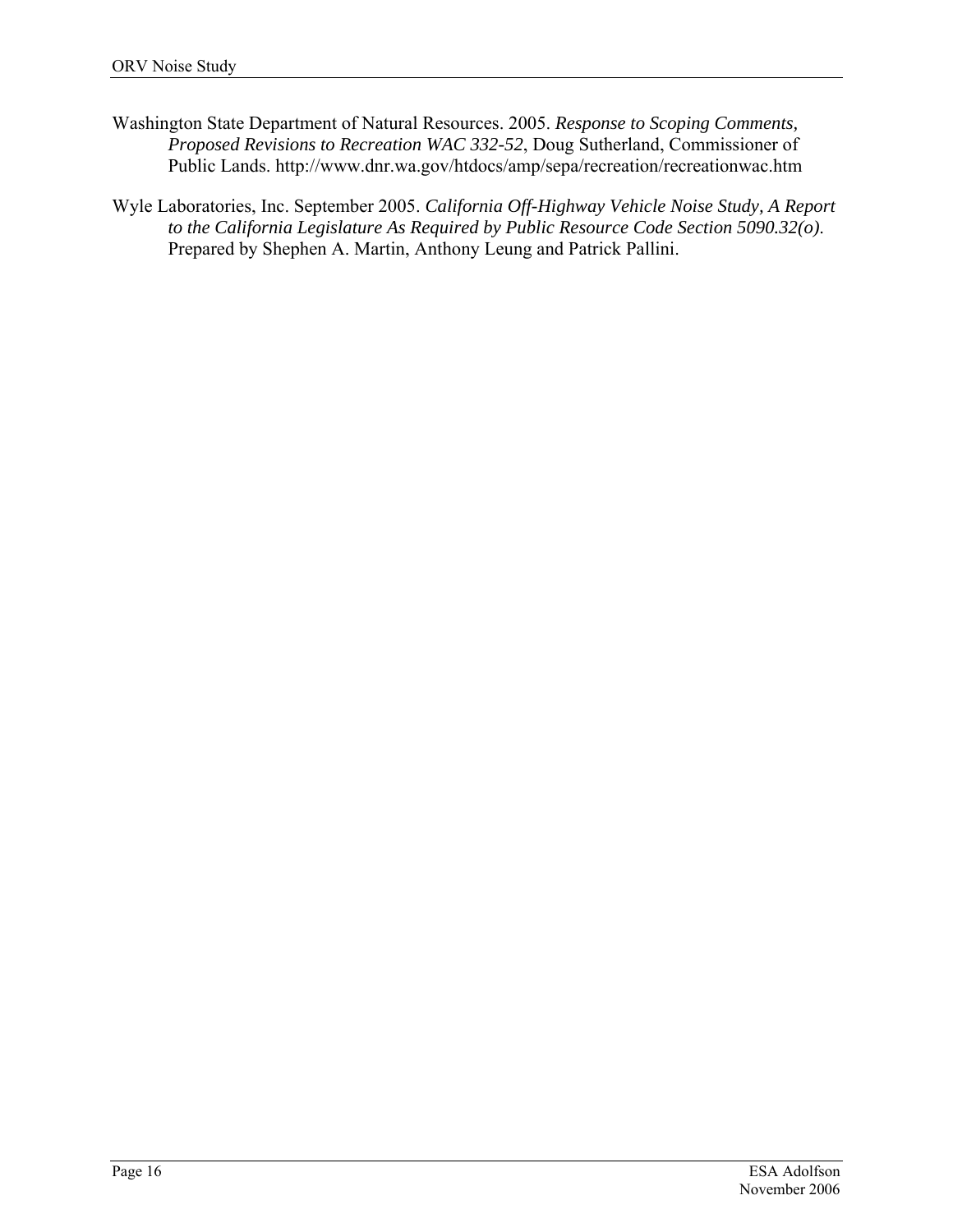# <span id="page-22-0"></span>**Appendix A – Review of Existing Laws and Regulations**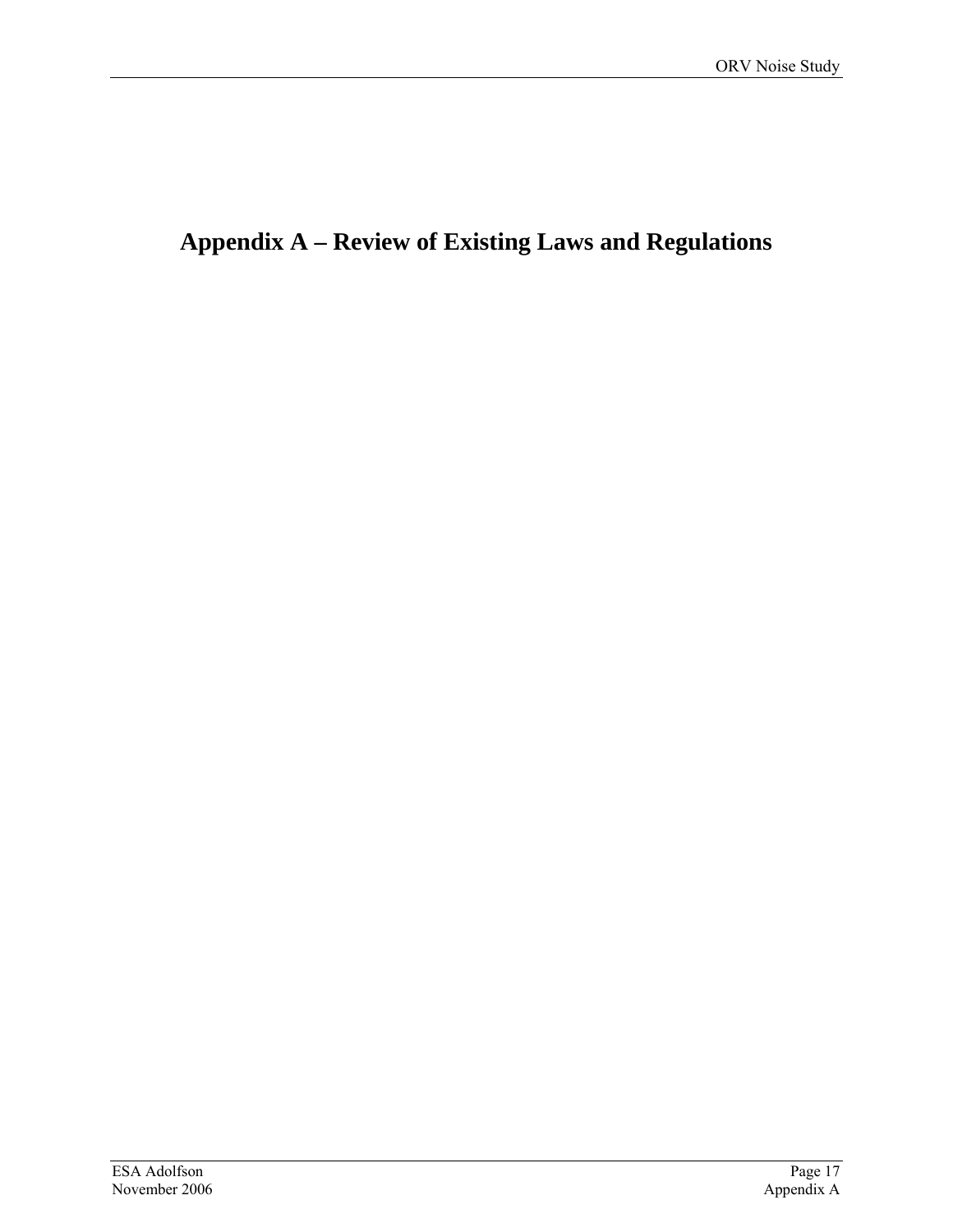### **Appendix A – Review of Relevant Laws and Regulations**

The ESA Adolfson-Geomatrix Team conducted a review of laws and regulations pertaining to ORV noise. The results of this review are summarized below. For clarity, regulations are discussed separately by federal, Washington State, and local (county, city, and town) levels.

### **Federal ORV Noise Rules**

This section addresses federal ORV noise rules, including those required by the Environmental Protection Agency (EPA), US Department of Agriculture Forest Service (Forest Service), and the US Department of Interior National Park Service (National Park Service) and Bureau of Land Management. Regulations are discussed separately by agency.

#### **Environmental Protection Agency**

<span id="page-23-0"></span>The EPA has established sound level limits for motorcycles sold and operated in the United States (Subpart D of 40 CFR 205.152). This regulation sets noise emission limits for both onroad and off-road motorcycles based on engine size and date of manufacture, with the assessment to be based on the sound level during a drive-by (pass by) test at a distance of 50 feet. Table A-1 summarizes the EPA pass-by test noise limits for off-highway vehicles.

| <b>Engine Size</b> | Model Year <sup>(a)</sup> | <b>Sound Level Limit</b><br>dBA |
|--------------------|---------------------------|---------------------------------|
| Less than 170cc    | 1983                      | 83                              |
|                    | 1986                      | 80                              |
| Greater than 170cc | 1983                      | 86                              |
|                    | 1986                      | 82                              |

**Table A-1. EPA Off-Road Motorcycle Noise Emission Limits** 

**Source:** 40CFR205.152

**(a)** Model year includes the year listed and any subsequent year

The EPA does not have specific rules that address noise from 3- or 4-wheeled recreational vehicles including all-terrain vehicles (ATVs) and dune-buggies; however, most states interpret 40 CRF 205.152 as also applying to these vehicles as well. Off-road vehicles (ORVs) as defined for this study include off-road motorcycles, dune buggies, and ATVs.

The specific procedures used to measure motorcycle pass by noise for compliance with EPA limits are found in Appendix I of 40 CFR 205 subparts D and E. These procedures are summarized in Section 1.2.2.1 of this Appendix.

EPA requires motorcycles sold in the United States to have a placard on the unit's tailpipe clearly indicating whether the vehicle is designed to meet EPA standards, or is designed for closed-course competition (to which these limits do not pertain).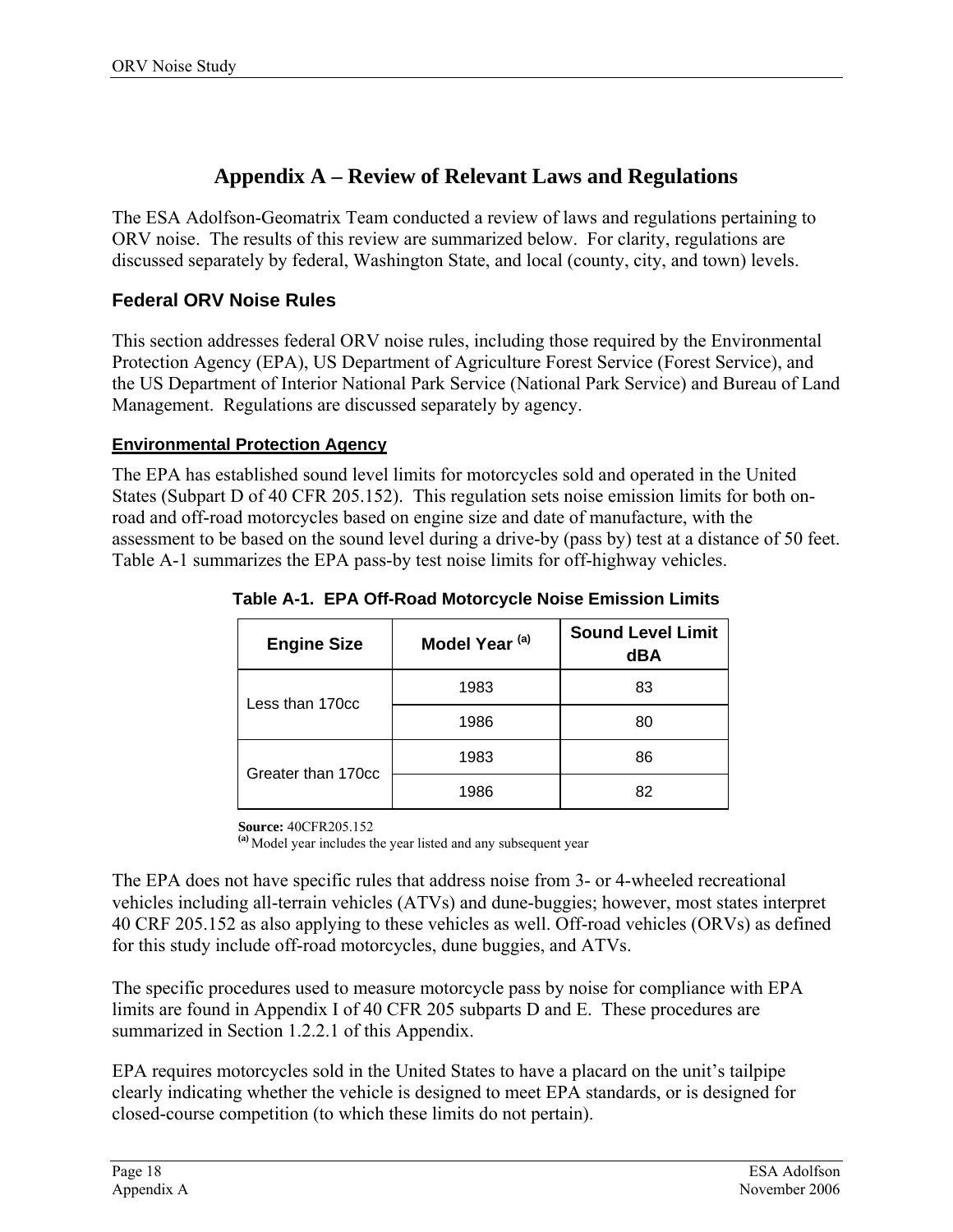### **Forest Service**

Presidential Executive Order 11644 (as amended in 1977) mandates that agencies managing public lands under federal control develop regulations and instructions to designate specific areas and trails on which ORV use is permitted or restricted as well as regulations prescribing operating conditions that apply to ORVs in designated areas and trails. Based on this order, the Forest Service, under the US Department of Agriculture, adopted 36 CFR 261 regarding offhighway vehicle use. This federal rule does not specifically address ORV noise. However, based on the Forest Service use restrictions and regulations, it is expected that ORV noise issues would be self-mitigated and therefore do not need specific regulatory language. The EPA ORV pass-by noise limits (see Table A-1) apply to ORVs sold and used throughout the United States and therefore are applicable to Forest Service land.

### **National Park Service**

The National Park Service, under the direction of the US Department of the Interior, promulgated federal rules regulating off-road vehicles based on the Presidential Executive Order 11644 (as amended in 1977) in 36 CFR 4.10 and 36 CFR 7. Off-road vehicle use is prohibited in national parks except on park roads and parking areas and on routes and areas designated for offroad use. Designated use must be codified in Part 7 of the rule and may only be designated in national recreation areas, national seashores, national lakeshores, and national preserves. A survey of special regulations for national parks in Washington reveals that authorized ORV use is non-existent on National Park Service land except for designated snowmobile travel routes $^{3,4}$  $^{3,4}$  $^{3,4}$  $^{3,4}$  $^{3,4}$ . Consequently, the National Park Service does not have rules that specifically address ORV noise.

### **Bureau of Land Management**

Under the direction of the US Department of the Interior, the Federal Bureau of Land Management promulgated off-road vehicle rules in 43 CFR 8340. ORV use is currently limited by designated areas that are "open" (permitted anywhere), "limited" (in some way restricted), or "closed" (ORV use is prohibited). The Bureau of Land Management designates these areas during the land use planning process on an area-by-area basis, provides maps and appropriate signage, and informs the public through the Federal Register and local media.

Bureau of Land Management land in Washington is administered through the Oregon State Office and recently (August 2005) published the *Final Supplementary Rules on Public Land in Oregon and Washington*. These rules were published to promote consistency with federal and state rules, including the Washington Department of Natural Resources (see Section 1.2.3 of this Appendix). The supplementary rules require that ORV use comply with federal Bureau of Land Management rules and state laws. ORVs are therefore subject to the Washington State noise rules when operated on Bureau of Land Management land; these rules are outlined below in Section 1.2.1.

 $\overline{a}$ 

<span id="page-24-0"></span> $3 \text{ http://www.washingtonwatchdog.org/documents/cfr/title}36\text{/part7.html}$ <br> $4 \text{ It should noted that the Pluouster Network abellenced these rules in a.}$ 

<span id="page-24-1"></span><sup>&</sup>lt;sup>4</sup> It should noted that the Bluewater Network challenged these rules in a lawsuit filed in November 2005 seeking widespread closures of ORV use.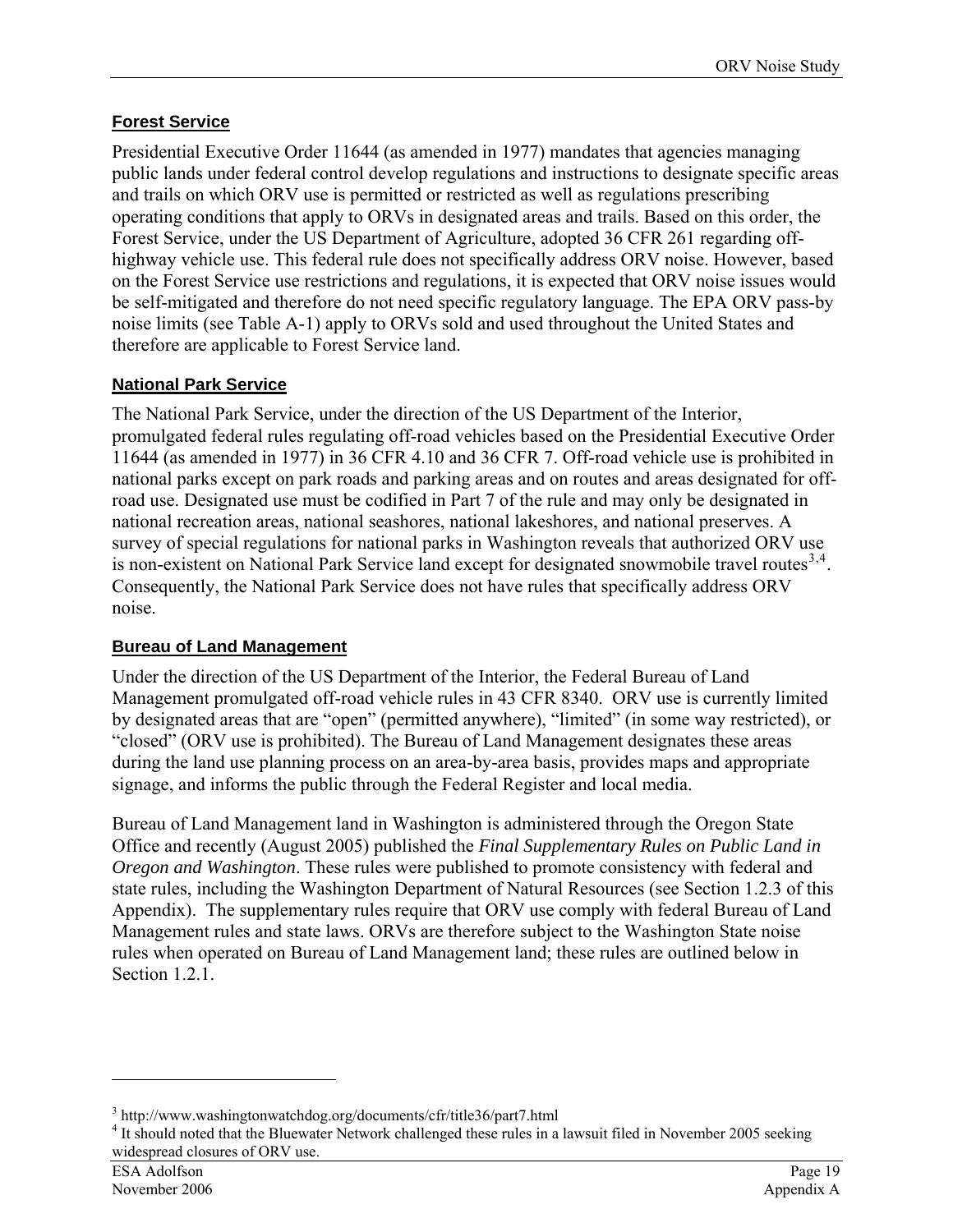### **Washington State Noise Laws**

Washington State statutes and regulations address sound level limits for ORVs specifically and through more general rules that apply to all non-exempt noise sources that may or may not include ORVs. In general, environmental noise laws applicable to non-exempt sources are more restrictive for ORV noise than are ORV-specific noise limits. Following is a summary of the Washington State noise rules.

#### **Washington Administrative Code (WAC)**

#### *WAC 173-60*

The Washington Administrative Code (WAC) Chapter 173-60 establishes limits on sounds crossing property boundaries based on the Environmental Designation for Noise Abatement (EDNA) of the sound source and the receiving properties. This rule allows individual local jurisdictions to define EDNA classes based on zoning or land use designations. In the absence of such definitions, the WAC limits are based on land use. WAC 173-60-030 generally defines Class A EDNAs as residential use, Class B EDNAs as commercial or business use, and Class C EDNAs as industrial and agricultural use. The allowable sound levels for the various source and receiving properties are shown in Table A-2.

|                                        | <b>EDNA of Receiving Property (dBA)</b>              |                                |                                          |  |
|----------------------------------------|------------------------------------------------------|--------------------------------|------------------------------------------|--|
| EDNA <sup>(a)</sup><br>of Noise Source | Class A<br>(Residential)<br>Day/Night <sup>(b)</sup> | <b>Class B</b><br>(Commercial) | Class C<br>(Industrial/<br>Agricultural) |  |
| Class A (Residential)                  | 55/45                                                | 57                             | 60                                       |  |
| Class B (Commercial)                   | 57/47                                                | 60                             | 65                                       |  |
| Class C<br>(Industrial/Agricultural)   | 60/50                                                | 65                             | 70                                       |  |
|                                        |                                                      |                                |                                          |  |

### **Table A-2. Washington State Maximum Permissible Sound Levels**

*Daytime/Nighttime* **hourly Ln sound level limits for residential noise received on residential property (c)**

| Lmax  | L2.5  | L8.33 | L25   |
|-------|-------|-------|-------|
| 70/60 | 65/55 | 60/50 | 55/45 |

**Source:** WAC 173-60

Notes:

**(a)** Environmental Designation for Noise Abatement

 $^{(b)}$  The 10-dBA nighttime reduction for residential receiving properties applies between 10 p.m. and 7 a.m.

**(c)** These limits derived from the maximum daytime/nighttime permissible level (55/45 dBA) and the short-term increases above this level allowed during any hour of the day or night.

The WAC maximum permissible sound levels can be exceeded for certain periods of time: 5 dBA for no more than 15 minutes in any hour, 10 dBA for no more than 5 minutes of any hour, or 15 dBA for no more than 1.5 minutes of any hour. Sometimes these exceptions are described in terms of an interval "Ln," or the percentage of time a certain level is exceeded. For example, L25 represents a sound level that is exceeded 25 percent of the time, or 15 minutes in an hour.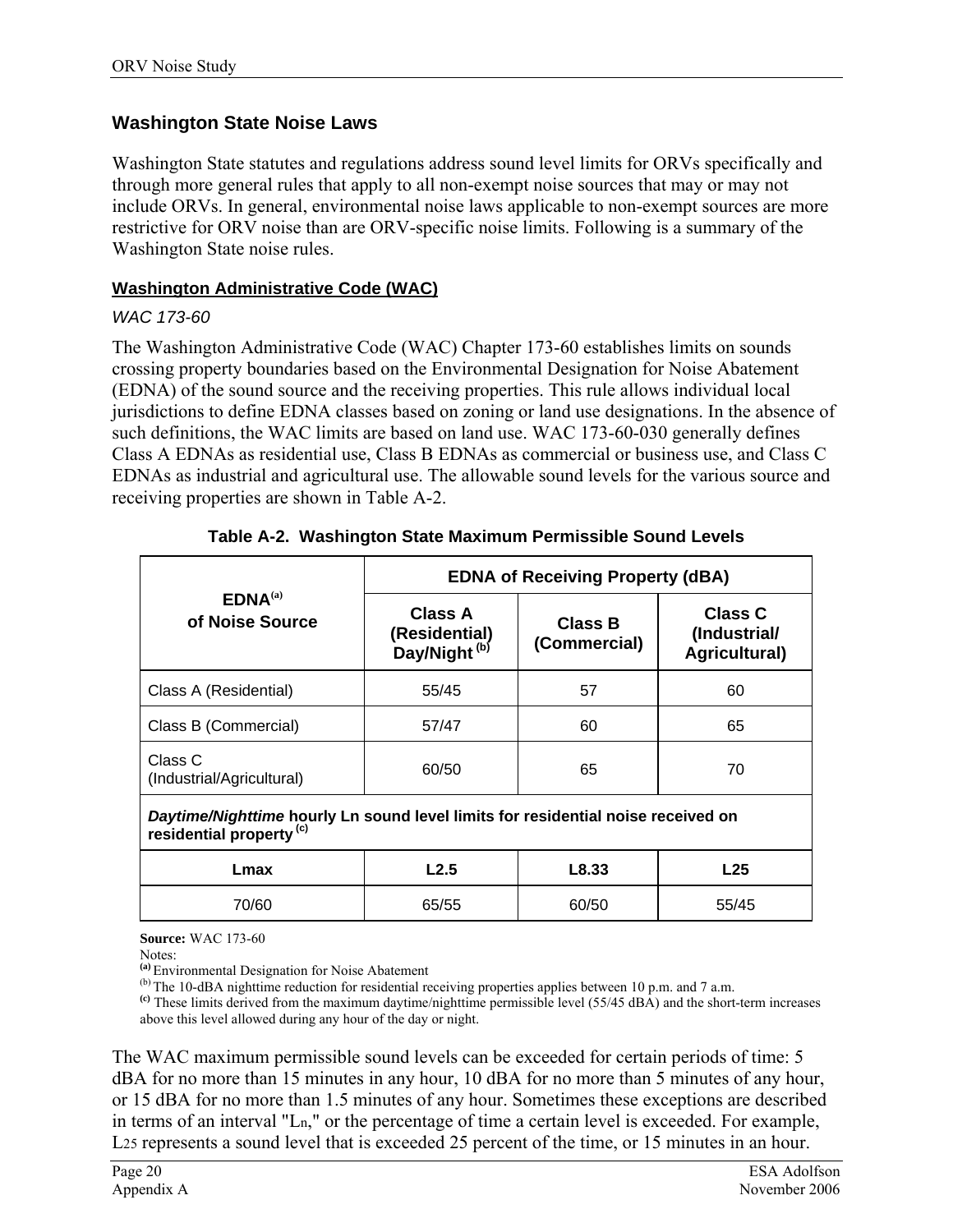Similarly, L8.33 and L2.5 are the sound levels that are exceeded 5 and 1.5 minutes in an hour, respectively. At no time can the allowable sound level be exceeded by more than 15 dBA, represented by an Lmax noise limit.

The three percentile (Ln) limits, together with the not-to-be-exceeded maximum level (the maximum permissible level plus 15 dBA), comprise the four daytime or nighttime hourly sound level limits shown in the lower half of Table A-2. To comply, hourly sound levels generated by non-exempt sources must be less than all four limits in every hour of the day. At Class A (residential) receivers, the noise limits are 10 dBA lower during nighttime hours.

Exemptions from the noise limits shown in Table A-2 are set forth in WAC 173-60-050. The following sources are among those exempt:

- sounds created by motor vehicles on public roads are exempt at all times, except as provided for in WAC 173-62, which sets noise performance standards for individual vehicles [WAC 173-60-050(4)(a)]
- sounds created by motor vehicles when operated off public highways, except when such sounds are received in Class A EDNAs [WAC 173-60-050(4)(1)]

The bottom portion of Table A-2 highlights the sound level limits for a residential source affecting a residential receiver. These are most the stringent sound level limits established by WAC and, as outlined above, are applicable to ORV noise.

### *WAC 173.58*

WAC 173-58 identifies procedures for testing sounds created by off-highway recreational vehicles (in addition to other vehicles). The chapter does not establish sound level limits, but outlines the procedure for tailpipe sound level testing.

### **Revised Code of Washington (RCW)**

### *RCW 46.09.120*

<span id="page-26-0"></span>RCW identifies the Washington State sound level limits for ORVs. RCW 46.09.120(1)(e) codifies a pass-by noise test sound level limit of 86 dBA, regardless of vehicle year or engine size. Washington has adopted the Society of Automotive Engineers (SAE) test procedure J331a, which outlines the procedure for conducting a pass-by noise test. This method is difficult to administer in the field because of terrain and acoustical variations in a typical outdoor environment. Consequently, the pass-by test is rarely performed.

As a result, RCW 46.09.120(1)(e) also establishes another standard: a maximum tailpipe limit of 105 dBA at a distance of 20 inches from the exhaust, using a test procedure similar to the method outlined in WAC 173-58. The RCW tailpipe noise testing procedure is considered the applicable rule for off-highway vehicles. The following two sections summarize the pass-by and tailpipe testing procedures included in RCW 46.09.120.

Pass-By Test. Many jurisdictions have established ORV sound level limits based on noise generated during a pass-by event, measured at a specified distance from the source for a specific duration of time. This test procedure is referred to in this document as the "pass-by" test procedure. The test requires the ORV to drive along a path at a specified speed and pass a point (typically) 50 feet perpendicular to the sound level meter. The sound level is documented by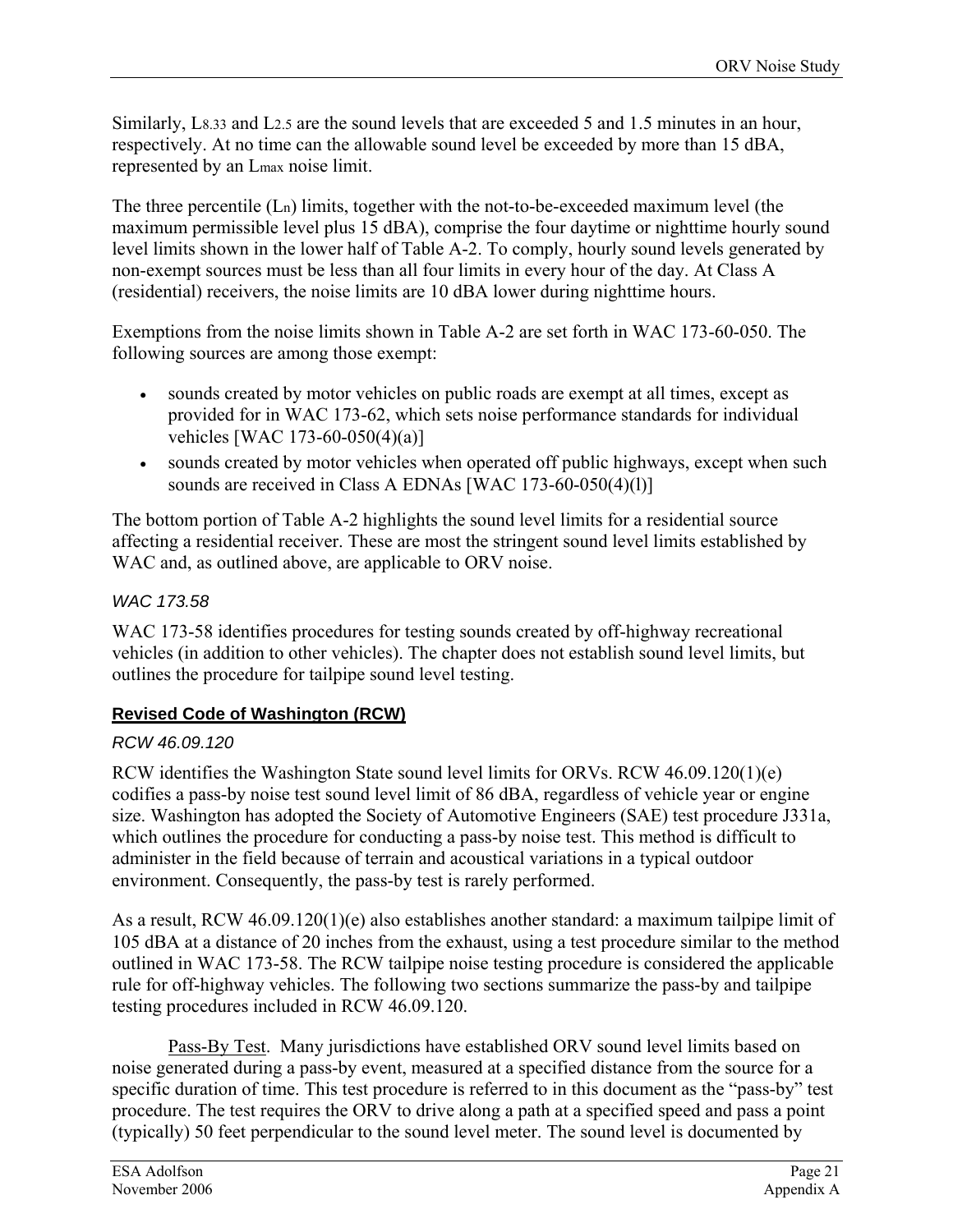qualified noise personnel and compared with the applicable sound level limit. To ensure an accurate test result, speed, acceleration, ground type, intervening terrain, and atmospheric and meteorological conditions must all fall within the criteria outlined in the test protocol.

Tailpipe Test. The tailpipe noise emission test measures noise from the exhaust of an ORV at a specific distance, angle, and engine speed. The measured sound level can be compared with the noise limit. Test protocols published by the SAE provide a standardized procedure, minimizing errors and disputes. SAE test procedure J1287 JUL98 has been adopted by some states, but not all. In some jurisdictions, specific tailpipe test procedures are not identified (only the sound level limit). In others jurisdictions, such as Washington State, the state code outlines the test procedure (which is very similar to the SAE test).

The tailpipe noise emission test procedure requires a Type I or Type II sound level meter placed at a 45 degree angle from the exhaust center line, perpendicular to this path (i.e., not facing the exhaust), 20 inches from the tailpipe opening. With the gear box of the ORV in neutral, the ORV is throttled to approximately half of the tachometer redline value. For ORVs not fitted with an engine speed tachometer, a vibrating reed tachometer (placed on the engine itself) can be used. The Motorcycle Industry Council, Inc. (MIC) Stationary Sound Test Manual clearly outlines the test procedure. In addition, the MIC manual provides a basic description of noise, sound level meters, and an updated list of manufactured ORVs (dirt bikes and ATVs) and the actual rpm value that each vehicle should be tested at (otherwise the half-redline procedure is used).

### **Washington Department of Natural Resources**

The Washington State Department of Natural Resources currently controls ORV use on a caseby-case basis under its land management plan for specific areas. The state administrative rules governing recreation and access of state-controlled public land use areas are codified in WAC 332-52, originally written in the 1970s. The DNR acknowledges that these rules do not reflect current issues, including the increased use of ORVs, and has recently proposed amending the rules. Although the proposed changes to the WAC are not yet available, ORV use and recreation are expected to be addressed in a Draft EIS to be published in late  $2006$ <sup>[5](#page-27-0)</sup> ORVs operated on DNR land are subject to the sound level limits established in the WAC, although enforcement of these rules is probably rare.

### **Local (County and City) Laws and Regulations**

The existing WAC noise rules may be adopted in whole or in part by counties, cities, and towns in Washington State (typically either by reference or by default). In some cases the WAC rules have been superseded by specific rules at least as stringent as the state rule. Consequently, throughout most of Washington, the noise limits established by WAC 173-60 are applicable to all non-exempt sources of noise crossing a property boundary line. Although it may be rare for ORV noise to be considered under these limits, ORV noise received on the property of others is subject to the WAC limits.

 $\overline{a}$ 

<span id="page-27-0"></span><sup>5</sup> *Response to Scoping Comments, Proposed Revisions to Recreation WAC 332-52*, Doug Sutherland, Commissioner of Public Lands, Washington State Department of Natural Resources, 2005 <http://www.dnr.wa.gov/htdocs/amp/sepa/recreation/recreationwac.htm>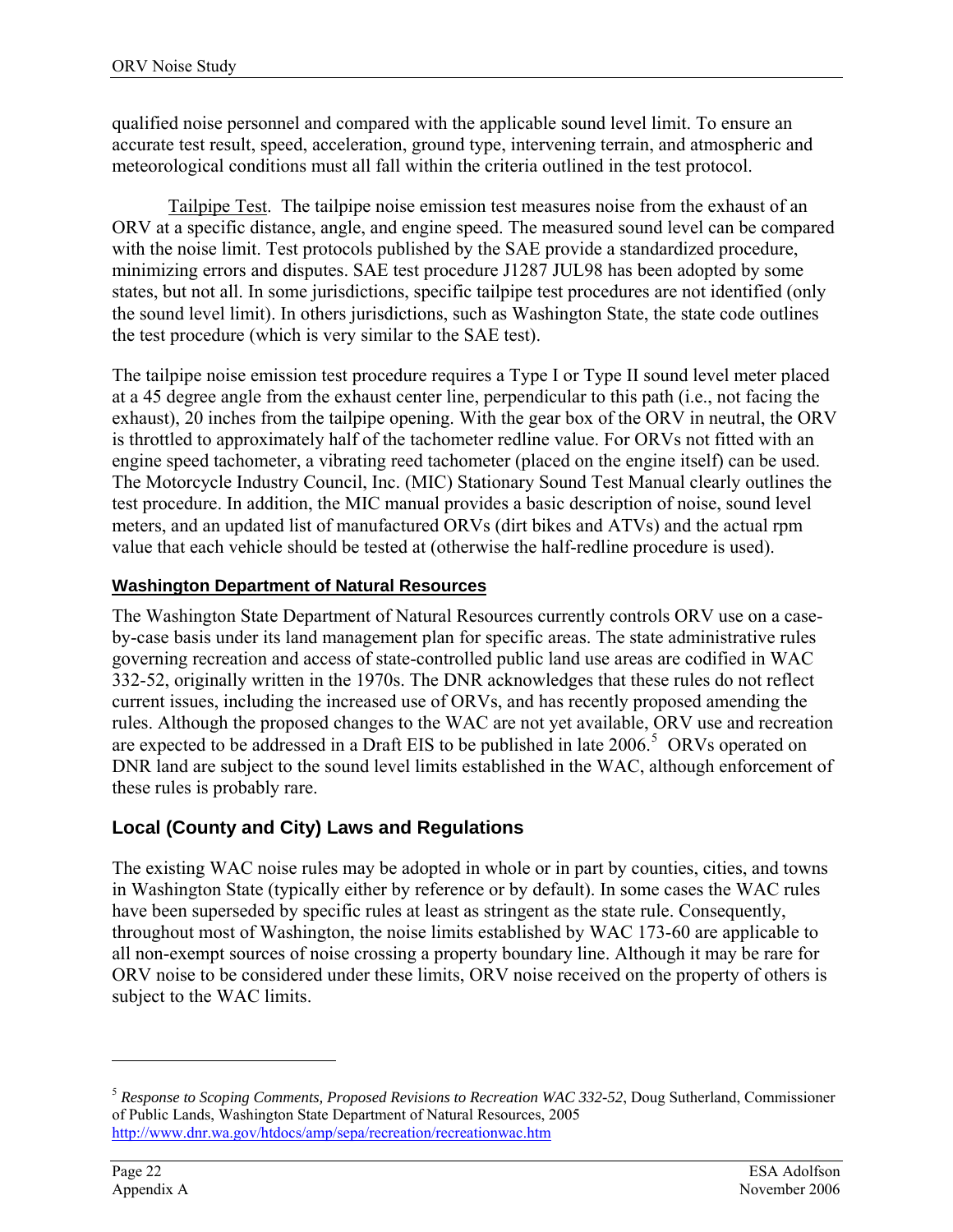Following is a discussion of county, city, and town noise rules that specifically address ORV noise issues. This is not a complete list of Washington State noise rules, but rather a review of examples where ORV-specific language has been adopted.

#### **Washington State Counties**

Several Washington State counties have adopted ORV noise rules based on either WAC 173-60 or RCW 49.09.120. Several counties employ deputy sheriffs to enforce ORV-related rules, including those that address noise.

Thurston County recently revised its county code to include language specifically addressing ORV noise. Section 10.36.030 of the Thurston County code says in part:

It is unlawful for any person to willfully cause, or any person in possession of property willfully to allow to originate from the property, any sound which is caused by the operation of a motorized vehicle upon property, other than a public highway, that exceeds fifty-five dBA between the hours of seven a.m. and ten p.m. and forty-five dBA between the hours of ten p.m. and seven a.m., measured at any adjacent parcel or public right-ofway.  $\ldots$ ."

This language identifies 55 dBA as the not-to-be-exceeded sound level at a neighboring property line, regardless of EDNA Class (i.e., zoning or land use) of the source or the receiving property. This limit is more restrictive than the WAC noise limits, which allow short-term increases in noise levels. In addition, the maximum permissible sound level limits in WAC 173-60 vary between residential, commercial, and industrial sources and receiving properties.

Table A-3 summarizes some of the counties in Washington state that have specifically adopted ORV noise rules.

| County              | <b>ORV Noise Limit</b> | ORV Deputy? <sup>6</sup> |  |
|---------------------|------------------------|--------------------------|--|
| Chelan              | 105 dBA, tailpipe      | 2                        |  |
| Grant               | No                     | 2                        |  |
| <b>Grays Harbor</b> | 105 dBA, tailpipe      | No                       |  |
| Kittitas            | 105 dBA, tailpipe      | N <sub>o</sub>           |  |
| Thurston            | 55 dBA, property line  | No                       |  |
| Yakima              | 105 dBA, tailpipe      | っ                        |  |

**Table A-3. Example of ORV Noise Rules at the County Level in Washington** 

**Source**: Geomatrix Consultants, Inc. 2006

The third column in Table A-3 identifies counties that employ one or more deputy sheriffs whose tasks include, among other duties, enforcement of ORV noise limits establish by the county.

 $\overline{a}$ 

<span id="page-28-0"></span><sup>&</sup>lt;sup>6</sup> As defined here, an ORV deputy is funded by the Interagency Committee for Outdoor Recreation with Nonhighway and Off-Road Vehicle Activities (NOVA) Program funds. Other personnel with educationenforcement duties, not shown in the table, may also be available in these counties. They include Dept. of Natural Resources' investigators (commissioned officers), wardens, and hosts, as well as seasonal Forest Service Forest Protective Officers.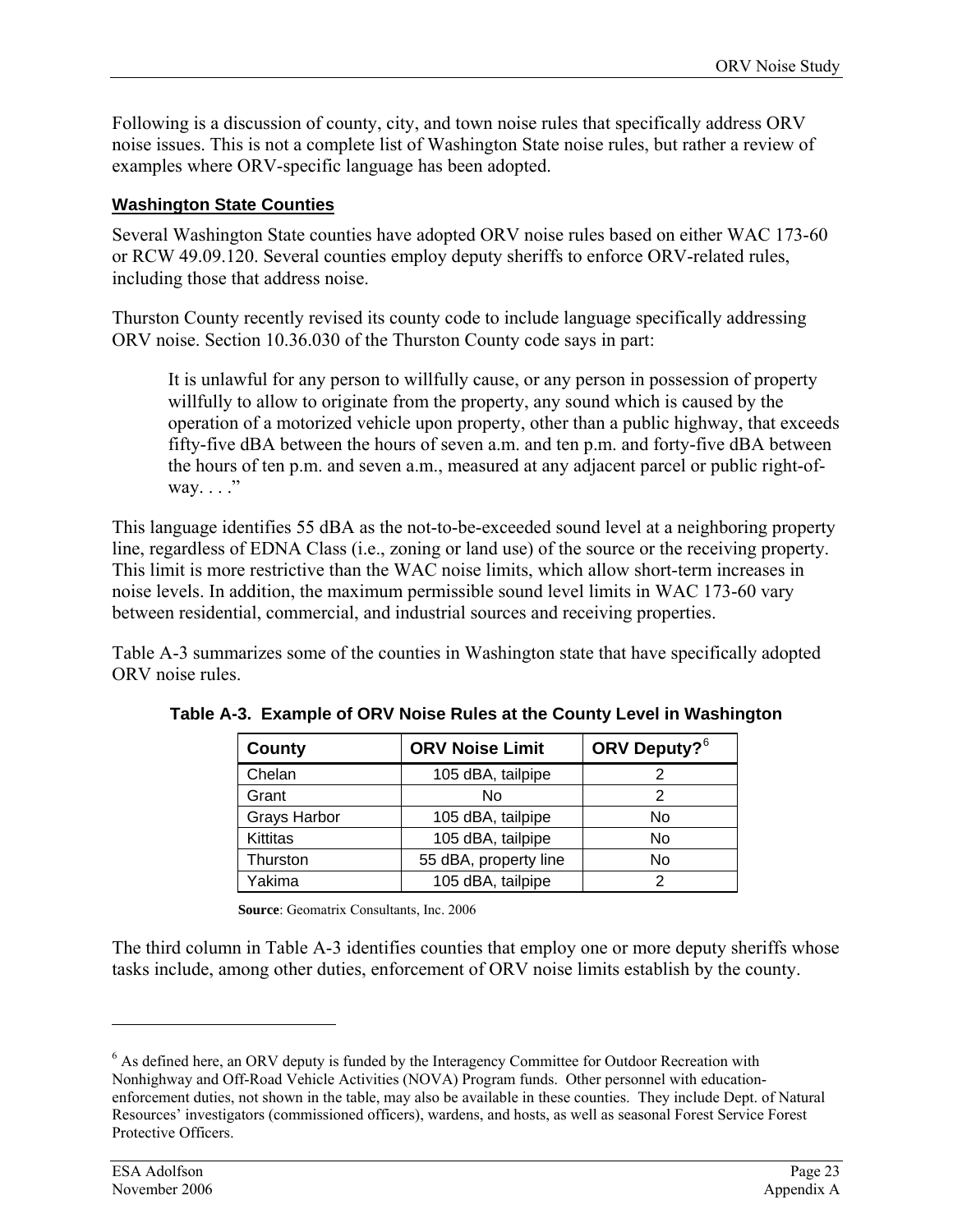### **Washington Cities and Towns**

Some Washington cities and towns have noise rules pertaining to ORV use. In many cases, these rules are adopted from and identical to the state noise code (WAC 173-60). However, in some cases these rules may be more or less restrictive. For example, the City of Spokane Valley has adopted a rule that prohibits repetitive and continuous off-highway vehicle use within a residential area if that use results in a nuisance at neighboring properties. Chapter 7.05.040 says:

No person, firm, or entity shall erect, contrive, cause, continue, maintain, or permit to exist any public nuisances within the City. Prohibited nuisances include, but are not limited to:

(O) The creation of frequent, repetitive or continuous sounds in connection with the starting, operation, repair, rebuilding or testing of any motor vehicle, motorcycle, **offhighway vehicle** or internal combustion engine within a residential zone, so as to unreasonably disturb or interfere with the peace and comfort of owners or possessors of real property. [*Emphasis added.]* 

Many other local jurisdictions have adopted noise nuisance language. While ORV use may not be specifically referred to in most cases, operation of an ORV that results in a noise nuisance would typically be subject to the nuisance laws adopted by that jurisdiction.

In addition to the above noise rule, the City of Spokane Valley has recently published a noise ordinance (May 2006) which effectively prohibits the use of ORVs in residential areas. The new ordinance (SVMC 06-012), which will be become effective in January of 2007, does not include vehicles designed for yard or garden work. Enforcement of this rule will be driven by complaints only.

### **Other US State Tailpipe Noise Limits**

### **Tailpipe Sound Level Limits**

The Washington State ORV tailpipe noise limit is the least restrictive such rule in the United States. The tailpipe noise limit in Washington is 105 dBA when measured using the procedure outlined in RCW 46.09.120. Most other states have adopted an ORV tailpipe noise limit of 96 dBA. Table A-4 summarizes the tailpipe noise limits for all US states that have an established tailpipe limit. Some US states have not established sound level limits for ORV tailpipe *or* passby noise, in which case, noise from ORV use may be subject to other state sound level limits (i.e., rules established in a state's Administrative Code).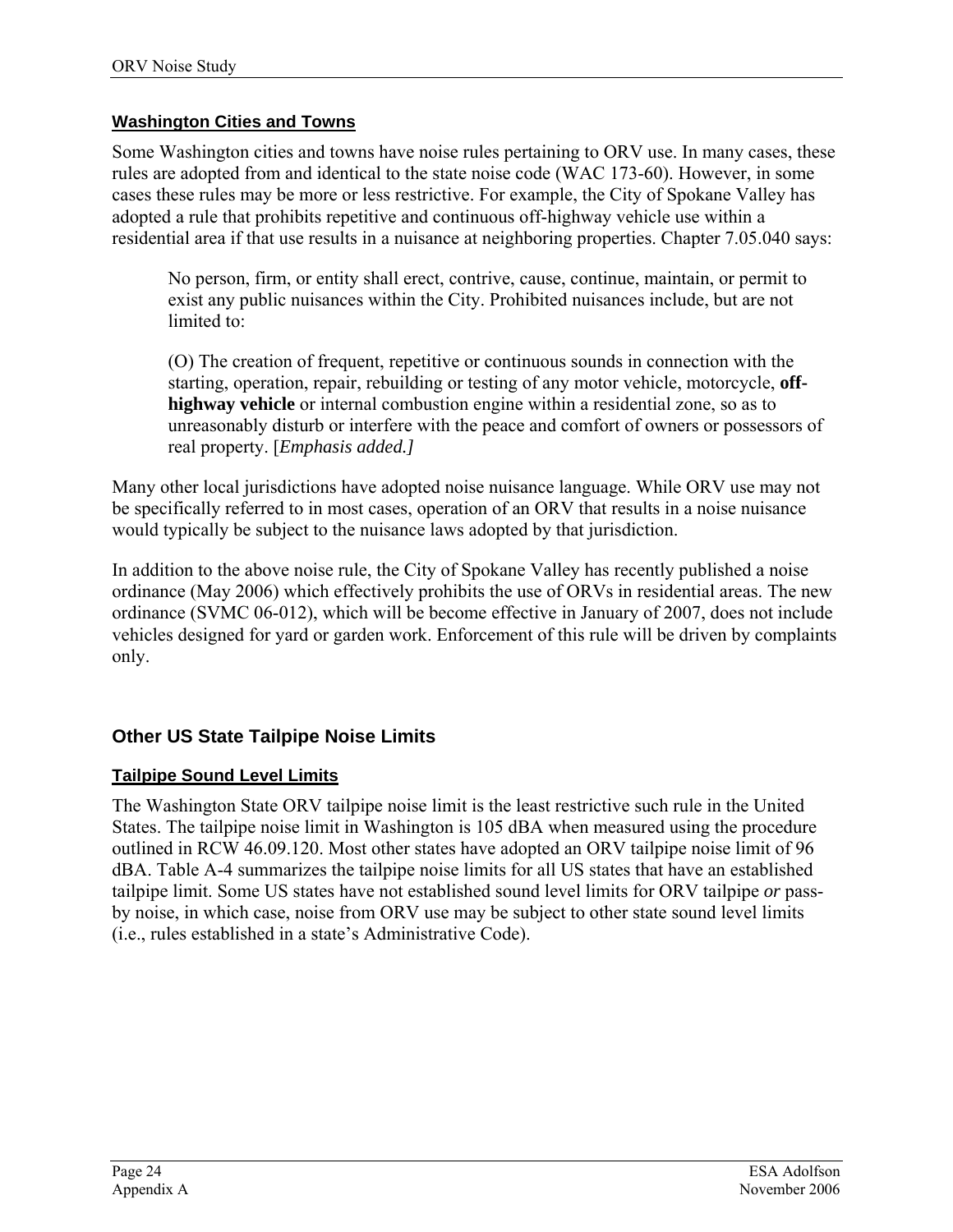| <b>State</b>            | <b>Noise Rule(s)</b>                                                                                                  | Governing<br><b>Authority</b>           | <b>Other Notes from Web or</b><br><b>Telecommunications</b>                                                                                                                               |
|-------------------------|-----------------------------------------------------------------------------------------------------------------------|-----------------------------------------|-------------------------------------------------------------------------------------------------------------------------------------------------------------------------------------------|
| California              | 96 dBA for ORV<br>manufactured after 1985                                                                             | <b>State Parks</b>                      | Also applies to competition<br>motorcycles manufactured<br>after 1997                                                                                                                     |
| Idaho                   | 96 dBA                                                                                                                | Parks and<br>Recreation                 | From American Motorcycle<br>Association (AMA) Database                                                                                                                                    |
| Maine                   | 96 dBA for all ATVs                                                                                                   | <b>Inland Fisheries</b><br>and Wildlife | State All-terrain Vehicles 2006<br>Laws and Regulations (ATV<br>includes quads and motorcycles)                                                                                           |
| Massachusetts           | 103 dBA                                                                                                               |                                         | From AMA Database                                                                                                                                                                         |
| Michigan                | 94 dBA (82 dBA for ORV<br>motorcycles 1986 and<br>newer)<br>99 dBA if older than 1986<br>Exception: competition bikes | <b>DNR</b>                              | Manual put out by DNR:<br>"Handbook of Michigan Off-Road<br>Vehicle Law"                                                                                                                  |
| Minnesota               | 96 dBA for OHVs 1986 and<br>newer<br>99 dBA for OHVs before<br>1986                                                   | <b>DNR</b>                              | ATVs, OHMs (motorcycles), and<br>ORVs (vehicles like 4-wheel<br>trucks and dune buggies) are<br>separate<br>Manual put out by Minnesota 4-<br>Wheel Drive Association, with<br><b>DNR</b> |
| <b>New</b><br>Hampshire | <b>96 dBA</b>                                                                                                         | Fish and Game                           | Summons never issued.<br>Complaint driven, rarely enforced                                                                                                                                |
| <b>New Mexico</b>       | <b>96 dBA</b>                                                                                                         | NM BLM                                  | AMA Database, New Mexico<br>Bureau of Land Management<br>website                                                                                                                          |
| Ohio                    | 96 dBA if manufactured<br>after 1/1/06                                                                                | <b>Bureau of Motor</b><br>Vehicles      | AMA Database, Ohio BMV<br>website                                                                                                                                                         |
| Oregon                  | 99 dBA                                                                                                                | <b>DNR</b>                              | 93 dBA at Oregon Dunes                                                                                                                                                                    |
| Pennsylvania            | 96 dBA; 99 dBA for ATVs                                                                                               | <b>DNR</b>                              | From AMA Database                                                                                                                                                                         |
| Washington              | 105 dBA                                                                                                               | Local or state<br>law enforcement       | Highest tailpipe sound level limit<br>in USA                                                                                                                                              |
| Wisconsin               | 96 dBA for ATVs                                                                                                       | <b>DNR</b>                              | From AMA Database                                                                                                                                                                         |

|  | Table A-4. ORV Tailpipe Noise Limits in States (USA) |  |  |  |
|--|------------------------------------------------------|--|--|--|
|--|------------------------------------------------------|--|--|--|

Source: Geomatrix Consultants, Inc., 2006 and others

Notes: double-lined box denotes tailpipe sound level limits at 96 dBA, the level proposed in the model ordinance recommendations included as part of this report.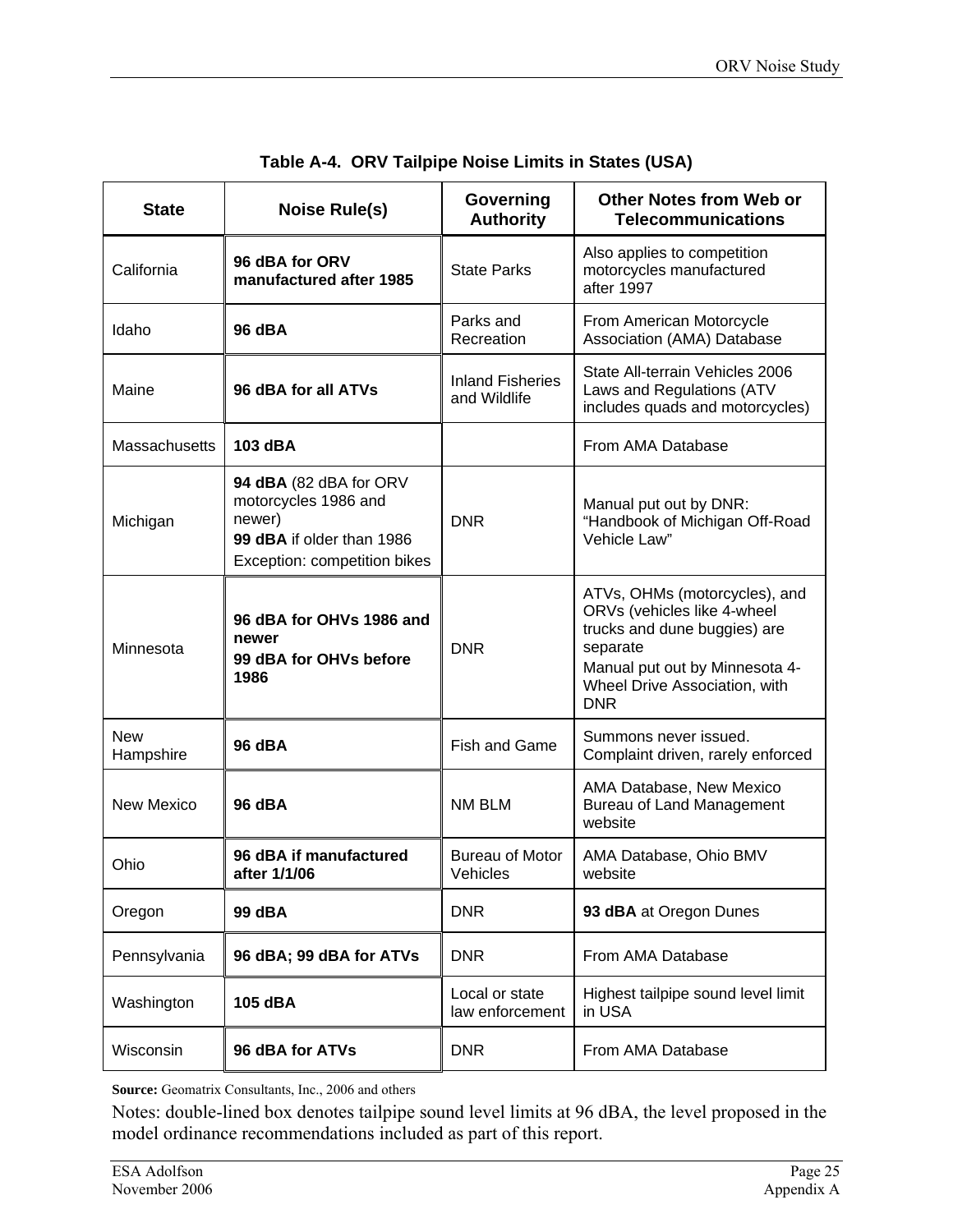Nine of the thirteen states listed in Table A-4 have adopted a 96 dBA sound level limit for the tailpipe test. Three have adopted higher limits, including Washington State (105 dBA, the highest tailpipe limit in the US), and one, Michigan, has adopted a more stringent limit (94 dBA). States with terrain and recreational demands similar to Washington, including California, Oregon, and Idaho, have sound level limits lower than 105 dBA. The tailpipe limit in California and Idaho is 96 dBA, and the limit is 99 dBA in Oregon (which drops to 93 dBA when operating at the Oregon Dunes).

### **ORV Literature**

Several states have published literature regarding proper and safe ORV use. Some of these publications include specific language pertaining to the state's sound level limits, either as a pass-by limit or as a tailpipe test limit. Below are brief descriptions of three handbooks or brochures currently available.

### *Minnesota*

The Minnesota Department of Natural Resources has published a summary of the rules and regulations that apply to ORVs operating in Minnesota. Included in this publication (which is available on-line) are ORV definitions, registration rules, rules about operating ORVs on state land, enforcement, trespassing, safety, and others. The publication also includes specific tailpipe sound level limits (listed in Table A-4), with clear language as to the specific vehicles that are subject to the limits. Funding for the publication comes in part through advertisements.

### *Michigan*

The Handbook of Michigan Off-Road Vehicle Laws is published by the Michigan Department of Natural Resources. The handbook is available on-line in a user-friendly format with drop-down menu options for quick reference. A wide range of ORV information is available, including ORV safety, riding tips, trail etiquette, noise limits, and many other topics.

### *Oregon*

Oregon State Parks has published OHV Oregon Laws and Rules, available as a brochure and online. The brochure is colorful and easy to follow. It outlines, among other items, definitions, applicable laws and penalties, areas to ride, information about safe and environmentally sensitive riding, and the applicable tailpipe sound level limits. The noise limits are divided by ORV class (defined in the brochure).

### *California Rules*

In California, ORVs are subject to registration through the Department of Motor Vehicles. Nonresident ORV use permits are required for out of state visitors using California public lands. California Vehicle Code Noise Limits (Section 38370), effective in 2003, require off-highway motor vehicles to be equipped with a device that limits noise emissions to 96 dBA if manufactured on or after January 1, 1996, or not more than 101 dBA if manufactured before January 1, 1996, as measured by test procedures under the Society of Automotive Engineers using Standard J1287. The Off-Highway Motor Vehicle Recreation Division (OHMVRD) is charged with, but is not the only agency responsible for, the enforcement of the permit system for public land uses at designated recreation areas and trails (State Vehicular Recreation Areas, or SVRAs). The OHMVRD conducts multi-agency workshops to teach other agency enforcement personnel how to interpret the requirements of the noise rules, thus providing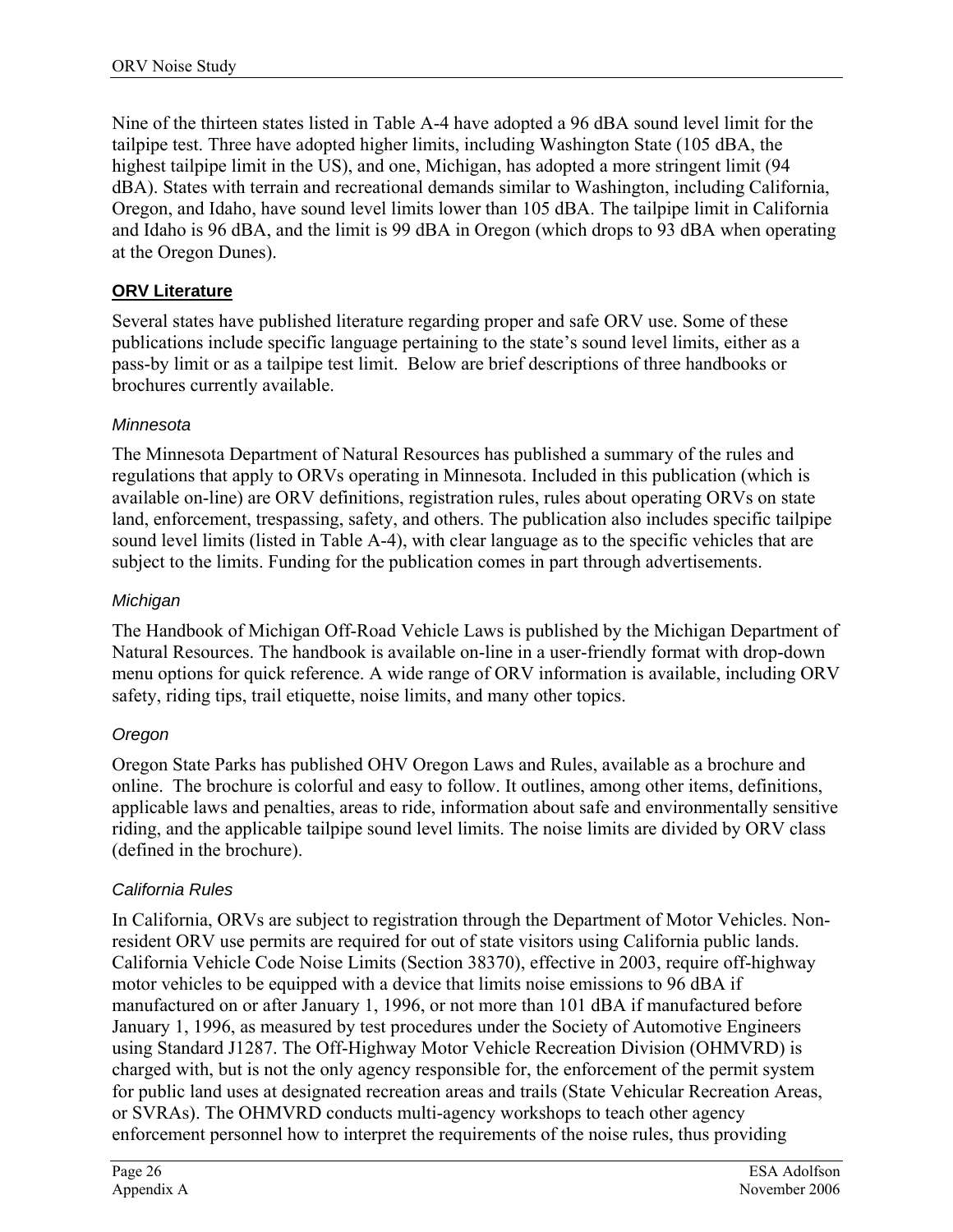consistent statewide enforcement. The enforcement provisions include conducting sound tests on ORVs on public lands. In September 2005, the OHMVRD released its report evaluating the effectiveness of the current ORV noise rule. The study reported that large percentages of interested parties aware of the California's ORV Noise Standard (manufacturers, environmental groups, riders, etc. interviewed for the study) believed the standard is effective. The study also reported that the SAE J1287 sound level measurement procedure is well suited for regulatory enforcement purposes.<sup>[7](#page-32-0)</sup>

In addition to state agency noise rules and enforcement, local communities also codify and enforce noise limits. Often, local ordinances are based on nuisance noise provisions. But recently, more local and county agencies are enacting rules specific to ORV noise because ORV use is so prevalent and conflicts have arisen between residences and ORV users. For example, San Bernardino County passed regulations in 2006 concerning off-highway motor vehicle use in areas not under the control of other local, state, or federal government entities for off-highway use. It limits ORV use on private property by restricting ORV noise emission limits to those required on state public lands, requires written permission from the property owner, and if 10 or more persons with permission "stage" on a property, requires a Temporary Special Event permit to be obtained from the County prior to the gathering.

### **Enforcement of Tailpipe Noise Limits**

To gain a better understanding of how the tailpipe noise limits are enforced in the United States, the consultant team contacted enforcement personal in three of the states identified in Table A-4. The enforcement personnel contacted were specifically charged with addressing ORV issues, including noise. There was general agreement that there are several problems facing enforcement of ORV noise laws. Outside of California, it was discovered that most state agencies do not actively enforce ORV noise laws. Several explanations were given for this fact:

- Noise equipment (sound level meters) not provided
- Noise equipment provided, but too complicated to operate
- Noise rules too vague, no clear understanding
- Difficult to defend sound level measurements if they are contested in court
- More important issues to address than noise (e.g., ORV rescue, etc.)
- Noise impacts are more effective when addressed by good neighbor relations and dialogue.

 $\overline{a}$ 

<span id="page-32-0"></span>*<sup>7</sup> California Off-Highway Vehicle Noise Study, A Report to the California Legislature As Required by Public Resource Code Section 5090.32(o)*. Prepared by Shephen A. Martin, Anthony Leung, and Patrick Pallini, Wyle Laboratories, Inc. September 2005.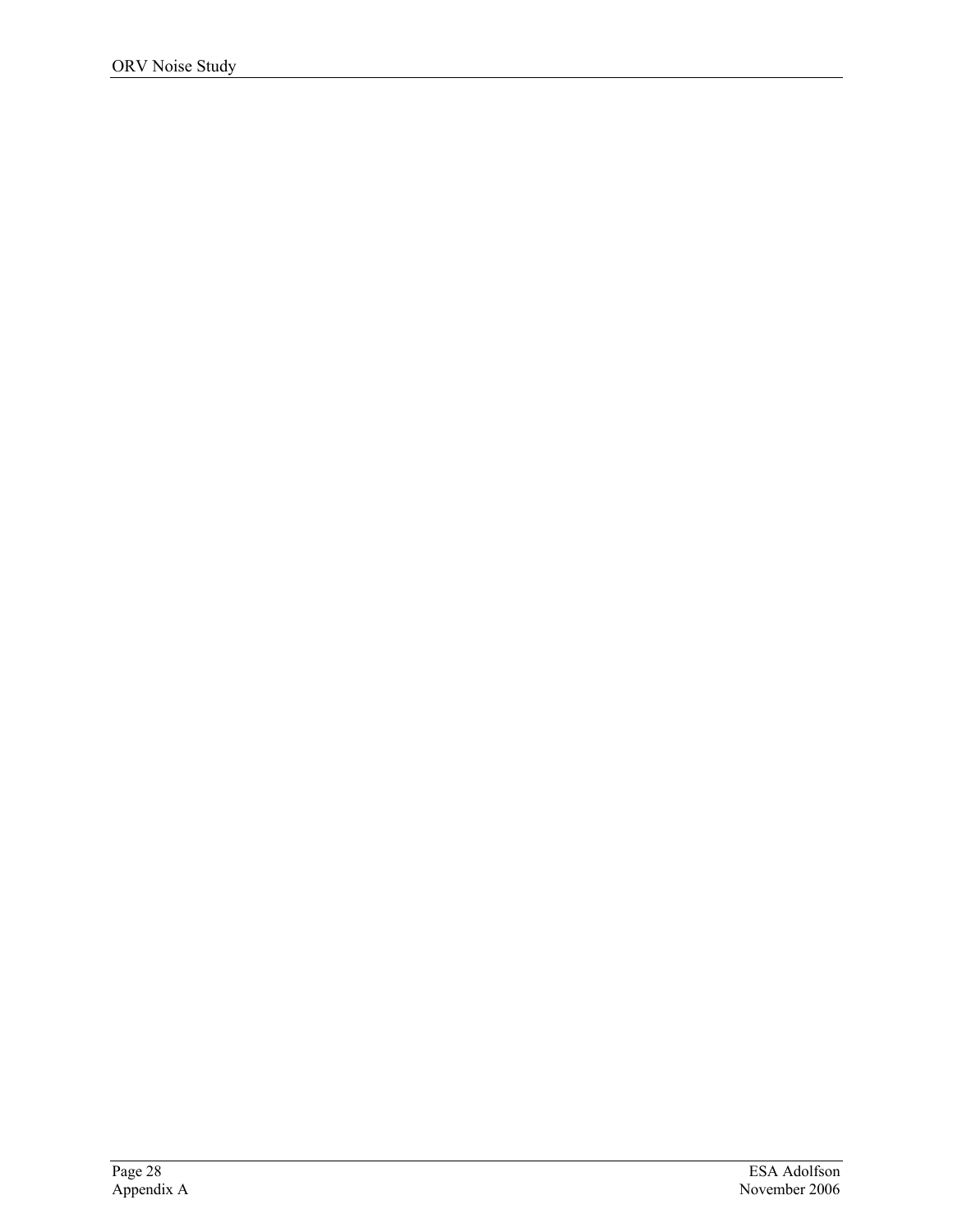# <span id="page-34-0"></span>**Appendix B – Interview Questions and Results**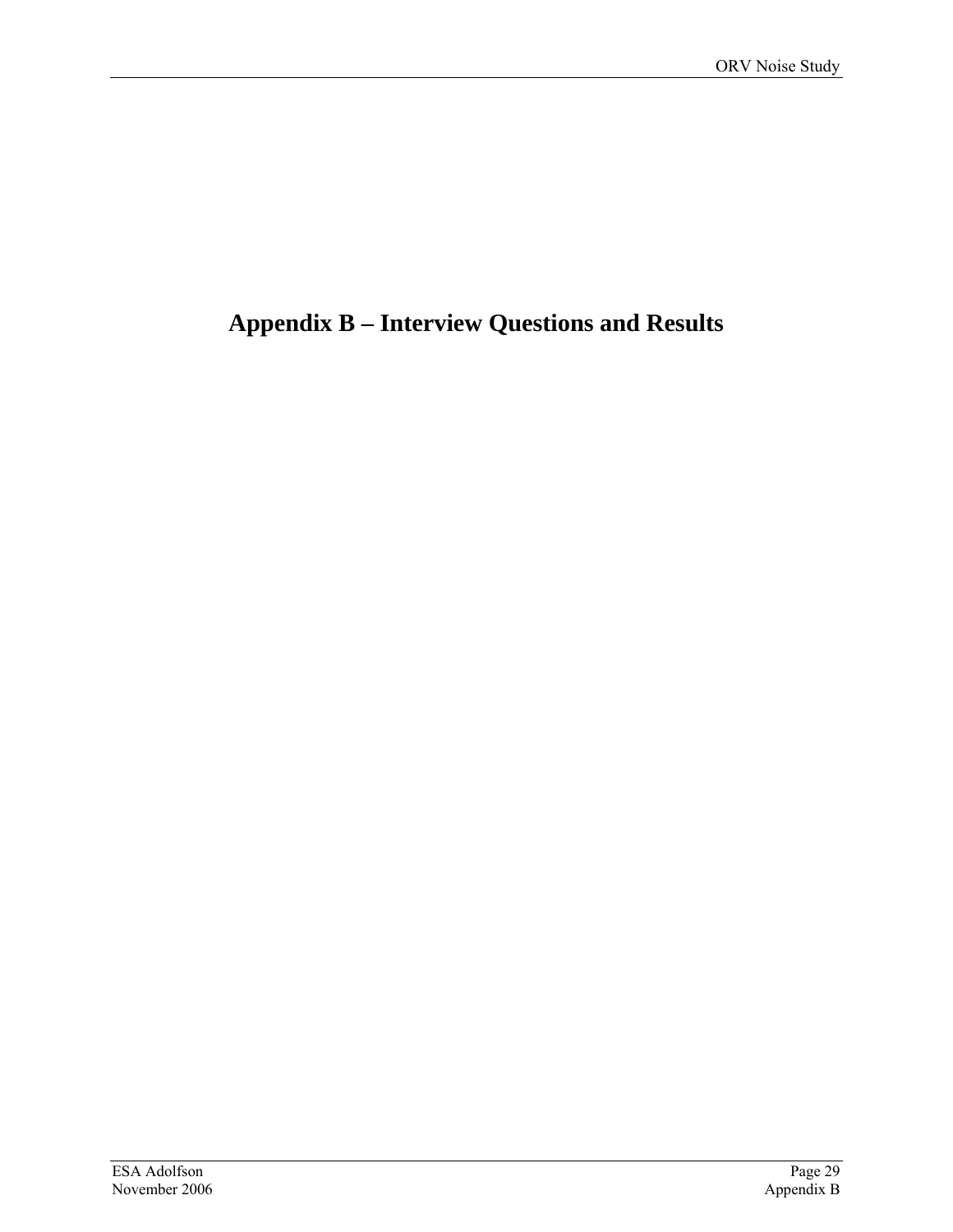### **Appendix B – Interview Questions and Results**



# **Technical Memorandum**

DATE: October 3, 2006

TO: Mark Johnson, Project Manager, ESA Adolfson

SUBJECT: ORV Noise Solutions Advisory Committee - Interview Summary

FROM: Jackie Dingfelder, ESA Adolfson

#### **Introduction**

Jackie Dingfelder, Senior Planner at ESA Adolfson, and Kevin Warner, Project Environmental Scientist at Geomatrix Consultants, interviewed ORV Noise Solutions Advisory Committee members and key stakeholders to solicit their input and recommendations for development of a statewide ORV noise reduction program. ESA Adolfson worked closely with the Washington State Interagency Committee for Outdoor Recreation (IAC) staff to develop interview questions. A total of 10 people were interviewed (see page B-[35\)](#page-40-0) for a list of survey participants) and interviews ranged from 30-45 minutes. This memo summarizes key points and recommendations raised during the interviews. Responses to each question are summarized below.

#### **Interview Questions:**

#### **1. How did you come to be involved with the Advisory Committee?**

Several of the people interviewed became involved with the committee because they were directly affected by ORV noise. Some were affiliated with a group called Coalition against ORV Nuisances (CORVN). Several others were ORV riders or industry representatives and were asked to provide input during the legislative session. Several participants had experience working with ORV noise issues in other states.

#### **2. Do you or your family members use ORVs now?**

6 out of the 10 people interviewed responded yes*.* 

#### **A.** *If yes***, how often**

 $(i)$  1-6 times year - 1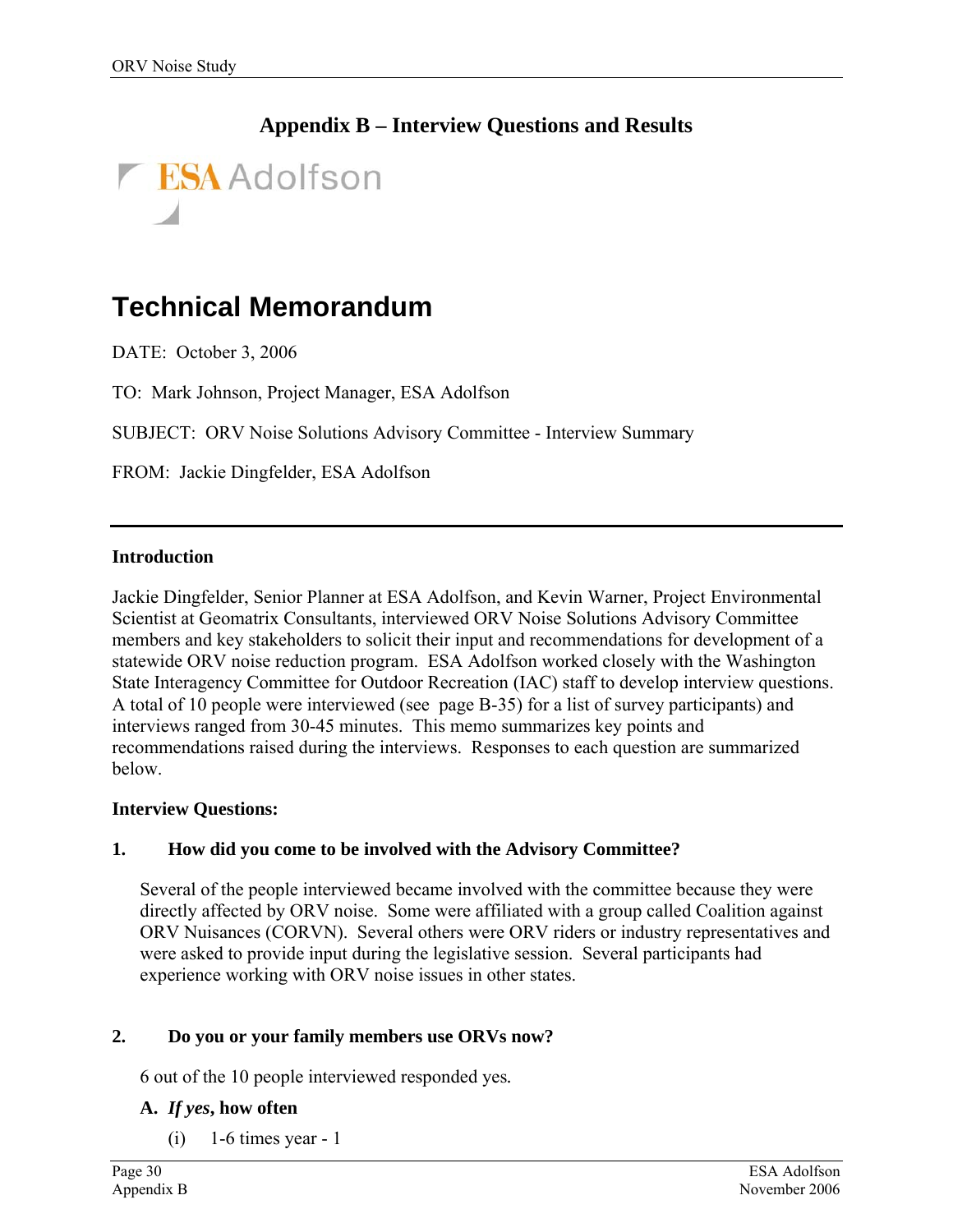- $(ii)$  7-12 times a year 2
- (iii) More than 12 times per year 3

#### **3. Do you believe there is an issue now with ORV noise sometimes affecting neighboring residential and non-residential properties?**

All of the survey participants answered yes to this question.

#### **A.** *If yes***, what are the issues that are most problematic***?*

- − Excessive noise levels.
- − Decrease in property values.
- − Land use conflicts arise at the rural/urban interface –encroachment of urban areas into rural landscapes.
- − Exhaust especially while idling.
- − Attitude, people think it's a property right issue- one side thinks there is an assumed right to use ORVs and the other thinks there is a right to peace and quiet.
- − Variable frequency, unknown duration, disruption of private time.
- − Lack of buffers.
- − ORV use on private lands affecting neighboring residential areas.
- − Lack of enforcement personnel and funds.
- − ORV noise issues related to population density- as development density increases there are more perceived problems with ORV noise.

#### **B***. If yes,* **should these issues be the focus of this study***?*

- − Majority of respondents said that addressing noise issues should be the major focus of the study.
- − Study should focus on operation of vehicles on public/private land within incorporated areas because ORV noise is less of an issue in unincorporated areas.
- − Education and enforcement.

#### 4. **s for effectively addressing ORV noise? Are you aware of any examples of method**

5. Most respondents answered yes to this question. Answers provided were a mix of exa mples of actual methods and suggestions for new methods.

#### *If yes, please explain:*

- − Installation of after market mufflers.
- − Education programs and public service announcements targeting ORV users.
- − Adopt stricter noise limits.
- − Adopt buffers (e.g. City of Yucaipa, CA adopted 600 foot buffers).
- − Annoyance ordinance (not based on db levels, e.g. City of Shelton).
- − Ban use of ORVs (e.g. Spokane Valley) in residential areas.
- − Provide alternative places for ORVs to ride.
- − Use noise meters to enforce regulations.
- − Ensure proper noise control equipment is installed at point of sale (at dealer).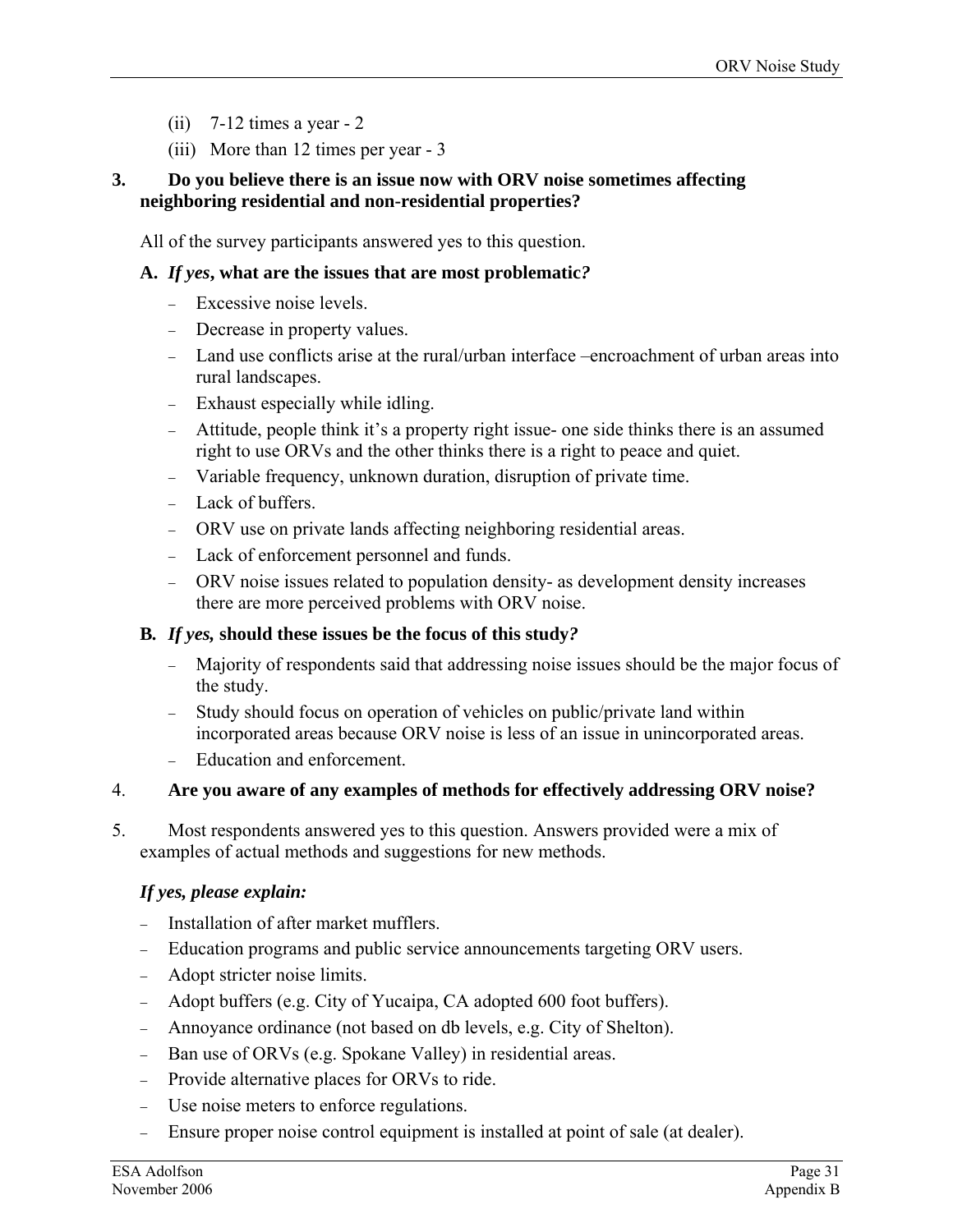- − Increase penalties for ORV riders that alter machine after purchase.
- − Neighborhood watch method train citizens to use noise meters to monitor noise levels.

#### **. Which of the following characteristics of ORV noise do we need to look at con trolling? 6**

- A. Loudness (e.g., the amount of noise allowed): 10
- B. Duration of the noise (e.g., to allow temporary but not continuous use): 4
- C. Times of day: 3
- D. Days of week: 2

#### *7.* **Are there any other aspects of ORV noise or use that you think should be con sidered for regulation***? (If yes, please explain.)*

- Modification of mufflers after purchase shouldn't be allowed.
- ORVs shouldn't be allowed in residential area.
- Fumes, dust and exhaust.
- Improper use of competition bikes.
- Limits of hours of daytime use.

#### **8. Do you think the existing laws pertaining to ORV noise are being adequately enf orced?**

All but one participant answered "no" to this question. The person who responded "yes" said that the laws were being enforced in his county once the issue was brought to the attention of the law enforcement agency.

If no, what obstacles do you see to adequate enforcement of current regulations?

- Lack of resources to properly enforce the law.
- Current noise rule is difficult to enforce.
- Lack of education for ORV users especially from dealers.
- Lack of responsiveness by law enforcement officers (culturally biased towards ORV users).
- Need more citizen involvement (adopt a citizen watch approach).
- Lack of dedicated noise enforcement personnel.
- Lack of adequate funding to purchase noise meters.
- Lack of adequate training to use noise meters if they are available.
- Lack of coordination by decision makers on this issue.
- Fear of retribution by neighbors.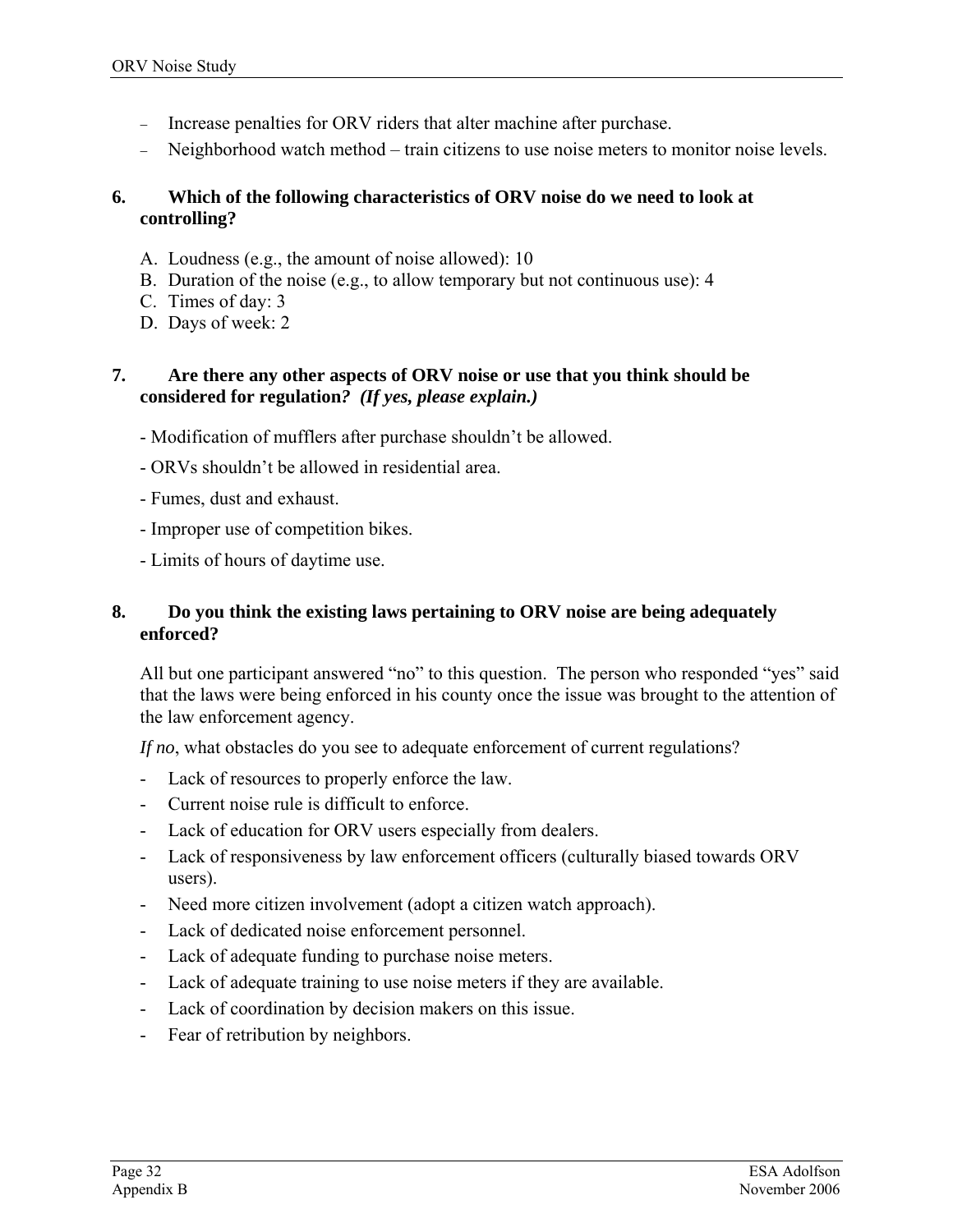#### **9. Should noise from ORVs be regulated the same way as noise from other "nontemporary" residential noise sources like mechanical systems (air conditioning, ventilation, etc.), stereos, and the like?**

Responses to this question were varied, however, most responded no.

- No, it's complex and needs to be addressed differently from other noise sources.
- No, because ORVs are temporary and recreation based.
- No, because ORVs should already meet EPA noise emission requirements.
- Possibly for a racetrack where noise occurs on a regular basis.
- Yes, noise is noise regardless of the source.
- Possibly and consider training the County code officer to enforce regulations

#### **10. Should ORV owners be required to demonstrate the vehicle noise-control system is working properly in order to get a permit to operate off-road on private property? Why or why not?**

Only two participants responded yes to this question. The majority said no for the following reasons:

- Would be difficult to enforce; can alter after the inspection.
- Would create unnecessary bureaucracy.
- Concerned about the cost of implementing such a program.
- Not necessary for new bikes.

- Don't think it would work well for private landowners but might work for private ORV tracks.

#### **11. If a person goes to court seeking to stop an ORV noise nuisance, should that person, if successful, be able to recover their court costs, legal fees, and actual damages associated with such a legal action?**

Almost all of the participants responded yes to this question.

#### **Besides recovering court costs, where else should the legislature look for revenue to cover the cost of enforcement? Explain.**

- Set aside more funding for enforcement from the current sources (gas tax, permits)
- Reimbursement from the Federal Government for enforcement activities on Federal Lands.
- Require payment from ORV users for sound testing.
- Funding is adequate; just need to enforce existing laws.
- Higher ORV permit fees; most would not mind paying more for real education and enforcement, as in the snowmobile industry.
- Testing done by volunteers to reduce costs.
- Funds from enforcement of laws (tickets) to pay for further enforcement.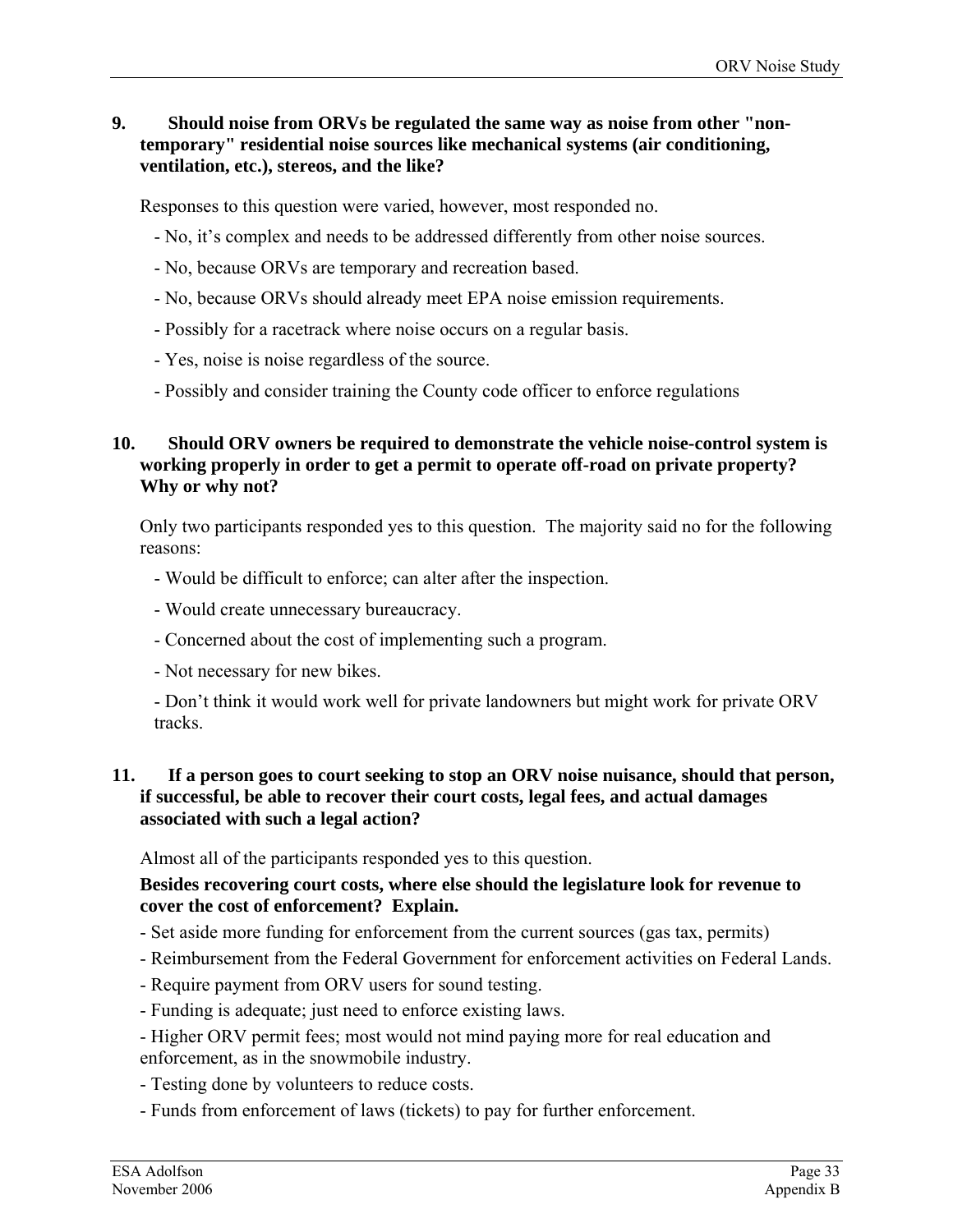#### **12. That concludes the interview. Do you have any additional thoughts or comments you'd like to add?**

- Increased education of ORV users is essential.
- Educating dealers and muffler manufacturers is important.
- Need to adopt an ORV noise program that can be easily enforced and is cost effective.
- Prefer a citizen watch approach.
- Prefer buffer restrictions to noise limit. Easier to enforce.
- Need to enforce the law to set and example for those out of compliance.
- There's a perception that ORV users are not respectful of private property.
- Seems to be a lack of tolerance of ORV noise by a few people that raise the issue.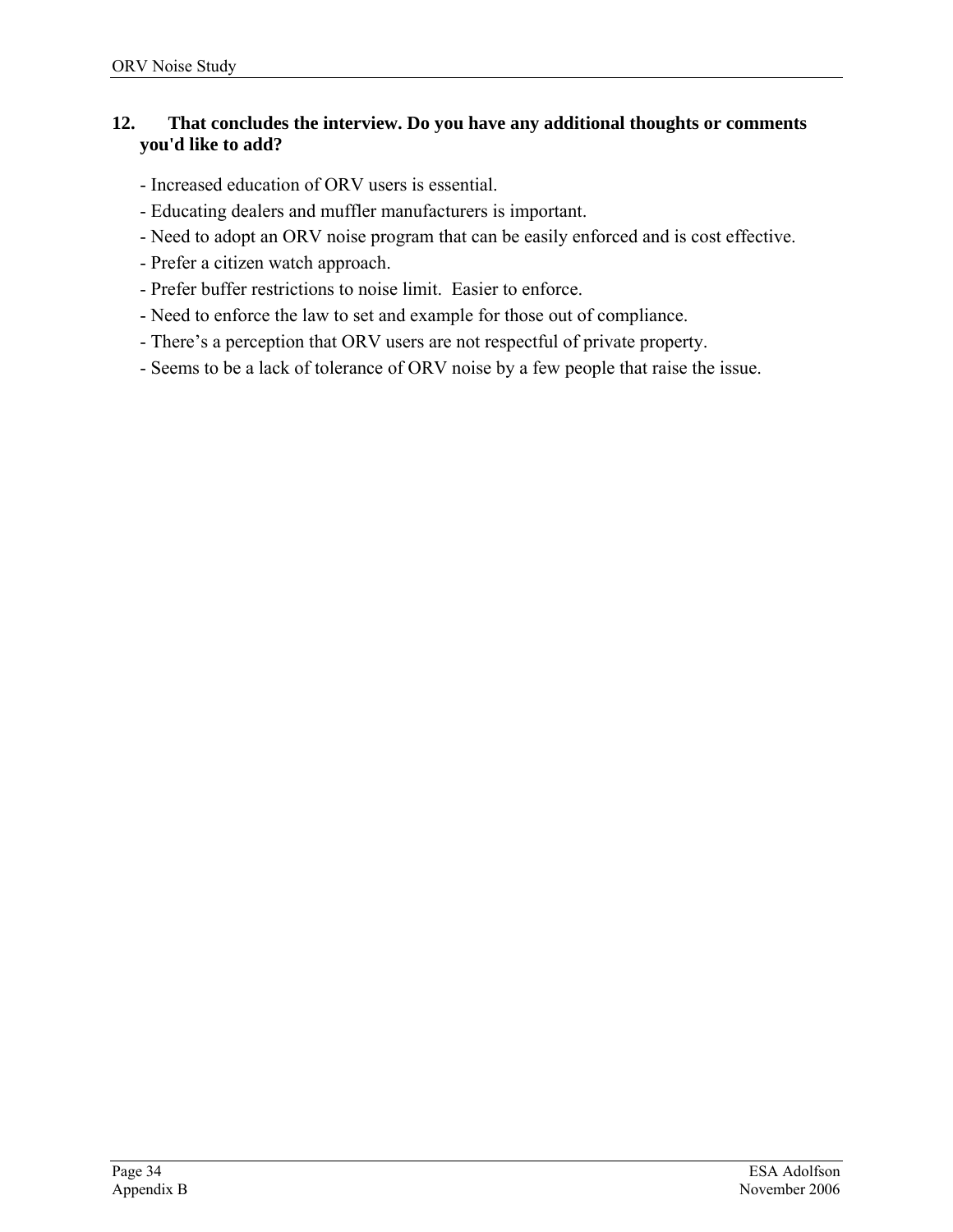# ORV Survey Interview List

**\*Andrea Fontenot,** Mason County (Resident impacted by noise) [LagoCasa@wildblue.net](mailto:LagoCasa@wildblue.net)

**Nancy Armstrong,** Olympia (Resident impacted by noise) [corvn@comcast.net](mailto:corvn@comcast.net)

**\*Steve Gittings,** Port Orchard (Resident impacted by noise) [steve.gittings@intel.com](mailto:steve.gittings@intel.com)

**\*Mike Blankenship**, Ferry County (County Commissioner) [6jent@plix.com](mailto:6jent@plix.com)

**\*Steve Sutliff**, Yakima (Yakima County Sheriff's Dept.) [stephan.sutliff@co.yakima.wa.us](mailto:stephan.sutliff@co.yakima.wa.us)

**\*Pamela Amette**, Irvine Ca. (Motorcycle Industry Council) [pamette@mic.org](mailto:pamette@mic.org)

**Don Amador**, Oakley Ca. (Blue Ribbon Coalition) [damador@cwo.com](mailto:damador@cwo.com)

**\*Dave Bowers**, Olympia (Northwest Motorcycle Assn.) [Davebowers116@msn.com](mailto:Davebowers116@msn.com)

**Richard Krause**, Lewis County (Citizen dealing with ORV noise issue)

**Ben** Turner, Lewis County (Citizen dealing with ORV noise issue) [benturn@msn.com](mailto:benturn@msn.com)

Asterisk (\*) denotes IAC's original ORV Noise Solutions Advisory Committee member. On November 2, 2006, Dave Bowers resigned due to a previous commitment and was unable to review and comment on the draft report. Though not interviewed, two volunteers were appointed to replace him and comment on the draft: Rod Jones (Northwest Motorcycle Association), and Ed Bushnell (American Motorcyclist Assn., Catywampus Caveman Motorcycle Club, Northwest Outdoor Coalition, Straddline Grays Harbor County ORV Sports Park, Wa. Off-Highway Vehicle Alliance).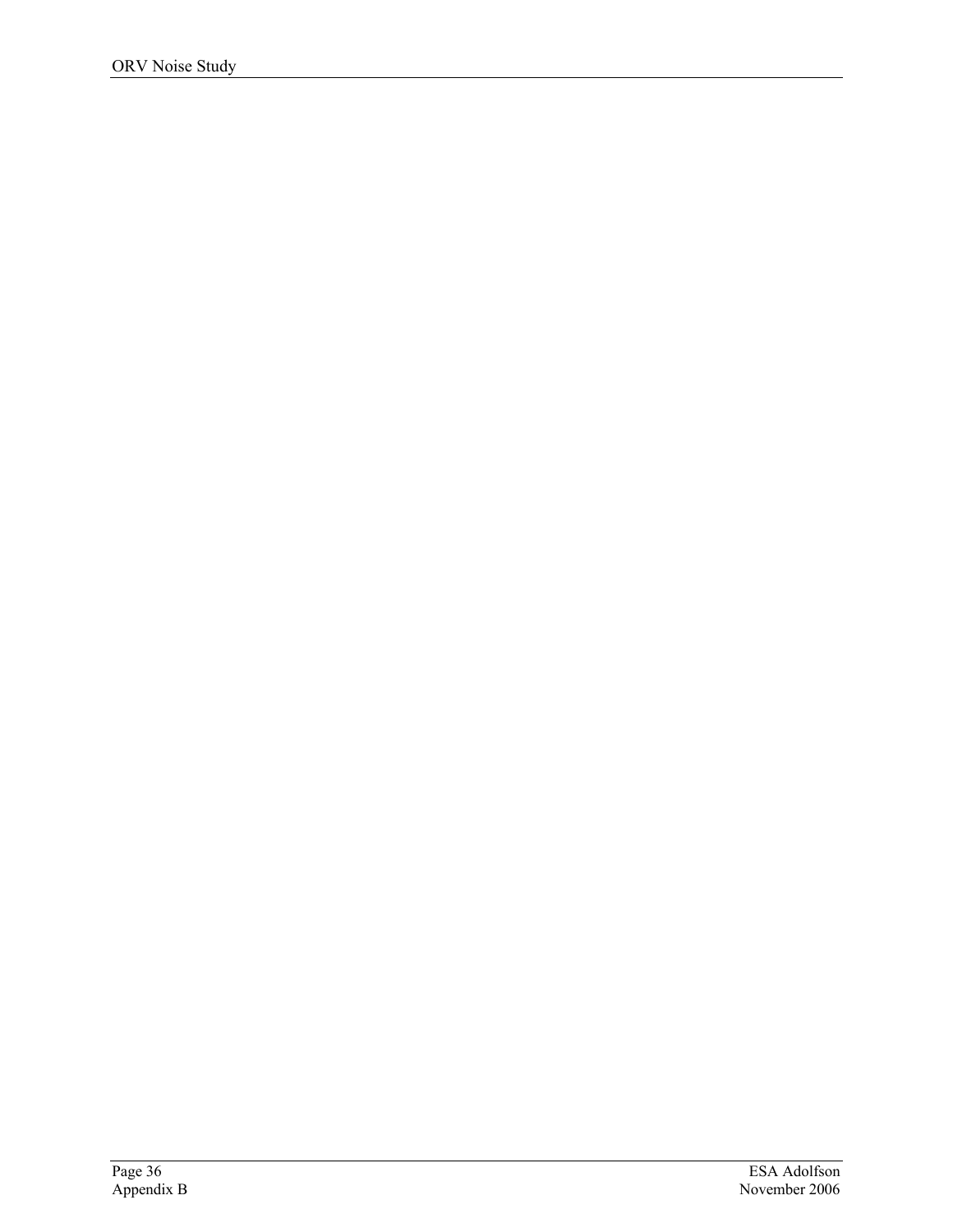# **Appendix C – Web-based Survey Questions and Results**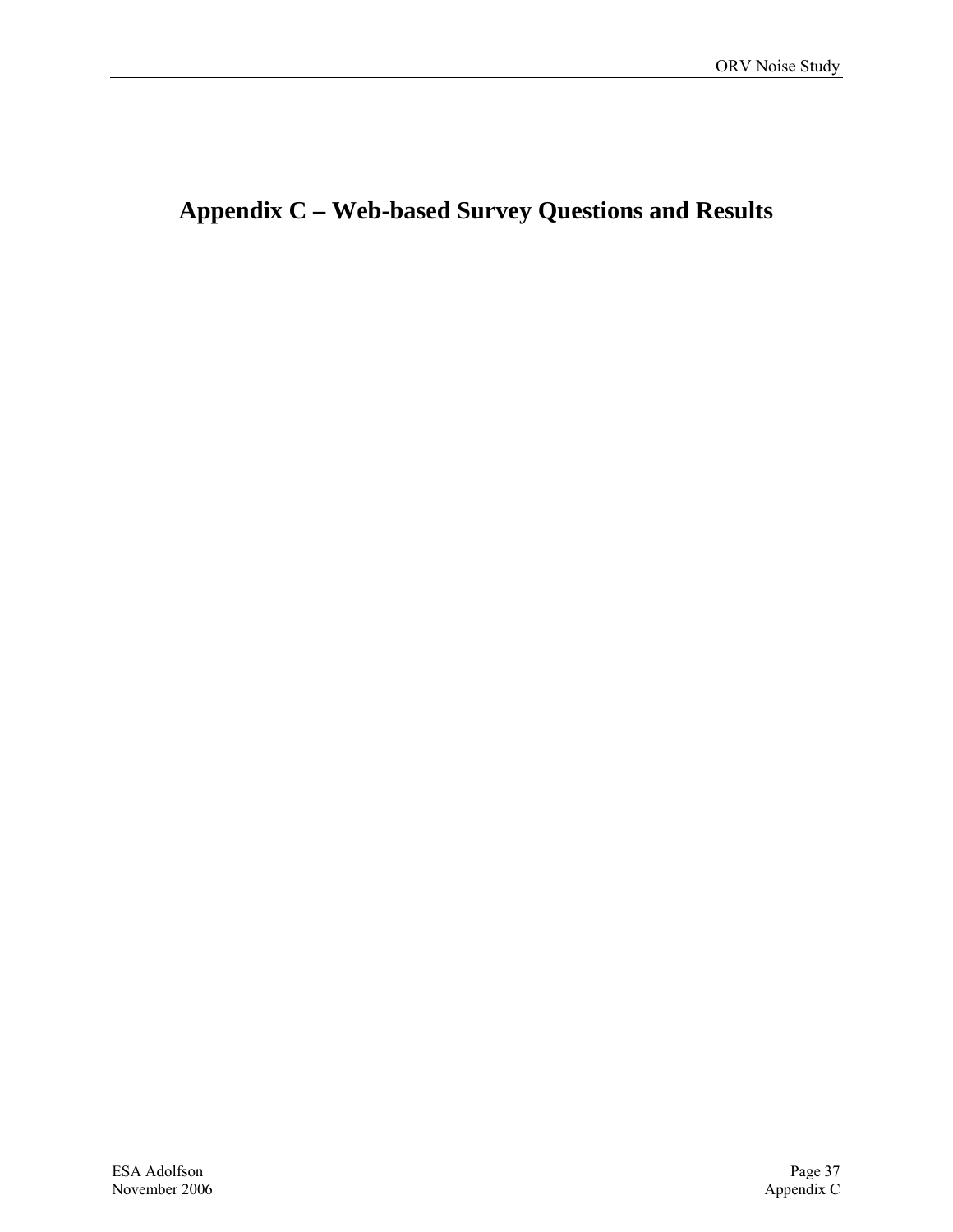# **Appendix C – Web-based Survey Questions and Results**

Prepared by ESA Adolfson, November 2006

To solicit public input from interested parties not available to attend the workshops described on page [5,](#page-10-0) this web-based survey was posted on the Internet from October 18th through November 6th, 2006. Survey participants were self selected and non-random, thus this is not a representative scientific poll in which the number of respondents in favor of a particular view is significant. (Response totals are available from IAC.) Rather, it is designed as a way to explore the range of attitudes and obtain input from a wide variety of interest groups.

Information on how to access and complete the questionnaire was posted on IAC's website and emailed to 79 people who had expressed an interest in this study. Recipients were encouraged to distribute the information to other interested people. Over 2,100 responses were received within that time period. Some of these respondents were likely from outside Washington State, as no limit was placed on where a respondent lives (Internet links to the questionnaire were found on national bulletin boards).

#### **1. Should the current ORV sound limit be reduced? The existing noise limit (105 dBA @ 20 inches from the tailpipe) is higher than all other states; should it be lowered to a level similar to other states (96 dBA)? [***Respondents were asked to select "Yes," "No," or "Other."***]**

Responses range from keeping the standard the way it is to imposing limits as low as 60 dBA. The lower end of these may reflect confusion over the tailpipe versus the property line standards. Many favor reducing the standards but in stages rather than all at once. Suggestions for separate, less stringent standards or exemptions for older vehicles, air-cooled engines, vehicles operated on private property, in remote areas, in established ORV parks, or at sanctioned events. Several established sources wee referenced, including American Motorcyclist Association and Northwest Motorcycle Association standards for sanctioned events. However, the cited standards were not consistent, possibly reflecting ongoing confusion about what standards apply.

- **2. Whether or not the tail-pipe noise limit is reduced, how should Washington's ORV noise limit be enforced? [***Respondents were asked to select from the following:*
	- *Encourage self regulation via a stepped-up education program*
	- *Ensure all products meet current noise laws at the point of original sale*
	- *Ensure all products meet current noise laws at the point of (prior to) resale*
	- *Require an annual certification, for example, at retail or repair outlets, trailheads, tracks, etc.*
	- *Other]*

Responses range from those that felt that no enforcement is needed to those that said all of the above. Other suggestions include: teaching tolerance of ORV noise; self-regulation; testing available at dealerships; testing at events; complaint-basis checks only; semi-annual, annual, or biennial certification; signage at trailheads; random checks at trails; citizen enforcement; warnings with educational materials; graduated or heavy fines or confiscation for noncompliance after a grace period, or allow community service working trails to pay off fines; allow any "US Forest legal" pipes; establish separate standards for 2-stroke and 4-stroke; get after-market manufacturers on board the way vehicle manufacturers have.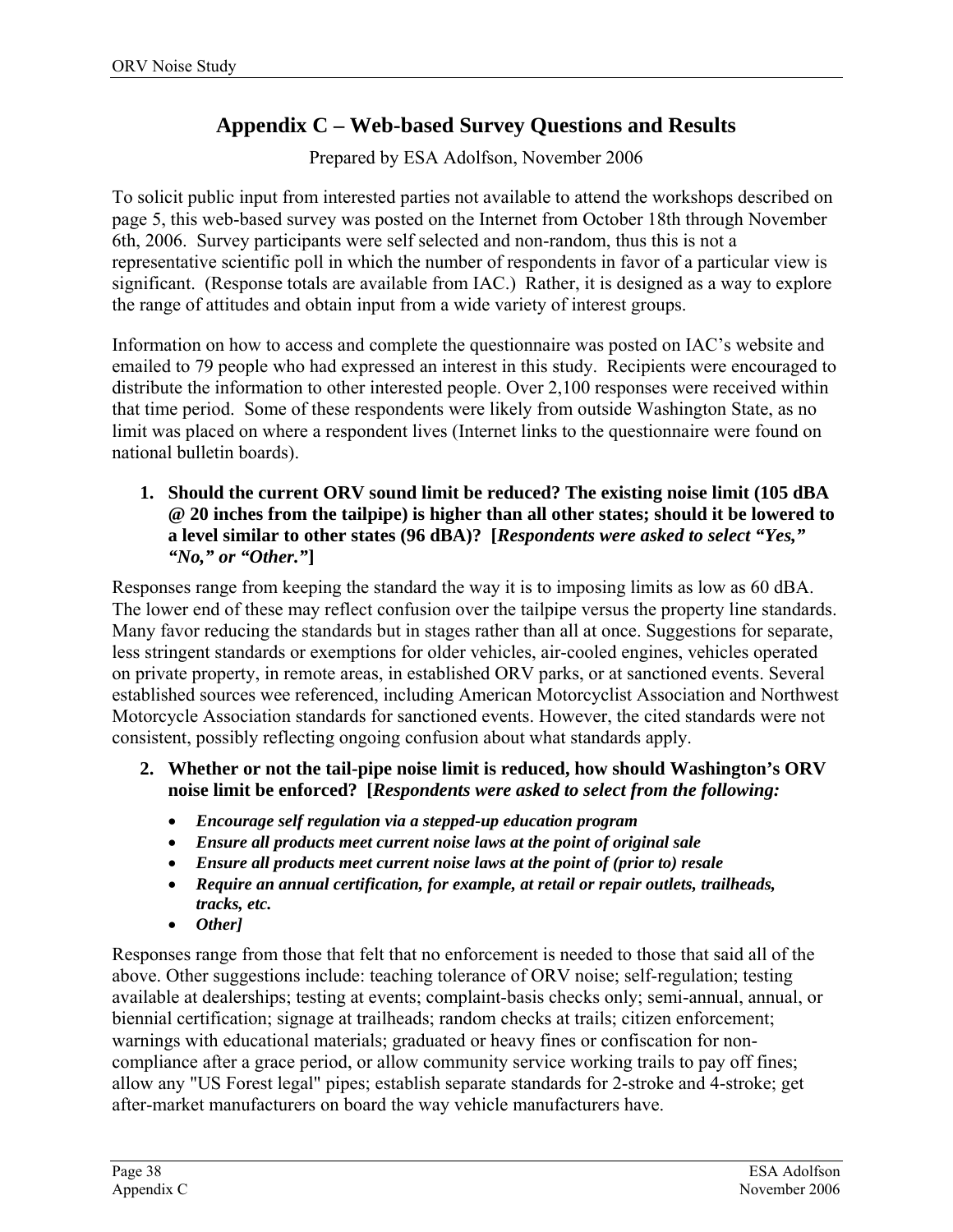#### **3. Should the state address (for example, restrict or prohibit) the sale of after-market products that cause or allow ORVs to exceed noise limits? [***Respondents were asked to select "Yes," "No," or "Other."***]**

Suggestions range from doing nothing to outlawing all such devices and imposing fines for any such device found on a vehicle. Those concerned that such a law should not be adopted cite the availability of such products on the internet, the impacts on local businesses; the need for louder "mufflers" for closed course racing; the high cost of such enforcement; the preference to let the market decide; and the desire not to have these devices regulated at all. Those arguing for this standard commented that it would help people to comply with other noise regulations. One suggestion was to require a racing license to purchase a device that does not comply with the tailpipe limit. Others commented that most tracks already have lower limits and thus they do not allow the loud vehicles on the tracks.

**4. Should we consider time-of-day restrictions at the state or local levels? In some jurisdictions, existing limits are 10-dBA lower during nighttime hours (10 p.m. to 7 a.m.), which may not adequately protect sensitive uses in the early morning and evening. Should more restrictive hours be applied? [***Respondents were asked to select "Yes," "No," or "Other."***]** 

Responses range from no additional restrictions to a variety of different hours that should restricted. Some said all such decisions should be local, while others said that the rules need to be uniform or it becomes too confusing to know where you can ride legally. Some commenters suggested that more restrictive standards would be appropriate but only on public lands, in residential areas, or in quiet rural areas. Several point out that few off-road bikes have lights, thus restricting night use, and that few users like to ride at night. Respondents also mentioned events that end after 10 PM, occasions when a rider finds themselves caught unexpectedly by darkness, and anticipated crowding in approved riding areas due to restricted hours as reasons not to restrict riding hours. Several suggested that ORV noise should not be singled out for greater restrictions at night than other noise generators.

**5. Should we consider day-of-week restrictions at the state or local level? Some noisy activities (for example, construction) are prohibited in some jurisdictions on some days of the week (for example, Sundays and holidays). Should similar restrictions be considered for ORV sounds? [***Respondents were asked to select "Yes," "No," or "Other."***]** 

Many responses point out that weekends and holidays are peak use days and that prohibitions on these days would be especially onerous to ORV users. Reasons also included the likelihood of further of overcrowding in approved riding areas as mentioned for the time-of-day restrictions. The few comments that supported day-of-week restrictions limited their support to higher density residential areas.

**6. Current rules, when enforced, are mostly applied only in response to complaints. Should there be a more active noise compliance education and/or enforcement program at the local level? [***Respondents were asked to select "Yes," "No," or "Other."***]** 

Answers ranged widely on whether education or enforcement activities are more effective. Some thought that education and self-regulation were the best tools while others shared that increased enforcement is the only thing that will help reduce noise problems. Several favored involving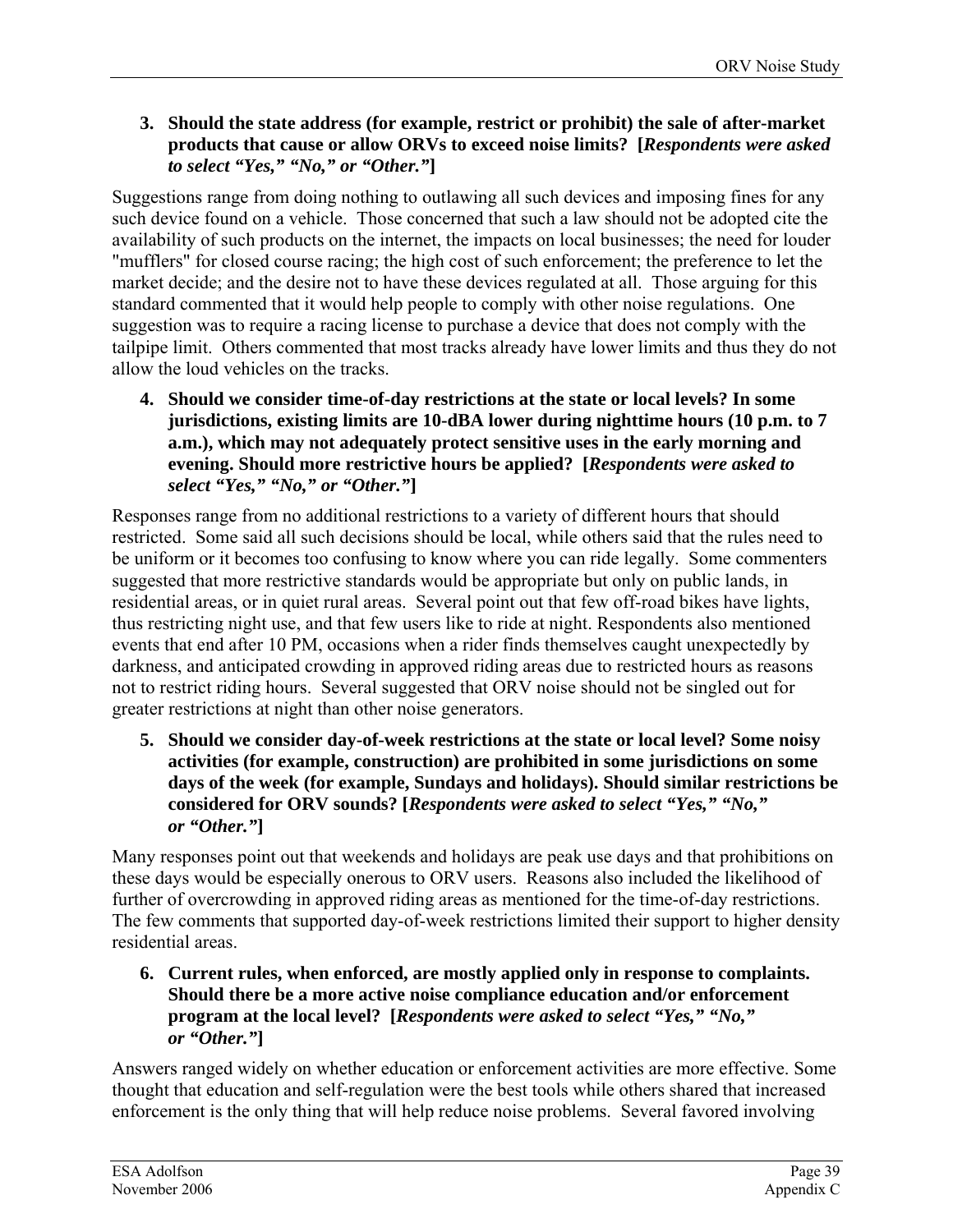local clubs in education and enforcement activities and some suggested developing a neighborhood watch program.

#### **7**. **Instead of leaving ENFORCEMENT to the local police or sheriff, should there be specific noise ENFORCEMENT personnel? [***Respondents were asked to select "Yes," "No," or "Other."***]**

Some responses said yes, there should be certified noise enforcement personnel while others stated no, existing personnel is adequate. For those who supported specific noise enforcement personnel, they emphasized the need for proper equipment and training. Other ideas include involving local ORV clubs in implementing self-enforcement actions. Some suggested limiting such a program to high use areas or events. Funding recommendations included requiring the ORV community to pay extra for a special enforcement officers to using existing IAC Education and Enforcement NOVA funds to supplement local law enforcement budgets. Other ideas included involving local ORV clubs in implementing self-enforcement actions.

#### **8. Should there be specific noise EDUCATION personnel at the local level? [***Respondents were asked to select "Yes," "No," or "Other."***]**

Responses varied from yes, as long as it doesn't cost additional money to no, it's a waste of NOVA funds and will just create more bureaucracy. Several comments suggested focusing on education first before employing enforcement techniques. Some suggested that local clubs should take a lead role in educating riders about noise limits. A respondent suggested looking at the Oregon Dunes State Recreational Area as an example: The State distributes educational materials to ORV riders and they offer a free decibel level test to interested riders.

- **9. Do you support any of the following noise prevention options? [***Respondents were asked to select from the following:* 
	- **Minimum distance buffer requirement (for example, require ORV track to be "X" feet from property line).**
	- **Prohibit ORV use near certain land uses (for example, residential areas).**
	- **Create additional ORV riding opportunities in designated areas with compatible land uses.]**

Though there was some support for each option, a consensus was not established.

## **10. Do you have any other suggestions or ideas for solutions to the ORV issue?**

Responses to this question largely reiterated responses seen in other sections of the survey. Many expressed that the solution should include more ORV use areas. Many expressed concern that the loss of ORV areas and encroachment of new development on existing areas is part of the cause, and suggested that one solution is greater tolerance of ORV noise in established areas. Several said that the majority of riders should not be restricted because of the actions of a few. One apparent ORV user suggested that violations of an ORV noise regulations as well as lack of ORV tags should result in impoundment and a fine. Many expressed a desire that ORV funds be used only for creating ORV areas rather than creating new restrictions. A number of responses supported banning ORV use in residential areas, or establishing buffers based on testing actual conditions (such as in forested versus open areas). Several said ORVs are not as loud as some motorcycles and cars that are allowed to operate on streets and highways, and thus that further regulating ORVs was unfair. Others said that the focus on ORV noise was motivated by an effort to ban the ORV use.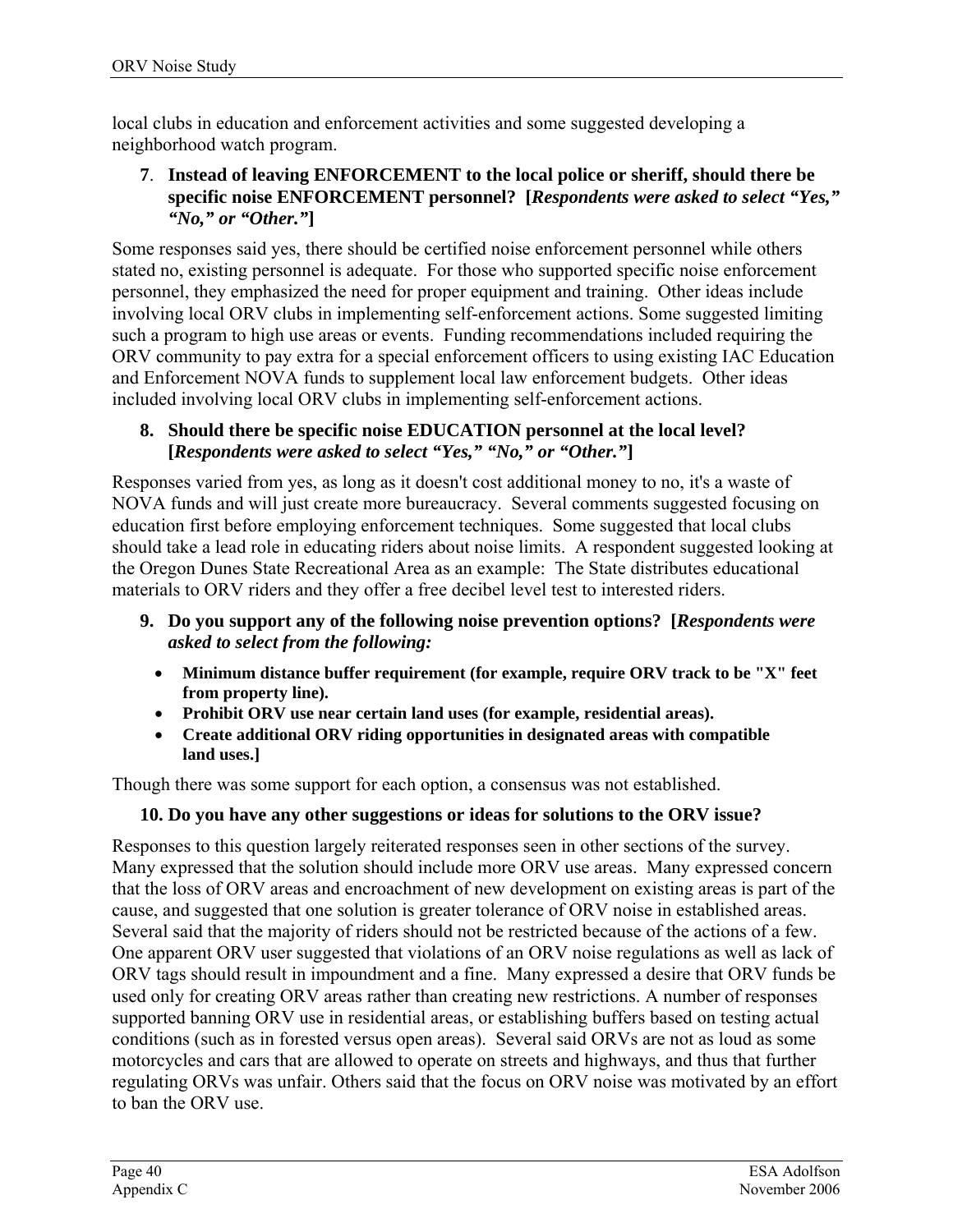# **Appendix D – Recommended Noise Ordinance Components**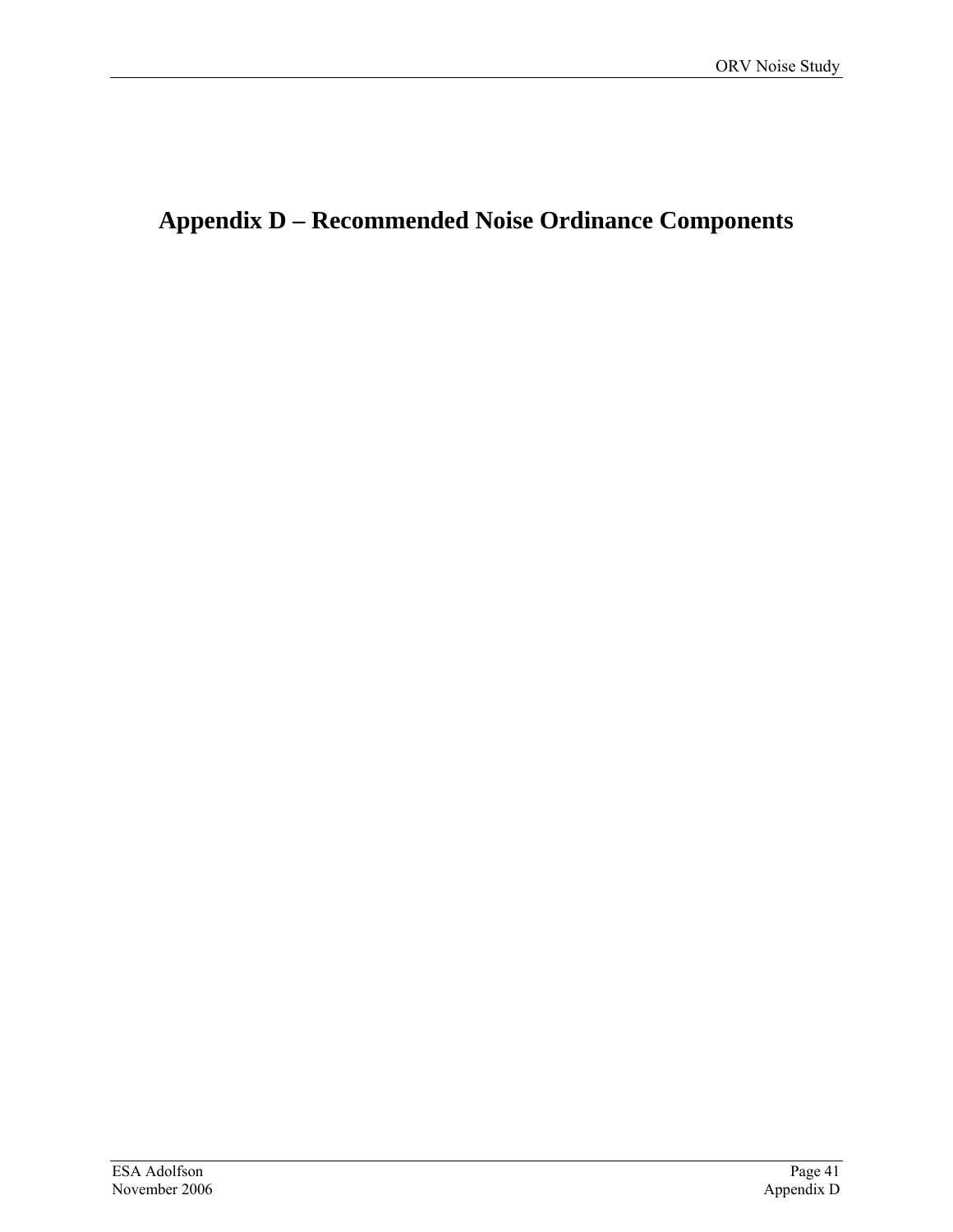## **Appendix D – Recommended Noise Ordinance Components**

This Appendix includes additional technical information about the recommended model ordinance components and a comparison table showing the components that could be included in two model ordinance alternatives.

#### **Sound Level Measurement Standards**

We recommend including new definitions in the model noise ordinance to require two new sound level measures for assessing compliance. Both metrics are typically used in assessing compliance with the noise limits applied by a variety of federal and international agencies. These metrics, called "equivalent sound level" (Leq) and "maximum sound level" (Lmax), can be measured directly using modern integrating sound level meters, and thus do not require subsequent data processing to determine compliance or violation of a noise limit. These are described in further detail in below.

**Equivalent sound level**. The equivalent sound level, abbreviated as "**Leq**," is the energy average sound level of noise measured over a certain period (for example, 1 hour). As such, Leq is the level of a constant sound with the same sound energy as the fluctuating sound that occurred over the measurement interval. The Leq therefore provides a single numeric value representing the entire variability of sound during a measurement. In addition to being directly measurable using an integrating sound level meter, the Leq is a highly desirable metric for use in such assessments because it is a fundamental metric used in federal and state noise regulations and represents a good indicator of potential community response to noise.

**Maximum sound level.** Abbreviated as "**Lmax**," the maximum sound level measured during a specified time, and can be measured as a "Slow" or a "Fast" meter setting. The Slow Lmax is the highest 1-second sound level; the Fast Lmax is the highest 1/8-second sound level. The Lmax metric is comparable with the not-to-be-exceeded maximum allowable level. Measurements to collect compliance data should be conducted using the Fast measurement mode only. The previously used and specified Slow response mode is antiquated, no longer necessary for taking definitive readings, brings nothing useful to the discussion, and may even obscure some of the highest levels that occur during a measurement.

#### **Specific Environmental Noise Limits**

The specific noise limits and recommended variance and rounding conventions that pertain to measured noise levels received in Class A EDNAs (Environmental Designation for Noise Abatement) are listed in Table D-1 (WAC 173-60).

|  | Table D-1. Current Environmental Noise Limits for Class A EDNA Receivers (dBA) |  |  |
|--|--------------------------------------------------------------------------------|--|--|
|--|--------------------------------------------------------------------------------|--|--|

| <b>Sound Source EDNA</b> | <b>Leg Limit</b><br>Day/Night | <b>Lmax Limit</b><br>Day/Night |
|--------------------------|-------------------------------|--------------------------------|
| Class A (residential)    | 55/45                         | 70/60                          |
| Class B (commercial)     | 57/47                         | 72/62                          |
| Class C (industrial)     | 60/50                         | 75/65                          |

**Notes:** 

An Leq limit must be exceeded by at least 2 dBA to constitute a violation of a limit. In assessing compliance, measured levels are to be rounded to the nearest whole decibel, so in practice, a measured level of 56.5 would round to 57 dBA and constitute a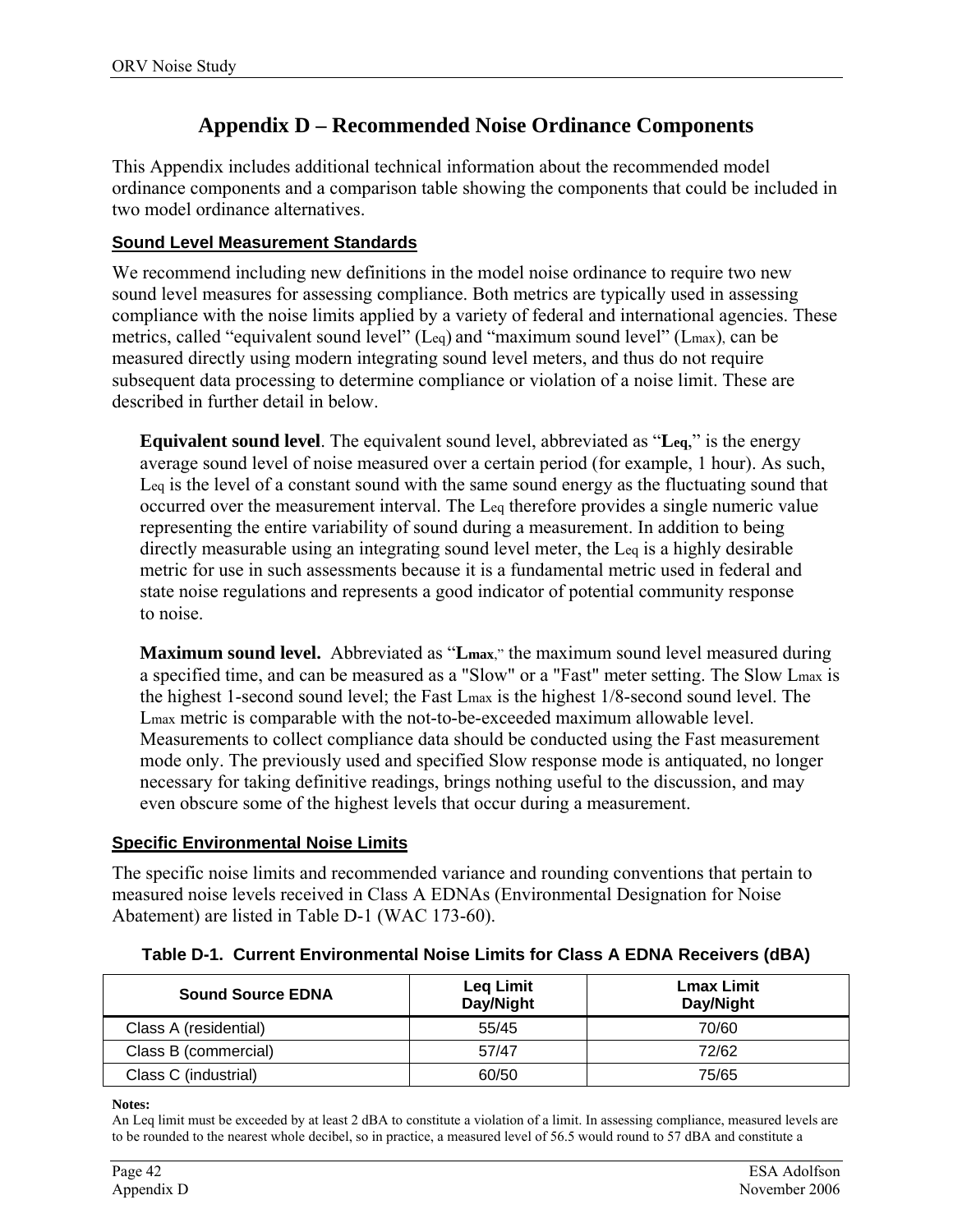violation of the Leq limit for noise received from a Class A EDNA. Similarly, an Lmax reading of 2 dBA or more above a limit would comprise a violation.

#### **Comparison of More Stringent and Less Restrictive Model Ordinances**

The suggested components of a model noise ordinance to control environmental noise levels are presented in Table D-2.

#### **Table D-2. Recommended Environmental Noise Limits Model Ordinance Components**

| <b>Model Ordinance</b><br><b>Component</b>                                                                                                                                                                                                                                                                                                                                                                                                                                                                                                                                                                                                                                                                                                                                                                                                                                                                                                                                                                                                                                                                                                                                                                                                                     | <b>Most Stringent Option</b>                                                                                                                                                                                                                                                                                                                                                                                                                                                            | <b>Less Restrictive Option</b> |  |  |
|----------------------------------------------------------------------------------------------------------------------------------------------------------------------------------------------------------------------------------------------------------------------------------------------------------------------------------------------------------------------------------------------------------------------------------------------------------------------------------------------------------------------------------------------------------------------------------------------------------------------------------------------------------------------------------------------------------------------------------------------------------------------------------------------------------------------------------------------------------------------------------------------------------------------------------------------------------------------------------------------------------------------------------------------------------------------------------------------------------------------------------------------------------------------------------------------------------------------------------------------------------------|-----------------------------------------------------------------------------------------------------------------------------------------------------------------------------------------------------------------------------------------------------------------------------------------------------------------------------------------------------------------------------------------------------------------------------------------------------------------------------------------|--------------------------------|--|--|
| Purpose: To allow any local jurisdiction to develop rules and programs to control levels of environmental noise<br>related to ORV operation received at residential use locations on the property of others                                                                                                                                                                                                                                                                                                                                                                                                                                                                                                                                                                                                                                                                                                                                                                                                                                                                                                                                                                                                                                                    |                                                                                                                                                                                                                                                                                                                                                                                                                                                                                         |                                |  |  |
|                                                                                                                                                                                                                                                                                                                                                                                                                                                                                                                                                                                                                                                                                                                                                                                                                                                                                                                                                                                                                                                                                                                                                                                                                                                                | Adopts all definitions, components, and exemptions of WAC 173-60 with modifications below                                                                                                                                                                                                                                                                                                                                                                                               |                                |  |  |
| <b>Added definitions:</b><br>Leq means the equivalent sound level, which is the constant sound level in a given time period that conveys the<br>same sound energy as the actual time-varying A-weighted sound. The applicable time period for the Leq must be<br>specified. Leq is defined in ANSI S1.1-1994.<br><b>Lmax</b> means the maximum sound level over a measurement interval as determined using a sound level meter set to<br>"Fast" response time. Both Lmax and "Fast" mode are defined in ANSI S1.1-1994.<br>Compliance based on Leq and Lmax - the determination of compliance or violation of the noise limits in this rule<br>are based on both the Leq and Lmax noise metrics as defined above. A violation based on the measured Leq<br>and/or Lmax must be at least 2 dBA higher than the specified limits.<br>Class A EDNA - Include all portions or parcels of properties whose primary use is residential (as in present rule), and<br>expand definition to include all residential buildings and a surrounding area within a 100' radius of those buildings<br>or to the property boundary (if nearer than 100') on property that would not ordinarily include a residential<br>designation (e.g., a home on an agricultural property) |                                                                                                                                                                                                                                                                                                                                                                                                                                                                                         |                                |  |  |
| certified) equipment as specified in WAC 173-58 et seq.                                                                                                                                                                                                                                                                                                                                                                                                                                                                                                                                                                                                                                                                                                                                                                                                                                                                                                                                                                                                                                                                                                                                                                                                        | Sound level measurements must be taken by qualified (i.e., trained) personnel using calibrated (i.e., annually                                                                                                                                                                                                                                                                                                                                                                          |                                |  |  |
| Define noise limits based on WAC maximum permissible levels but based on 15-minute Leq and interval Lmax<br>without consideration of other interval Lns as required by current rule. The Leq and/or the Lmax limits must be<br>exceeded by 2 dBA or more to represent a violation of a limit.                                                                                                                                                                                                                                                                                                                                                                                                                                                                                                                                                                                                                                                                                                                                                                                                                                                                                                                                                                  |                                                                                                                                                                                                                                                                                                                                                                                                                                                                                         |                                |  |  |
| <b>Time of Day Restrictions</b><br>(Optional additional control<br>measures to provide added noise<br>reductions related specifically to<br>ORV use during somewhat sensitive<br>periods of the day)                                                                                                                                                                                                                                                                                                                                                                                                                                                                                                                                                                                                                                                                                                                                                                                                                                                                                                                                                                                                                                                           | a) Set evening hours with<br>No additional time of day restrictions<br>incrementally lower limits (i.e.,<br>(but still subject to day/night limits as<br>lower limits of 5 dBA between the<br>defined in WAC 173-60)<br>hours of 7 and 10 p.m. for all<br>sources or just for ORV noise),<br><b>OR</b><br>b) Prohibit ORV noise during certain<br>periods of daytime hours (e.g.,<br>before 9 a.m. and after 7 p.m.),<br><b>OR</b><br>c) Prohibit ORV use between 10<br>p.m. and 7 a.m. |                                |  |  |
| Sound level measurement interval<br>required to assess compliance                                                                                                                                                                                                                                                                                                                                                                                                                                                                                                                                                                                                                                                                                                                                                                                                                                                                                                                                                                                                                                                                                                                                                                                              | 15 minutes<br>5 minutes for first response (with<br>warning) and 15-minutes for all<br>subsequent sound level<br>measurements                                                                                                                                                                                                                                                                                                                                                           |                                |  |  |
| Primary enforcement mechanism                                                                                                                                                                                                                                                                                                                                                                                                                                                                                                                                                                                                                                                                                                                                                                                                                                                                                                                                                                                                                                                                                                                                                                                                                                  | Response to complaints and/or at<br>discretion of officer                                                                                                                                                                                                                                                                                                                                                                                                                               | Response to complaints only    |  |  |
| Sound level measurement data<br>report to document compliance or<br>infraction                                                                                                                                                                                                                                                                                                                                                                                                                                                                                                                                                                                                                                                                                                                                                                                                                                                                                                                                                                                                                                                                                                                                                                                 | Same for both - based on form to be developed (rough example to be<br>included)                                                                                                                                                                                                                                                                                                                                                                                                         |                                |  |  |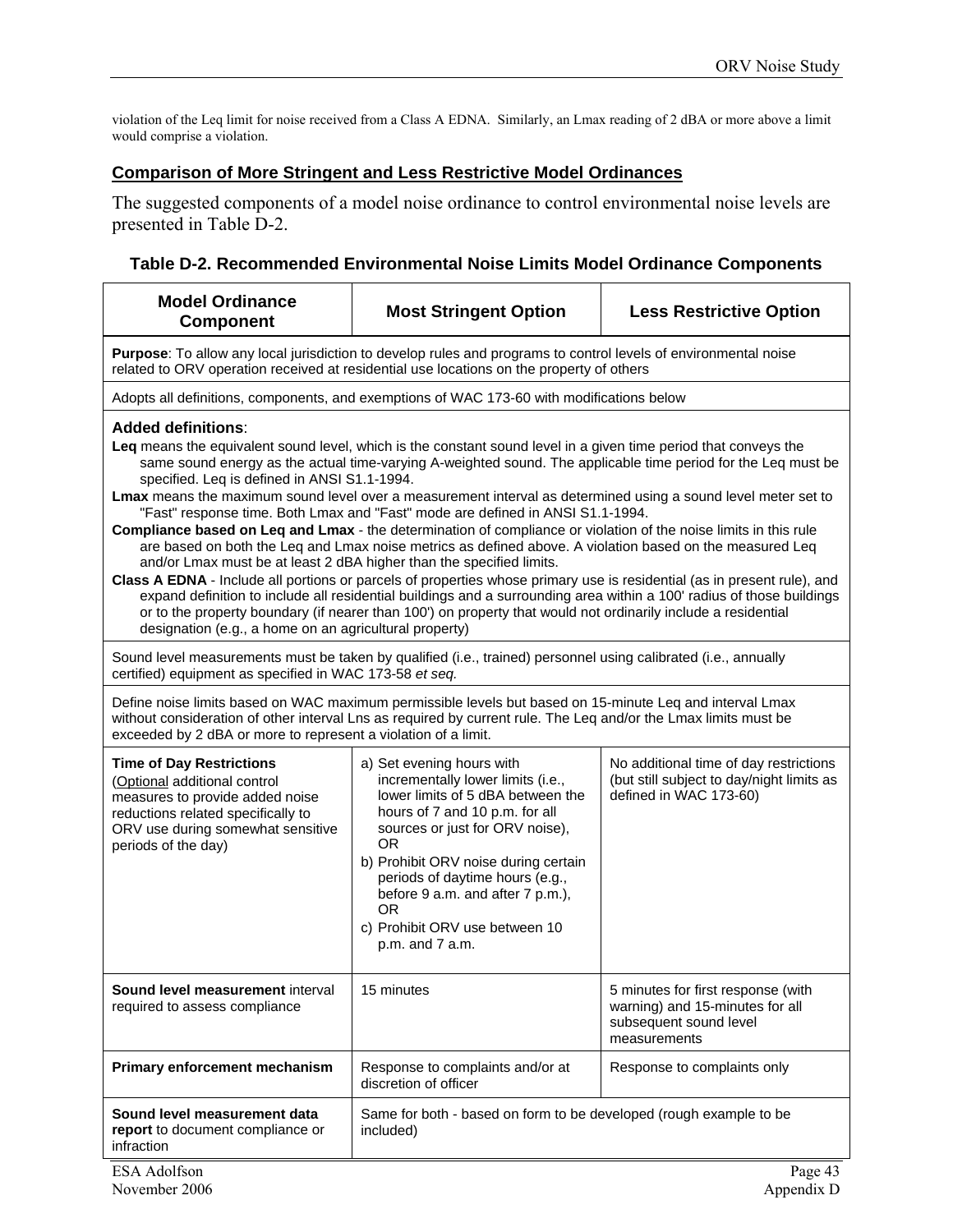| <b>Model Ordinance</b><br><b>Component</b>                                                                                                                                                                                                          | <b>Most Stringent Option</b>                                                                                                                 | <b>Less Restrictive Option</b>                                                                                                                                              |  |  |  |
|-----------------------------------------------------------------------------------------------------------------------------------------------------------------------------------------------------------------------------------------------------|----------------------------------------------------------------------------------------------------------------------------------------------|-----------------------------------------------------------------------------------------------------------------------------------------------------------------------------|--|--|--|
| Describe sound level measurement equipment used, list audible noise sources, provide subjective judgment of the<br>relative contribution of the ORV sound source, include drawing of source/receptor relationship, present measured<br>sound levels |                                                                                                                                              |                                                                                                                                                                             |  |  |  |
|                                                                                                                                                                                                                                                     | Copy of report form to be provided to complainant as well as filed for use in subsequent proceedings                                         |                                                                                                                                                                             |  |  |  |
| <b>Penalties</b>                                                                                                                                                                                                                                    | First offense $=$ warning<br>Graduating fines for subsequent<br>offenses                                                                     | First offense $=$ warning<br>Subsequent offenses subject to set<br>fine                                                                                                     |  |  |  |
| Citizen-sponsored compliance assessment provision if local enforcement agency is not responsive to<br>complaints                                                                                                                                    |                                                                                                                                              |                                                                                                                                                                             |  |  |  |
| What is non-responsive                                                                                                                                                                                                                              | No action after two written<br>complaints                                                                                                    | No action after four written<br>complaints                                                                                                                                  |  |  |  |
| Sound level measurement to be<br>taken by qualified personnel using<br>certified Type I or Type II as defined<br>in ANSI S1.4-1983                                                                                                                  | Same for both                                                                                                                                |                                                                                                                                                                             |  |  |  |
| Submittal process                                                                                                                                                                                                                                   | Submit to local enforcement agency;<br>agency required to investigate to<br>confirm or refute problem within 14<br>days (weather permitting) | Submit to local jurisdiction, city, or<br>county legal department; agency<br>required to investigate to confirm or<br>refute problem within 30 days<br>(weather permitting) |  |  |  |
| Types of responses                                                                                                                                                                                                                                  | Notice of violation (NOV) with fine<br>indicated (like speeding ticket)                                                                      | Choice of NOV or notice to appear                                                                                                                                           |  |  |  |
| Recovery of costs of citizen<br>enforcement including initial sound<br>level measurements and any<br>subsequent legal expenses                                                                                                                      | Full cost recovery from party<br>responsible for controlling the noise<br>(responsible party)                                                | Partial cost recovery (e.g., 50% from<br>responsible party and 50% from<br>local jurisdiction, OR<br>at least 50% from responsible party)                                   |  |  |  |

## **Frequently Asked Questions About the Proposed Noise Ordinance**

#### *1. What does the proposed change in noise metrics mean?*

Unlike the current system of noise limits based on "maximum permissible levels" and allowed short-term increases, using the proposed noise limits based on a combination of the Leq and the Lmax would provide directly measurable metrics that would not require additional data analysis to determine compliance. So using the Leq as the basis of the limits would greatly simplify the process of assessing compliance.

#### *2. How does Leq differ from current method?*

The Leq can be considered a sound energy average. But unlike an arithmetic average, the Leq considers all the sound energy as well as the duration of sounds that occurs during the measurement interval, and so gives the most weight to the loudest and/or the longest lasting levels because they contain the most energy. The Leq is therefore a single sound level that represents the energy average level of the fluctuating sound levels that occurred during the measurement interval. As indicated above, the Leq can be measured directly, while assessment of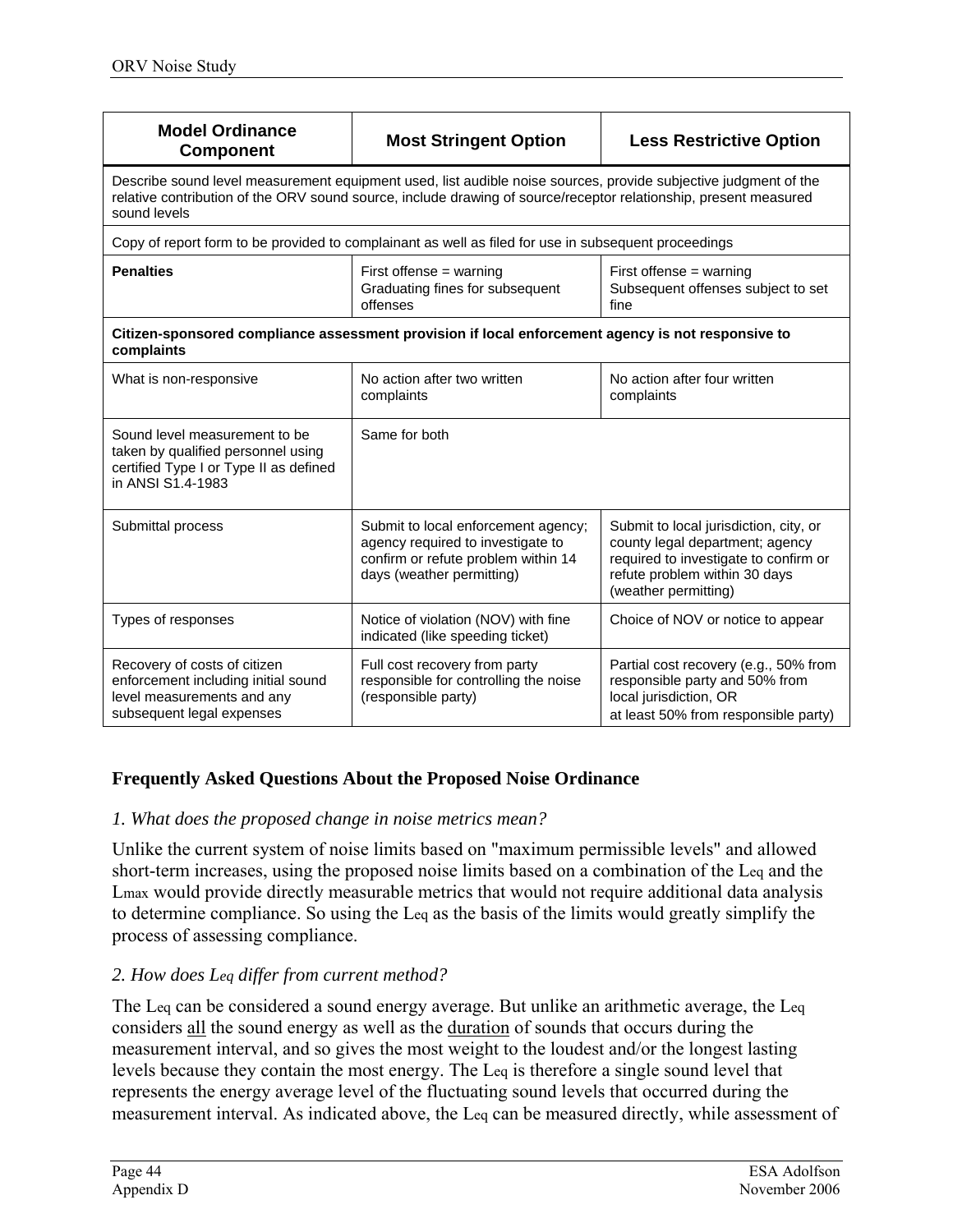compliance based on the current system is much more complex and requires post-measurement data analysis.

#### *3. Is using the Leq more or less restrictive? For example, what would 75 decibels sound like with the new method? Would it sound louder or quieter? What about 55 dBA?*

Using noise limits as proposed based on the combination of the Leq and the Lmax would be approximately equivalent to the current noise limits, but would be much easier to measure. The current limits are set by a base limit (the maximum permissible level) and allowed short-term increases over this level. This effectively sets four noise limits based on durations of sounds during the measurement interval. The not-to-be-exceeded maximum level in both the current system and in the proposed new system is the maximum permissible level  $+ 15$  dBA.

The noise metric used to measure the sound does not affect in any way how the sound would be perceived. The Leq is a construct B the level of a constant sound with the same sound energy as the actual fluctuating sounds during the same interval. There are many possible combinations of varying sound levels that equate to the same Leq, which allows for short-term variations above a given limit. But the use of a not-to-be-exceeded maximum level ensures that levels will never (legally) exceed the limit by more than 15 dBA. And if levels are close to 15 dBA above the limit for too long during a measurement interval, the Leq limit would be exceeded.

#### *4. A 15-minute Leq is recommended. What does this mean? How does this determine whether there is a violation? Is it a one time reading or continuous for 15 minutes?*

This means at least a continuous 15-minute measurement will be required to assess compliance based on the measurement Leq. If the measurement Leq is 2 dBA or more higher than the limit, or if the Lmax limit is at any time exceeded by 2 dBA or more, either instance would constitute a violation of the limit.

#### *5. Why is an additional 2 dBA needed to determine a violation?*

The proposed additional 2 dBA over the limit is necessary (a) to allow for some variation in the measurement equipment (as defined in state rules) and (b) to ensure that the proposed limits are essentially the same as the existing limits. Regarding the second point, the existing system in the WAC is based on a maximum permissible level but allows short-term increases over this "limit" that equate to an hourly Leq approximately 2 dBA higher than the base limit.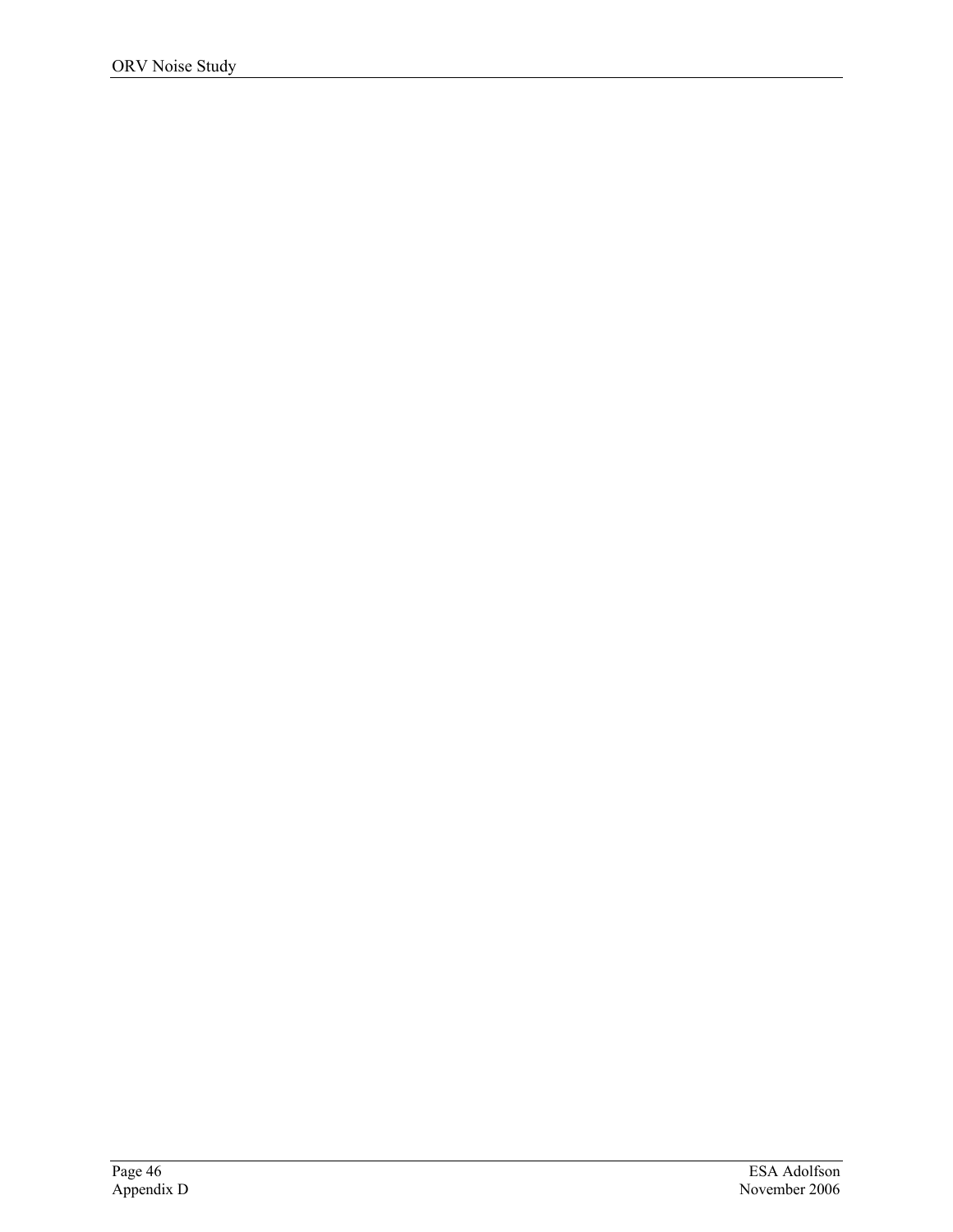# **Appendix E – Recommended Model Noise Ordinance**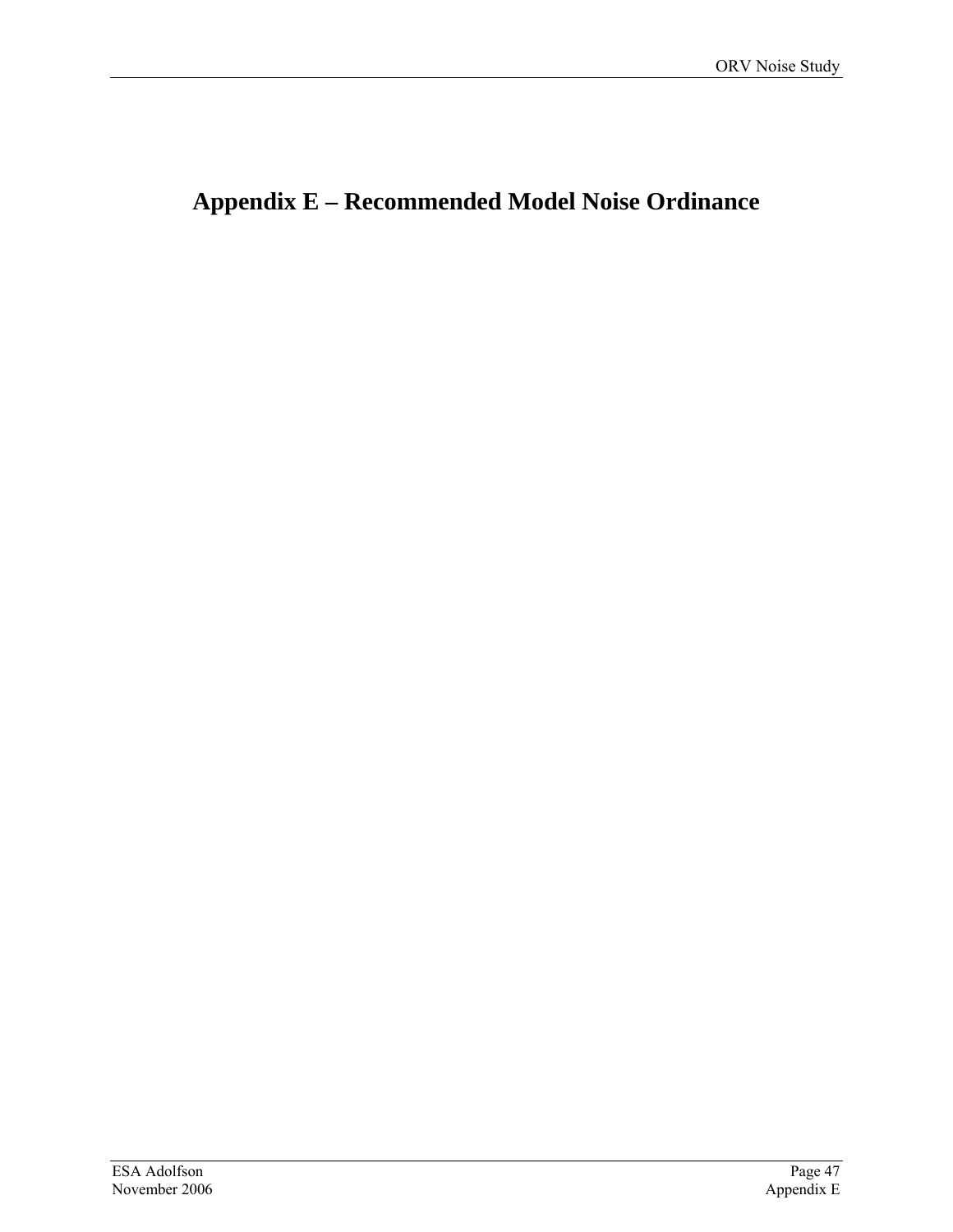# **Appendix E – Recommended Model Noise Ordinance**

The following is a model ordinance for noise control that has been developed specifically to improve control of ORV noise. Several of the components of this ordinance would also affect the way that other noise is measured and regulated. We have not analyzed the effect that these recommendations would have on all sources, but generally believe that this ordinance would make enforcement of noise regulations for all sources covered under these rules more effective.

The Model ordinance is followed by a discussion of "nuisance"- based noise regulations. We do not recommend nuisance based regulations as a means of improving regulation of ORV noise, but have provided a discussion and an example ordinance for jurisdictions that are considering such regulations.

## **Ordinance Text- Most Stringent Recommendation [8](#page-53-0)**

#### **Section 1. Authority and Purpose.**

These rules are adopted pursuant to Ordinance \_\_\_\_\_, in order to establish maximum noise levels permissible in identified environments, and thereby to provide use standards relating to the reception of noise within such environments. Vessels, as defined in RCW 88.12.010(21) and regulated for noise under chapter 88.12 RCW (Regulation of recreational vessels), are exempt from chapter 173-60 WAC.

#### **Section 2. Definitions.**

- (1) "Background sound level" means the level of all sounds in a given noise environment excluding the sound from the specific source being measured.
- (2) "dBA" means the sound pressure level in decibels measured using the "A" weighting network on a sound level meter. The sound pressure level, in decibels, of a sound is 20 times the logarithm to the base 10 of the ratio of the pressure of the sound to a reference pressure of 20 micropascals.
- (3) "Department" means the department.
- (4) "Director" means the director of the \_\_\_\_\_\_\_\_\_\_\_ department.
- (5) "Distribution facilities" means any facility used for distribution of commodities to final consumers, including facilities of utilities that convey water, wastewater, natural gas, and electricity.
- (6) "EDNA" means the environmental designation for noise abatement, being an area or zone (environment) within which maximum permissible noise levels are established.
- (7) "Fast response mode" means the response setting for sound level meters used to take measurements under these rules. All measurements are to be taken with the meter set to use Fast mode as defined in ANSI S1.1-1994.
- (8) "Leq" means the equivalent sound level, which is the constant sound level in a given time period that conveys the same sound energy as the actual time-varying A-weighted sound.

 $\overline{a}$ 

<span id="page-53-0"></span><sup>&</sup>lt;sup>8</sup> See Table D-1 for components of both "most stringent" and "less restrictive" options.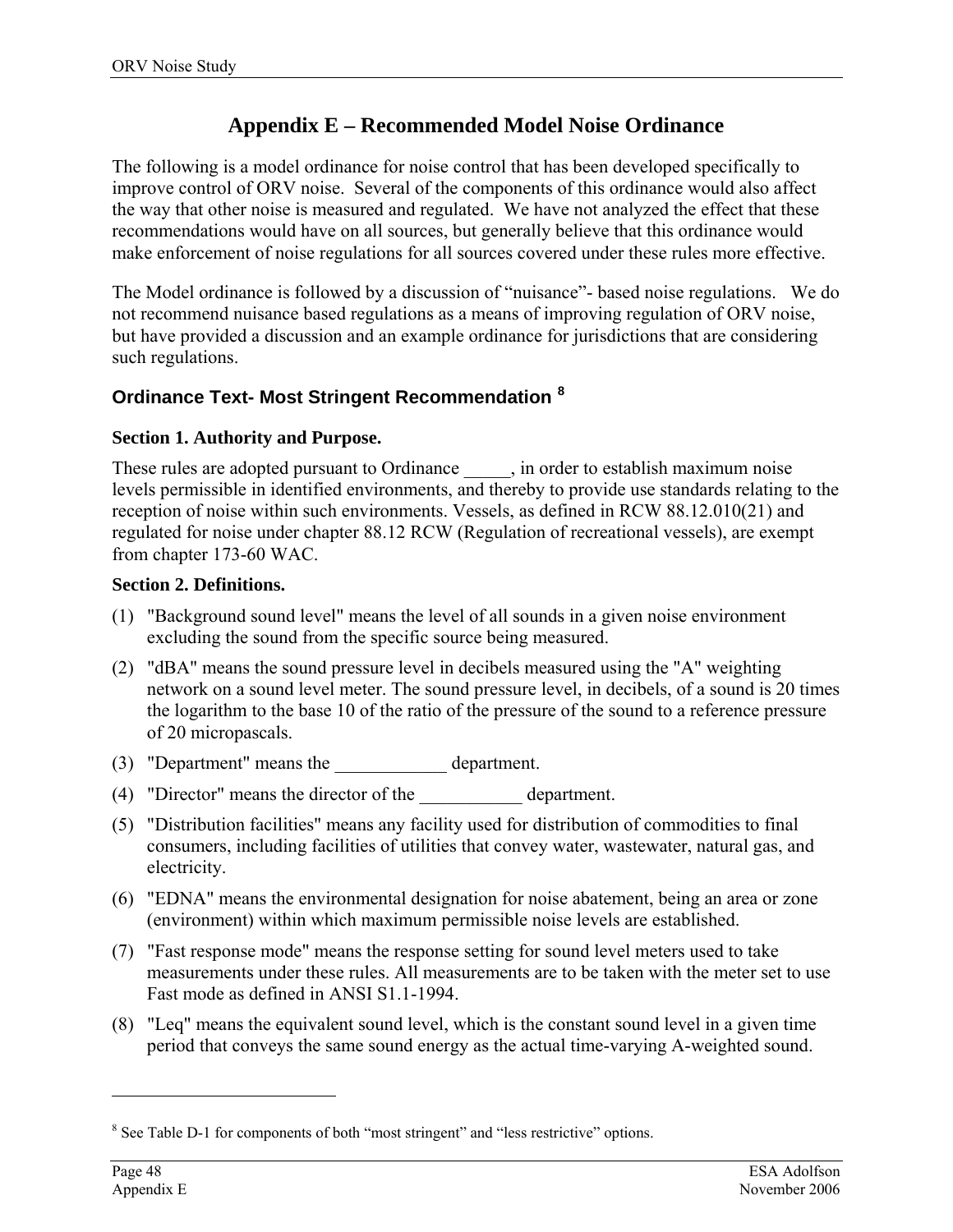The applicable time period for the Leq must be specified. The technical definition of the Leq is included in ANSI S1.1-1994.

- (9) Lmax means the maximum sound level over a measurement interval as determined using a sound level meter set to "Fast" response time. The technical definition of the Lmax in included in ANSI S1.1-1994.
- (10) "Noise" means the intensity, duration and character of sounds, from any and all sources.
- (11) "Off-highway vehicle" or "OHV" means any self-propelled motor-driven vehicle not used primarily for transporting persons or property upon public highways nor required to be licensed under RCW 46.16.010.
- (12) "Off-road vehicle" or "ORV" means any nonstreet-licensed vehicle when used for recreational purposes on nonhighway roads, trails, or a variety of other natural terrain. Such vehicles include, but are not limited to, all-terrain vehicles, motorcycles, four-wheel drive vehicles, and dune buggies.
- (13) "Person" means any individual, corporation, partnership, association, governmental body, state agency or other entity whatsoever.
- (14) "Property boundary" means the surveyed line at ground surface, which separates the real property owned, rented, or leased by one or more persons, from that owned, rented, or leased by one or more other persons, and its vertical extension.
- (15) "Public highway" means the entire width between the boundary lines of every way publicly maintained by the Department of Transportation or any county or city when any part thereof is generally open to the use of the public for purposes of vehicular travel as a matter of right.
- (16) "Racing event" means any motor vehicle competition conducted under a permit issued by a governmental authority having jurisdiction or, if such permit is not required, then under the auspices of a recognized sanctioning body.
- (17) "Receiving property" means real property within which the maximum permissible noise levels specified herein shall not be exceeded from sources outside such property.
- (18) "Sound level meter" means a device that measures sound pressure levels and conforms to Type 1 or Type 2 as specified in the ANSI S1.4.-1983.

#### **Section 3. Identification of Environments.**

- (1) Except when included within specific prior designations as provided in subsection (2) of this section, the EDNA of any property shall be based on the following typical uses, taking into consideration the present, future, and historical use, as well as the use of adjacent and other lands in the vicinity.
	- (a) Class A EDNA Lands where humans reside and sleep. Typically, Class A EDNA will be the following types of property used for human habitation:
		- (i) Residential
		- (ii) Multiple family living accommodations
		- (iii) Recreational and entertainment (e.g., camps, parks, camping facilities, and resorts)
		- (iv) Community service (e.g., orphanages, homes for the aged, hospitals, health and correctional facilities)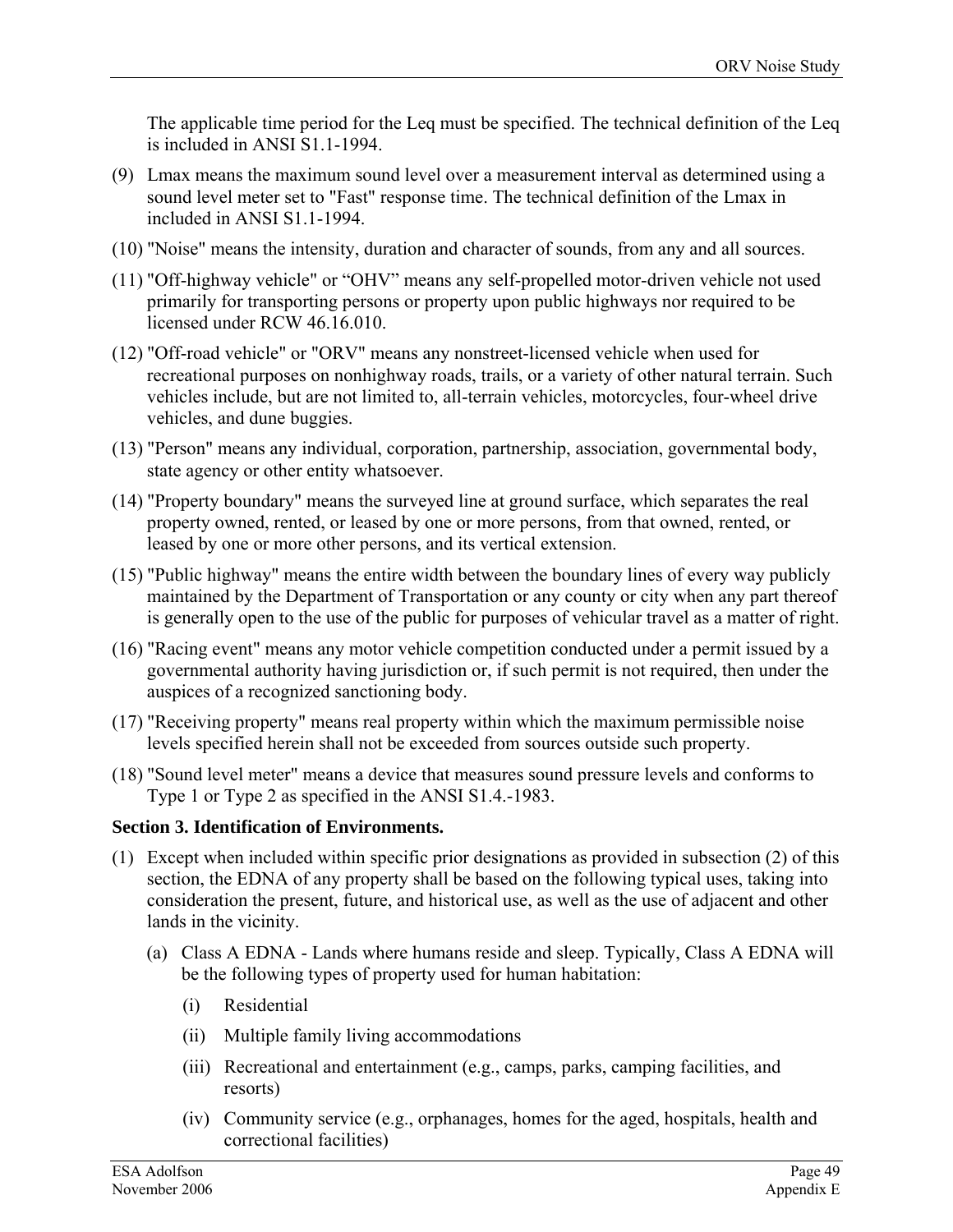- (b) Class B EDNA Lands involving uses requiring protection against noise interference with speech. Typically, Class B EDNA will be the following types of property:
	- (i) Commercial living accommodations
	- (ii) Commercial dining establishments
	- (iii) Motor vehicle services
	- (iv) Retail services
	- (v) Banks and office buildings
	- (vi) Miscellaneous commercial services, property not used for human habitation
	- (vii) Recreation and entertainment, property not used for human habitation (e.g., theaters, stadiums, fairgrounds, and amusement parks)
	- (viii) Community services, property not used for human habitation (e.g., educational, religious, governmental, cultural and recreational facilities)
- (c) Class C EDNA Lands involving economic activities of such a nature that higher noise levels than experienced in other areas is normally to be anticipated. Persons working in these areas are normally covered by noise control regulations of the Department of Labor and Industries. Uses typical of Class A EDNA are generally not permitted within such areas. Typically, Class C EDNA will be the following types of property:
	- (i) Storage, warehouse, and distribution facilities
	- (ii) Industrial property used for production and fabrication of durable and nondurable man-made goods
	- (iii) Agricultural and silvicultural property used for production of crops, wood products, or livestock, provided that a residence on land used for agricultural purposes and the area within 100 feet of any residence shall be considered a Class A EDNA

#### [**Alternative subsection (2) for areas covered by a local zoning ordinance]**

- (2) The designated EDNA for each zoning district shall be as follows:
	- (a) Residential zones [list residential zones] Class A EDNA
	- (b) Commercial zones [list commercial zones] Class B EDNA
	- (c) Industrial zones [list industrial, agricultural, and forest resource zones] Class C EDNA, provided that a residence on land zoned for agricultural purposes and the area within 100 feet of any residence shall be considered a Class A EDNA
- (3) The EDNAs for special lands have been designated as follows pursuant to the procedures of the Administrative Procedure Act, chapter 34.04 RCW. [list any special areas and their appropriate EDNAs.]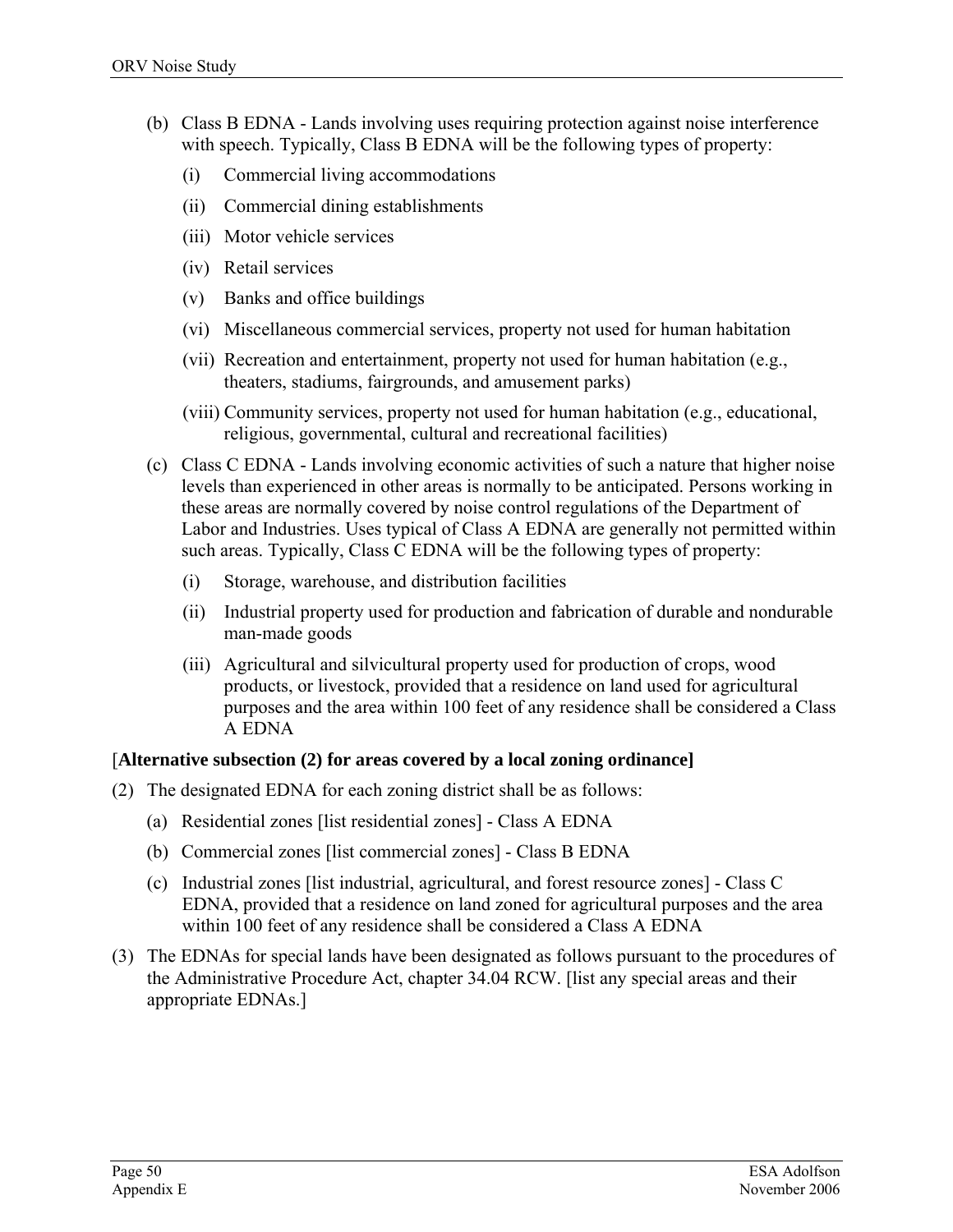#### **Section 4. Maximum Permissible Environmental Noise Levels.**

- (1) No person shall cause or permit noise to intrude into the property of another person when it exceeds the maximum permissible noise levels set forth below in this section.
- (2) Between the hours of 7:00 a.m. and 10:00 p.m., the 15-minute Leq shall not exceed the levels shown in Table E-1.
- (3) Between the hours of 7:00 a.m. and 10:00 p.m., the Lmax shall not exceed the levels shown in Table E-1.

| <b>EDNA</b> of | <b>EDNA</b> of Receiving Property |      |                |      |                |      |
|----------------|-----------------------------------|------|----------------|------|----------------|------|
| <b>Noise</b>   | <b>Class A</b>                    |      | <b>Class B</b> |      | <b>Class C</b> |      |
| <b>Source</b>  | Leq                               | Lmax | Leq            | Lmax | Leq            | Lmax |
| <b>Class A</b> | 55                                | 70   | 57             | 72   | 60             | 75   |
| <b>Class B</b> | 57                                | 72   | 60             | 75   | 65             | 80   |
| <b>Class C</b> | 60                                | 75   | 65             | 80   | 70             | 85   |

**Table E-1. Permissible Noise Levels** 

For purposes of assessing compliance with these limits, measured sound levels must be less than 2 dBA greater than the levels indicated to comply; conversely, measured Leq and/or Lmax levels 2 dBA or more higher than these limits constitute a violation of this rule.

- (4) Between the hours of 10:00 p.m. and 7:00 a.m., the Leq and Lmax limits are reduced by 10 dBA for noise from any EDNA source noise received in a Class A EDNA.
- (5) **Optional additional limits on evening hours of ORV noise** (choose one or more)
	- (a) Between the hours of 7:00 p.m. and 10:00 p.m., noise from off-road vehicles received in Class A EDNAs is reduced by 5 dBA from the limits shown in Table E-1.
	- (b) Between the hours of 7:00 p.m. and 9:00 a.m., noise from off-road vehicles is prohibited (i.e., may not be generated or received) in all Class A EDNAs.
	- (c) Between the hours of 10 p.m. and 7:00 a.m., noise from off-road vehicles is prohibited (i.e., may not be generated or received) in all Class A EDNAs.

## **Section 5. Exemptions.**

- (1) The following shall be exempt from the provisions of Section 4 of this ordinance between the hours of 7:00 a.m. and 10:00 p.m.:
	- (a) Sounds originating from residential property relating to temporary projects for maintenance or repair of homes, grounds, and appurtenances.
	- (b) Sounds created by the discharge of firearms on authorized shooting ranges.
	- (c) Sounds created by blasting.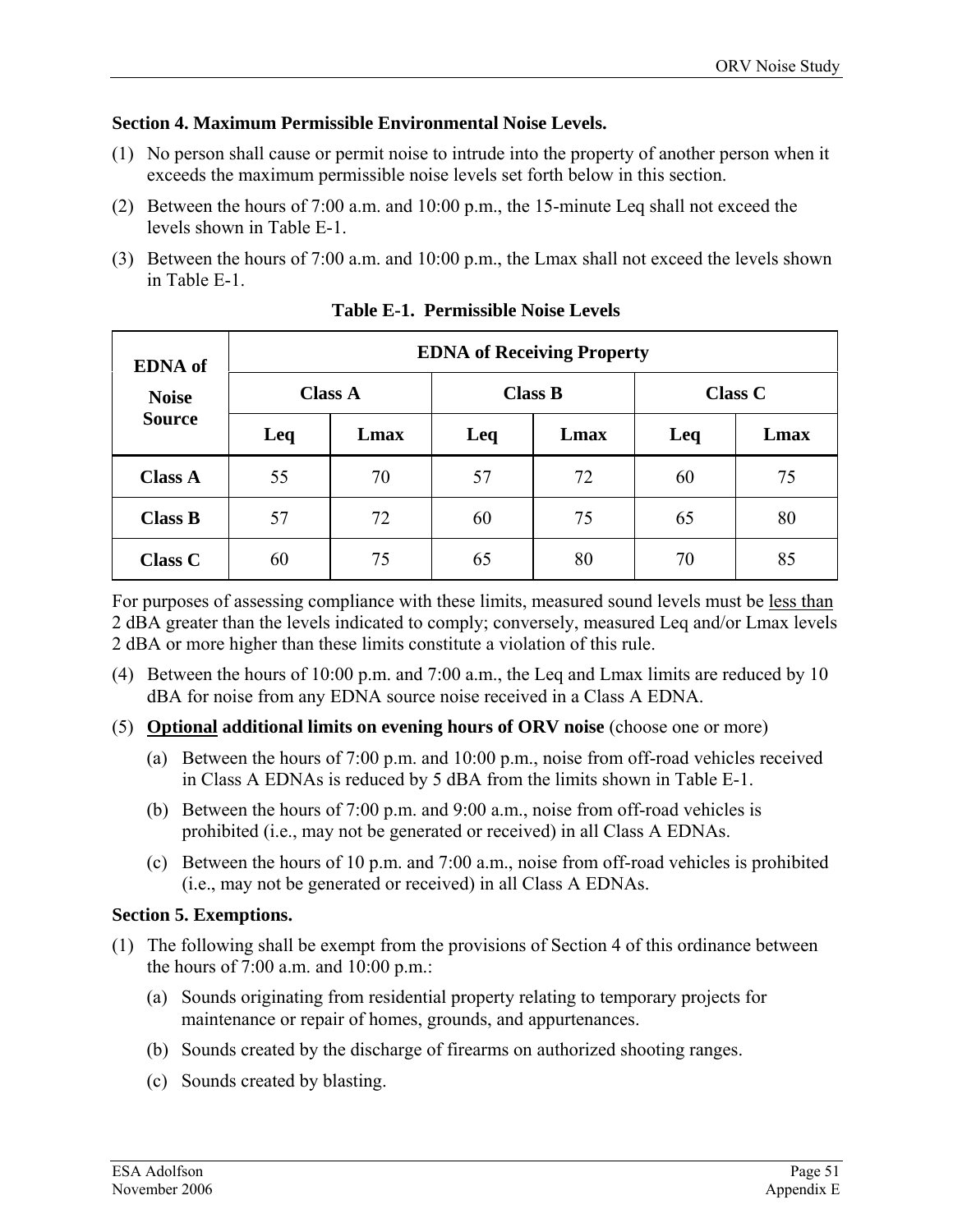- (d) Sounds created by aircraft engine testing and maintenance not related to flight operations: Provided that aircraft testing and maintenance shall be conducted at remote sites whenever possible.
- (e) Sounds created by installation or repair of essential utility services.
- (2) The following shall be exempt from the provisions of Section 4(4) of this ordinance (i.e., the nighttime hours reduction):
	- (a) Noise from electrical substations and existing stationary equipment used in the conveyance of water, wastewater, and natural gas by a utility.
	- (b) Noise from industrial installations established prior to September 1, 1975 that exceeds the standards contained in these regulations and which, over the previous three years, has consistently occurred in excess of 15 hours per day as a consequence of process necessity and/or demonstrated routine normal operation. Changes in working hours that would affect exemptions under this regulation require approval of the department.
- (3) The following shall be exempt from the provisions of Section 4 of this ordinance, except insofar as such provisions relate to the reception of noise within Class A EDNAs between the hours of 10:00 p.m. and 7:00 a.m.
	- (a) Sounds originating from temporary construction sites as a result of construction activity.
	- (b) Sounds originating from forest harvesting and silvicultural activity.
- (4) The following shall be exempt from all provisions of Section 4 of this ordinance
	- (a) Sounds created by motor vehicles when regulated by chapter 173-62 WAC.
	- (b) Sounds originating from aircraft in flight and sounds that originate at airports which are directly related to flight operations.
	- (c) Sounds created by surface carriers engaged in interstate commerce by railroad.
	- (d) Sounds created by warning devices not operating continuously for more than five minutes, or bells, chimes, and carillons.
	- (e) Sounds created by safety and protective devices where noise suppression would defeat the intent of the device or is not economically feasible.
	- (f) Sounds created by emergency equipment and work necessary in the interests of law enforcement or for health safety or welfare of the community.
	- (g) Sounds originating from motor vehicle racing events at existing authorized facilities.
	- (h) Sounds originating from officially sanctioned parades and other public events.
	- (i) Sounds emitted from petroleum refinery boilers during startup of said boilers: Provided that the startup operation is performed during daytime hours whenever possible.
	- (j) Sounds created by the discharge of firearms in the course of hunting.
	- (k) Sounds caused by natural phenomena and unamplified human voices.
	- (l) Sounds created by motor vehicles, licensed or unlicensed, when operated off public highways EXCEPT when such sounds are received in Class A EDNAs.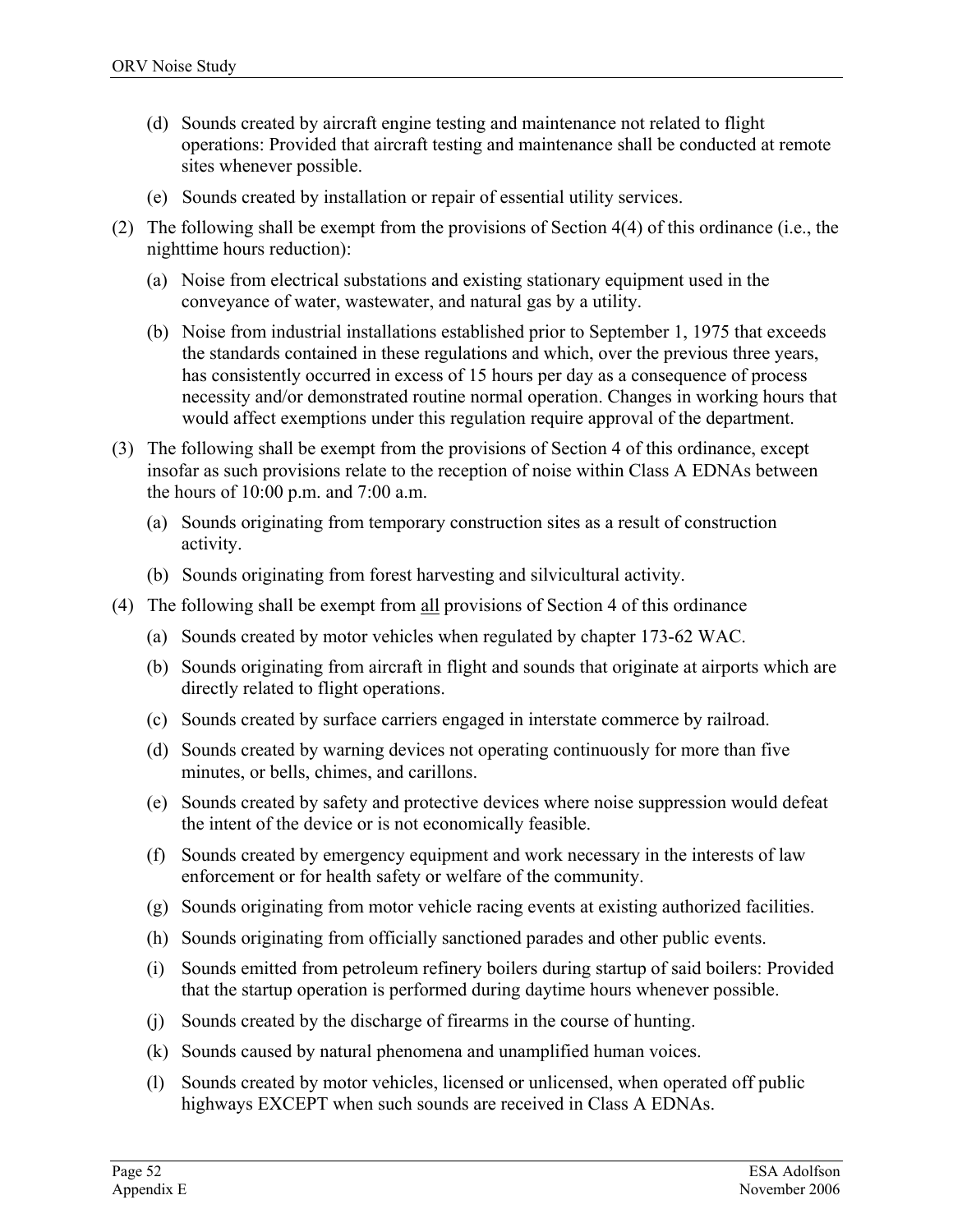(m) Sounds originating from existing natural gas transmission and distribution facilities. However, in circumstances where such sounds impact EDNA Class A environments and complaints are received, the director or a designee may take action to abate by application of EDNA Class C source limits to the facility.

#### **Section 6. Variances and Implementation Schedules.**

- (1) Variances may be granted to any person from any particular requirement of this chapter, if findings are made that immediate compliance with such requirement cannot be achieved because of special circumstances rendering immediate compliance unreasonable in light of economic or physical factors, encroachment upon an existing noise source, or because of unavailability of feasible technology or control methods. Any such variance or renewal thereof shall be granted only for the minimum time period found to be necessary under the facts and circumstances.
- (2) An implementation schedule for achieving compliance with this chapter shall be incorporated into any variance issued.
- (3) Variances shall be issued only upon application in writing and after providing such information as may be requested. No variance shall be issued for a period of more than 30 days except upon due notice to the public with opportunity to comment. Public hearings may be held, when substantial public interest is shown, at the discretion of the director.
- (4) Sources of noise subject to this ordinance upon which construction begins after the effective date hereof shall immediately comply with the requirements of this chapter, except in extraordinary circumstances where overriding considerations of public interest dictate the issuance of a variance.

#### **Section 7. Enforcement Policy.**

- (1) Noise measurement for the purposes of enforcing the provisions of this ordinance shall be measured in dBA with a sound level meter, with the point of measurement being at any location within the receiving property. Enforcement shall be undertaken only:
	- (a) Upon receipt of a complaint made by a person who resides on or owns property in the area affected by the noise, or
	- (b) By any person using a park, recreational area, or wildlife sanctuary, or
	- (c) By a law enforcement officer performing periodic investigations in areas where complaints have been registered in the past.
- (2) If a person qualified under Section 7 (1)(a) or (b) has filed more than two written complaints and the director or a law enforcement officer has not investigated the noise and taken required measurements to determine compliance, that person may hire a qualified professional to perform sound level measurements and submit them for enforcement action. If the enforcement action results in a confirmation of the violation, the department shall reimburse the person who hired the professional for the costs of these measurements and any legal representation necessary to effect enforcement.
- (3) For enforcement purposes, each day, defined as the 24-hour period beginning at 12:01 a.m. in which violation of the noise control regulations in this ordinance occurs, shall constitute a separate violation.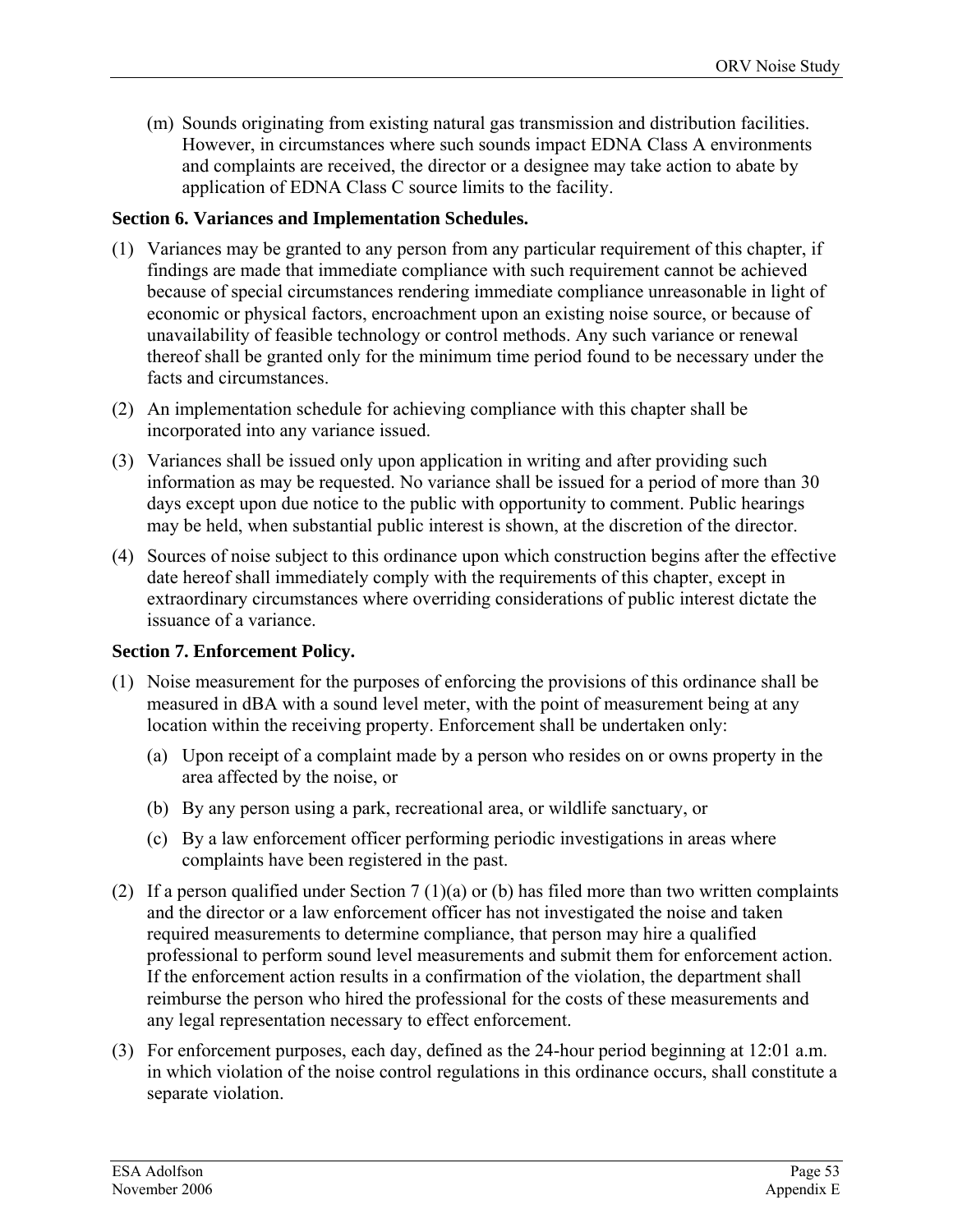(4) Any determination of violation of the noise limits in this ordinance shall be based on a measured Leq at least 2 dBA higher than the specified limits and/or a measured Lmax exceeding the specified limits by 2 dBA or more.

#### **Section 8. Notice of Violation and Order to Comply.**

- (1) Whenever the director has reason to believe that a maximum permissible sound level of this ordinance is being exceeded or that the terms of a variance have not been met, he/she may initiate an administrative proceeding and serve a written notice and order directed to the owner or operator of the source, or to the holder of the variance. One (1) copy shall also be posted on the property or source, if reasonably possible, and another copy shall be mailed to each complainant (if any) about the noise; additional copies may be mailed by the director to such other interested or affected persons as the director deems appropriate.
- (2) The notice shall contain a brief and concise description of the conditions alleged to be in violation, the provision(s) of this ordinance alleged to have been violated, and the sound level readings, if taken, including the time and place of their recording.
- (3) The order shall contain a statement of the corrective action required and shall specify a reasonable time within which the action must be accomplished.
- (4) Failure to comply with a final order issued by an Administrator or Hearing Examiner shall constitute a civil offense and any person convicted thereof shall be subject to fines not to exceed the following limits:
	- a) First offense: One hundred dollars (\$100)
	- b) Second offense: Three hundred dollars (\$300)
	- c) Third offense: Five hundred dollars (\$500)
	- d) Each day of failure to comply with a final order issued by the director shall constitute a separate offense.
- (5) The penalties imposed under this ordinance shall be in addition to any other sanction or remedial injunctive procedure that may be available at law or equity.

#### **Section 9. Appeals.**

Any person aggrieved by any decision of the department in relation to enforcement of the maximum permissible noise levels provided for herein, the granting or denial of a variance, or the approval or disapproval of a local resolution or ordinance for noise abatement and control may appeal to the **[name of appropriate local appeal board, hearing examiner, commission, or elected body].** 

## **Nuisance-Based Noise Regulations**

Many local jurisdictions apply "nuisance" or "public disturbance" rules, either exclusively or in addition to sound level-based regulations. Noise rules based on whether a noise disturbs someone sufficiently to be considered a nuisance often require subjective judgments by enforcement personnel. Consequently, such rules can be difficult to enforce objectively and consistently because they depend on the perception (e.g., hearing ability) of the enforcement officer along with any predisposition or attitude the officer may have regarding the noise source. Therefore in our experience, the most effective public disturbance or nuisance rules are those that simply prohibit certain types of noise either during certain hours of the day or altogether.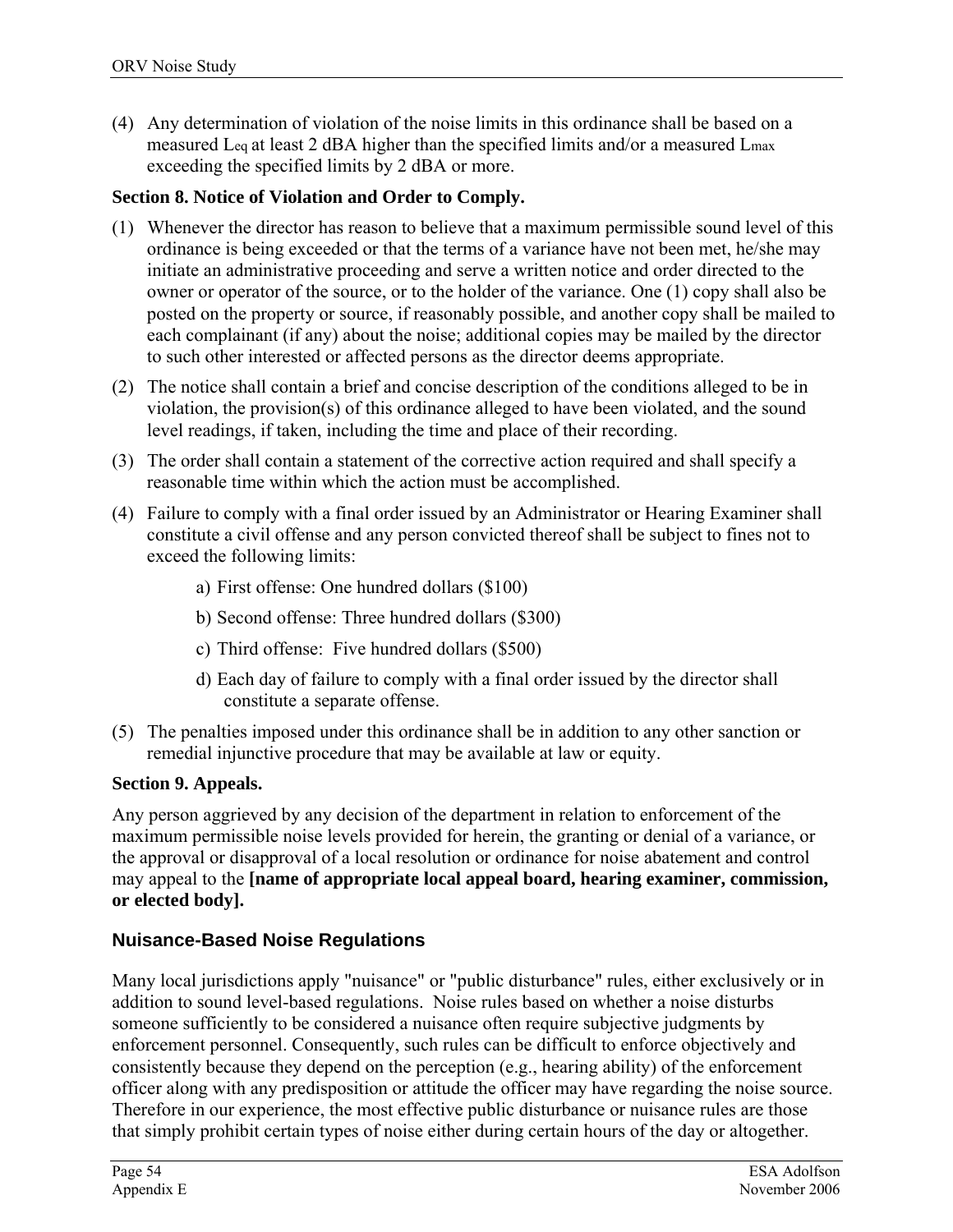Although we recommend against employing a nuisance type noise rule, in the event subjective rules are considered desirable, the following text provides an example of the provisions of possible nuisance/public disturbance rule.

A definition: "**Public nuisance noise**" means any unreasonable sound which annoys, injures, interferes with, or endangers the comfort, repose, health or safety of an entire community or neighborhood, although the extent of damage may be unequal.

## *Public Nuisance Noises*

It is unlawful for any person knowingly to cause or make, or for any person in possession of property knowingly to allow or originate from the property, unreasonable noise that disturbs another, and to refuse or intentionally fail to cease the unreasonable noise when ordered to do so by a police officer or animal control officer. Unreasonable noise shall include the following sounds or combination of sounds.

A. Loud and raucous, and frequent, repetitive, or continuous sounds made by any animal, except that such sounds made in animal shelters, commercial kennels, veterinary hospitals, pet shops, or pet kennels licensed under and in compliance with this Code shall be exempt from this subsection; (provided, that notwithstanding any other provision of this chapter, if the owner or other person having custody of the animal cannot, with reasonable inquiry, be located by the investigating officer or if the animal is a repeated violator of this subsection, the animal shall be impounded by the pound master, subject to redemption in the manner provided;)

B. Loud and raucous, and frequent, repetitive, or continuous sounds made by any horn or siren attached to a motor vehicle, except such sounds that are made to warn of danger or that are specifically permitted or required by law;

C. Loud and raucous, and frequent, repetitive, or continuous sounds made in connection with the starting, operation, repair, rebuilding, or testing of any motor vehicle, motorcycle, **off-highway vehicle**, or internal combustion engine;

D. Loud or raucous, and frequent, repetitive, or continuous sounds created by use of a musical instrument, or other device capable of producing sound when struck by an object, a whistle, or a sound amplifier or other device capable of producing, amplifying, or reproducing sound;

E. Loud and raucous, and frequent, repetitive, or continuous sounds made by the amplified or unamplified human voice between the hours of ten (10:00) p.m. and seven (7:00) a.m. The content of the speech shall not be considered against any person in determining a violation of this subsection.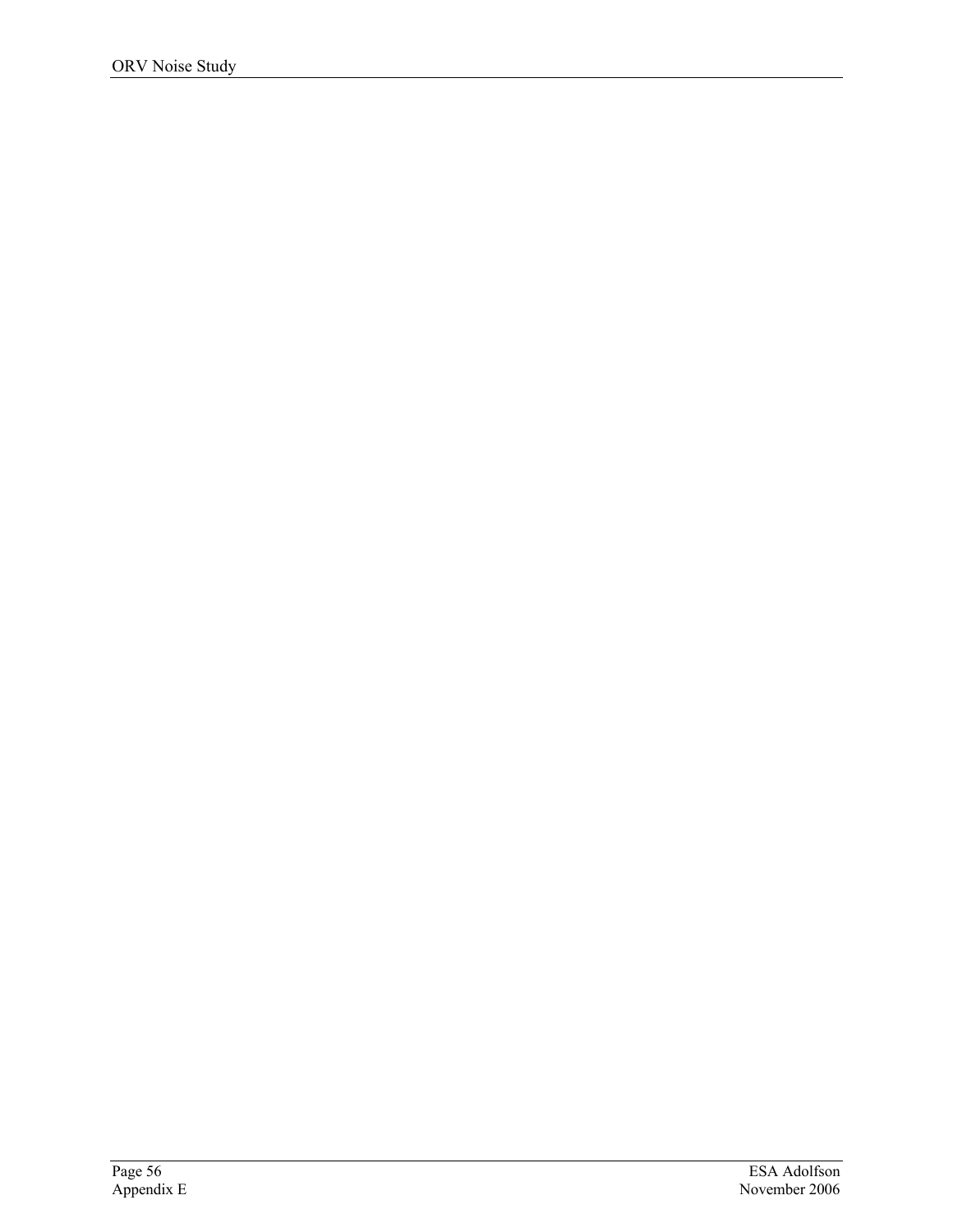# **Appendix F – Equipment and Personnel Training Recommendations**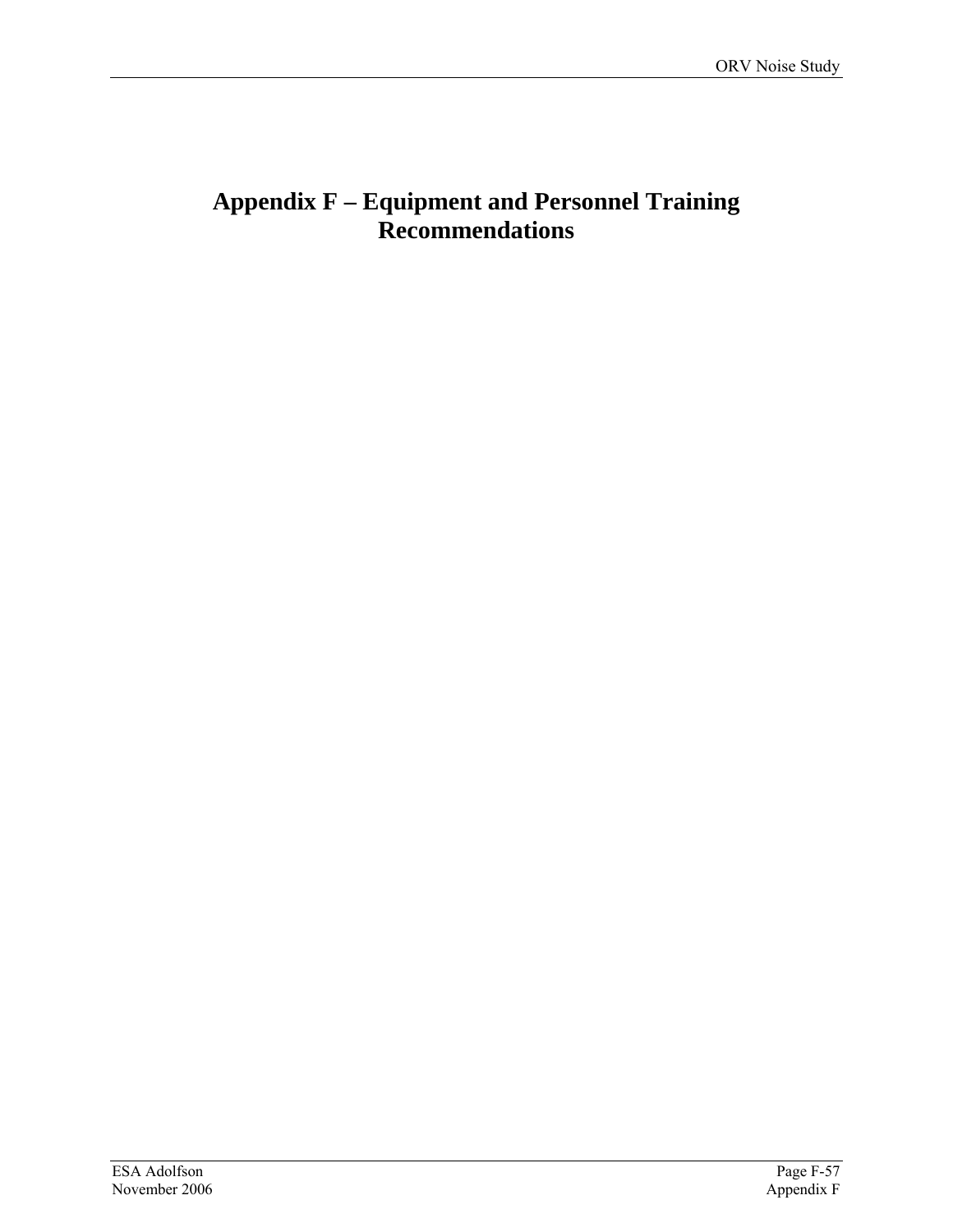# **Appendix F – Equipment and Personnel Training Recommendations**

# **Equipment Recommendations**

This section describes the equipment requirements for measuring either the tailpipe sound levels as specified in RCW 49.09.120 or for measuring receiving property sound levels as specified in WAC 173-60 and the model ordinances discussed previously in this report.

Equipment requirements for the tailpipe noise emission measurements include:

- Sound level meter (see definition below)
- Windscreen
- Portable Tone Calibrator
- Portable or Hand Held Tachometer (Vibratory reed type or acceptable alternative) (for measuring vehicles with no tachometer)
- 20-inch string and/or measuring tape
- Notepad and writing implement and measurement documentation form for taking notes, drawing map, etc.

Equipment requirements for receiving property environmental noise measurements include:

- Sound level meter (see definition below)
- Windscreen
- Portable Tone Calibrator
- Tripod (optional)
- Notepad and writing implement and measurement documentation form for taking notes, drawing map, etc.
- Anemometer (for assessing windy conditions)

## **Definition – Sound Level Meter**

For enforcement purposes and compliance determinations, the appropriate personnel will use a sound level meter that measures sound pressure level and conforms to Type 1 or Type 2 standards as specified in the American National Standards Institute (ANSI) Specification S1.4- 1983. The sound level meter shall have, at a minimum, the following features or capabilities:

- Integrating  $(i.e., able to measure interval  $Leq$ )$
- Measures the Lmax
- Fast response
- Frequency Weighting A
- Dynamic range of at least 110 dBA with a measurement range of 30 to 140 dBA
- Exchange rate of 3 dB
- Free-field microphone
- Field calibration capabilities
- Factory calibrated and certified once a year]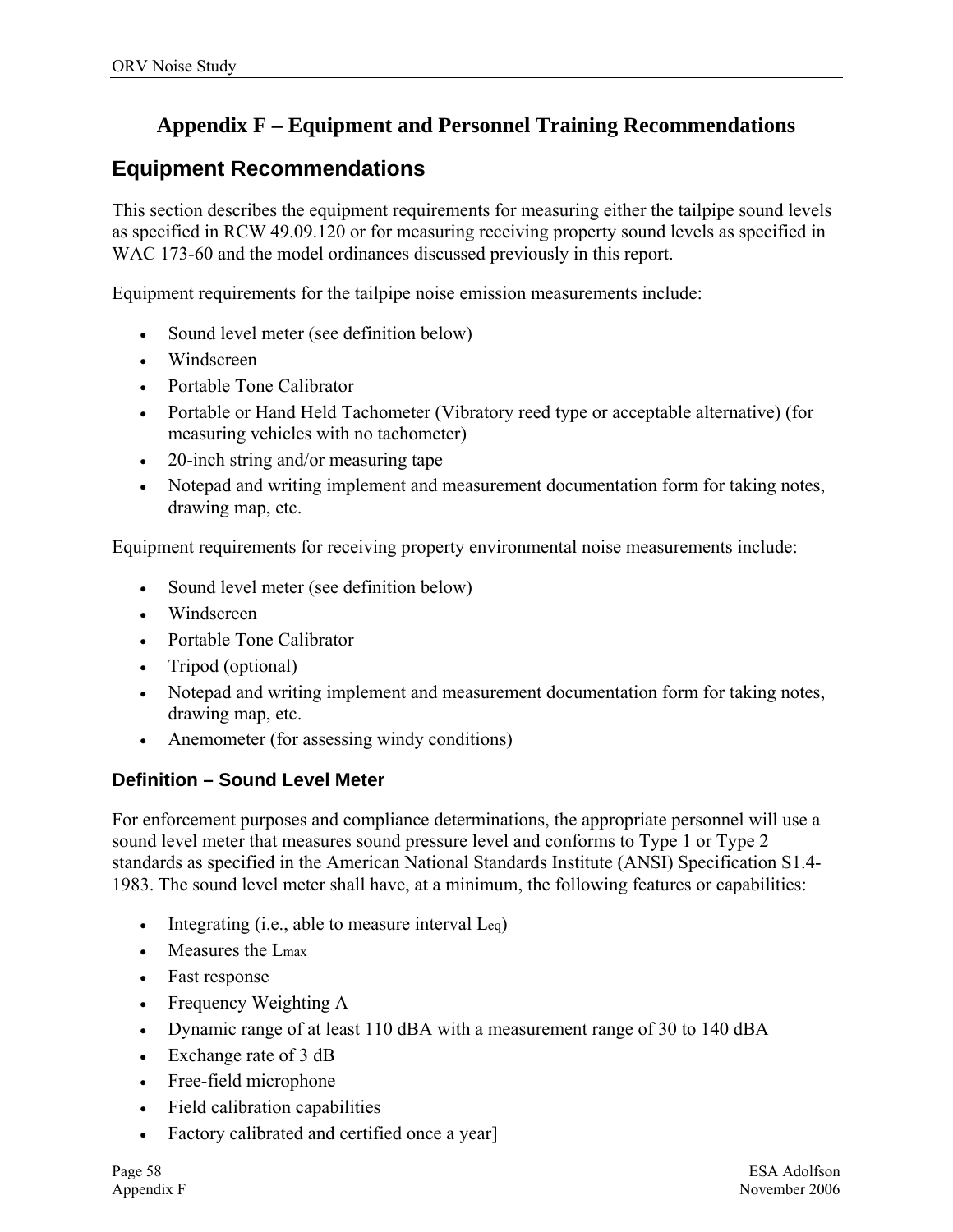• Ability to download data to computers or print out data directly to a printer (optional)

Agencies should have on hand more than one sound level meter with calibration dates of the equipment separated by at least 3 months. This will allow equipment to be sent in for annual cal/cert checks and not leave agencies without equipment on hand to conduct noise monitoring.

Numerous manufacturers make sound level meters that meet the basic requirements outlined above. They include: Quest, Ono Sokki, Larson Davis, Bruel & Kjaer, Rion, 01dB, and CEL. Some specific example models are listed below:

## *Quest*

2200 – Type II sound level meter. Used with QC-10 calibrator.

- 2200 SPDP (Sound Patrol) Type II sound level meter with capability of attached digital printer system. Used with QC-10 calibrator.
- 1200 Type I sound level meter. Used with QC-20 calibrator.
- 1200 SPDP (Sound Patrol) Type I sound level meter with capability of attached digital printer system. Used with QC-20 calibrator.

## *Ono Sokki -*

LA-1240 – Type II sound level meter. Used with either SC-2120 or SC-3100 calibrator.

## *Larson Davis -*

LD720 – Type II sound level meter. Used with CAL150 calibrator.

LD812 – Type I sound level meter. Used with CAL200 calibrator.

## *Bruel and Kjaer -*

2240 – Type I sound level meter. Used with 4231 calibrator.

## **Personnel Skill and Training Recommendations**

The skills required for noise compliance enforcement personnel are generally the same as required for all law enforcement personnel. The basic skill set for noise compliance enforcement personnel should include:

- Must possess a high school diploma or G.E.D
- Must be able to read and write clearly
- No hearing impairment
- Basic computer skills

Additional skills that would be very useful for noise compliance enforcement personnel (and are often required for law enforcement personnel) include:

- Ability to interact effectively with a wide diversity of people
- Ability to analyze and solve problems
- Ability to apply laws and policies in a variety of complex situations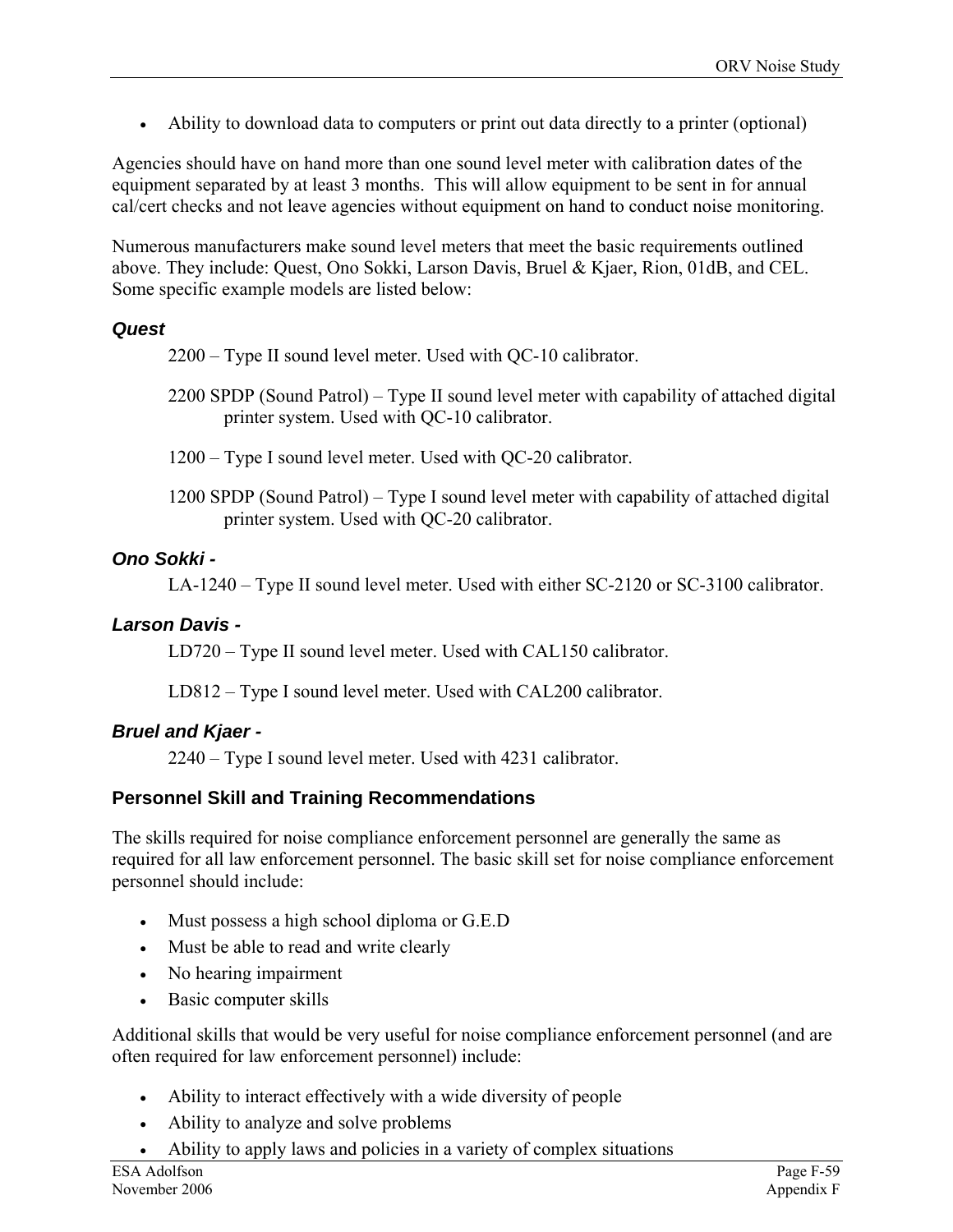- Ability to exercise independent discretion using good, sound judgment
- Ability to be confident in approaching, taking control of, and resolving situations

Potential noise compliance enforcement personnel with the above set of skills should be able to adequately understand and subsequently implement the materials and processes introduced in the training program.

An adequate initial training program should be approximately 8 hours in length. Subsequent annual refresher courses approximately 4 hours in length could also be conducted to ensure ongoing consistency in following the procedures and to introduce any new issues or equipment.

An optional supplement to the training program could include a "hotline" for noise compliance enforcement personnel to call and ask questions of a person experienced and knowledgeable in noise compliance issues and measurements. This person could be an individual contracted by the state or by a local jurisdiction (i.e., retired noise compliance enforcement person, environmental noise consultant, etc.).

## **Estimated Range of Costs for Implementation**

The costs for implementation and ongoing operation of a proposed ORV noise compliance enforcement program are difficult, if not impossible, to accurately estimate at this time. However, the costs for individual elements of the program can be roughly estimated. These costs are outlined below.

## **Equipment**

The costs for sound level meters can vary widely, depending on the level of accuracy (i.e., Type I meters are typically more expensive than less accurate Type II meters) and the number of features desired. The meters required for adequate noise compliance assessments do not need multiple features, which tend to increase the costs of a sound level meter (e.g., statistical descriptors, frequency band information, real-time analysis). The following estimated cost ranges include a calibration device and storage case.

The prices for Type II sound level meters typically range between \$1,600 and \$2,500 for a meter, windscreen, calibrator, and storage case.

The prices for Type I sound level meters typically range between \$2,500 and \$4,000 for a meter, windscreen, calibrator, and storage case.

Optional accessories such as small, portable printers suitable for use in the field (available with the Quest 1200 and 2200 SPDP meters) could cost from \$500 to \$700. Other accessories such as tripods, anemometers, or upgraded storage cases could cost approximately \$50 to \$300.

#### **Noise Enforcement Personnel**

Each jurisdiction will require at least one, if not several, noise compliance enforcement officers. It is anticipated that most jurisdictions will have existing law or other enforcement officers trained to perform noise compliance enforcement. These officers will likely continue to spend the majority of their time conducting common law enforcement tasks, but may include noise compliance enforcement duties during a small percentage of their overall time. Therefore, the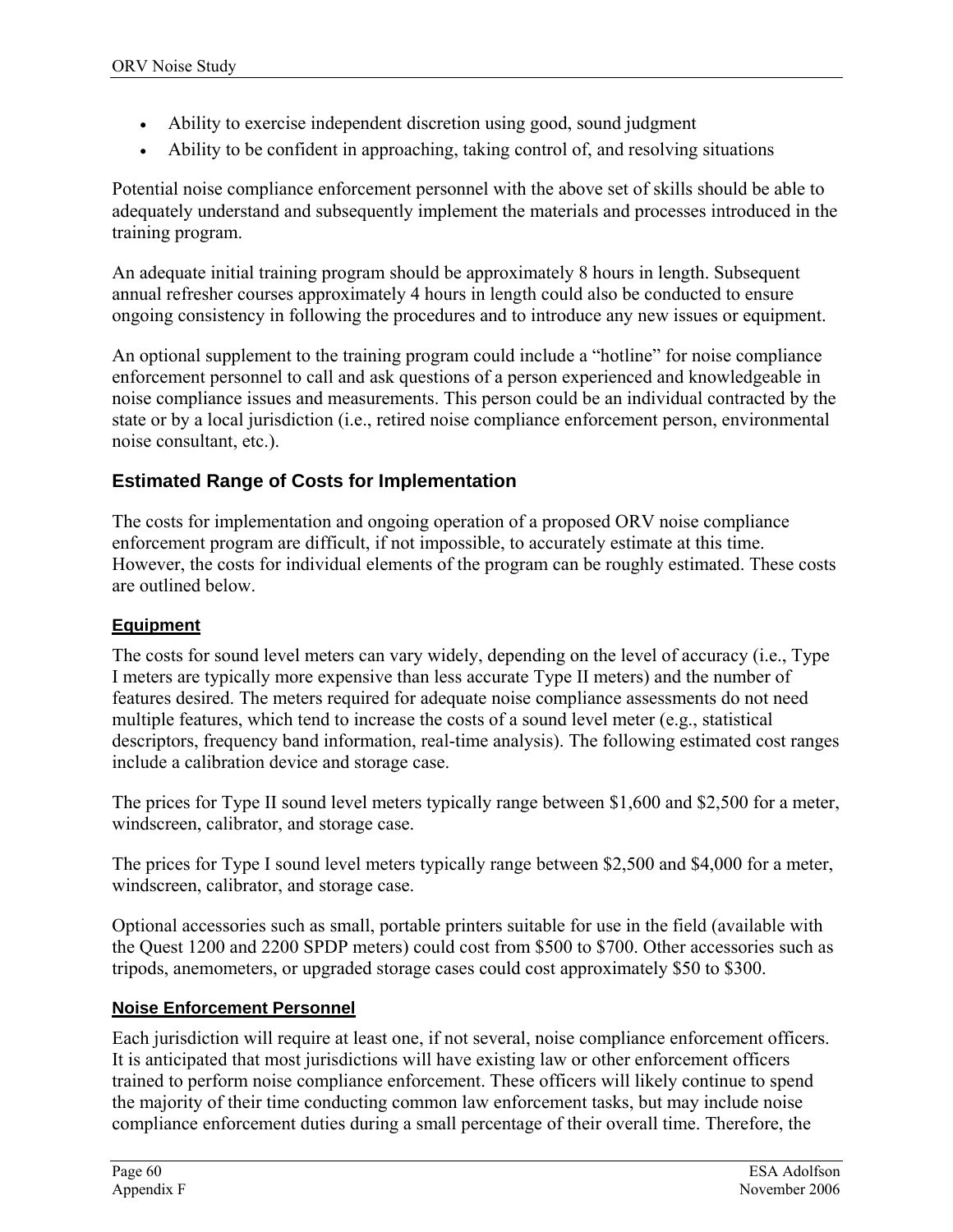cost for noise compliance enforcement officers can generally be estimated as a percentage of the cost for an individual law enforcement officer.

The estimated annual cost for employing a law enforcement officer will vary depending on location, but the base salary can be expected to generally be between \$40,000 and \$60,000 a year. With the inclusion of benefits, the actual cost for employing a law enforcement officer can range from approximately \$56,000 to \$84,000 a year. However, only a minimal portion of an officer's time would likely be spent responding to noise complaints and/or conducting compliance enforcement. For purposes of this cost estimate, we estimate that between 2% and 5% of an officer's time in any given year would be spent on these tasks. So the estimated cost ranges from approximately \$1,120 to \$4,200 for each noise compliance enforcement officer.

In addition to the basic costs for an officer to conduct noise compliance tasks as part of his/her job, additional costs may be incurred for the officer to attend an annual training course (either the day-long short course or the 4-hour refresher course). The cost for the officer's time would likely be incorporated in the 2% to 5% of the annual officer's time dedicated to noise issues. However, the cost of attending the training program could range from \$500 to \$2,000, unless part of the cost is covered by the state. Travel and expenses to attend the training session could cost another \$500 if the program is not offered locally.

## **Training Course and Training Materials**

As part of this process, the state may choose to hire a firm to prepare a training course and training materials. Our estimated costs for such a program are provided below.

- Initial cost for preparing 8-hour Short-Course and Materials \$5,000 to \$10,000
- Initial cost for preparing 4-hour Refresher Course and Materials \$1,000 to \$3,000
- Cost for conducting training course  $-$  \$2,500 to \$4,000 each course
- Hotline to Training Staff and/or Noise Consultant for questions regarding measurements – overall hotline paid for by state, or individual jurisdictions could choose to have a consultant on retainer to provide hotline assistance when necessary. Cost varies depending on need to use hotline. The costs would range from \$85 to \$150 for every hour of assistance.

# **Training Program Recommendations**

The training program outlined below consists on an initial full-day training session and a halfday refresher course that could be provided on a periodic basis as needed.

# **Full-Day Training Session**

## **Overview of Noise Terminology and Principles (Course duration: 2 hours)**

This portion of the training program would provide enforcement trainees a background primer on noise. Topics to be covered include basic noise principles such as defining noise and sound pressure, the physical properties of sound, how humans perceive sound, and the decibel scale. It would consider how different types of airborne sounds (e.g., point sources and line sources) propagate and attenuate in the environment, how noise levels combine, how sounds are measured, and the essential noise metrics used in regulations and enforcement (i.e., Leq, Lmax). It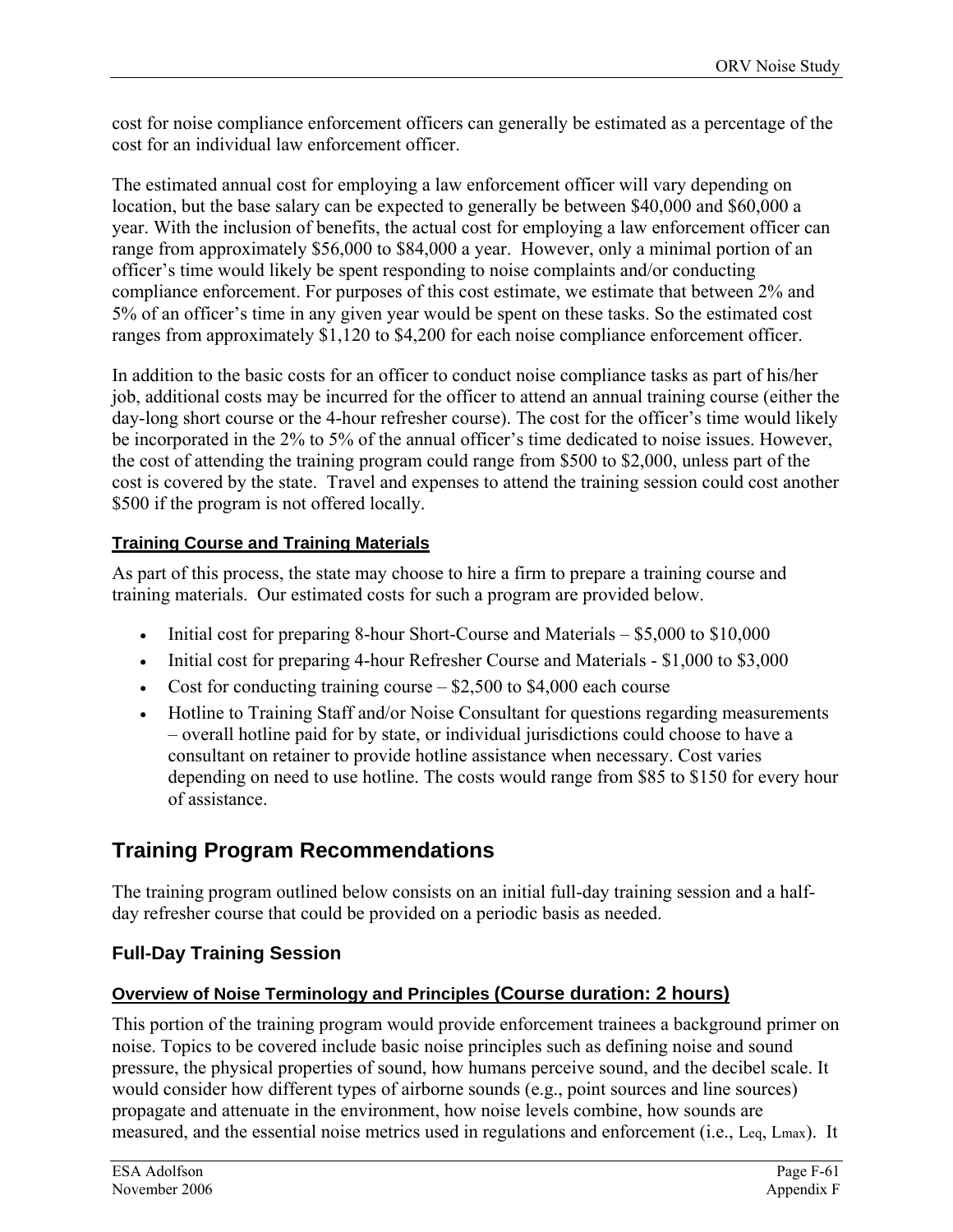would discuss the instruments and techniques used in measuring sound. And lastly, it would provide a brief review of the potentially adverse physiological and psychological effects of noise. *Potential* major headings of issues that would be included in this portion of the training session follow.

- What is Noise
- Noise Principles
- Perception and the Decibel Scale
- Noise Propagation
- Noise Measurements and Metrics
- The Effects of Noise on People
- Q&A

## **The Noise Ordinance (Course duration: 1 hour)**

This section would present the elements of the noise ordinance and the specific terminology involved. It would explore source and receiver land use types along with environmental designations for noise abatement (EDNAs) defined in the WAC and in the model ordinance.

Other key components of the rule could include time of day restrictions imposed on recreational ORV use (if applicable), the primary mechanism that drives the enforcement of the rule (citizen complaints), pertinent exemptions, and an introduction to how compliance with the limits is determined. The types and extent of penalties for noncompliance would be presented as well as an overview of documentation and record keeping required by the jurisdiction. *Potential* major headings of issues that would be included in this portion of the training session follow.

- Overview of the Noise Ordinance
- Important Terms and Definitions
- Key Components of the Ordinance
	- o EDNA classifications
	- o Maximum permissible sound levels
	- o Time of day restrictions (if applicable)
	- o Mechanisms of enforcement (primarily complaint driven but should also include methods for spot checks on public lands/trails)
	- o The need to respond to complaints
	- o Exemptions
	- o Determining compliance with the limits
	- o Penalties
	- o Documentation and record keeping
- Q&A

#### **Application and Enforcement (Course duration: 2 hours)**

This section covers application and enforcement of the noise limits. The limits of concern apply to all Class A EDNA receivers as defined in the rule, but the limits vary depending on the source and the source property type.

Most of the discussion would focus on proper measurement techniques, including consideration of background sound levels from sources not subject to compliance, measurement location,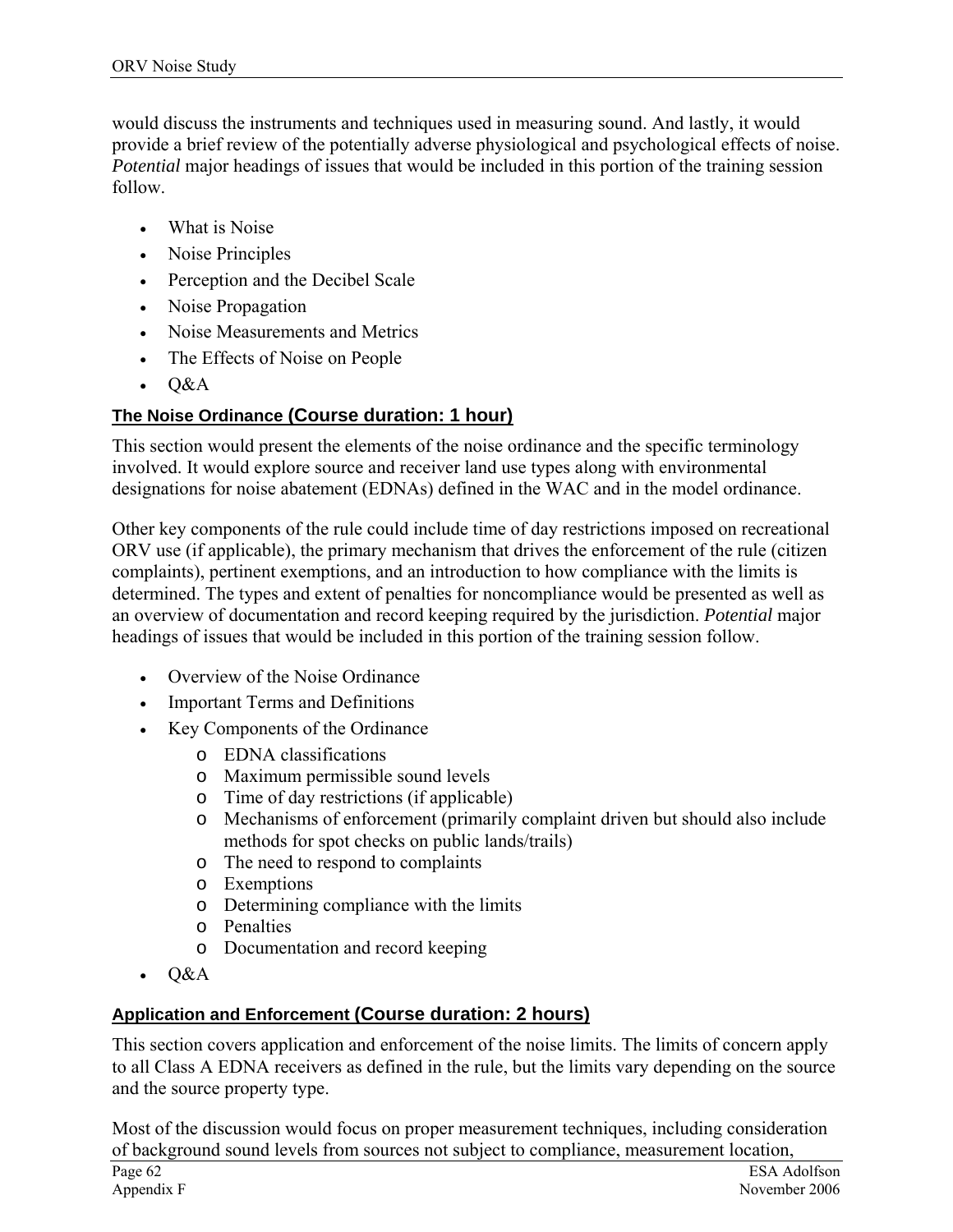calibration and use of the sound level meter, duration of the measurement, and complete documentation of the measurement, including a site drawing depicting source/receiver locations, meter ID, a description of the audible noise sources and field conditions, and measured sound levels in terms of Leq and Lmax. This information would be recorded on a standard form, an example of which is included in Attachment 1.

Discussion also would include investigation procedures to be applied to citizen-driven complaints to ensure complaints will be handled thoroughly and consistently across jurisdictions. The appropriate procedure begins with timely response. If applicable, enforcement personnel may also initiate an enforcement action if the officer is compelled to act at his/her discretion to a noise-driven activity that may be noncompliant.

Finally, this section would conclude with a discussion of the need to provide copies of the completed compliance assessment form to the complaining citizen and others. *Potential* major headings of issues to be included in this portion of the training session follow.

- Timely Response
- Standard Operating Procedures for Environmental Noise Measurements
- Compliance Levels
- Reporting
- Q&A

## **Tailpipe Noise Restriction (Course duration: 0.5 hour)**

In addition to the environmental noise limits, Washington State also applies an ORV tailpipe noise limit. Consequently, enforcement officers may at times need to measure tailpipe noise to ensure compliance with the state limits. Additionally, enforcement officers may at times opt to measure tailpipe noise levels to assist in educating an ORV owner or rider about the applicable law. The standard operating procedure for measuring tailpipe noise levels would be discussed and included in a hands-on training portion. A sample form outlining the pertinent data collected as part of an enforcement action tailpipe noise level measurement is included in Attachment 2.

## **Hands-On Demonstration (2.5 hours)**

The next portion of the enforcement officer training session would be to employ what has been learned about noise, sound measurement, and enforcement of the noise rules in a hands-on session covering the following elements:

- Proper Use and Care of the Meter and Microphone
- Field Calibration of the Meter
- The Need for Annual Factory Certification
- Basic Meter Programming
- Measurement Documentation

It would also include a demonstration of the proper techniques for measuring tailpipe noise levels. *Potential* major headings of issues to be included in this portion of the training session follow.

• Meter/Microphone handling and care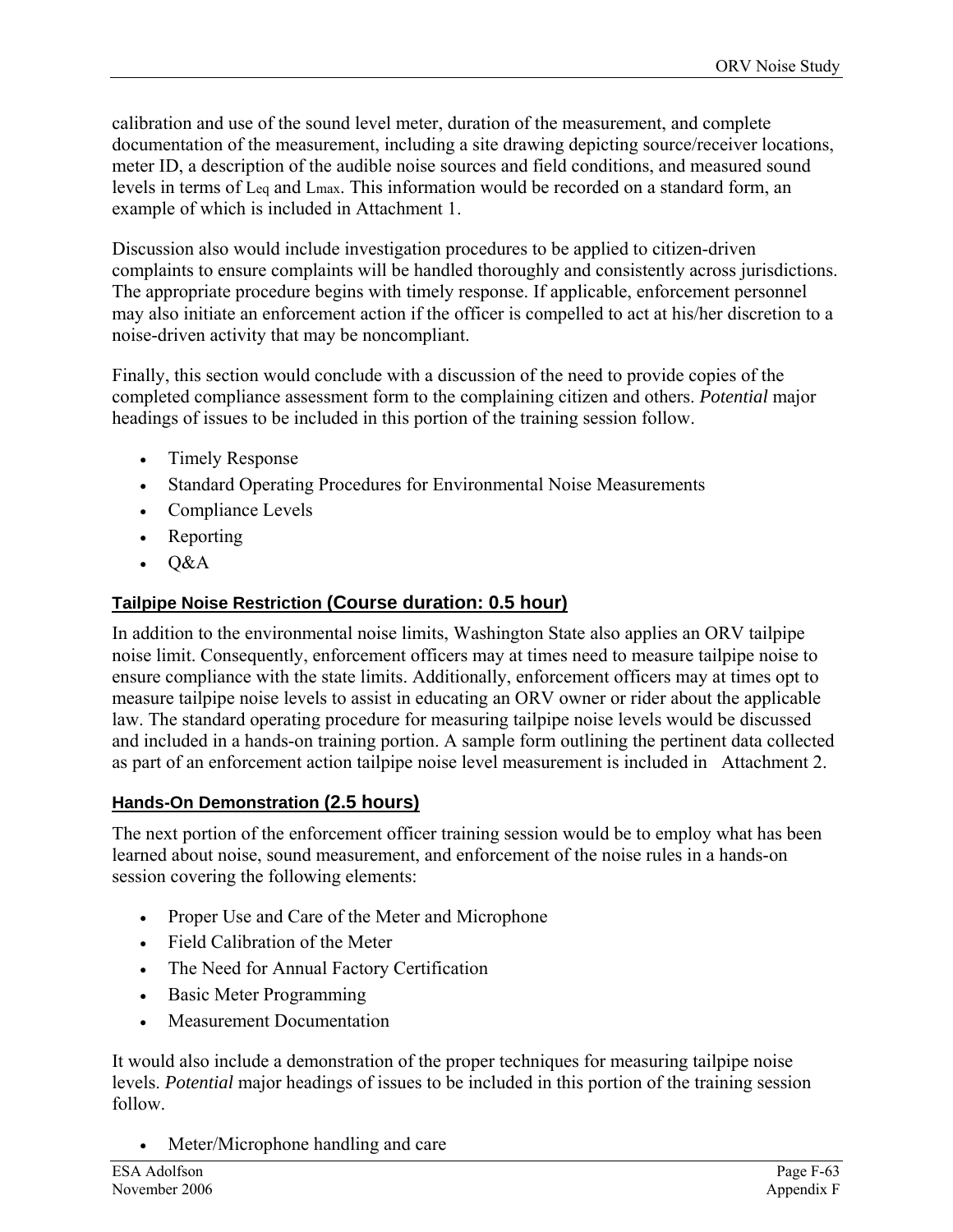- Basic Meter Configuration
- Field and Factory Certified Calibration
- Documentation and Data Transfer
- Simulation of Measurement Methods
	- − Tailpipe measurement SAE –J1287
	- − Environmental noise measurement
- Q&A

## **Half-Day Refresher Training Session**

Refresher training should occur annually for all noise enforcement personnel. The purpose of this session is to review the applicable noise rules and standard measurement procedures taught in the full session. In addition to the review, any changes in noise rules, technology advances, or changes in standard operating procedures can be presented. This refresher not only provides an opportunity to incorporate new or changing components, but also provides the officer with a chance to ask real-life questions gained from field experience and/or to perform hands-on simulations in the event that little to no enforcement activity has occurred in a particular jurisdiction. *Potential* major headings of issues that would be included in this portion of the training session follow.

- Review of Noise Principles and Propagation
- Review of Noise Ordinance Components
- Review of Application and Enforcement Issues
- Hands-on Review of Standard Measurement Procedures
- Updates and Changes
- Q&A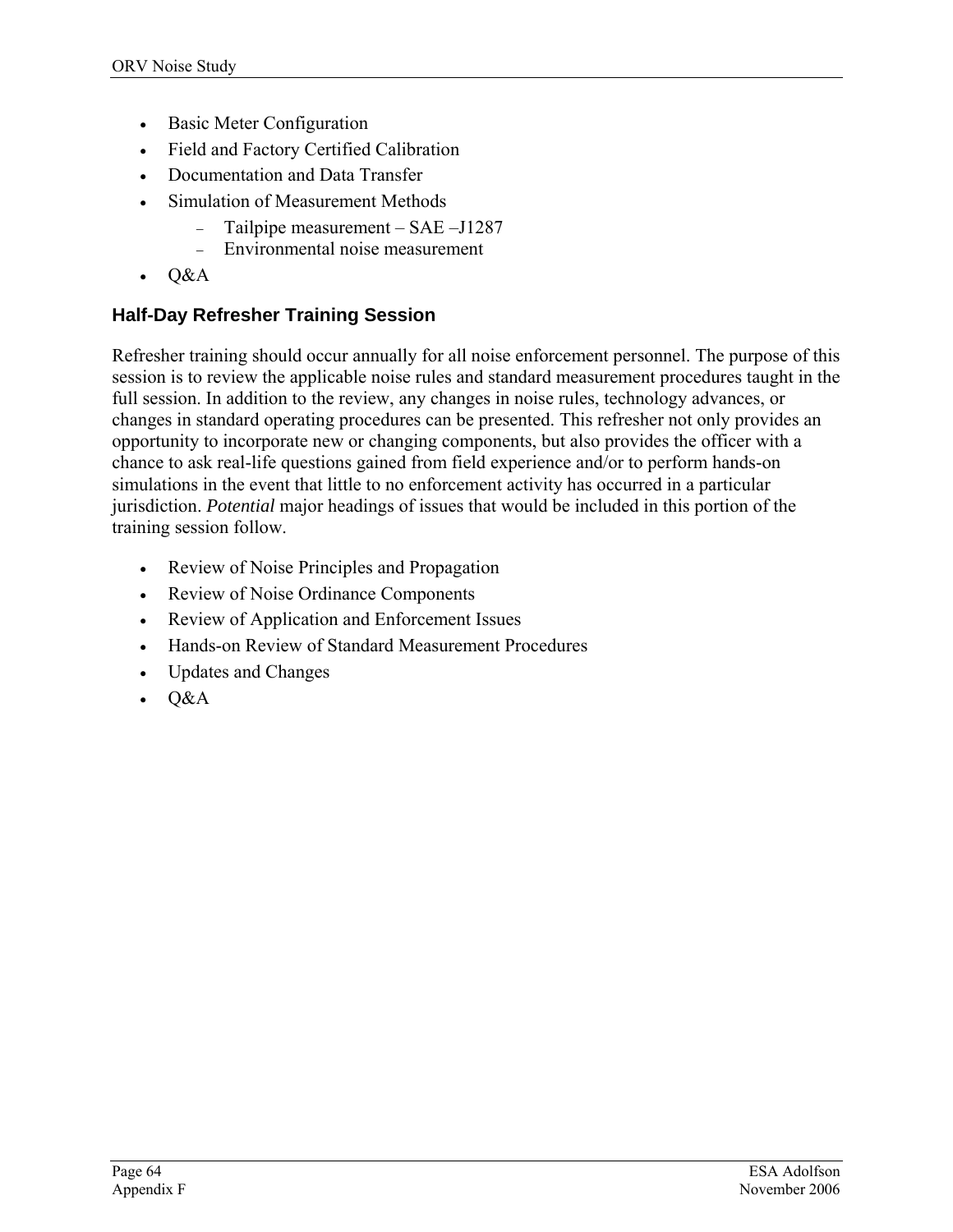# **Attachment 1**

# **Off Road Vehicle**

Noise Measurement Report

#### **Measurement Setup Information**

| Date of Measurement:                                  |                  | Day of Week: |                    |
|-------------------------------------------------------|------------------|--------------|--------------------|
| Approximate Temperature:                              | Approx % Clouds: |              | Approx Wind Speed: |
| Investigation Officer:                                |                  |              |                    |
| Name/Title of Responsible Party Advised of Complaint: |                  |              |                    |
|                                                       |                  |              |                    |

#### **Complainant/Source Information**

| Name/Address of Source: | Name/Address of Complainant/Receiver: |
|-------------------------|---------------------------------------|
|                         |                                       |
|                         |                                       |
|                         |                                       |
| Zoning of Source:       | Zoning of Complainant/Receiver:       |

#### **Description of Noise Source**

| Number of ORVs:                    |
|------------------------------------|
| Type (make, model):                |
| Exhaust Type (stock, aftermarket): |
| <b>Other Notes:</b>                |
|                                    |
|                                    |

#### **Description of Physical Environment; Include sketch on reverse (including source and locations)**

Physical Environment:

#### **Description of Sound Level Measurement Device**

| Make/Model:        | Serial #:                  |  |  |  |
|--------------------|----------------------------|--|--|--|
| Certified:<br>Date | Time of Field Calibration: |  |  |  |

#### **Background Sound Level Measurement Results (if feasible)**

| <b>Start Time</b> | Duration (in min) | Leg | Lmax | <b>Notes</b> |
|-------------------|-------------------|-----|------|--------------|
|                   |                   |     |      |              |
|                   |                   |     |      |              |
|                   |                   |     |      |              |

#### **Source Sound Level Measurement Results (at receiving property)**

| <b>Start Time</b> | Duration (in min) | Leg | - -<br>- - -<br>Lmax | <b>Notes</b> |
|-------------------|-------------------|-----|----------------------|--------------|
|                   |                   |     |                      |              |
|                   |                   |     |                      |              |
|                   |                   |     |                      |              |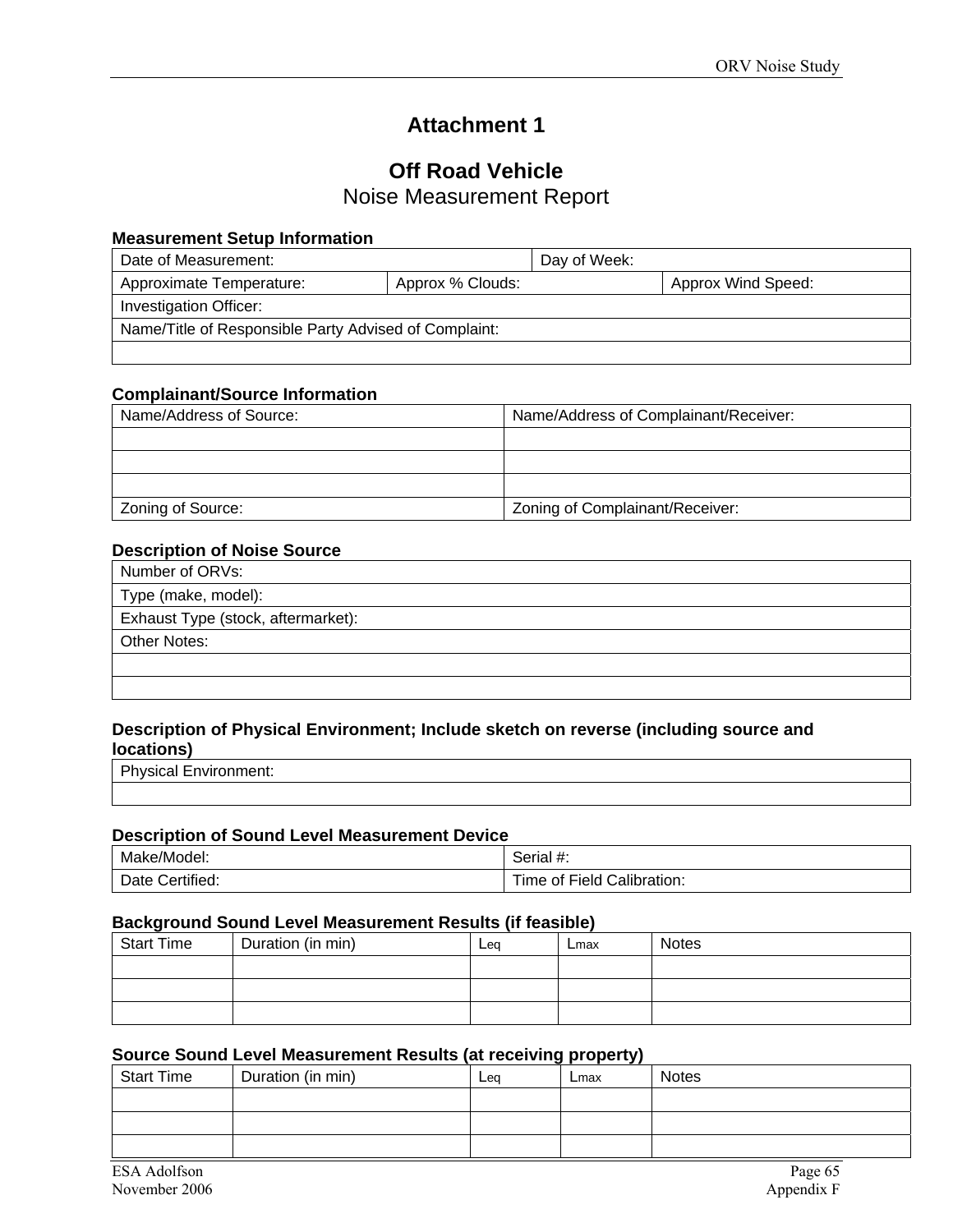# **Attachment 2**

# **Off Road Vehicle**

Tailpipe Noise Measurement Test Results

#### **Measurement Setup Information**

| Date of Measurement:            |                  | Day of Week: |                    |
|---------------------------------|------------------|--------------|--------------------|
| Approximate Temperature:        | Approx % Clouds: |              | Approx Wind Speed: |
| Investigation Officer/Official: |                  |              |                    |

#### **ORV Tailpipe Source Information**

| Name/Address of ORV Owner/Operator:            |
|------------------------------------------------|
|                                                |
|                                                |
| Type (make, model):                            |
| Exhaust Type (make, model, stock/aftermarket): |
| Other Notes:                                   |
|                                                |
|                                                |

#### **Description of Sound Level Measurement Device**

| Make/Model:        | -44<br>Serial #:                     |
|--------------------|--------------------------------------|
| Date<br>Certified: | Calibration:<br>Field<br>l ime<br>οt |

#### **Background Sound Level Measurement Results (if feasible)**

| <b>Start Time</b> | Duration (in min) | Leg | Lmax | <b>Notes</b> |
|-------------------|-------------------|-----|------|--------------|
|                   |                   |     |      |              |
|                   |                   |     |      |              |
|                   |                   |     |      |              |

#### **Tailpipe Sound Level Measurement Results (using SAE J1287 JUL98)**

| .                 |                   | .    |              |
|-------------------|-------------------|------|--------------|
| <b>Start Time</b> | Duration (in min) | Lmax | <b>Notes</b> |
|                   |                   |      |              |
|                   |                   |      |              |
|                   |                   |      |              |

Tailpipe sound level measurement to follow **SAE J1287 JUL98**. The following summarizes the procedures of this test, and should not be used as a reference:

Sound level measurement taken 20 inches from the tailpipe exhaust opening. Meter placed at a 45 degree angle from the tailpipe centerline, perpendicular to this path. ORV gear box placed in neutral, and engine run at approximately ½ redline rpm value. Maximum sound level recorded.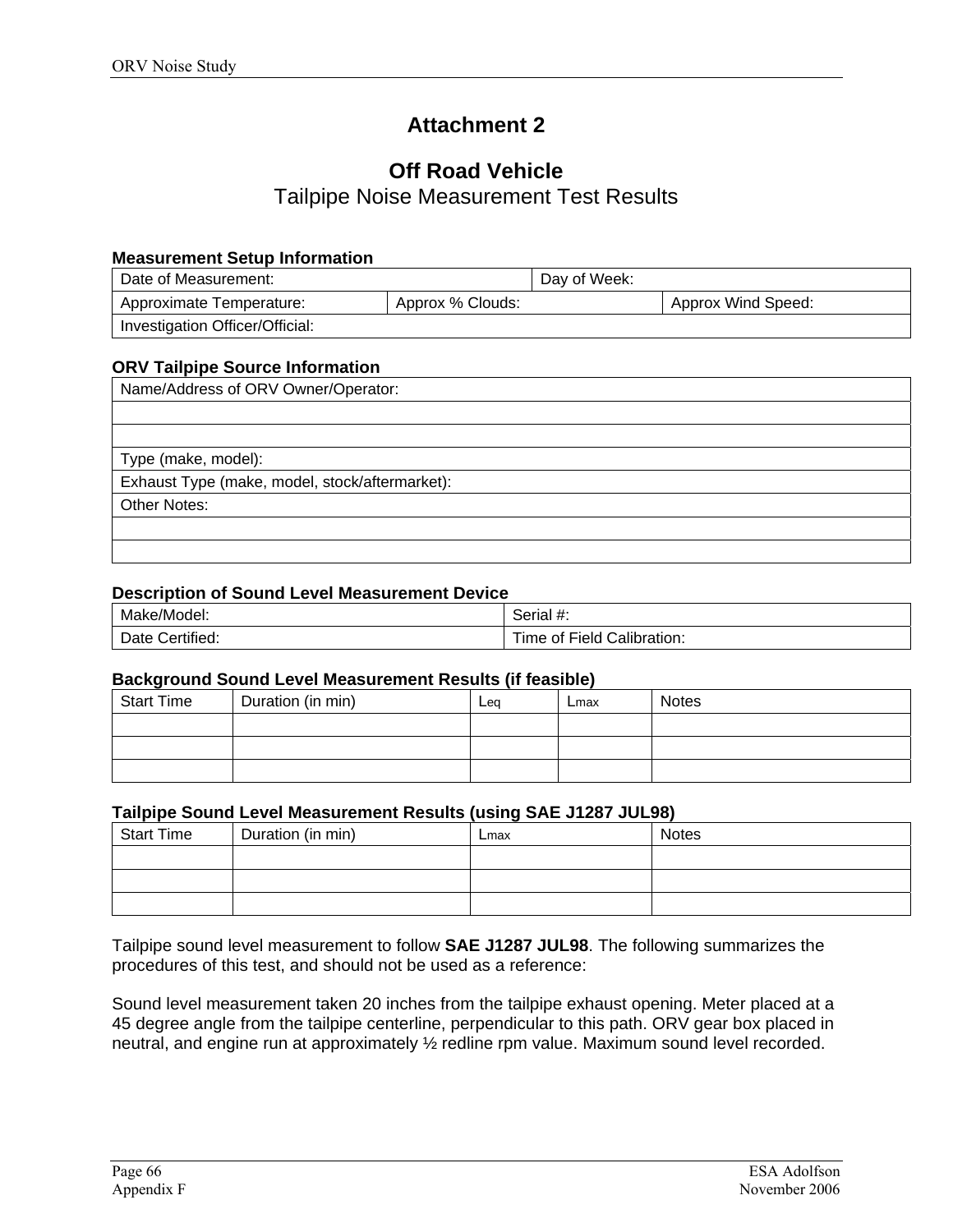# **Appendix G – ORV Noise Solutions Workshops**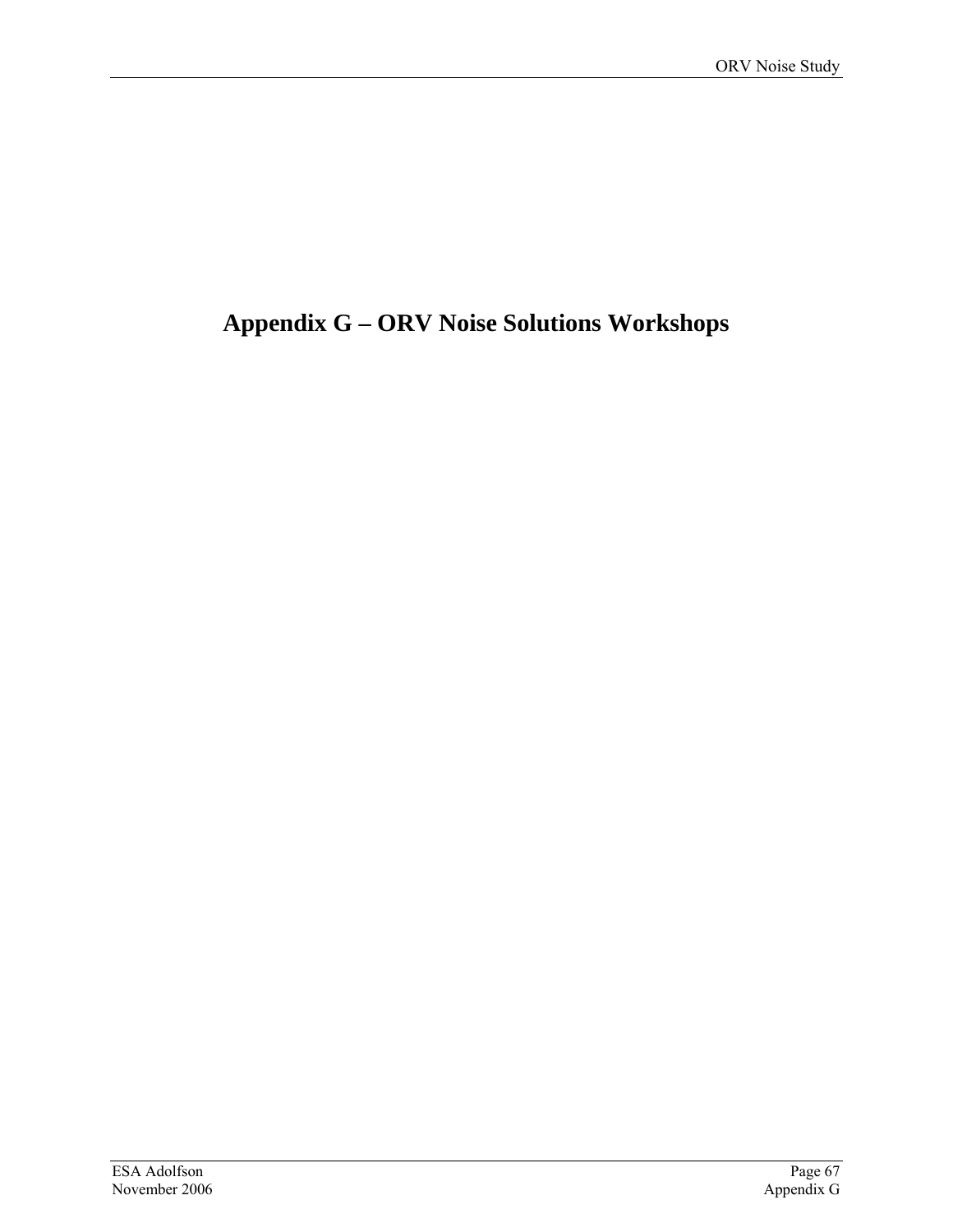### **Appendix H – ORV Noise Solutions Workshops**

#### **Lacey Community Center, 7 pm, 10/10/06** (about 40 persons)

1. **Welcome**, introductions, about the Interagency Committee for Outdoor Recreation (IAC), our task, work finished to date (Greg Lovelady)

- a. Introductions of the team present: ESA Adolfson (Mark Johnson, Jackie Dingfelder), Geomatrix (Richard Steffel, Kevin Warner), IAC (Greg Lovelady, Jim Fox, Jim Eychaner, Scott Chapman).
- b. "IAC" is the state agency charged by the legislature with completing this ORV noise solutions project. Most know IAC as the state's principal provider of grants for recreation and habitat conservation, though we are often asked to carry out other assignments.
- c. Legislature directed IAC to provide recommendations for addressing "*excessive noise from ORVs*." Specifically asked to: review laws, provide recommendations on equipment for enforcement, model ordinances, education, and a grant program.
- d. We are here to get your ideas-feedback. We need more than a "show of hands" telling us *who is in favor* and *who is against* different ideas - we need to know *why you hold your opinions*. This is your chance to explain why your solution is the best answer. If we work together on this, the legislature is ultimately going to make the right decision.
- e. How we arrived to this point: Legislative ORV Noise Task Force meetings (2005); Legislative hearings leading to ESSB 6384 directive to IAC, formation of seven person advisory committee and selection of Adolfson-Geomatrix to help draft the report to the legislature, website, press releases, email announcement, two workshops (2006).

2. **Workshop Overview** (Jackie Dingfelder, ESA Adolfson). Jackie reviewed the workshop agenda and the ground rules for participation (respect, etc.) listed on the back of each agenda. She then introduced the next speaker for presentation of options.

- 3. **Options** (Richard Steffel, Geomatrix, Senior Scientist, Acoustical specialist).
	- a. We are all here to work on developing recommendations, options.
	- b. Two approaches: address noise emitted from ORVs and/or noise received at private property lines. Laws exist for both: 105 dBA at 20 inches from exhaust (highest in nation). Lowering this would be a major contributor to addressing the issue (see handout or display board). Ninety-six dBA as a new limit has been discussed.
		- (See handouts) Every 10 dBA change in sound means a 100 percent change in loudness. For example, 95 dBA is half as loud as 105 dBA. Most states with noise laws have a 96 dBA limit. Washington's limit of 105 dBA is very loud.
		- How should sound be enforced? Periodic certification program?
		- What about after-market products that defeat current laws.
	- c. Sound received at property lines. Since early 1970s a law has been on the books.
	- d. Many jurisdictions (local) generally use one of these approaches.
	- e. Discussed:
		- "Time weighted" limits (see handouts) as examples: disallow exceeding certain limits based on the time of day and/or disallow based on the day (for example, weekends and holidays). Might this approach work?
		- Possibility of stepped up education programs and/or more enforcement. Mentioned an issue related to enforcement: may be difficult to find a qualified officer to respond.
		- Perhaps outlaw ORV activities in certain land use zones (for example, residential).
		- Perhaps create more places to ride to reduce the need to ride where noise disturbs others.

#### 4. **Audience questions, comments**

- a. Audience member #1: what about persons that complain about "nuisance ORV noise?" How can we (ORV users) not be targeted like this?
- b. Audience member #2: what about "LEQ" (used by Environmental Protection Agency), which uses sound spikes, which are almost impossible to comply with. Resolving this could eliminate the need for this type of meeting. Steffel response: yes, there are several types of sound limits. LEQ is a simplified way of timeweighting, and could be a usable approach; there are simpler ways of accomplishing same thing.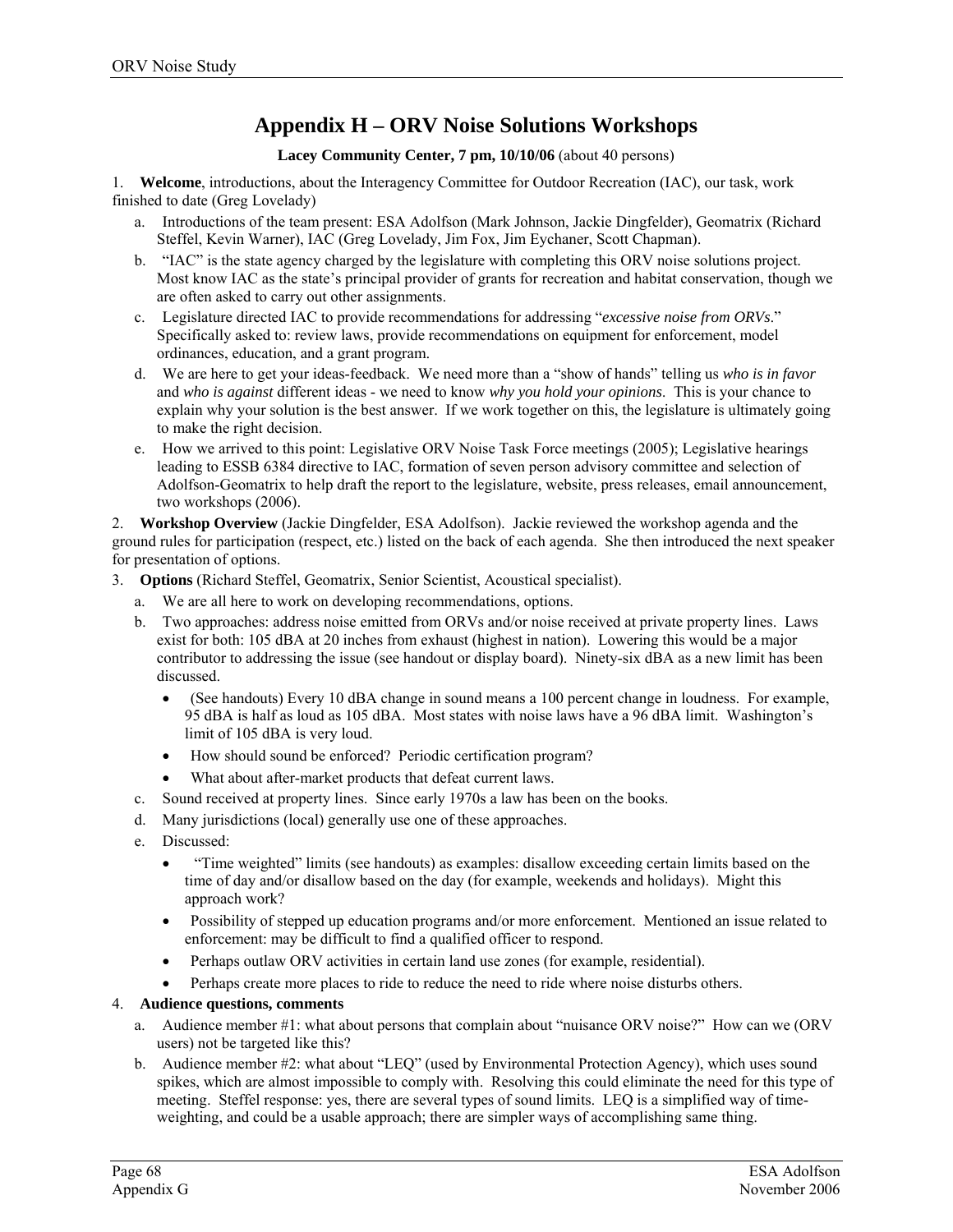- c. Audience member #3: what about residential yard equipment, and why are not they on today's agenda. Steffel response: these items usually are not "on" for long periods; are often exempted by local jurisdictions.
- d. Audience member #4: what about how loud home yard equipment is over distances?
- e. Audience member #5: what about jet aircraft (appears on the display board/handout)? Steffel response: those are there for illustration only.
- f. Audience member #6 (Andrea Fontenot): resents personal attack evidenced in the handout distributed tonight by John Eaton. Why try to intimidate people who seek peace and quiet, distract attendees from the purpose of tonight's meeting?
- g. Jackie: As facilitator, she asked everyone to please review the ground rules distributed earlier with the agenda. She emphasized that that we need to stay on-task and refrain from personal attacks.

5. **Small Group Breakout Session** (Jackie). Jackie explained that this portion of the agenda is designed to solicit direct input from the audience on recommended options for dealing with ORV noise and that each group would be assigned to respond to six questions (same questions for each group). After an hour, a representative from each group would report back on the results of their group's discussion-responses to the six questions. She asked audience participants to "count off" until six breakout groups were identified. The audience was divided into six groups, each group agreed on a note-taker and someone to report back at the end of the evening. For approximately an hour, the six groups worked through the questionnaire in individual groups.

#### 6. **Group reports summary** (from flip charts):

- a. Group #1: (began with page 1 of questionnaire.)
	- Question (controlling ORV sound at the source): Should the current ORV sound limit be reduced? Existing noise limit (105 dBA @ 20 inches from the tailpipe) is higher than all other states; should it be lowered to a level similar to other states (96 dBA)?
		- Group participant feedback.
			- $\sim$  Not to 96dBA but maybe 98 dBA
			- $\sim$  To preserve right to ride, would be okay
			- Want to have a positive impact on community
			- $\sim$  Okay as is (at 105)
			- $\sim$  Don't see a problem
			- If you lower once, will it be lowered again and again?
			- $\sim$  If you lower it-there will be more areas to ride
			- $\sim$  Thought 99 dBA was too loud on his own bike
			- $\sim$  When you have it over 100-your ears ring
			- ~ "Leaving at 105 dBA seems like we don't care, but we do"
			- $\sim$  Needs to be changed-easy to do and has measurable effect
	- Question (controlling ORV sound at the source): Whether or not the sound level is reduced, how should Washington's ORV noise limit be enforced?
		- Should we:
		- Encourage self regulation via a stepped-up education program
		- $\sim$  Point of original sale of vehicle
		- Point of (prior to) resale
		- Require an annual certification, for example at retail or repair outlets, trailheads, tracks, etc.
		- Group participant feedback.
			- $\sim$  Too easy to change so enforcement at tag renewal would be ineffective
			- Neighborhood noise team w/training
			- $\sim$  Neighborhood people could create bias
			- $\sim$  Who will pay for enforcement?
			- $\sim$  Start W/education-run a 1-2 year campaign
			- Require education about noise is rider-safety certification
			- $\sim$  Can't get the cops out there resource issue
	- Question (controlling ORV sound at the source): Should the state address (for example, restrict or prohibit) the sale of after-market products that cause or allow ORVs to exceed noise limits?
		- Please explain.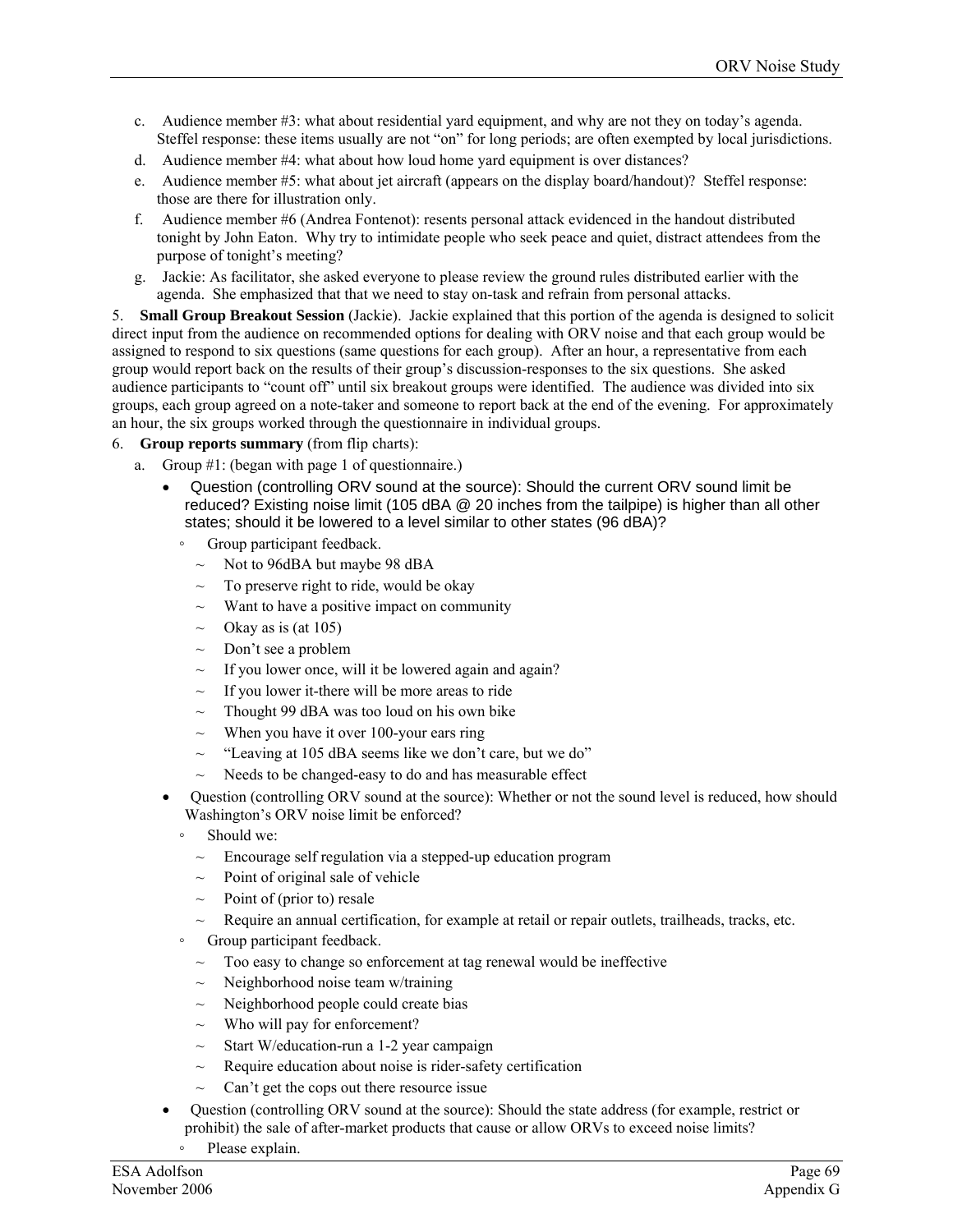- If "no", why not?
- If "yes", why is this a good idea?
- Group participant feedback.
	- $\sim$  If you prohibit after market do it for everything
	- After Market pipes US forest Service, competition <96dba
	- ~ Goal in her store is 98dba or lower
	- $\sim$  In-state equipment bans can't stop Internet-catalogue purchases; should be OK to have an aftermarket product if the standard is met.
	- $\sim$  EPA doesn't enforce their own rules
	- Dealership limits its own products no aftermarket allowed
	- ~ Stock machines –957. buy ATV's w/ <96dba
	- $\sim$  Okay if meets the standards
	- $\sim$  Motocross competition pipes exceed the limits
- b. Group #2: (began with page 1 of questionnaire, Kevin Warner)
	- Question (controlling ORV sound at the source): Should the current ORV sound limit be reduced? Existing noise limit (105 dBA  $\omega$  20 inches from the tailpipe) is higher than all other states; should it be lowered to a level similar to other states (96 dBA)?
		- Participant feedback.
			- $\sim$  Makes Sense-suggested for all states.
			- $\sim$  Follow NMA or AMA 98 dBA?
			- $\sim$  Loud bikes do not equal more power
			- $\sim$  Education for riders
			- Loud bikes are a rush
	- Question (controlling ORV sound at the source): Whether or not the sound level is reduced, how should Washington's ORV noise limit be enforced?
		- Should we:
		- $\sim$  Encourage self regulation via a stepped-up education program
		- Point of original sale of vehicle
		- Point of (prior to) resale
		- $\sim$  Require an annual certification, for example at retail or repair outlets, trailheads, tracks, etc.
		- Participant feedback.
		- $\sim$  Random Testing
		- $\sim$  Education
		- $\sim$  Not currently enforced-no equip, training
		- $\sim$  Point of sale not a problem
		- $\sim$  Aftermarket pipes are problem
		- $\sim$  Irritating, but temporary
		- $\sim$  Audible at far distance from source
		- $\sim$  Education @ point of origin-Take a class
	- Question (controlling ORV sound at the source): Should the state address (for example, restrict or prohibit) the sale of after-market products that cause or allow ORVs to exceed noise limits?
		- Please explain:
		- $\sim$  If "no", why not?
		- $\sim$  If "yes", why is this a good idea?
		- Participant responses.
			- $\sim$  No targeting ORVS unfairly
			- $\sim$  No because most aftermarket exhaust are quieter than stock
			- Internet allows for any purchase
			- $\sim$  No change 7am –10pm OK
			- $\sim$  Rare to ride late at night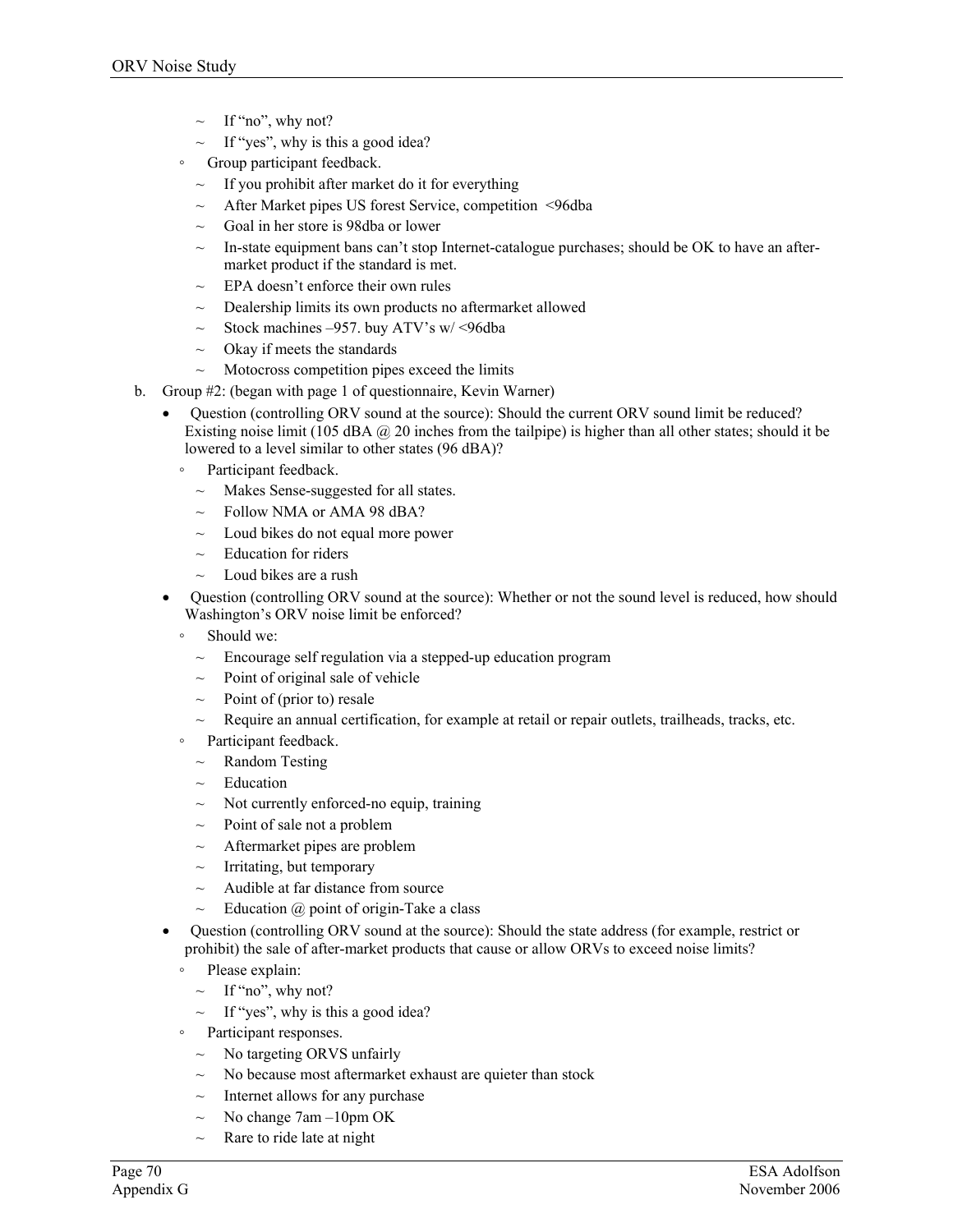- ORV Parks have own hours
- $\sim$  No-It would be discriminating
- $\sim$  Burden on law enforcement.
- $\sim$  Random testing great
- Complaint based is better; no complaints means no one is affected
- Random means no complaints would happen
- $\sim$  Density an issue-laws should address density
- $\sim$  Enforcement needs to me more effective
- $\sim$  Code enforcement and dBA enforcement
- ~ Would eliminate problems, good for sport.
- $\sim$  No-Would cause big problems
- $\sim$  Yes should be more personnel
- $\sim$  Yes
- Good idea
- $\sim$  Over crowding at existing parks
- $\sim$  Min. district would not work
- $\sim$  Doesn't solve problems in communities-lower property values i.e. Spokane Valley
- $\sim$  Should be on table-hard to change easy to enforce, courtesy is key
- $\sim$  No one solution-needs to be a mix of solutions.
- Further notes on responses (GL).
	- $\sim$  Follow NMA-AMA rules
	- $\sim$  Loud bikes, regardless should be OK, "it's a rush"
	- Random testing
	- $\sim$  Education
	- $\sim$  Point of sale bikes already meet the standard
	- $\sim$  After-market pipes are a problem
	- $\sim$  Educate at point-of-sale; maybe require a class
	- $\sim$  Targeting after-market products won't work (see catalogues-Internet purchases)
	- $\sim$  Why target ORVs? It's rare that people ride late at night.
	- $\sim$  Would be a burden on law enforcement.
	- $\sim$  Random testing is a great idea
	- Complaint based response is best.
	- $\sim$  Population density is an issue; complaints go up.
	- $\sim$  Tracks in someone's backyard should be addressed.
	- $\sim$  Item "c": yes, there should be specific noise officers
	- $\sim$  Item 3: yes, more riding areas are needed, but will be difficult
	- $\sim$  Minimum distance won't work; would lower property values (Spokane, can't ride ORV in residential areas).
- c. Group #3: (began with page 1 of questionnaire, Scott Chapman)
	- Question (source noise emission control issues/options): Should current limit be reduced?
		- Participant feedback.
			- $\sim$  Yes, All were very supportive of the 96 dBA limit as long as it is based on the SAE J12 87 test
			- Need to have some exceptions for special events.
	- Question (source noise emission control issues/options): How should noise limit be enforced?
		- Participant feedback.
			- $\sim$  This is a "valid option" (two persons said this)
			- Not Supported –not a valid option too expensive, would require extension infrastructure to be created by state to address the issue.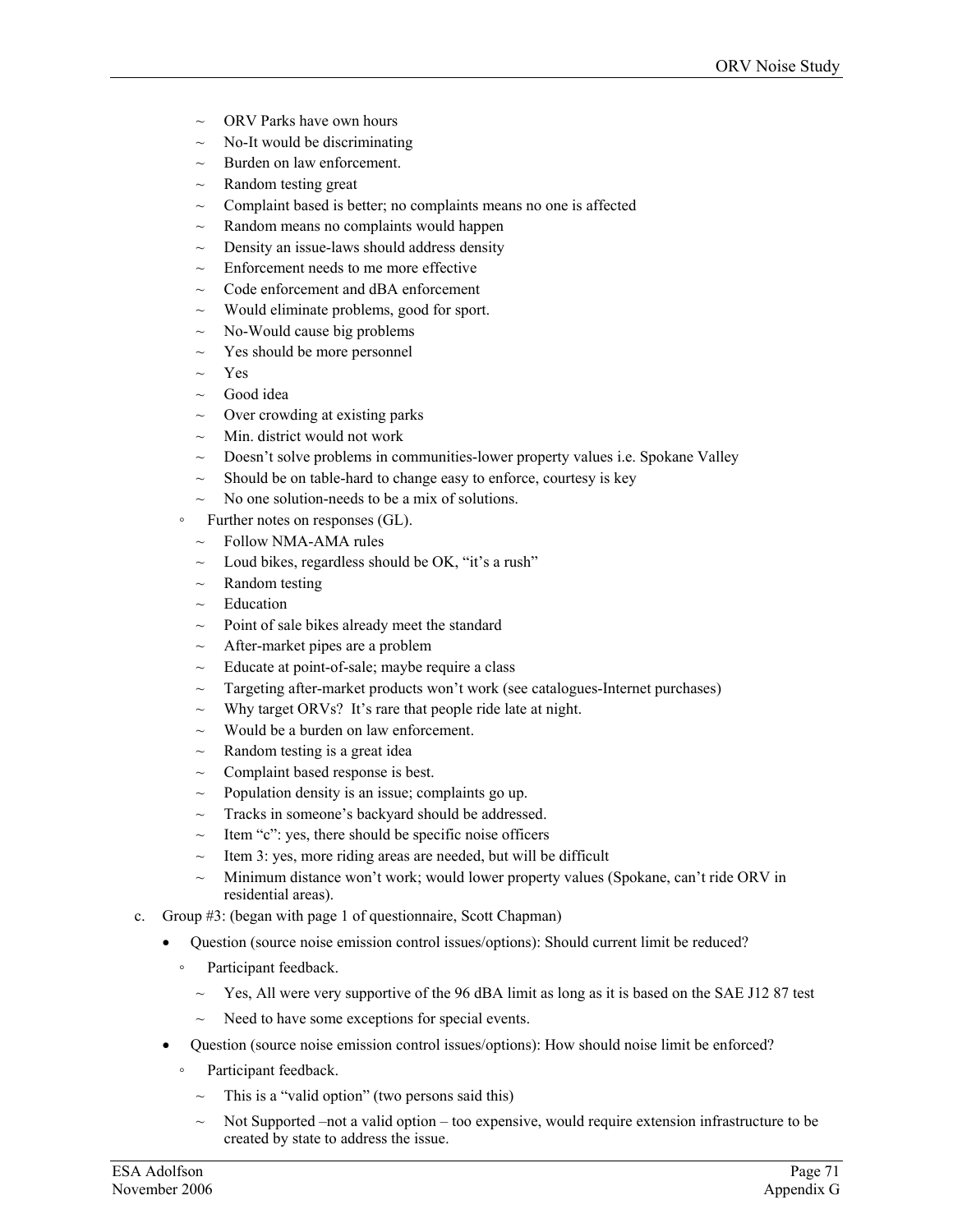- Not Supported; discriminates against ORV users. Why target only ORVs?
- Enforcement is a critical component. Suggest having officers issue warnings to owners whose equipment fails sound limit. If owner does not fix machine within a set period of time, issue owner a ticket.
- Question (source noise emission control issues/options): Should state address the sale of after-market products?
	- Participant feedback.
		- ~ No. Current federal law that prohibits owners from modifying equipment with closed course pipes if the machine is not to be used on closed courses.
- Question (options for controlling ORV sound that reaches neighboring properties): Should we consider time of day/time of week restrictions?
	- Participant feedback.
		- ~ No. Focus on point source not sound at property line. This should be a local issue and law and a statewide law. Any restrictions should apply to all noise sources not just ORVs. Was acknowledged that enforcement of numerous local ordinances could be difficult and confusing to users.
		- $\sim$  Day Restrictions are OK as long as they apply to all noise sources, not only ORVs.
- Question (options for controlling ORV sound that reaches neighboring properties): What about enforcement options?
	- Yes. We need a reasonable noise limit like 96 dBA and it needs to be enforced. Need active enforcement at high use areas. Need users to educate other users.
	- No. Not enough funds to have specific noise enforcement personnel.
	- No. Not enough funds to have specific noise education personnel. Would support a state funded education campaign if it could target ORV users, dealers, clubs, etc. (Similar to Click-it or Ticket)
- Question (options for controlling ORV sound that reaches neighboring properties): What about noise impact prevention options?
	- No. Think that all ORVs should just meet 96 dBA limit. If there is a complaint, then the state or local general noise nuisance laws should apply.
	- No. Hard to define land types. Many were unclear to what this option would mean.
	- Yes. There is a great need for additional opportunity.
- d. Group #4: (began with page 2 of questionnaire, Pene Speaks)
	- Question (controlling ORV sound that reaches neighboring properties): Should we consider time-ofday/day-of-week restrictions?
		- Choices.
			- $\sim$  Hour restrictions. For example, make existing limits 10-dBA lower during nighttime hours (10) p.m. to 7 a.m.), which may not be protective of sensitive uses in the early morning and evening. Should more restrictive hours be applied?
			- $\sim$  Day restrictions. Some noisy activities (e.g., construction) are prohibited in some jurisdictions on some days of the week (e.g., Sundays and holidays). Should similar restrictions be considered for ORV sounds?
		- Participant feedback.
			- Sure-go for hours
			- May be different if noise is reduced at tailpipe
			- $\sim$  No
			- $\sim$  Either limit hours or limit distance. Not both
			- $\sim$  Should be for all noise (not just ORV).
			- No day restrictions
			- $\sim$  If overall sound is reduced day restrictions not needed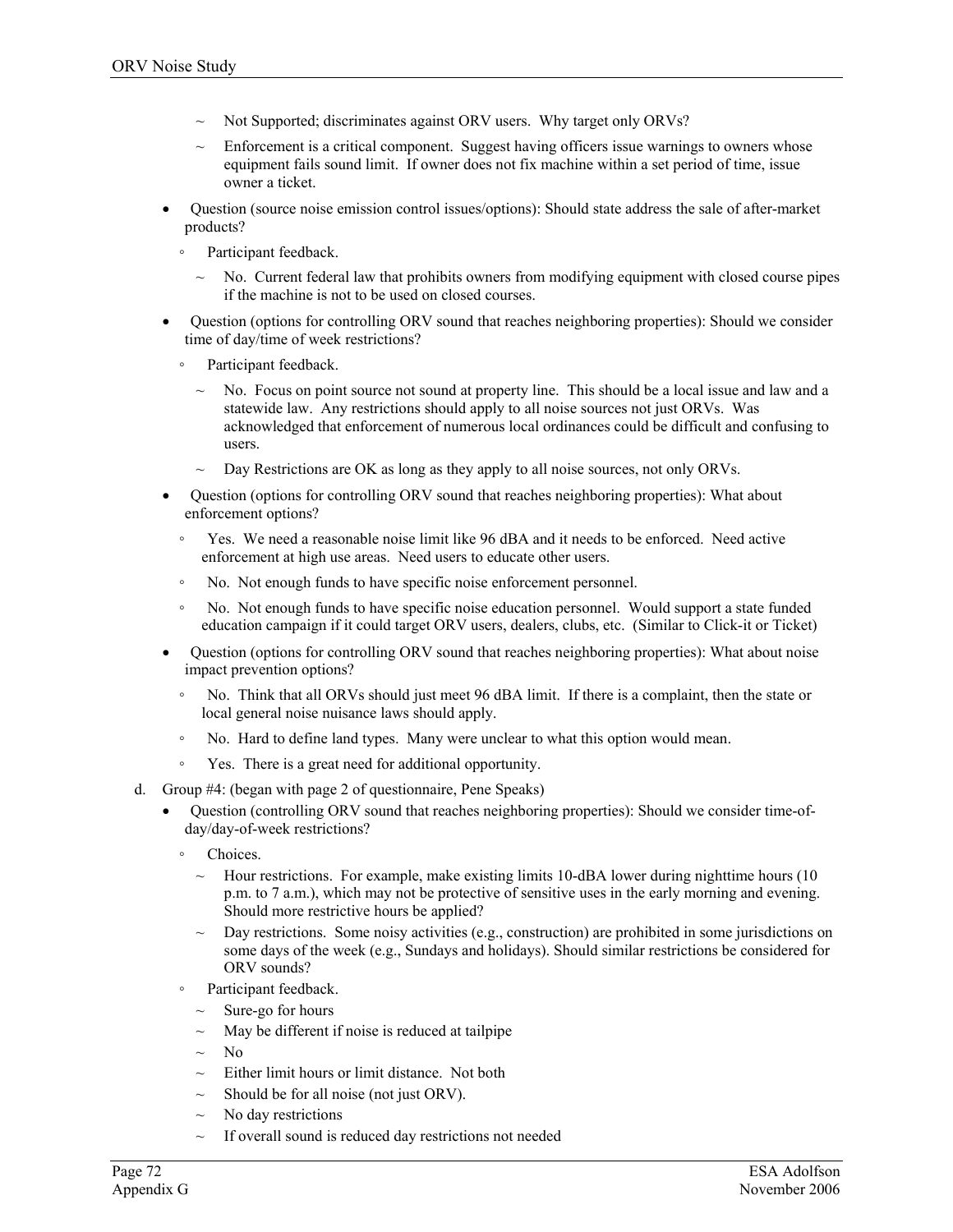- Can't consider in vacuum.
- Question (controlling ORV sound that reaches neighboring properties): (Enforcement Options). Current rules, when enforced, are mostly applied only in response to complaints. Should there be a more active noise compliance education and/or enforcement program?
	- Options.
		- $\sim$  Instead of leaving enforcement to the police or sheriff, should there be specific noise enforcement personnel?
		- $\sim$  Instead of leaving education to the police or sheriff, should there be specific noise education personnel?
	- Participant feedback.
	- $\sim$  Education and enforcement program won't work
	- Focus first on education
	- $\sim$  People should already know the rules
	- $\sim$  No specific noise enforcement personnel
	- $\sim$  Could be of some value
	- $\sim$  Yes, if enforcement was aimed at gross violators
	- $\sim$  Get word out
	- $\sim$  Education won't work
	- Maybe depends on other factors
- Question. (Noise Impact Prevention Options.) Should we have a minimum distance buffer requirement (for example, require an ORV track to be "x" feet from a property line).
	- Choices.
	- $\sim$  Prohibit ORV use near certain land types
	- ~ Create additional ORV riding opportunities in designated areas with compatible land uses
	- Participant feedback.
		- $\sim$  No minimum buffer distance
		- $\sim$  Maybe a benefit
		- $\sim$  Lower noise limit instead
		- $\sim$  No land type restrictions
		- Depends what else is required
		- $\sim$  more legal ORV riding places.
		- $~\sim~$  OK 96 SAE J12 87
		- $\sim$  a&b supported
		- ~ c &d not supported
		- $\sim$  e-Law enforcement warning/ticket
		- $\sim$  3.a. No –existing Federal land.
		- Further notes on this presentation (GL)
		- $\sim$  Wide range of opinions with this group. Much depends on emissions at vehicle.
		- $\sim$  Time of day-day of week issues:
		- $\sim$  Item 2: Enforcement options: (a) E&E noise program won't work; first focus on education; people should already know sound level rules. (b) "no" to specific noise personnel; yes, could be of some value; 'yes' if aimed at gross violators.
		- $\sim$  Item 3: Prevention options. Again, depends on emission at vehicle. (a) No to minimum buffer distance; could be a benefit; lower the noise limit instead. (b) no to land type restrictions; depends on what else is required.
- e. Group #5 (began with page 1 of questionnaire, Jim Fox)
	- Question (source control questions). Should the current ORV sound limit be reduced? Existing noise limit (105 dBA @ 20 inches from the tailpipe) is higher than all other states; should it be lowered to a level similar to other states (96 dBA)?
		- Participant feedback.
		- $\sim$  No consensus on how ORV sound is measured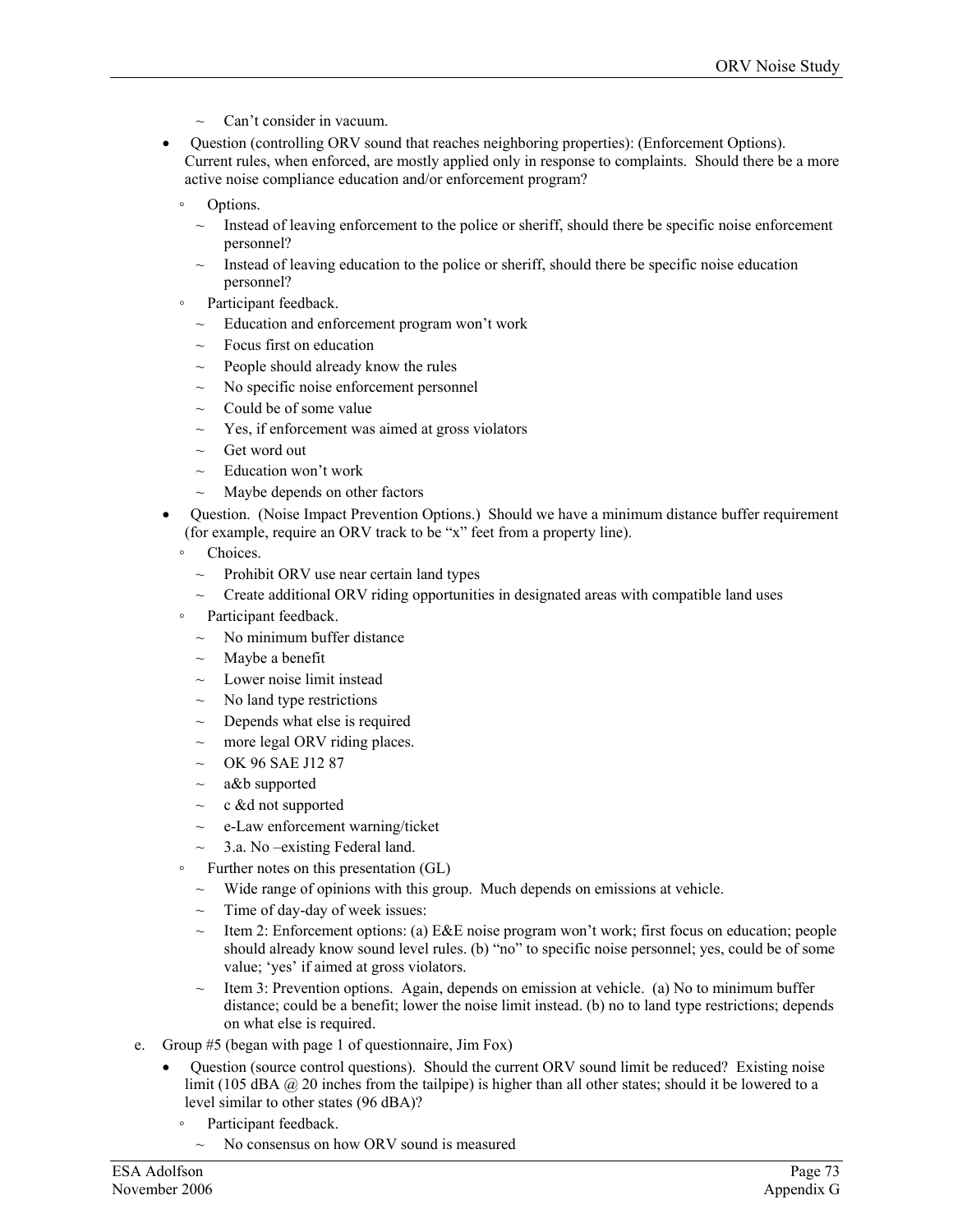- ~ Wouldn't affect me-
- $\sim$  88db-91db- tested stock
- $\sim$  Don't reduce at 100' is like normal speed
- $\sim$  Don't reduce-105 not that loud and usually quieter
- Question: Whether or not the sound level is reduced, how should Washington's ORV noise limit be enforced?
	- Choices.
	- $\sim$  Encourage self regulation via a stepped-up education program
	- Point of original sale of vehicle
	- $\sim$  Point of (prior to) resale
	- $\sim$  Require an annual certification, for example at retail or repair outlets, trailheads, tracks, etc.
	- Participant feedback.
	- $\sim$  Manufacturers have to comply with all states
	- $\sim$  Dealers selling aftermarket sound reducers.
	- $\sim$  Worry if reduced, next year will be reduced more.
- Question: Whether or not the sound level is reduced, how should Washington's ORV noise limit be enforced?
	- Choices.
		- $\sim$  Encourage self regulation via a stepped-up education program
		- $\sim$  Point of original sale of vehicle
		- $\sim$  Point of (prior to) resale
		- $\sim$  Require an annual certification, for example at retail or repair outlets, trailheads, tracks, etc.
	- Participant feedback.
		- $\sim$  Likes (a)- Only (a) feasible-easy to enforce noise complaints (because wasn't an issue or was temporary).
		- $\sim$  a-dealers get videos from mfgr-safety, courtesy to buyers-State send videos to owners.
		- $\sim$  Sheriffs have to staff/money
		- $\sim$  Never see them (cap forest).
		- ~ I do- Tahuya
		- Noise is regulated at events
		- $\sim$  98 water-cool 102 over-cooled
		- NMA event standards.
		- $\sim$  D won't work.
		- $\sim$  No one will address problems.
		- $\sim$  Shouldn't restrict on closed course (no public) tracts
		- $\sim$  Could purchase via Mail, internet
		- ~ Work w/aftermarket cos. To do more to reduce noise and improve performance at same time.
		- Ridiculous.
- Question (controlling ORV sound that reaches neighboring properties). Should we consider time-ofday/day-of-week restrictions?
	- Options.
		- $\sim$  Hour restrictions. For example, make existing limits 10-dBA lower during nighttime hours (10) p.m. to 7 a.m.), which may not be protective of sensitive uses in the early morning and evening. Should more restrictive hours be applied?
		- Day restrictions. Some noisy activities (e.g., construction) are prohibited in some jurisdictions on some days of the week (e.g., Sundays and holidays). Should similar restrictions be considered for ORV sounds?
	- Participant feedback.
		- $\sim$  No restrictions-would lead to more & More
		- Current laws ok, if restrictions on hours or days-should be for all noise.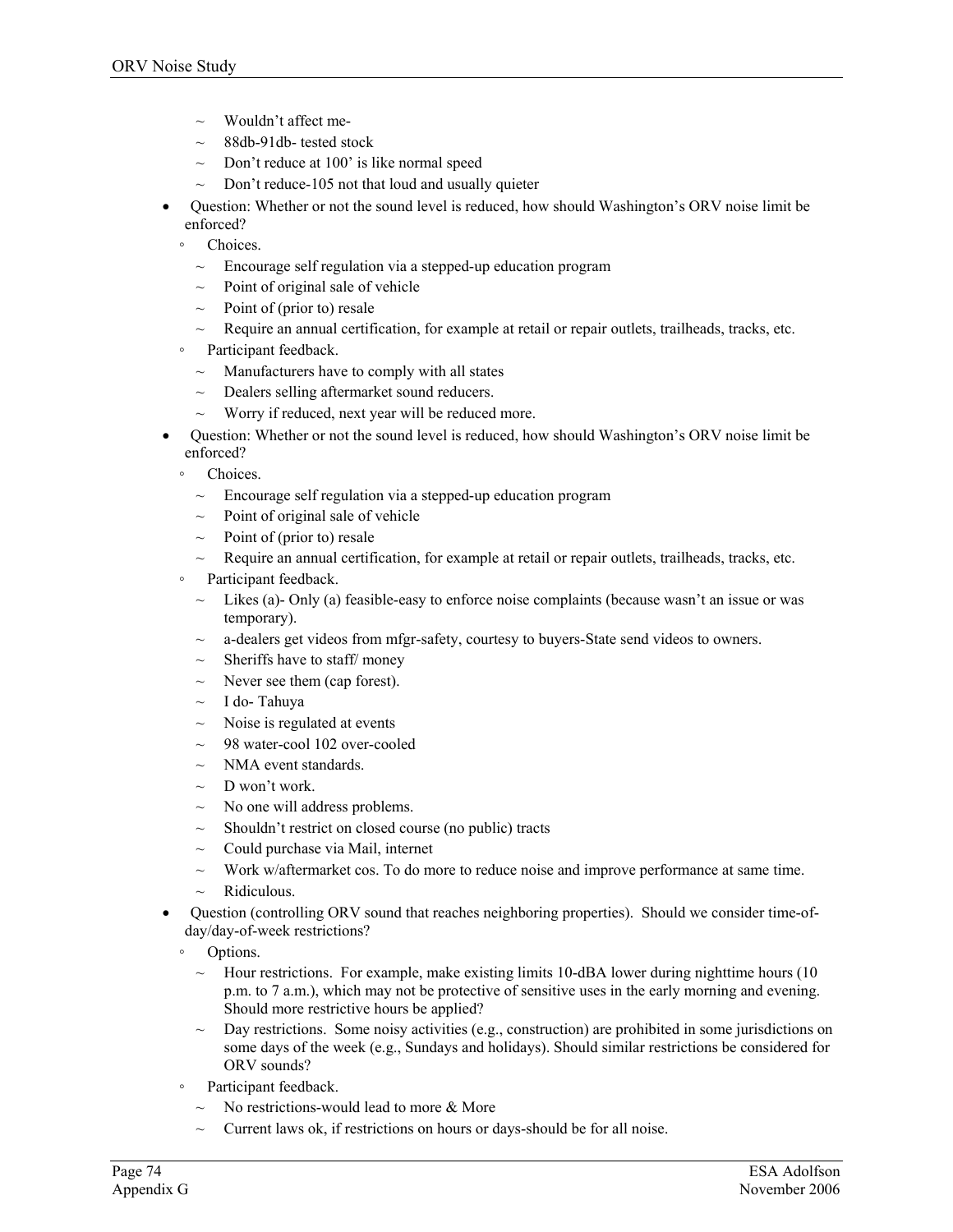- Time restriction can work but should be decided by community for community not from on high covenants
- Then you can decide if you want to live there or not.
- Question (enforcement options). Current rules, when enforced, are mostly applied only in response to complaints. Should there be a more active noise compliance education and/or enforcement program?
	- Options.
	- Instead of leaving enforcement to the police or sheriff, should there be specific noise enforcement personnel?
	- Instead of leaving education to the police or sheriff, should there be specific noise education personnel?
	- Participant feedback.
		- $\sim$  If so, pay from property tax not ORV money
		- If no complaint, no problem-don't need to look for problems.
		- $\sim$  Define "residential area"
		- $\sim$  All put property? Density?
		- $\sim$  B&C-Scary having someone else enforcing laws
		- $\sim$  Consider if only 1 neighbor complains.
		- $\sim$  If officers don't see problem-probably not a problem.
	- Further notes from this presentation (GL)
		- $\sim$  Source noise: most all new machines meet the lower noise limits when sold.
		- $\sim$  Some concern was expressed that if the noise limits were lowered now, it could be easier to unreasonably further lower the sound limit in the future ("camel's nose under the tent" concept).
		- $\sim$  Dealers receive videos, which are passed along to ORV equipment purchasers, addressing such topics as courtesy, environmental sensitivity. Perhaps the state could produce such a video?
		- It would easy to abuse a certification program.
		- $\sim$  Regulate noise at events using NMA standards.
		- $\sim$  After market equipment: too difficult to enforce (Internet, catalogues). Note some after market equipment reduces noise without affecting performance.
		- $\sim$  (Page 2 of questionnaire) Voluntary control of noise sometimes works (gave example of people around a lake coming together to agree on hours of machine operation).
		- $\sim$  Most of current noise laws are OK. Days of week hours of day: can be effective if done at state level.
		- $\sim$  Do we need "noise cops"?: No a complaint based system is better; don't fund from state NOVA funds; should be paid by all citizens (property tax, for example).
- f. Group #6 (began with page 2 of questionnaire, Jim Eychaner)
	- Question (controlling ORV sound that reaches neighboring properties): Should we consider time-ofday/day-of-week restrictions?
		- Choices.
			- ~ Hour restrictions. For example, make existing limits 10-dBA lower during nighttime hours (10 p.m. to 7 a.m.), which may not be protective of sensitive uses in the early morning and evening. Should more restrictive hours be applied?
			- $\sim$  Day restrictions. Some noisy activities (e.g., construction) are prohibited in some jurisdictions on some days of the week (e.g., Sundays and holidays). Should similar restrictions be considered for ORV sounds?
		- Participant feedback.
			- A. Time/Day: Daytime won't work-mostly weekend
			- B. 10.7 should apply to weekends too
			- ~ C. Hour but not day
			- $\sim$  D. More time rest. W/day, less on weekends
			- $\sim$  E. No change
			- $\sim$  F. Ok if residential, no restrictions at riding areas.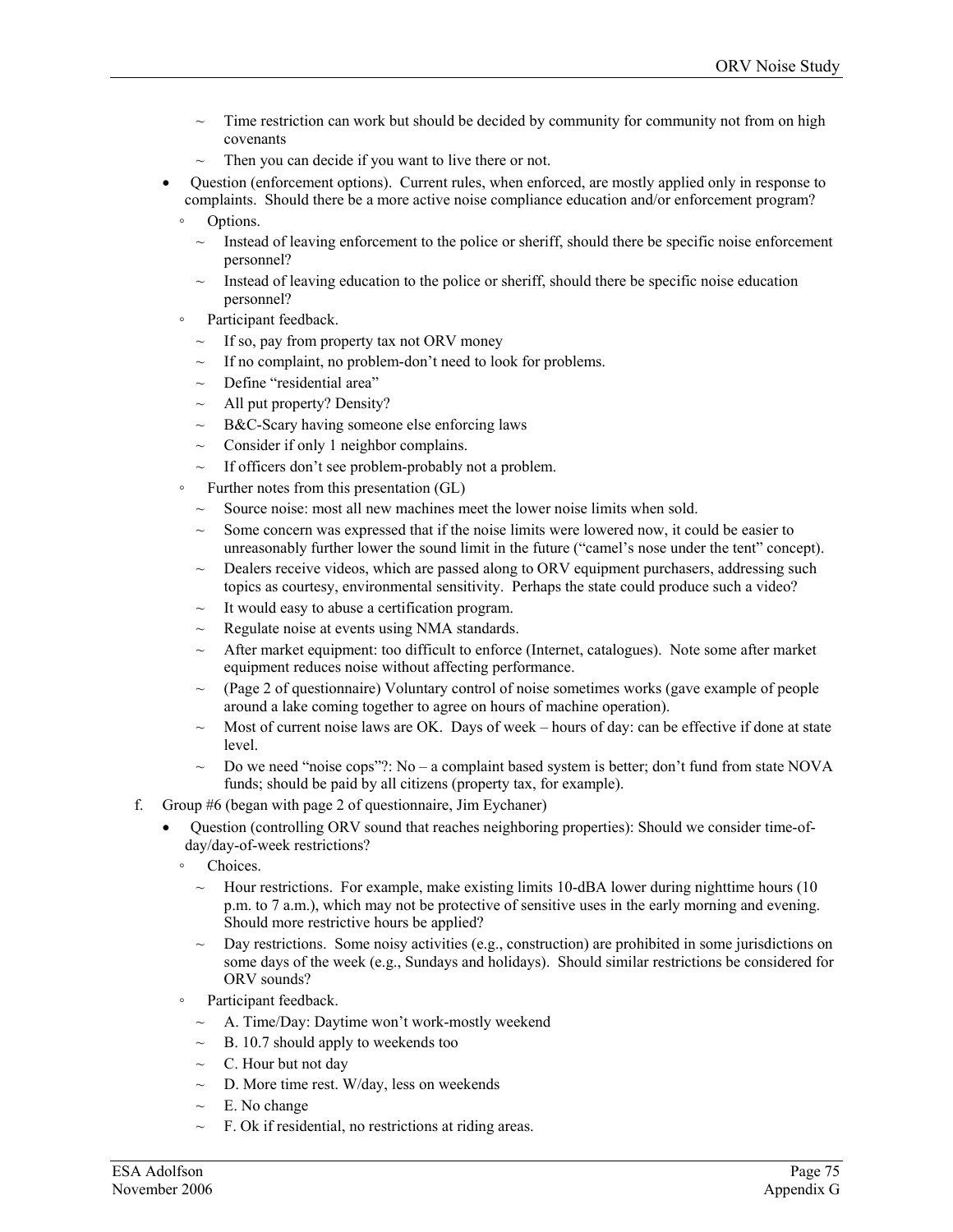- Question (controlling ORV sound that reaches neighboring properties): Should we consider enforcement options?
	- Choices.
		- Current rules, when enforced, are mostly applied only in response to complaints. Should there be a more active noise compliance education and/or enforcement program?
		- Instead of leaving enforcement to the police or sheriff, should there be specific noise enforcement personnel?
		- $\sim$  Instead of leaving education to the police or sheriff, should there be specific noise education personnel?
	- Participant feedback.
		- $\sim$  Existing law enforcement officers should have the tools they need "dB meter"-No noise police
		- No to all-What's happening now is ok.
		- Yes to more active current RCW 105dBA but would need more ed. and enforcement if lower dBA.
		- $\sim$  Jessie-could be specific enforcement officers or add to ORV offices ranks in general-more education
		- $\sim$  DNR has the equip. and several officers—Officer may live too far away-more enforcement and education Needed generally.
		- $\sim$  Should be more education. And a place to go to get tested, get info, etc. Noise does need to be lower. Enforcement on their own, meters should be readily available to the riders but starts w/ manufacturers plus enforcement.
		- $\sim$  Comes from educating people, manufacturers and aftermarket should say "Quiet down". So the new marketing message should be "Quiet is Cool."
		- Enforcement Personnel- not in residential areas; already pay for offices in DNR/Forest Service.
- Question (controlling ORV sound that reaches neighboring properties): What about noise impact prevention options?
	- Should we:
	- Have a minimum distance buffer requirement (for example, require an ORV track to be "x" feet from a property line)?
	- $\sim$  Prohibit ORV use near certain land types?
	- $\sim$  Create additional ORV riding opportunities in designated areas with compatible land uses?
	- Participant feedback.
		- $\sim$  Distance is not valid, too subjective-not right to stop use on private land.
		- $\sim$  Need for new areas is drastic
		- $\sim$  Min. dist. Buffer-it's not the distance it's the complaints.
		- Use on public land is already in place
		- $\sim$  YES to new areas.
		- $\sim$  Distance buffer is a component. But the source of the noise is more important.
		- $\sim$  Some land types don't work but there is a strong need for new opportunities.
		- $\sim$  Min. distance not a factor-agrees with source is the issue-agrees definitely need new areas.
		- $\sim$  Some of the new ORV money could be used for noise E&E
		- $\sim$  Distance does not work-Its the source
		- Some areas already covered by the law.
		- Yes to new areas to ride.
		- $\sim$  Distance does not work-its the source. Pierce Co. has min. distances, can't ride on less than 5 acres.
		- $\sim$  Don't pass a law that limits the "CC's" –Needs to come from mfg. & aftermarket.
		- $\sim$  Let the marketing message be "Loud does not equal power".
		- $\sim$  Yes to new riding areas.
- Question (source control options): Should the current ORV sound limit be reduced? Existing noise limit (105 dBA @ 20 inches from the tailpipe) is higher than all other states; should it be lowered to a level similar to other states (96 dBA)?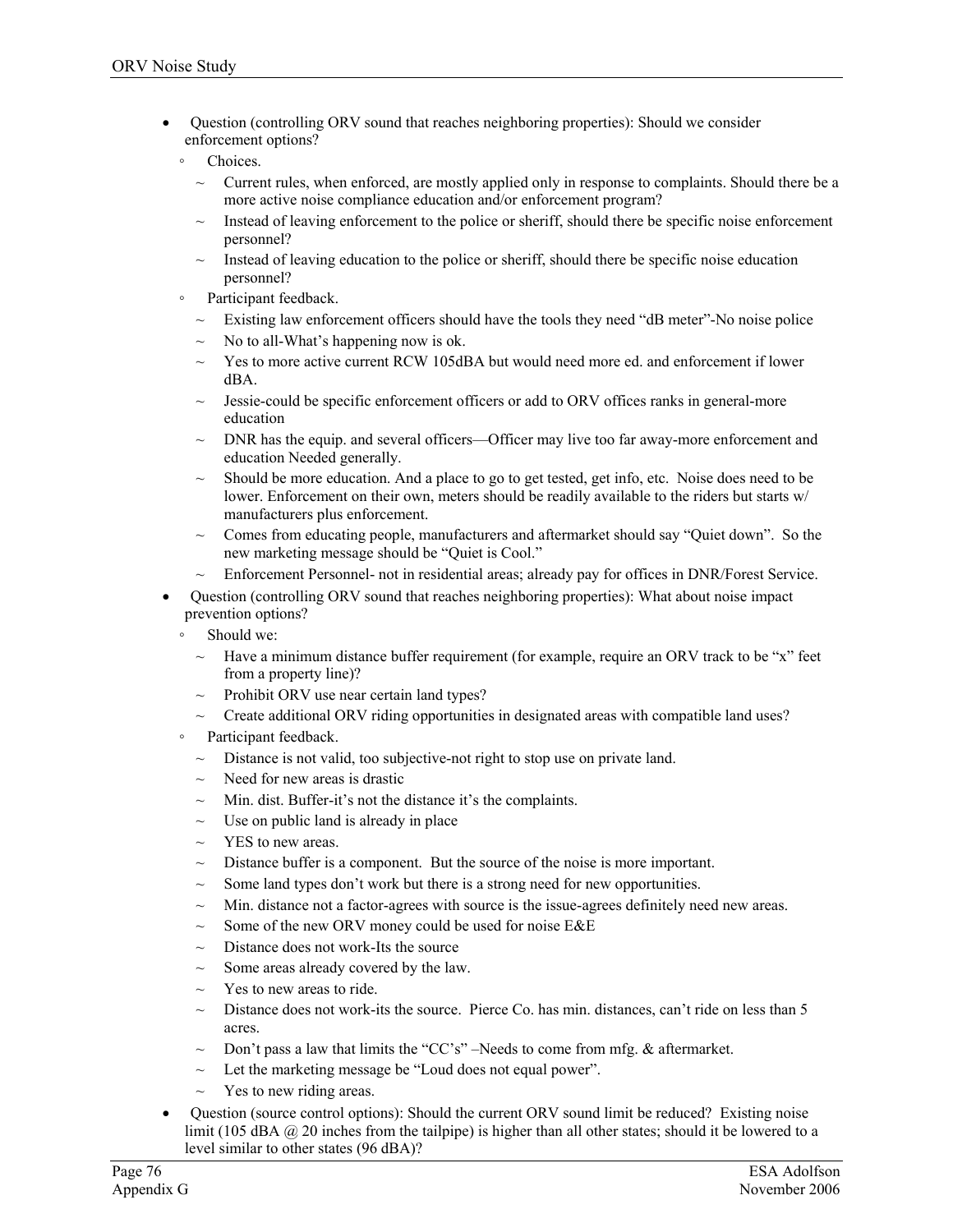- Participant feedback.
	- $\sim$  No = 2
	- $Yes = 3$
	- $\sim$  Yes, "but" 1 (not 96)
- Question (source control options): Whether or not the sound level is reduced, how should Washington's ORV noise limit be enforced?
	- Choices.
		- $\sim$  Encourage self regulation via a stepped-up education program
		- Point of original sale of vehicle
		- $\sim$  Point of (prior to) resale
		- $\sim$  Require an annual certification, for example at retail or repair outlets, trailheads, tracks, etc.
	- Participant feedback.
	- $\sim$  How enforced?
	- ~ Outlaw the loud pipes-monitoring, no need for annual cert.- test ourselves especially at events.
- 7. **Wrap-up** (Greg Lovelady).
	- a. Results of tonight's meeting will be posted on IAC's website (www.iac.wa.gov).
	- b. Next week a link to the questionnaire used tonight will be available for people unable to attend (or for attendees who would like to add to the discussion).
	- c. Tonight's sign-in pages will be used to help assemble a listing of people who wish to be placed on IAC's "ORV Noise Solutions" mailing list. (Interested parties may also get on the list by contacting IAC—Amie Fowler, 360/902-3086, AmieF@iac.wa.gov.)
	- d. A draft of final report to the legislature will be made available for comment, probably in November or December 2006.

#### **Hal Holmes Center, Ellensburg, 7 pm, 10/19/06** (about 29 persons)

1. **Welcome**, introductions, about the Interagency Committee for Outdoor Recreation (IAC), our task, work finished to date (Greg Lovelady)

- a. Introductions of the team present: ESA Adolfson (Mark Johnson, Jackie Dingfelder), Geomatrix (Kevin Warner), IAC (Greg Lovelady, Jim Eychaner).
- b. "IAC" is the state agency charged by the legislature with completing this ORV noise solutions project. Most know IAC as the state's principal provider of grants for recreation and habitat conservation, though we are often asked to carry out other assignments.
- c. Legislature directed IAC to provide recommendations for addressing "*excessive noise from ORVs*." Specifically asked to: review laws, provide recommendations on equipment for enforcement, model ordinances, education, and a grant program.
- d. We are here to get your ideas-feedback. We need more than a "show of hands" telling us *who is in favor* and *who is against* different ideas - we need to know *why you hold your opinions*. This is your chance to explain why your solution is the best answer. If we work together on this, the legislature is ultimately going to make the right decision.
- e. How we arrived to this point: Legislative ORV Noise Task Force meetings (2005); Legislative hearings leading to ESSB 6384 directive to IAC, formation of seven person advisory committee and selection of Adolfson-Geomatrix to help draft the report to the legislature, website, press releases, email announcement, two workshops (2006).

2. **Workshop Overview** (Jackie Dingfelder, ESA-Adolfson). Jackie reviewed the workshop agenda and the ground rules for participation (respect, etc.) listed on the back of each agenda. She then introduced the next speaker for a review of common noise control options.

- 3. **Options** (Kevin Warner, Geomatrix, Acoustical specialist).
	- a. Described types of work done by Geomatrix. The firm is impartial, has worked on both sides of the "noise fence". We are all here to work on developing recommendations, options.
	- b. See the three display boards he brought: the ORV noise law, how loud are ORVs, how the WAC noise rule works.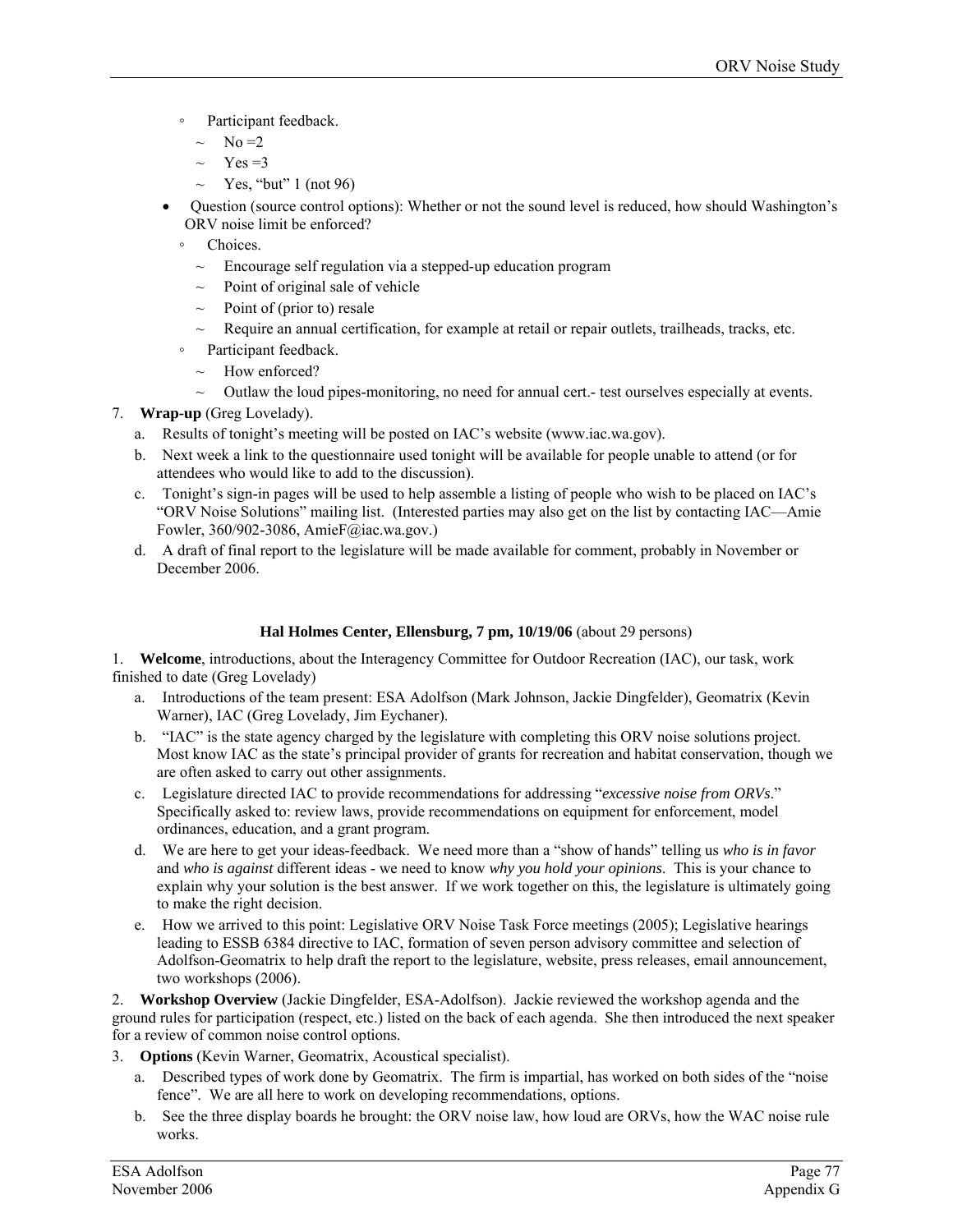- c. Two basic approaches: One addresses noise emitted from ORVs, the other addresses noise received at a private property line. Washington has laws addressing both approaches.
	- Noise from the source (the vehicle; see handouts). Every 10 dBA change in sound means a 100 percent change in loudness. For example, 95 dBA is half as loud as 105 dBA. Most states with noise laws have a 96 dBA limit. Washington's limit of 105 dBA is very loud.
		- Washington's limit is 105 dBA at 20 inches from exhaust (highest in nation). Lowering this would be a major contributor to addressing the issue (see handout or display board). Ninety-six dBA as a new limit has been discussed.
		- How should such noise be enforced? For example, at point of original sale or resale or a periodic certification program. Restricting after-market products that defeat current laws would be another way.
	- Sound received at property lines. Since early 1970s this law has existed. It has features such as: sounds may exceed the limit for specified periods of time and daytime limits are higher than nighttime limits.
- d. Many jurisdictions (local) generally use one of these approaches. Discussed various approaches to controlling noise:
	- "Time weighted" limits (see handouts) as examples: disallow exceeding certain limits based on the time of day and/or disallow based on the day (for example, weekends and holidays). Might this approach work?
	- Possibility of stepped up education programs and/or more enforcement. Mentioned an issue related to enforcement: may be difficult to find a qualified officer to respond.
	- Create minimum distance buffers (for example, not permitted to ride within "x" feet of a property line).
	- Perhaps outlaw ORV activities in certain land use zones (for example, residential).
	- Perhaps create more places to ride to reduce the need to ride where noise disturbs others.

#### 4. **Audience questions, comments**

- a. Audience member #1: where would a car be in the scale shown on the board? [Kevin: would probably be under 96 dBA.]
- b. Audience member #2: Why only two workshops in the entire state? [Greg: the basis for the workshop is a questionnaire that participants will be asked to complete. While there is value in attending the workshop, there is also value in completing the questionnaire which is now widely available on-line and in hardcopy.]
- c. Audience member #3: Is there a sound meter available tonight? [Kevin: no, we did not bring one.]
- d. Audience member #4: Your handout says that excessive sound can cause hearing damage how long would that be? Also, how much sound will a typical house attenuate. [Kevin: is not a medical expert, but would probably be dependent on the individual and the characteristics of the sound. Also, a house would probably attenuate about 30 dBA of noise.]
- e. Audience member #6: Difference between 2 stroke and 4 stroke; as they get further away, the 2 stroke remains louder. [Kevin: this is a sound frequency issue; lower frequencies travel further.]

5. **Small Group Breakout Session** (Jackie). Jackie explained that this portion of the agenda is designed to solicit direct input from the audience on recommended options for dealing with ORV noise and that each group would be assigned to respond to six questions (same questions for each group). After an hour, a representative from each group would report back on the results of their group's discussion-responses to the six questions. She asked audience participants to "count off" until three breakout groups were identified. Each group agreed on a note-taker and someone to report back at the end of the session. For approximately an hour, the groups worked through the questionnaire.

6. **Group reports summary** (from flip charts; groups reported in reverse order, #3 went first):

- a. Group #3: (began with page 1 of questionnaire; Zach.)
	- Question (should current level be reduced?): Most supported this; many did not.
	- Question (how should noise law be enforced?): None of options noted in the questionnaire will work (most thought this). Field checking is difficult; officers have more important things to do.
	- Question (prohibit aftermarket products): It's too easy to order products on-line; doing measurements at trailhead would be OK.
	- Question #4 (time of day, etc.): A blanket law won't work. The 10 pm- 7 am law might work. No to day of week restrictions.
	- Questions  $#5$  (hire noise cops = no). Focus on existing officers and give them the necessary tools.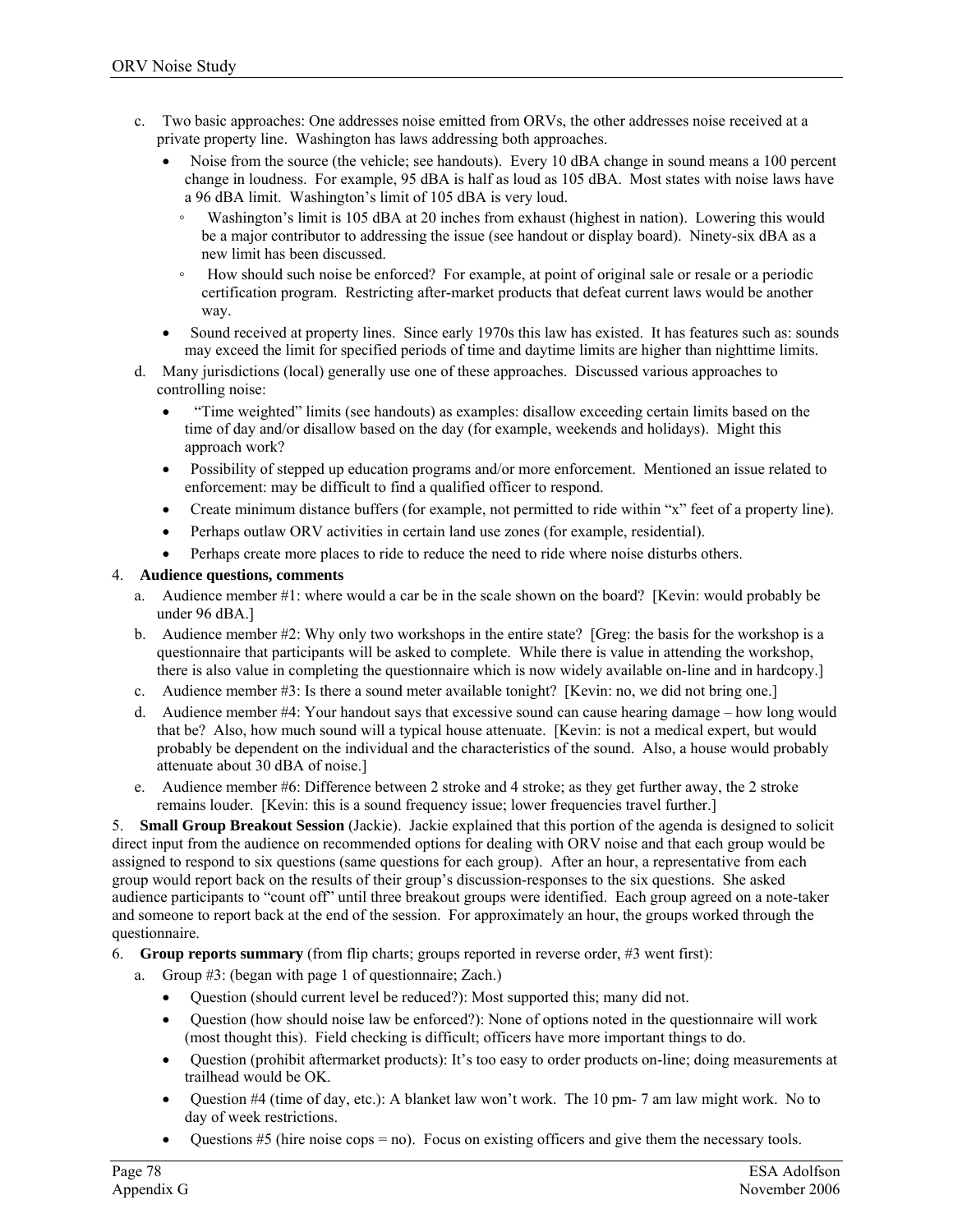- Question: Existing uses should be grandfathered-in; if houses come later, too bad.
- "X" feet from property line won't work outside of city limits.
- Need more enforcement to get "bad seeds" out.
- b. Group #2 (started on page 2, question 4)
	- Whatever is done, keep it simple for ease of enforcement.
	- Noise between 10 p and 7 a is not a problem; no solution needed.
	- Restrict riding on weekends and holidays  $= no$ .
	- #5, enforcement options: blanket regulations won't work. Should be area specific because some areas don't have neighbors.
	- (b) No on noise cops. We already have the necessary staffing to do this.
	- If adjacent property owners don't have a problem with the noise, then the blanket regulation wouldn't help.
	- It's more important to control sound at the machine, not property line.
	- 105 dBA limit:
		- Do not reduce from 105 dBA (4 people) because peer pressure is working and shouldn't change law for a few complainers.
		- Yes, do reduce form 105 (6 people).
	- Riders should not have to quiet older machines.
	- Just enforce the current law.
	- If we have to pick an option, go for education.
- c. Group #1 (Mark Johnson).
	- Q. #1, Sherri re. the 50 foot drive-by noise test. Depending how administered, different readings may result, difficult to repeat results. Has to do with a standard advocated by Motorcycle Industry Council. Northwest Motorcycle Association supports the 1287 test because it is repeatable.
	- Lower the existing sound limit: most say no because it's unfair to pick on ORV, is more of an enforcement issue. Some support lowering to 96 dBA, it's reasonable; most bikes already meet this and it is the national limit.
	- How to enforce the law: self regulation is OK, most people will do the right thing. Yes to education. Added complexity is that riders don't know how loud their bikes are. However, it is a respect thing; work it out with your neighbors. Local control is preferred; treat like any other source of noise.
	- Lowering it would just be another way for neighbors to complain.
	- Question #3: restricting aftermarket products won't work; people should buy whatever they want; too hard to regulate; riders will modify their bikes anyway.
	- Aftermarket products perform differently on different machines.
	- #4: don't discriminate against ORVs. Local determination is critical. Things are different in cities versus more rural areas. People work different hours.
	- Question #5: In Kittitas Co. there is no need for a noise cop. It is very rural and there have been few or no complaints.
	- Question #6: Yes to more riding opportunities.
- 7. **Wrap-up** (Greg Lovelady).
	- a. Results of tonight's meeting will be posted on IAC's website (www.iac.wa.gov).
	- b. Tonight's sign-in pages will be added to IAC's "ORV Noise Solutions" mailing list. (Interested parties may also get on the list by contacting IAC—Amie Fowler, 360/902-3086, AmieF@iac.wa.gov.)

A draft of final report to the legislature will be made available for comment, probably in November or December 2006.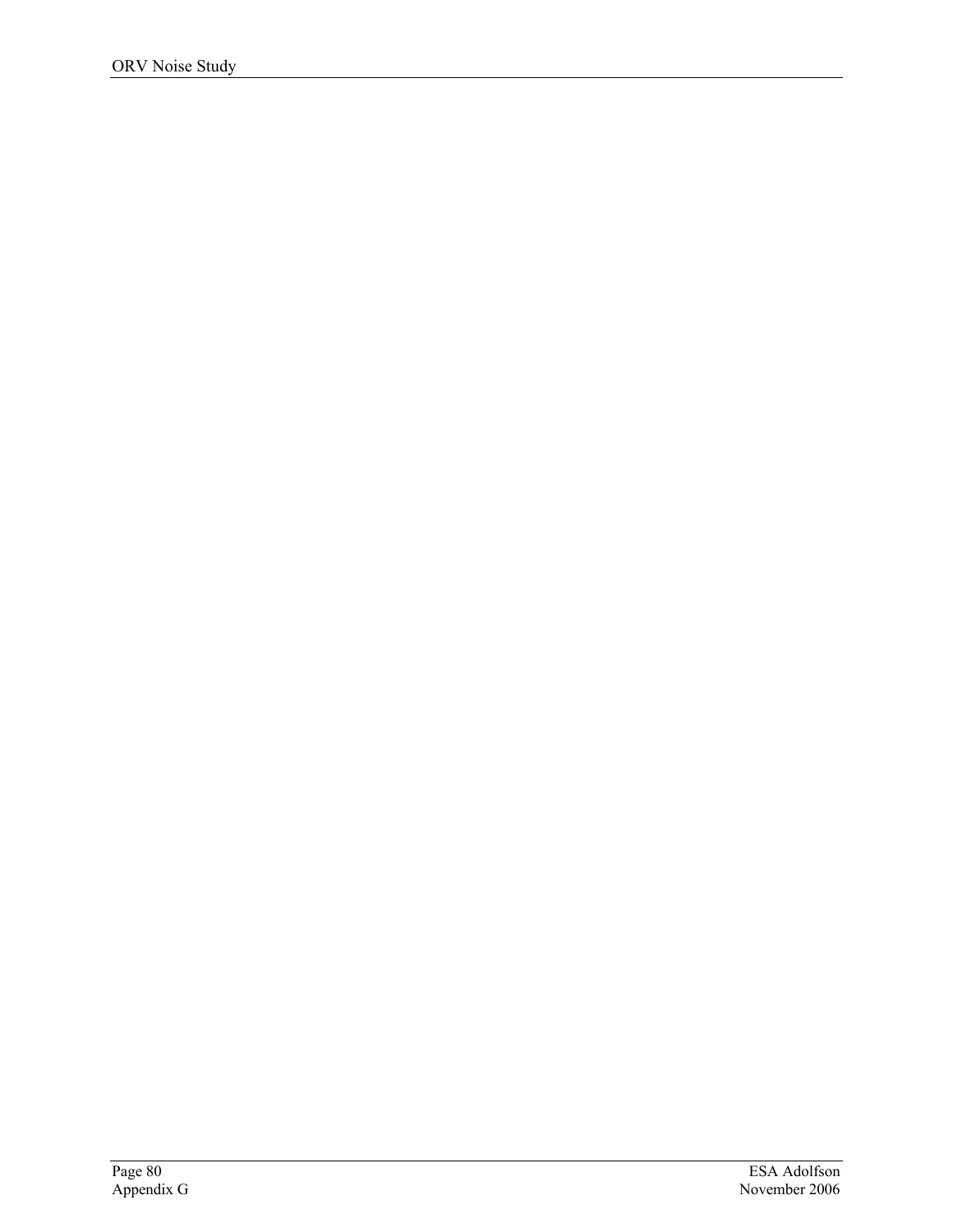## **Appendix H – Legislative Directive For the ORV Noise Study - Recommendations**